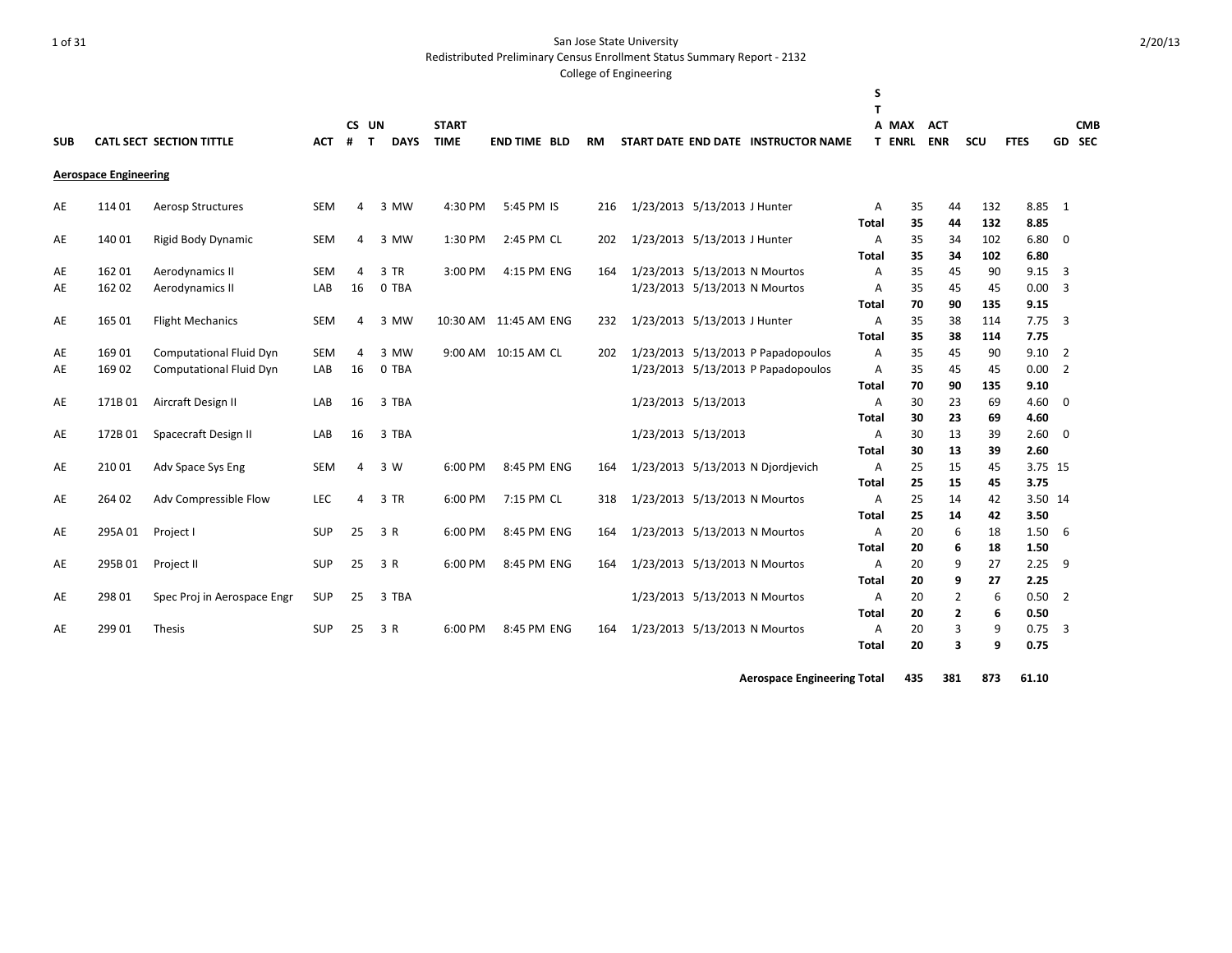Redistributed Preliminary Census Enrollment Status Summary Report - 2132

#### College of Engineering

| <b>SUB</b>  |         | <b>CATL SECT SECTION TITTLE</b> | <b>ACT</b> | CS UN<br>#<br>$\mathbf{T}$ | <b>DAYS</b>    | <b>START</b><br><b>TIME</b> | <b>END TIME BLD</b>  | <b>RM</b> |                                |                             | START DATE END DATE INSTRUCTOR NAME | S<br>т                         | A MAX<br><b>T ENRL</b> | <b>ACT</b><br><b>ENR</b> | <b>SCU</b>   | <b>FTES</b>                 |             | <b>CMB</b><br>GD SEC |
|-------------|---------|---------------------------------|------------|----------------------------|----------------|-----------------------------|----------------------|-----------|--------------------------------|-----------------------------|-------------------------------------|--------------------------------|------------------------|--------------------------|--------------|-----------------------------|-------------|----------------------|
| Aviation    |         |                                 |            |                            |                |                             |                      |           |                                |                             |                                     |                                |                        |                          |              |                             |             |                      |
| AVIA        | 201     | Intro to Aviation               | <b>SEM</b> | 4                          | 3 TR           | 12:00 PM                    | 1:15 PM IS           | 216       | 1/23/2013 5/13/2013 G Falcon   |                             |                                     | Α<br>Total                     | 15<br>15               | 13<br>13                 | 39<br>39     | 2.60<br>2.60                | $\mathbf 0$ |                      |
| AVIA        | 3101    | Aircrft Theor & Dsgn            | <b>LEC</b> | $\overline{2}$             | 3 T            | 12:00 PM                    | 1:45 PM RHV          | 110       | 1/23/2013 5/13/2013 D Romano   |                             |                                     | Α                              | 20                     | 22                       | 44           | 4.40                        | 0           |                      |
| <b>AVIA</b> | 31 11   | Aircrft Theor & Dsgn            | LAB        | 16                         | 0 R            | 12:00 PM                    | 2:45 PM RHV          | 120       | 1/23/2013 5/13/2013 D Romano   |                             |                                     | Α<br>Total                     | 20<br>40               | 22<br>44                 | 22<br>66     | 0.00<br>4.40                | $\mathbf 0$ |                      |
| <b>AVIA</b> | 43 01   | Propul Theory                   | <b>LEC</b> | 2                          | 3 M            | 6:00 PM                     | 7:45 PM RHV          | 110       |                                | 1/23/2013 5/13/2013 D Neal  |                                     | A                              | 20                     | 23                       | 46           | 4.60                        | 0           |                      |
| AVIA        | 43 11   | <b>Propul Theory</b>            | LAB        | 16                         | 0 <sub>W</sub> | 6:00 PM                     | 8:45 PM RHV          | 120       |                                | 1/23/2013 5/13/2013 D Neal  |                                     | $\overline{A}$<br><b>Total</b> | 20<br>40               | 23<br>46                 | 23<br>69     | 0.00<br>4.60                | $\mathbf 0$ |                      |
| AVIA        | 7801    | Intro Avia Mgmt                 | LEC        | $\overline{2}$             | 3 MW           | 7:30 AM                     | 8:45 AM IS           | 216       | 1/23/2013 5/13/2013 V Collom   |                             |                                     | Α<br><b>Total</b>              | 30<br>30               | 31<br>31                 | 93<br>93     | 6.20<br>6.20                | $\mathbf 0$ |                      |
| AVIA        | 128 01  | Avia Safe & Security            | LEC        | $\overline{2}$             | 3 MW           |                             | 10:30 AM 11:45 AM IS | 216       | 1/23/2013 5/13/2013 G Falcon   |                             |                                     | A<br>Total                     | 30<br>30               | 39<br>39                 | 117<br>117   | 7.80<br>7.80                | $\mathbf 0$ |                      |
| AVIA        | 17301   | <b>Aviation Law</b>             | LEC        |                            | 3              |                             |                      |           |                                |                             |                                     | X                              | $\mathbf 0$            | 0                        | $\mathbf{0}$ | 0.00                        | $\mathbf 0$ |                      |
| AVIA        | 173 02  | <b>Aviation Law</b>             | LEC        | $\mathbf{2}$               | 3 MW           | 12:00 PM                    | 1:15 PM IS           | 216       | 1/23/2013 5/13/2013 G Falcon   |                             |                                     | Α<br>Total                     | 40<br>40               | 39<br>39                 | 117<br>117   | 7.80<br>7.80                | $\mathbf 0$ |                      |
| AVIA        | 17601   | Airline Ops & Mgmt              | <b>LEC</b> | $\mathbf{2}$               | 3 W            | 6:00 PM                     | 8:45 PM IS           | 216       | 1/23/2013 5/13/2013 E Peterson |                             |                                     | Α<br>Total                     | 20<br>20               | 22<br>22                 | 66<br>66     | 4.40<br>4.40                | $\mathbf 0$ |                      |
| <b>AVIA</b> | 17901   | Adv Airport Plnng               | LEC        | $\overline{2}$             | 3 M            | 3:00 PM                     | 5:45 PM IS           | 120       | 1/23/2013 5/13/2013            |                             |                                     | A<br>Total                     | 15<br>15               | 0<br>0                   | 0            | $\mathbf 0$<br>0.00<br>0.00 | $\mathbf 0$ |                      |
| AVIA        | 18001   | <b>Individual Studies</b>       | <b>SUP</b> | 36                         | 1 TBA          |                             | IS                   | 120       |                                | 1/23/2013 5/13/2013         |                                     | Α                              | 5                      | 0                        | 0            | 0.00                        | 0           |                      |
| AVIA        | 18003   | <b>Individual Studies</b>       | <b>SUP</b> | 36                         | 3 TBA          |                             | IS                   | 120       | 1/23/2013 5/13/2013            |                             |                                     | Α                              | 5                      | 0                        | 0            | 0.00                        | $\mathbf 0$ |                      |
| AVIA        | 180H 01 | <b>Individual Studies</b>       | <b>SUP</b> | 36                         | 1 TBA          |                             | IS                   | 120       |                                | 1/23/2013 5/13/2013 D Neal  |                                     | Α<br>Total                     | 5<br>15                | 1<br>1                   | 1<br>1       | 0.07<br>0.07                | $\mathbf 0$ |                      |
| AVIA        | 190 01  | Senior Capstone                 | <b>LEC</b> | $\overline{2}$             | 3 T            | 3:00 PM                     | 5:45 PM IS           | 116       | 1/23/2013 5/13/2013 G Falcon   |                             |                                     | A<br>Total                     | 15<br>15               | 13<br>13                 | 39<br>39     | 2.60<br>2.60                | $\mathbf 0$ |                      |
| AVIA        | 19201   | Instru Flight Tech              | <b>LEC</b> | 2                          | 3 T            | 9:00 AM                     | 10:45 AM IS          | 116       | 1/23/2013 5/13/2013 G Falcon   |                             |                                     | Α                              | 20                     | 21                       | 42           | 4.20                        | 0           |                      |
| AVIA        | 192 11  | Instru Flight Tech              | LAB        | 16                         | 0 R            |                             | 9:00 AM 11:45 AM IS  | 133       | 1/23/2013 5/13/2013 G Falcon   |                             |                                     | A                              | 22                     | 21                       | 21           | 0.00                        | 0           |                      |
|             |         |                                 |            |                            |                |                             |                      |           |                                |                             |                                     | Total                          | 42                     | 42                       | 63           | 4.20                        |             |                      |
| <b>AVIA</b> | 194 01  | Pilot Avion & GA Systems        | <b>LEC</b> | $\overline{2}$             | 3 TBA          |                             |                      |           |                                | 1/23/2013 5/13/2013 P Kelly |                                     | Α<br>Total                     | 30<br>30               | 26<br>26                 | 78<br>78     | 5.20<br>5.20                | $\mathbf 0$ |                      |
| AVIA        | 195 01  | Intern Avia Indust              | <b>SUP</b> | 36                         | 3 TBA          |                             | IS                   | 120       | 1/23/2013 5/13/2013            |                             |                                     | Α                              | 20                     | $\mathbf{0}$             |              | $\mathbf 0$<br>0.00         | $\mathbf 0$ |                      |
| AVIA        | 195 03  | Intern Avia Indust              | <b>SUP</b> | 36                         | 3 TBA          |                             | IS                   | 120       | 1/23/2013 5/13/2013            |                             |                                     | Α<br>Total                     | 20<br>40               | 1<br>$\mathbf{1}$        | 3            | 0.20<br>3<br>0.20           | $\mathbf 0$ |                      |

2/20/13

**Aviation Total 372 317 751 50.07**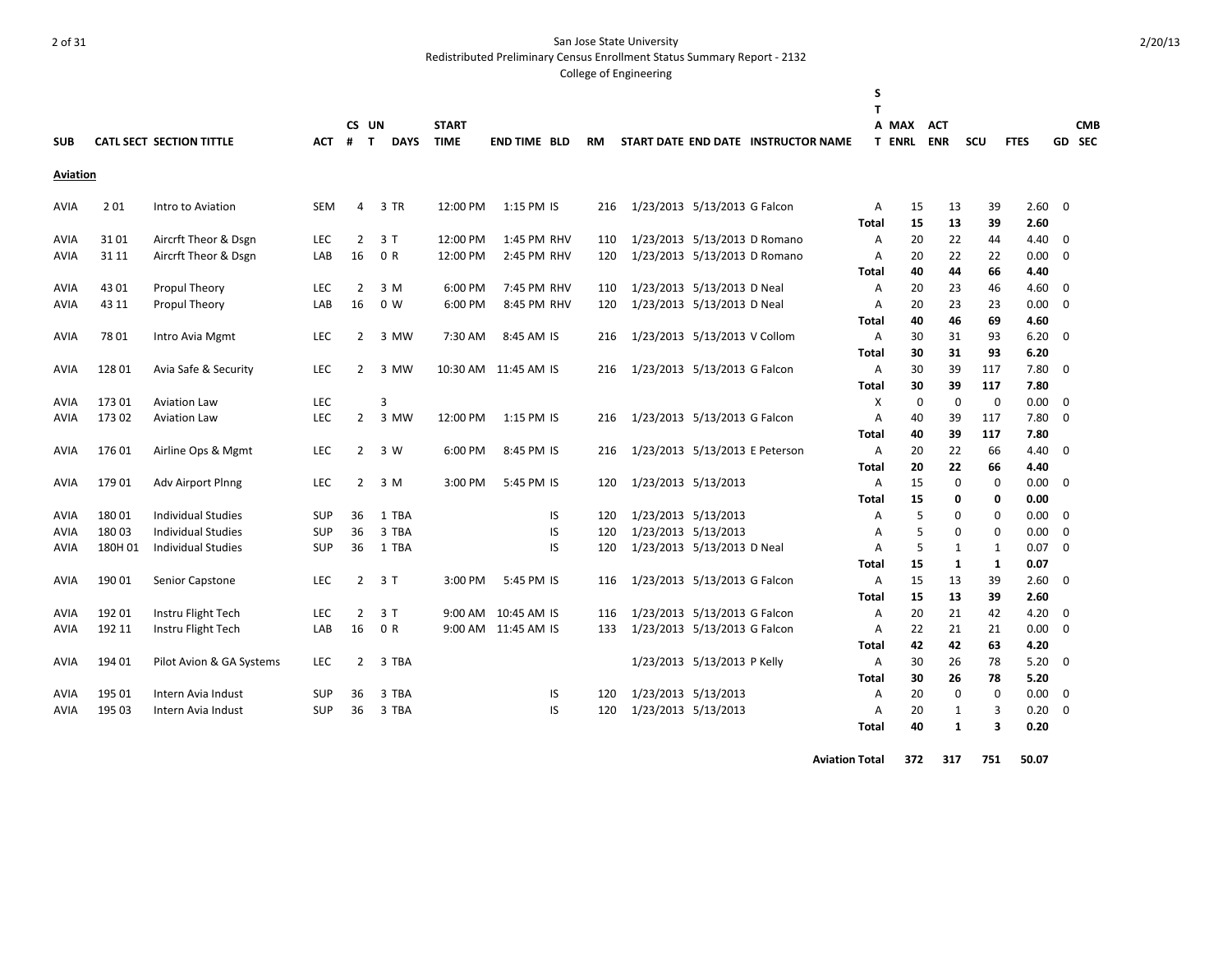|                          |                             |                                        |            |                |                           |                             |                            |           |                                                            |                                     | S                 |                        |                          |              |              |                |                      |        |
|--------------------------|-----------------------------|----------------------------------------|------------|----------------|---------------------------|-----------------------------|----------------------------|-----------|------------------------------------------------------------|-------------------------------------|-------------------|------------------------|--------------------------|--------------|--------------|----------------|----------------------|--------|
|                          |                             |                                        |            |                |                           |                             |                            |           |                                                            |                                     | $\mathbf{T}$      |                        |                          |              |              |                |                      |        |
| <b>SUB</b>               |                             | <b>CATL SECT SECTION TITTLE</b>        | ACT        | #              | CS UN<br>T<br><b>DAYS</b> | <b>START</b><br><b>TIME</b> | <b>END TIME BLD</b>        | <b>RM</b> |                                                            | START DATE END DATE INSTRUCTOR NAME |                   | A MAX<br><b>T ENRL</b> | <b>ACT</b><br><b>ENR</b> | SCU          | <b>FTES</b>  |                | <b>CMB</b><br>GD SEC |        |
|                          |                             |                                        |            |                |                           |                             |                            |           |                                                            |                                     |                   |                        |                          |              |              |                |                      |        |
|                          | <b>Chemical Engineering</b> |                                        |            |                |                           |                             |                            |           |                                                            |                                     |                   |                        |                          |              |              |                |                      |        |
| <b>CHE</b>               | 109 01                      | <b>Heat Trans Electr</b>               | <b>SEM</b> | 4              | 3 MW                      | 4:30 PM                     | 5:45 PM ENG                | 339       |                                                            | 1/23/2013 5/13/2013 M Jennings      | Α                 | 60                     | 32                       | 96           | 6.40         | $\mathbf{0}$   | $\mathsf{C}$         | ∗      |
| ME                       | 109 01                      | <b>Heat Trans Electr</b>               | <b>SEM</b> | 4              | 3 MW                      | 4:30 PM                     | 5:45 PM ENG                | 339       |                                                            | 1/23/2013 5/13/2013 M Jennings      | Α                 | $\mathbf 0$            | 0                        | $\mathbf 0$  | 0.00         | $\mathbf 0$    | $\mathsf{C}$         |        |
| <b>CHE</b>               | 109 02                      | <b>Heat Trans Electr</b>               | <b>SEM</b> | 4              | 3 TR                      | 4:30 PM                     | 5:45 PM ENG                | 339       | 1/23/2013 5/13/2013                                        |                                     | A                 | 50                     | $\mathbf{0}$             | $\mathbf 0$  | 0.00         | $\mathbf 0$    | $\mathsf{C}$         | $\ast$ |
| ME                       | 109 02                      | <b>Heat Trans Electr</b>               | <b>SEM</b> | 4              | 3 TR                      | 4:30 PM                     | 5:45 PM ENG                | 339       | 1/23/2013 5/13/2013                                        |                                     | A                 | 0                      | $\mathbf{0}$             | $\mathbf 0$  | 0.00         | $\mathbf{0}$   | $\mathsf{C}$         | $\ast$ |
|                          |                             |                                        |            |                |                           |                             |                            |           |                                                            |                                     | <b>Total</b>      | 110                    | 32                       | 96           | 6.40         |                |                      |        |
| <b>BME</b>               | 11701                       | <b>Biotransport Phen</b>               | <b>LEC</b> |                | $\mathbf{2}$<br>3 TR      | 4:30 PM                     | 5:45 PM ENG                | 401       | 1/23/2013 5/13/2013 B Hawkins                              |                                     | Α                 | 16                     | 15                       | 45           | 3.20         | $\overline{4}$ |                      |        |
|                          |                             |                                        |            |                |                           |                             |                            |           |                                                            |                                     | Total             | 16                     | 15                       | 45           | 3.20         |                |                      |        |
| <b>CHE</b>               | 15101                       | Proc Engr Thermo                       | <b>SEM</b> | 4              | 4 MW                      |                             | 10:30 AM  11:45 AM ENG     | 339       | 1/23/2013 5/13/2013 C Komives                              |                                     | Α                 | 45                     | 33                       | 99           | 9.07         | 4              | $\mathsf{C}$         |        |
| MATE                     | 15101                       | Proc Engr Thermo                       | <b>SEM</b> | 4              | 4 MW                      |                             | 10:30 AM  11:45 AM ENG     | 339       | 1/23/2013 5/13/2013 C Komives                              |                                     | A                 | $\mathbf 0$            | $\mathbf{0}$             | $\mathbf{0}$ | 0.00         | $\mathbf{0}$   | $\mathsf{C}$         |        |
| <b>CHE</b>               | 15102                       | Proc Engr Thermo                       | LAB        | 16             | 0T                        |                             | 9:00 AM 11:45 AM ENG       | 333       | 1/23/2013 5/13/2013 C Komives                              |                                     | Α                 | 45                     | 33                       | 33           | 0.00         | $\overline{4}$ | $\mathsf{C}$         |        |
| MATE                     | 15102                       | Proc Engr Thermo                       | LAB        | 16             | 0T                        |                             | 9:00 AM 11:45 AM ENG       | 333       | 1/23/2013 5/13/2013 C Komives                              |                                     | A                 | $\mathbf 0$            | $\mathbf{0}$             | $\mathbf{0}$ | 0.00         | $\mathbf{0}$   | $\mathsf{C}$         |        |
| <b>CHE</b>               | 15103                       | Proc Engr Thermo                       | SEM        | 4              | 4 MW                      |                             | 10:30 AM  11:45 AM ENG     | 403       | 1/23/2013 5/13/2013 S Gleixner                             |                                     | A                 | 25                     | 15                       | 45           | 4.13         | $\overline{2}$ | C                    |        |
| MATE                     | 15103                       | Proc Engr Thermo                       | <b>SEM</b> | $\overline{4}$ | 4 MW                      |                             | 10:30 AM  11:45 AM  ENG    | 403       | 1/23/2013 5/13/2013 S Gleixner                             |                                     | A                 | $\mathbf 0$            | $\mathbf{0}$             | $\mathbf{0}$ | 0.00         | $\mathbf{0}$   | $\mathsf{C}$         |        |
| <b>CHE</b>               | 15104                       | Proc Engr Thermo                       | LAB        | 16             | 0 <sub>T</sub>            |                             | 9:00 AM 11:45 AM ENG       | 407       | 1/23/2013 5/13/2013 S Gleixner                             |                                     | A                 | 25                     | 16                       | 16           | 0.00         | $\overline{3}$ | $\mathsf{C}$         |        |
| MATE                     | 15104                       | Proc Engr Thermo                       | LAB        | 16             | 0 <sub>T</sub>            |                             | 9:00 AM 11:45 AM ENG       | 407       | 1/23/2013 5/13/2013 S Gleixner                             |                                     | A                 | $\mathbf 0$            | $\mathbf{0}$             | $\mathbf 0$  | 0.00         | $\mathbf{0}$   | $\mathsf{C}$         |        |
|                          |                             |                                        |            |                |                           |                             |                            |           |                                                            |                                     | <b>Total</b>      | 140                    | 97                       | 193          | 13.20        |                |                      |        |
| <b>CHE</b>               | 160A01                      | Unit Oper I                            | <b>SEM</b> | 4              | 4 MW                      | 8:30 AM                     | 9:45 AM ENG                | 340       | 1/23/2013 5/13/2013 G Young                                |                                     | A                 | 40                     | 34                       | 102          | 9.40         | 5              |                      |        |
| <b>CHE</b>               | 160A02                      | Unit Oper I                            | LAB        | 16             | 0 R                       | 9:00 AM                     | 11:45 AM ENG               | 333       | 1/23/2013 5/13/2013 G Young                                |                                     | Α                 | 40                     | 34                       | 34           | 0.00         | 5              |                      |        |
|                          |                             |                                        |            |                |                           |                             |                            |           |                                                            |                                     | Total             | 80                     | 68                       | 136          | 9.40         |                |                      |        |
| <b>CHE</b>               | 162L01                      | UG ChE ENgr Lab                        | LAB        | 16             | 1 F                       | 11:30 AM                    | 2:15 PM ENG                | 205       | 1/23/2013 5/13/2013 M Mcneil                               |                                     | Α                 | 12                     | 13                       | 13           | 0.87         | 0              |                      |        |
| <b>CHE</b>               | 162L02                      | UG ChE ENgr Lab                        | LAB        | 16             | 1 F                       | 3:00 PM                     | 5:45 PM ENG                | 205       |                                                            | 1/23/2013 5/13/2013 A Schulkins     | A                 | 12                     | 12                       | 12           | 0.80         | $\mathbf 0$    |                      |        |
|                          |                             |                                        |            |                |                           |                             |                            |           |                                                            |                                     | Total             | 24                     | 25                       | 25           | 1.67         |                |                      |        |
| <b>CHE</b>               | 165 01                      | <b>Plant Design</b>                    | SEM        | 4              | 4 MW                      | 1:30 PM                     | 2:45 PM ENG                | 401       |                                                            | 1/23/2013 5/13/2013 M Jennings      | Α                 | 30                     | 25                       | 75           | 6.67         | 0              |                      |        |
| <b>CHE</b>               | 165 02                      | <b>Plant Design</b>                    | LAB        | 16             | 0 F                       | 7:30 AM                     | 10:15 AM ENG               | 333       |                                                            | 1/23/2013 5/13/2013 M Jennings      | Α                 | 30                     | 25                       | 25           | 0.00         | $\mathbf 0$    |                      |        |
|                          |                             |                                        |            |                |                           |                             |                            |           |                                                            |                                     | <b>Total</b>      | 60                     | 50                       | 100          | 6.67         |                |                      |        |
| <b>BME</b>               | 173 01                      | <b>Clinical Trials</b>                 | <b>LEC</b> | 2              | 3 TR                      | 1:30 PM                     | 2:45 PM ENG                | 401       |                                                            | 1/23/2013 5/13/2013 M Miremadi      | Α                 | 11                     | 12                       | 36           | 2.50         | $\overline{2}$ |                      |        |
|                          |                             |                                        |            |                |                           |                             |                            |           |                                                            |                                     | Total             | 11                     | 12                       | 36           | 2.50         |                |                      |        |
| <b>CHE</b>               | 174 01                      | Hazardous Materials                    | SEM        | 4              | 3 T                       | 6:00 PM                     | 8:45 PM ENG                | 333       |                                                            | 1/23/2013 5/13/2013 M Jennings      | Α                 | 30                     | 16                       | 48           | 3.60         | 8              | $\mathsf{C}$         |        |
|                          |                             |                                        |            |                |                           |                             |                            |           |                                                            |                                     | Total             | 30                     | 16                       | 48           | 3.60         |                |                      |        |
| <b>CHE</b>               | 18001                       | <b>Individual Studies</b>              | <b>SUP</b> | 36             | 1 TBA                     |                             |                            |           | 1/23/2013 5/13/2013                                        |                                     | A                 | 40                     | $\mathbf 0$              | 0            | 0.00         | 0              |                      |        |
| <b>CHE</b>               | 18002                       | <b>Individual Studies</b>              | <b>SUP</b> | 36             | 2 TBA                     |                             |                            |           | 1/23/2013 5/13/2013                                        |                                     | Α                 | 40                     | $\mathbf 0$              | 0            | 0.00         | $\mathbf 0$    |                      |        |
|                          |                             |                                        |            |                |                           |                             |                            |           |                                                            |                                     | Total             | 80                     | 0                        | $\mathbf 0$  | 0.00         |                |                      |        |
| <b>CHE</b>               | 185 01                      | Chem Pro Dyn & Cont                    | SEM        | 4              | 3 M                       | 7:30 AM                     | 10:30 AM ENG               | 333       |                                                            | 1/23/2013 5/13/2013 M Jennings      | Α                 | 30                     | 25                       | 50           | 5.00         | 0              |                      |        |
| <b>CHE</b>               | 185 02                      | Chem Pro Dyn & Cont                    | LAB        | 16             | 0 <sub>W</sub>            | 7:30 AM                     | 10:45 AM ENG               | 333       |                                                            | 1/23/2013 5/13/2013 M Jennings      | Α                 | 30                     | 25                       | 25<br>75     | 0.00<br>5.00 | $\mathbf 0$    |                      |        |
|                          |                             |                                        |            |                |                           |                             |                            |           |                                                            |                                     | Total             | 60                     | 50                       |              |              |                |                      |        |
| <b>CHE</b>               | 194 01                      | Bio Chem Engr Lab                      | <b>SEM</b> | 4              | 3 W                       | 4:30 PM                     | 6:10 PM ENG                | 335       | 1/23/2013 5/13/2013 C Komives                              |                                     | Α                 | 12                     | 12                       | 24           | 2.65         | 5              |                      |        |
| <b>CHE</b>               | 194 02                      | Bio Chem Engr Lab                      | LAB        | 16             | 0 W                       | 6:30 PM                     | 9:30 PM ENG                | 109       | 1/23/2013 5/13/2013 C Komives                              |                                     | A                 | 12                     | 12                       | 12           | 0.00         | 5              |                      |        |
|                          | 198B01                      |                                        | <b>LEC</b> |                |                           | 9:00 AM                     |                            | 340       |                                                            |                                     | <b>Total</b>      | 24<br>15               | 24<br>5                  | 36<br>5      | 2.65         | $\mathbf 0$    |                      |        |
| <b>BME</b><br><b>BME</b> | 198B02                      | Senior Project II<br>Senior Project II | LAB        | 2<br>16        | 2 F<br>0 F                | 10:30 AM                    | 9:50 AM ENG<br>1:15 PM ENG | 340       | 1/23/2013 5/13/2013 W Chung<br>1/23/2013 5/13/2013 W Chung |                                     | Α                 | 30                     | 5                        | 5            | 0.67<br>0.00 | $\mathbf 0$    |                      |        |
|                          |                             |                                        |            |                |                           |                             |                            |           |                                                            |                                     | A<br><b>Total</b> | 45                     | 10                       | 10           | 0.67         |                |                      |        |
| <b>CHE</b>               | 207 01                      | Mass Transfer                          | SEM        | 5              | 3 M                       | 6:00 PM                     | 8:45 PM ENG                | 401       |                                                            | 1/23/2013 5/13/2013 C Spadaccini    | A                 | 17                     | 18                       | 54           | 4.50 18      |                |                      |        |
|                          |                             |                                        |            |                |                           |                             |                            |           |                                                            |                                     |                   |                        |                          |              |              |                |                      |        |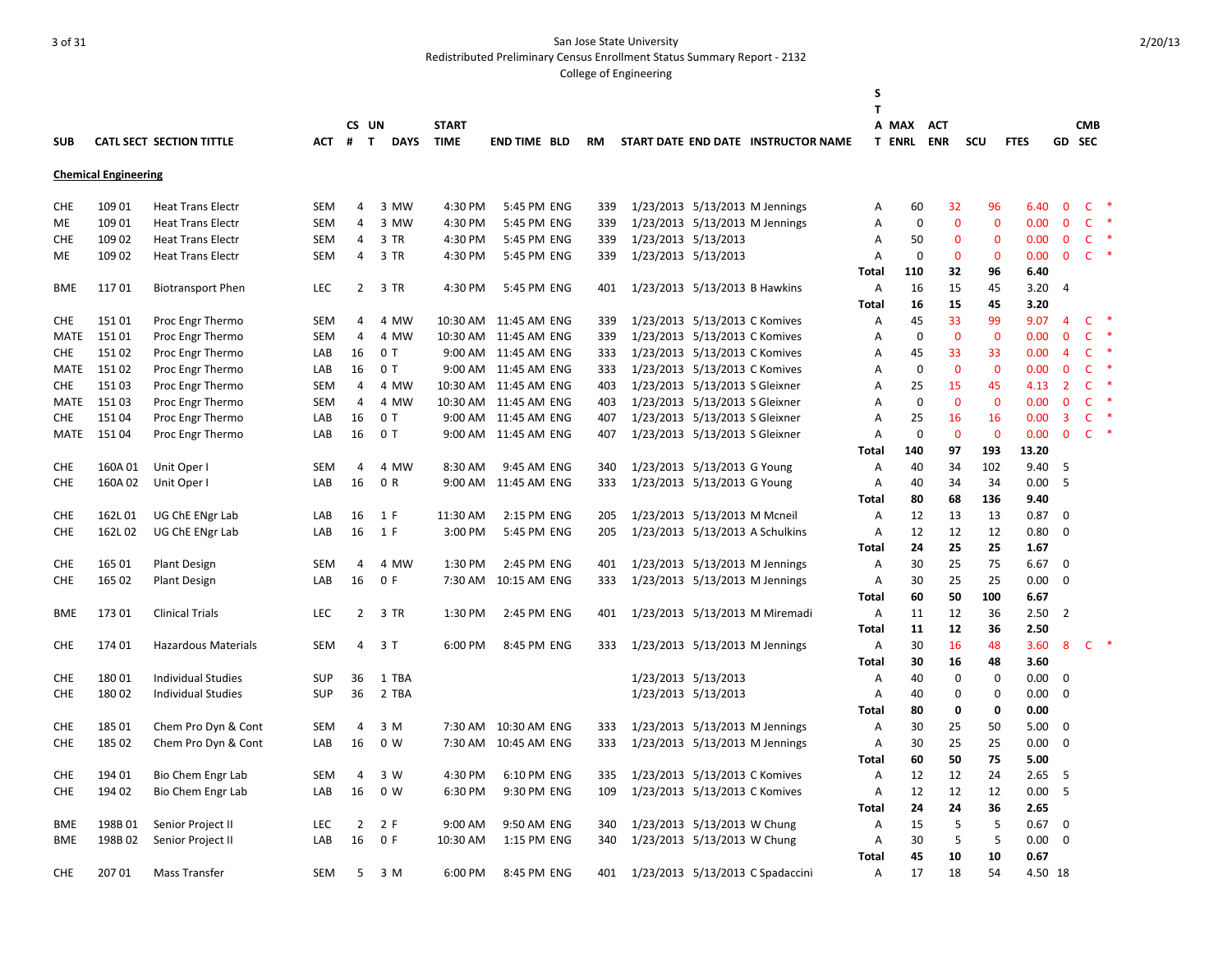Redistributed Preliminary Census Enrollment Status Summary Report - 2132

#### College of Engineering

| <b>SUB</b> |        | <b>CATL SECT SECTION TITTLE</b> | <b>ACT</b> | <b>CS</b><br># | UN | <b>DAYS</b> | <b>START</b><br><b>TIME</b> | <b>END TIME BLD</b> | <b>RM</b> |                              | START DATE END DATE INSTRUCTOR NAME | s     | A MAX<br><b>T ENRL</b> | <b>ACT</b><br><b>ENR</b> | <b>SCU</b>   | <b>FTES</b> |                | <b>CMB</b><br><b>GD SEC</b> |
|------------|--------|---------------------------------|------------|----------------|----|-------------|-----------------------------|---------------------|-----------|------------------------------|-------------------------------------|-------|------------------------|--------------------------|--------------|-------------|----------------|-----------------------------|
|            |        |                                 |            |                |    |             |                             |                     |           |                              |                                     | Total | 17                     | 18                       | 54           | 4.50        |                |                             |
| <b>BME</b> | 27201  | Med Dev Desg & Prncp            | SEM        |                |    | 3           |                             |                     |           |                              |                                     | X     | $\Omega$               | 0                        | 0            | 0.00        | - 0            |                             |
| <b>BME</b> | 27202  | Med Dev Desg & Prncp            | SEM        | 4              |    | 3S          | 1:30 PM                     | 3:45 PM ENG         | 333       |                              | 1/23/2013 5/13/2013 A Chernomorsky  | A     | 40                     | 36                       | 108          |             | 8.70 30        |                             |
|            |        |                                 |            |                |    |             |                             |                     |           |                              |                                     | Total | 40                     | 36                       | 108          | 8.70        |                |                             |
| <b>CHE</b> | 293 01 | <b>Appl Bioinformatics</b>      | SEM        | 4              |    | 3 R         | 6:00 PM                     | 8:45 PM CL          | 125       | 1/23/2013 5/13/2013 M Mcneil |                                     | A     | 20                     | 9                        | 27           | 2.25        | 9              |                             |
|            |        |                                 |            |                |    |             |                             |                     |           |                              |                                     | Total | 20                     | 9                        | 27           | 2.25        |                |                             |
| <b>CHE</b> | 29701  | Spec Top Ch Engr                | SEM        |                |    | 3           |                             |                     |           |                              |                                     | X     | 0                      | 0                        | 0            | 0.00        | 0              |                             |
|            |        |                                 |            |                |    |             |                             |                     |           |                              |                                     | Total | $\mathbf{0}$           | 0                        | 0            | 0.00        |                |                             |
| <b>CHE</b> | 298 01 | Master's Project                | <b>SUP</b> | 25             |    | 1 TBA       |                             |                     |           | 1/23/2013 5/13/2013 A Diaz   |                                     | A     |                        | $\mathbf{1}$             | $\mathbf{1}$ | 0.08        | 1              |                             |
| <b>CHE</b> | 298 02 | Master's Project                | <b>SUP</b> | 25             |    | 2 TBA       |                             |                     |           | 1/23/2013 5/13/2013 A Diaz   |                                     | A     | 4                      | 10                       | 20           |             | 1.67 10        |                             |
|            |        |                                 |            |                |    |             |                             |                     |           |                              |                                     | Total | 5.                     | 11                       | 21           | 1.75        |                |                             |
| <b>CHE</b> | 299 01 | Master's Thesis                 | <b>SUP</b> | 25             |    | 1 TBA       |                             |                     |           | 1/23/2013 5/13/2013 A Diaz   |                                     | A     | 25                     | $\mathbf{0}$             | 0            | 0.00        | 0              |                             |
| <b>CHE</b> | 299 02 | Master's Thesis                 | <b>SUP</b> | 25             |    | 2 TBA       |                             |                     |           | 1/23/2013 5/13/2013 A Diaz   |                                     | A     | 25                     | 0                        | 0            | 0.00        | 0              |                             |
| <b>CHE</b> | 299 03 | Master's Thesis                 | <b>SUP</b> | 25             |    | 3 TBA       |                             |                     |           | 1/23/2013 5/13/2013 A Diaz   |                                     | A     | 3                      | 4                        | 12           | 1.00        | $\overline{4}$ |                             |
|            |        |                                 |            |                |    |             |                             |                     |           |                              |                                     | Total | 53                     | 4                        | 12           | 1.00        |                |                             |

**Chemical Engineering Total 815 477 1022 73.15**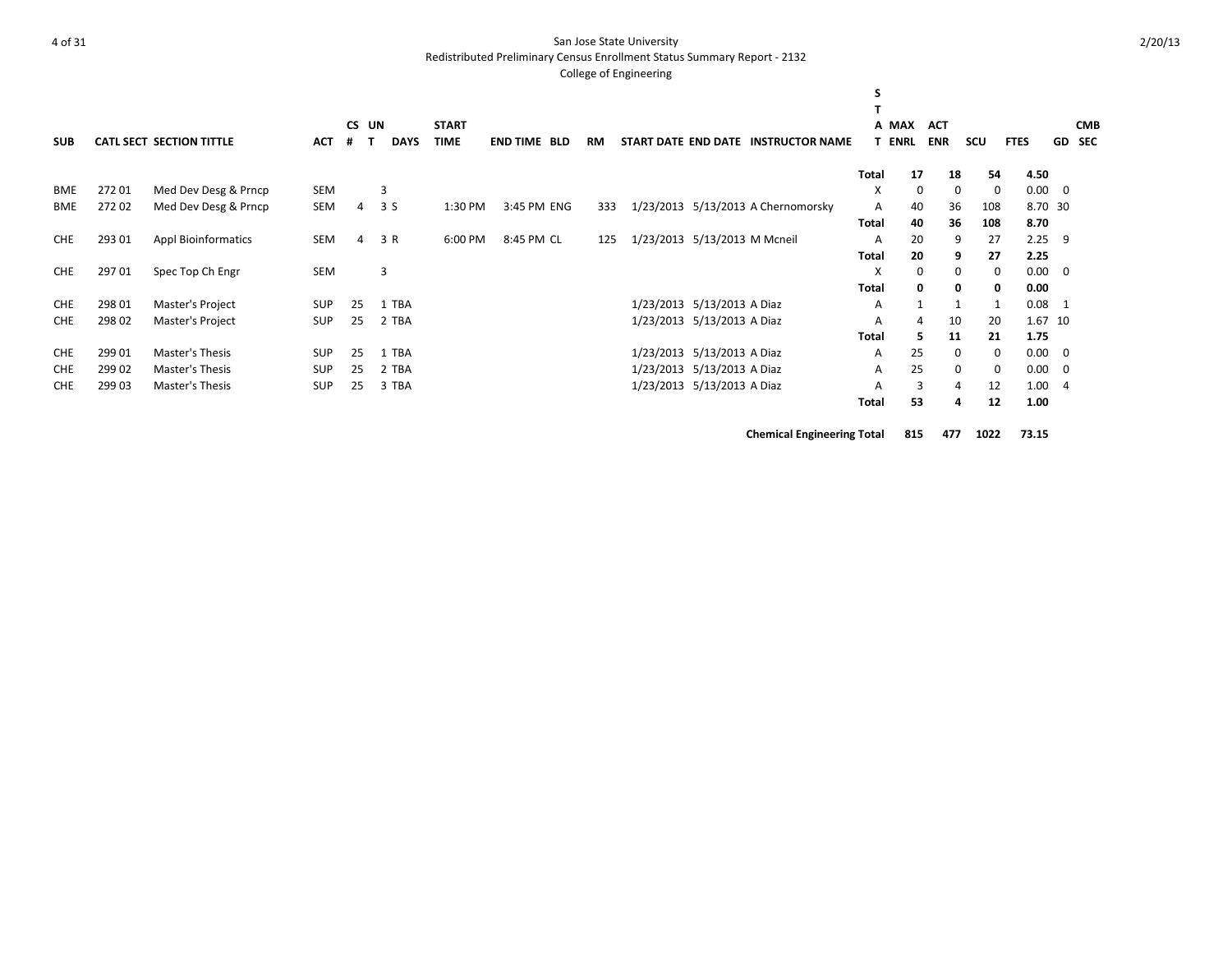Redistributed Preliminary Census Enrollment Status Summary Report - 2132

|            |        |                                              |            |                |                |              |                        |           |                               |                                     | S              |               |            |     |             |                |            |
|------------|--------|----------------------------------------------|------------|----------------|----------------|--------------|------------------------|-----------|-------------------------------|-------------------------------------|----------------|---------------|------------|-----|-------------|----------------|------------|
|            |        |                                              |            |                | CS UN          | <b>START</b> |                        |           |                               |                                     | T              | A MAX         | <b>ACT</b> |     |             |                | <b>CMB</b> |
| <b>SUB</b> |        | <b>CATL SECT SECTION TITTLE</b>              | <b>ACT</b> | $#$ T          | <b>DAYS</b>    | <b>TIME</b>  | <b>END TIME BLD</b>    | <b>RM</b> |                               | START DATE END DATE INSTRUCTOR NAME |                | <b>T ENRL</b> | <b>ENR</b> | scu | <b>FTES</b> |                | GD SEC     |
|            |        |                                              |            |                |                |              |                        |           |                               |                                     |                |               |            |     |             |                |            |
|            |        | <b>Civil &amp; Environmental Engineering</b> |            |                |                |              |                        |           |                               |                                     |                |               |            |     |             |                |            |
| <b>CE</b>  | 801    | <b>Plane Surveying</b>                       | <b>SEM</b> | $\overline{4}$ | 3 TR           | 7:30 AM      | 8:20 AM ENG            | 341       | 1/23/2013 5/13/2013 J Wright  |                                     | Α              | 48            | 48         | 96  | 9.60        | $\Omega$       |            |
| CE         | 802    | <b>Plane Surveying</b>                       | LAB        | 16             | 0T             | 8:30 AM      | 11:20 AM ENG           | 132       | 1/23/2013 5/13/2013 J Wright  |                                     | Α              | 15            | 15         | 15  | 0.00        | $\mathbf 0$    |            |
| <b>CE</b>  | 803    | <b>Plane Surveying</b>                       | LAB        | 16             | 0T             | 11:30 AM     | 2:20 PM ENG            | 132       | 1/23/2013 5/13/2013 J Wright  |                                     | Α              | 15            | 19         | 19  | 0.00        | $\mathbf 0$    |            |
| СE         | 804    | <b>Plane Surveying</b>                       | LAB        | 16             | 0T             | 3:30 PM      | 6:20 PM ENG            | 132       | 1/23/2013 5/13/2013 J Wright  |                                     | Α              | 15            | 14         | 14  | 0.00        | 0              |            |
|            |        |                                              |            |                |                |              |                        |           |                               |                                     | <b>Total</b>   | 93            | 96         | 144 | 9.60        |                |            |
| CE         | 2001   | Graphics/CAD/Prog                            | <b>SEM</b> | $\overline{2}$ | 3 TR           | 9:00 AM      | 9:50 AM DMH            | 234       | 1/23/2013 5/13/2013 N Cam     |                                     | Α              | 48            | 51         | 102 | 10.20       | 0              |            |
| CE         | 2002   | Graphics/CAD/Prog                            | LAB        | 16             | 0T             | 1:30 PM      | 4:15 PM ENG            | 394       | 1/23/2013 5/13/2013 M Lattin  |                                     | Α              | 16            | 16         | 16  | 0.00        | $\mathbf 0$    |            |
| CE         | 2003   | Graphics/CAD/Prog                            | LAB        | 16             | 0 R            | 10:30 AM     | 1:15 PM ENG            | 394       | 1/23/2013 5/13/2013 X Wang    |                                     | Α              | 16            | 18         | 18  | 0.00        | $\mathbf 0$    |            |
| CE         | 2004   | Graphics/CAD/Prog                            | LAB        | 16             | 0 R            | 1:30 PM      | 4:15 PM ENG            | 333       | 1/23/2013 5/13/2013 N Cam     |                                     | Α              | 16            | 17         | 17  | 0.00        | $\mathbf 0$    |            |
|            |        |                                              |            |                |                |              |                        |           |                               |                                     | Total          | 96            | 102        | 153 | 10.20       |                |            |
| CE         | 95 01  | Theory App Statics                           | <b>LEC</b> | 4              | 3 TR           |              | 9:00 AM 10:15 AM CL    | 202       |                               | 1/23/2013 5/13/2013 S Vukazich      | $\overline{A}$ | 45            | 43         | 129 | 8.65        | 1              |            |
| CE         | 95 02  | Theory App Statics                           | LEC        | 4              | 3 MW           |              | 10:30 AM 11:45 AM ENG  | 329       | 1/23/2013 5/13/2013 D Merrick |                                     | Α              | 45            | 45         | 135 | 9.00        | $\mathbf 0$    |            |
|            |        |                                              |            |                |                |              |                        |           |                               |                                     | Total          | 90            | 88         | 264 | 17.65       |                |            |
| СE         | 99 01  | <b>Intro Statics</b>                         | <b>SEM</b> | 4              | 2 MW           | 9:00 AM      | 9:50 AM CL             | 324       | 1/23/2013 5/13/2013 Y Huang   |                                     | Α              | 45            | 45         | 90  | 6.03        | 1              |            |
|            |        |                                              |            |                |                |              |                        |           |                               |                                     | <b>Total</b>   | 45            | 45         | 90  | 6.03        |                |            |
| CE         | 105 01 | Prof Design I                                | <b>SUP</b> | 36             | 1 F            |              | 11:30 AM  12:20 PM ENG | 150       |                               | 1/23/2013 5/13/2013 A Oskoorouchi   | Α              | 30            | 15         | 15  | 1.00        | $\Omega$       |            |
|            |        |                                              |            |                |                |              |                        |           |                               |                                     | <b>Total</b>   | 30            | 15         | 15  | 1.00        |                |            |
| CE         | 11201  | Mech of Matls                                | LEC        | $\overline{2}$ | 3 MW           |              | 10:30 AM 11:45 AM SH   | 344       |                               | 1/23/2013 5/13/2013 K McMullin      | Α              | 45            | 45         | 135 | 9.10        | $\overline{2}$ |            |
| CE         | 112 02 | Mech of Matls                                | LEC        | $\overline{2}$ | 3 TR           |              | 10:30 AM 11:45 AM SH   | 344       |                               | 1/23/2013 5/13/2013 K McMullin      | Α              | 45            | 45         | 135 | 9.35        | $\overline{7}$ |            |
| CE         | 11203  | Mech of Matls                                | LEC        | $\overline{2}$ | 3 MW           | 12:00 PM     | 1:15 PM ENG            | 339       | 1/23/2013 5/13/2013 D Merrick |                                     | Α              | 45            | 45         | 135 | 9.20        | 4              |            |
|            |        |                                              |            |                |                |              |                        |           |                               |                                     | Total          | 135           | 135        | 405 | 27.65       |                |            |
| СE         | 12001  | Construc Matl Lab                            | LAB        | 16             | 1 M            | 6:00 PM      | 8:45 PM ENG            | 134       | 1/23/2013 5/13/2013 M Maaz    |                                     | Α              | 16            | 16         | 16  | 1.07        | $\mathbf 0$    |            |
| CE         | 120 02 | <b>Construc Matl Lab</b>                     | LAB        | 16             | 1 M            | 3:00 PM      | 5:45 PM ENG            | 134       | 1/23/2013 5/13/2013 M Maaz    |                                     | Α              | 16            | 16         | 16  | 1.07        | $\mathbf 0$    |            |
| CE         | 120 03 | Construc Matl Lab                            | LAB        | 16             | 1 W            | 6:00 PM      | 8:45 PM ENG            | 134       | 1/23/2013 5/13/2013 M Maaz    |                                     | Α              | 16            | 17         | 17  | 1.13        | 0              |            |
| CE         | 12004  | <b>Construc Matl Lab</b>                     | LAB        | 16             | 1 T            | 6:00 PM      | 8:45 PM ENG            | 134       | 1/23/2013 5/13/2013 M Maaz    |                                     | Α              | 15            | 16         | 16  | 1.07        | $\mathbf 0$    |            |
|            |        |                                              |            |                |                |              |                        |           |                               |                                     | Total          | 63            | 65         | 65  | 4.33        |                |            |
| СE         | 12101  | <b>Transp Engrg</b>                          | LEC        | $\overline{2}$ | 3 MW           |              | 10:30 AM 11:20 AM CL   | 202       | 1/23/2013 5/13/2013 J Botha   |                                     | Α              | 48            | 48         | 96  | 9.70        | $\overline{2}$ |            |
| CE         | 121 02 | <b>Transp Engrg</b>                          | LAB        | 16             | 0 M            | 1:30 PM      | 4:15 PM ENG            | 339       | 1/23/2013 5/13/2013 S Koosha  |                                     | Α              | 16            | 15         | 15  | 0.00        | 1              |            |
| СE         | 12103  | <b>Transp Engrg</b>                          | LAB        | 16             | 0 <sub>W</sub> | 1:30 PM      | 4:15 PM ENG            | 339       | 1/23/2013 5/13/2013 S Koosha  |                                     | Α              | 16            | 17         | 17  | 0.00        | $\mathbf 0$    |            |
| <b>CE</b>  | 12104  | <b>Transp Engrg</b>                          | LAB        | 16             | 0T             | 1:30 PM      | 4:15 PM ENG            | 339       | 1/23/2013 5/13/2013 Y Huang   |                                     | A              | 16            | 17         | 17  | 0.00        | <sup>1</sup>   |            |
| СE         | 12105  | <b>Transp Engrg</b>                          | <b>LEC</b> | $\overline{2}$ | 3 MW           | 12:00 PM     | 12:50 PM ENG           | 329       | 1/23/2013 5/13/2013 S Koosha  |                                     | Α              | 32            | 33         | 66  | 6.60        | 0              |            |
| CE         | 121 06 | <b>Transp Engrg</b>                          | LAB        | 16             | 0 W            | 6:00 PM      | 8:50 PM ENG            | 336       | 1/23/2013 5/13/2013 S Koosha  |                                     | Α              | 16            | 15         | 15  | 0.00        | $\mathbf 0$    |            |
| CE         | 12107  | <b>Transp Engrg</b>                          | LAB        | 16             | 0 M            | 6:00 PM      | 8:50 PM ENG            | 336       | 1/23/2013 5/13/2013 S Koosha  |                                     | Α              | 16            | 17         | 17  | 0.00        | $\Omega$       |            |
|            |        |                                              |            |                |                |              |                        |           |                               |                                     | Total          | 160           | 162        | 243 | 16.30       |                |            |
| CE         | 12201  | <b>Traffic Engrg</b>                         | <b>SEM</b> | $\overline{4}$ | 3 R            | 1:30 PM      | 4:15 PM ENG            | 395       | 1/23/2013 5/13/2013 D Pitton  |                                     | A              | 26            | 26         | 78  | 5.35        | 3              |            |
|            |        |                                              |            |                |                |              |                        |           |                               |                                     | Total          | 26            | 26         | 78  | 5.35        |                |            |
| CE         | 123 01 | Highway & Stree Des                          | <b>SEM</b> | 4              | 3T             | 1:30 PM      | 4:15 PM ENG            | 395       | 1/23/2013 5/13/2013 S Koosha  |                                     | Α              | 26            | 27         | 81  | 5.50        | $\overline{2}$ |            |
|            |        |                                              |            |                |                |              |                        |           |                               |                                     | Total          | 26            | 27         | 81  | 5.50        |                |            |
| СE         | 13001  | CE Econ Analysis                             | LEC        | $\overline{2}$ | 2 MW           | 8:00 AM      | 8:50 AM ENG            | 395       | 1/23/2013 5/13/2013 J Tang    |                                     | Α              | 30            | 30         | 60  | 4.03        | 1              |            |
| <b>CE</b>  | 130 02 | <b>CE Econ Analysis</b>                      | <b>LEC</b> | $\overline{2}$ | 2 MW           | 8:00 AM      | 8:50 AM ENG            | 327       | 1/23/2013 5/13/2013 S Fakhry  |                                     | Α              | 30            | 29         | 58  | 3.87        | $\mathbf 0$    |            |
|            |        |                                              |            |                |                |              |                        |           |                               |                                     | Total          | 60            | 59         | 118 | 7.90        |                |            |
| CE         | 13101  | Intr to Const Engr                           | <b>LEC</b> | $\overline{2}$ | 3 TR           | 1:30 PM      | 2:45 PM ENG            | 232       | 1/23/2013 5/13/2013 B Olson   |                                     | $\overline{A}$ | 30            | 29         | 87  | 5.80        | $\Omega$       |            |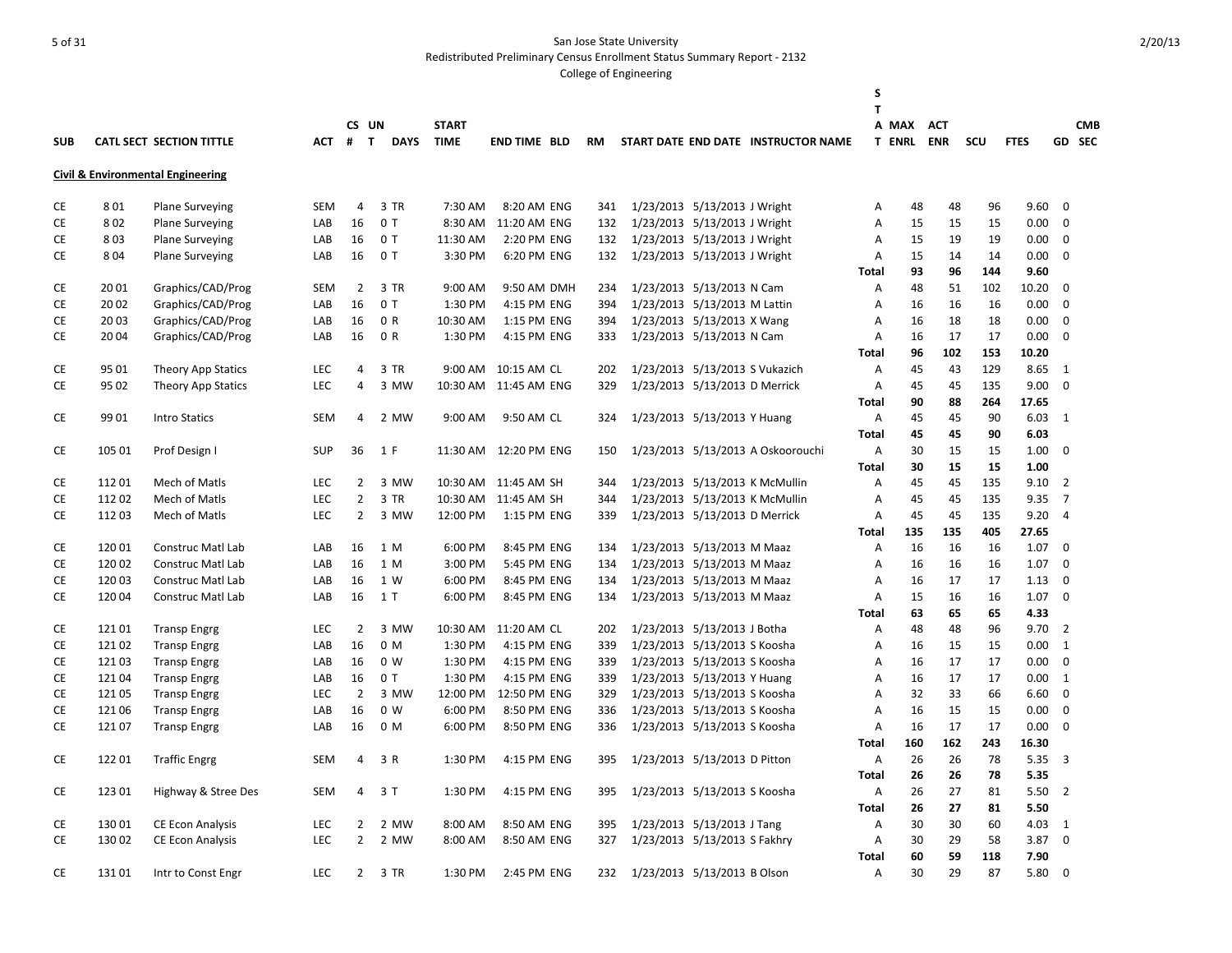Redistributed Preliminary Census Enrollment Status Summary Report - 2132

|            |        |                           |            |                |       |             |              |                     |     |                                |                                      | S<br>T       |               |             |             |               |                |            |
|------------|--------|---------------------------|------------|----------------|-------|-------------|--------------|---------------------|-----|--------------------------------|--------------------------------------|--------------|---------------|-------------|-------------|---------------|----------------|------------|
|            |        |                           |            |                | CS UN |             | <b>START</b> |                     |     |                                |                                      |              | A MAX         | <b>ACT</b>  |             |               |                | <b>CMB</b> |
| <b>SUB</b> |        | CATL SECT SECTION TITTLE  | ACT # T    |                |       | <b>DAYS</b> | <b>TIME</b>  | <b>END TIME BLD</b> | RM  |                                | START DATE END DATE INSTRUCTOR NAME  |              | <b>T ENRL</b> | <b>ENR</b>  | SCU         | <b>FTES</b>   |                | GD SEC     |
| CE         | 13102  | Intr to Const Engr        | <b>LEC</b> |                |       | 2 3 TR      | 4:30 PM      | 5:45 PM ENG         | 232 | 1/23/2013 5/13/2013 B Olson    |                                      | A            | 30            | 31          | 93          | 6.20          | $\mathbf 0$    |            |
|            |        |                           |            |                |       |             |              |                     |     |                                |                                      | Total        | 60            | 60          | 180         | 12.00         |                |            |
| <b>CE</b>  | 13201  | Constr Meth & Equip       | <b>SEM</b> | 4              |       | 3 M         | 1:30 PM      | 4:15 PM ENG         | 395 | 1/23/2013 5/13/2013 J Pyeon    |                                      | Α            | 26            | 25          | 75          | 5.55 11       |                |            |
|            |        |                           |            |                |       |             |              |                     |     |                                |                                      | Total        | 26            | 25          | 75          | 5.55          |                |            |
| CE         | 134 01 | Proj Mgt Const            | SEM        | 4              |       | 3 W         | 1:30 PM      | 4:15 PM ENG         | 395 | 1/23/2013 5/13/2013 J Pyeon    |                                      | Α            | 26            | 26          | 78          | 5.60          | 8              |            |
|            |        |                           |            |                |       |             |              |                     |     |                                |                                      | Total        | 26            | 26          | 78          | 5.60          |                |            |
| CE         | 140 01 | Soil Mech                 | <b>SEM</b> | 2              |       | 4 TR        | $9:00$ AM    | 10:15 AM ENG        | 329 |                                | 1/23/2013 5/13/2013 L Sullivan-Green | Α            | 64            | 64          | 192         | 17.20         | 2              |            |
| <b>CE</b>  | 140 02 | Soil Mech                 | LAB        | 16             |       | 0T          | 1:30 PM      | 4:15 PM ENG         | 209 | 1/23/2013 5/13/2013 D Lin      |                                      | Α            | 16            | 16          | 16          | 0.00          | 1              |            |
| <b>CE</b>  | 140 03 | Soil Mech                 | LAB        | 16             |       | 0 W         | 1:30 PM      | 4:15 PM ENG         | 209 | 1/23/2013 5/13/2013 D Lin      |                                      | Α            | 16            | 16          | 16          | 0.00          | $\mathbf 0$    |            |
| CE         | 140 04 | Soil Mech                 | LAB        | 16             |       | 0 R         | 1:30 PM      | 4:15 PM ENG         | 209 |                                | 1/23/2013 5/13/2013 A Oskoorouchi    | A            | 16            | 16          | 16          | 0.00          | 1              |            |
| <b>CE</b>  | 140 05 | Soil Mech                 | LAB        | 16             |       | 0 M         | 1:30 PM      | 4:15 PM ENG         | 209 |                                | 1/23/2013 5/13/2013 A Oskoorouchi    | Α            | 16            | 16          | 16          | 0.00          | $\mathbf{0}$   |            |
|            |        |                           |            |                |       |             |              |                     |     |                                |                                      | <b>Total</b> | 128           | 128         | 256         | 17.20         |                |            |
| CE         | 14101  | <b>Found Design</b>       | <b>SEM</b> | 4              |       | 3 M         | 3:00 PM      | 5:45 PM ENG         | 401 |                                | 1/23/2013 5/13/2013 L Sullivan-Green | A            | 26            | 24          | 72          | 4.85          | 1              |            |
|            |        |                           |            |                |       |             |              |                     |     |                                |                                      | Total        | 26            | 24          | 72          | 4.85          |                |            |
| <b>CE</b>  | 15001  | Hydro and Hydrau          | <b>SEM</b> | $\overline{2}$ |       | 3 TR        | 8:00 AM      | 8:50 AM ENG         | 339 | 1/23/2013 5/13/2013 W Wang     |                                      | Α            | 48            | 48          | 96          | 9.60          | $\Omega$       |            |
| <b>CE</b>  | 15002  | Hydro and Hydrau          | LAB        | 16             |       | 0T          | 1:30 PM      | 4:15 PM ENG         | 150 | 1/23/2013 5/13/2013 W Wang     |                                      | Α            | 16            | 17          | 17          | 0.00          | $\Omega$       |            |
| <b>CE</b>  | 15003  | Hydro and Hydrau          | LAB        | 16             |       | 0 W         | 1:30 PM      | 4:15 PM ENG         | 150 |                                | 1/23/2013 5/13/2013 S Mirzahosseini  | Α            | 16            | 15          | 15          | 0.00          | 0              |            |
| <b>CE</b>  | 150 04 | Hydro and Hydrau          | LAB        | 16             |       | 0 R         | 1:30 PM      | 4:15 PM ENG         | 150 |                                | 1/23/2013 5/13/2013 S Mirzahosseini  | Α            | 16            | 16          | 16          | 0.00          | $\mathbf{0}$   |            |
|            |        |                           |            |                |       |             |              |                     |     |                                |                                      | Total        | 96            | 96          | 144         | 9.60          |                |            |
| <b>CE</b>  | 152 01 | Engr Hydrology            | <b>SEM</b> | 4              | 3     |             |              |                     |     | 1/23/2013 5/13/2013            |                                      | X            | $\mathbf 0$   | $\mathbf 0$ | $\mathbf 0$ | 0.00          | $\mathbf 0$    |            |
| <b>CE</b>  | 152 02 | Engr Hydrology            | <b>SEM</b> | $\overline{4}$ |       | 3 M         | 3:00 PM      | 5:45 PM ENG         | 333 | 1/23/2013 5/13/2013 J Lee      |                                      | Α            | 26            | 26          | 78          | 5.35          | $\overline{3}$ |            |
|            |        |                           |            |                |       |             |              |                     |     |                                |                                      | Total        | 26            | 26          | 78          | 5.35          |                |            |
| <b>CE</b>  | 16001  | <b>Struc Anlys</b>        | <b>SEM</b> | $\overline{2}$ |       | 3 TR        | 10:30 AM     | 11:20 AM CL         | 202 | 1/23/2013 5/13/2013 S Vukazich |                                      | Α            | 48            | 50          | 100         | 10.05         | 1              |            |
| CE         | 160 02 | <b>Struc Anlys</b>        | LAB        | 16             |       | 0T          | 1:30 PM      | 4:15 PM ENG         | 340 | 1/23/2013 5/13/2013 S Vukazich |                                      | Α            | 16            | 14          | 14          | 0.00          | 1              |            |
| CE         | 160 03 | <b>Struc Anlys</b>        | LAB        | 16             |       | 0 R         | 1:30 PM      | 4:15 PM ENG         | 340 | 1/23/2013 5/13/2013 S Vukazich |                                      | Α            | 16            | 21          | 21          | 0.00          | $\mathbf 0$    |            |
| <b>CE</b>  | 160 04 | <b>Struc Anlys</b>        | LAB        | 16             |       | 0 M         | 1:30 PM      | 4:15 PM ENG         | 340 | 1/23/2013 5/13/2013 A Prado    |                                      | Α            | 16<br>96      | 15<br>100   | 15          | 0.00<br>10.05 | $\mathbf 0$    |            |
| <b>CE</b>  | 162 01 | <b>Struc Concrete Des</b> | <b>SEM</b> | 4              |       | 3 TR        | 10:30 AM     | 11:20 AM ENG        | 329 |                                | 1/23/2013 5/13/2013 A Al-Manaseer    | Total<br>Α   | 48            | 52          | 150<br>104  | 10.45         | 1              |            |
| <b>CE</b>  | 162 02 | <b>Struc Concrete Des</b> | LAB        | 16             |       | 0T          | 1:30 PM      | 4:20 PM ENG         | 335 |                                | 1/23/2013 5/13/2013 A Al-Manaseer    | Α            | 16            | 16          | 16          | 0.00          | 1              |            |
| CE         | 162 03 | <b>Struc Concrete Des</b> | LAB        | 16             |       | 0 R         | 1:30 PM      | 4:20 PM ENG         | 335 |                                | 1/23/2013 5/13/2013 A Al-Manaseer    | A            | 16            | 18          | 18          | 0.00          | $\mathbf 0$    |            |
| <b>CE</b>  | 162 04 | <b>Struc Concrete Des</b> | LAB        | 16             |       | 0 W         | 1:30 PM      | 4:20 PM ENG         | 335 |                                | 1/23/2013 5/13/2013 A Al-Manaseer    | Α            | 16            | 18          | 18          | 0.00          | $\mathbf 0$    |            |
|            |        |                           |            |                |       |             |              |                     |     |                                |                                      | Total        | 96            | 104         | 156         | 10.45         |                |            |
| CE         | 163 01 | Design Steel Struc        | <b>SEM</b> | $\overline{4}$ |       | 3 W         | 1:30 PM      | 4:15 PM ENG         | 131 |                                | 1/23/2013 5/13/2013 K McMullin       | Α            | 26            | 25          | 75          | 5.15          | $\overline{3}$ |            |
|            |        |                           |            |                |       |             |              |                     |     |                                |                                      | Total        | 26            | 25          | 75          | 5.15          |                |            |
| <b>CE</b>  | 164 01 | Design Wood Struc         | <b>SEM</b> | $\overline{4}$ |       | 3 M         | 1:30 PM      | 4:15 PM ENG         | 131 | 1/23/2013 5/13/2013 K McMullin |                                      | Α            | 26            | 24          | 72          | 5.15          | $\overline{7}$ |            |
|            |        |                           |            |                |       |             |              |                     |     |                                |                                      | Total        | 26            | 24          | 72          | 5.15          |                |            |
| CE         | 17001  | Prin Environ Engr         | <b>LEC</b> | $\overline{2}$ |       | 3 MW        | 9:00 AM      | 9:50 AM IS          | 216 | 1/23/2013 5/13/2013 M Htay     |                                      | Α            | 64            | 62          | 124         | 12.50         | $\overline{2}$ |            |
| CE         | 170 02 | Prin Environ Engr         | LAB        | 16             |       | 0 M         | 1:30 PM      | 4:15 PM ENG         | 336 | 1/23/2013 5/13/2013 M Htay     |                                      | A            | 16            | 15          | 15          | 0.00          | $\mathbf 0$    |            |
| CE         | 17003  | Prin Environ Engr         | LAB        | 16             |       | 0 W         | 1:30 PM      | 4:15 PM ENG         | 336 | 1/23/2013 5/13/2013 M Htay     |                                      | Α            | 16            | 16          | 16          | 0.00          | $\mathbf 0$    |            |
| <b>CE</b>  | 17004  | Prin Environ Engr         | LAB        | 16             |       | 0T          | 1:30 PM      | 4:15 PM ENG         | 336 | 1/23/2013 5/13/2013 M Htay     |                                      | Α            | 16            | 16          | 16          | 0.00          | $\mathbf 0$    |            |
| CE         | 170 05 | Prin Environ Engr         | LAB        | 16             |       | 0 W         | 3:00 PM      | 5:45 PM CL          | 129 | 1/23/2013 5/13/2013 K Liu      |                                      | Α            | 16            | 15          | 15          | 0.00          | $\overline{2}$ |            |
|            |        |                           |            |                |       |             |              |                     |     |                                |                                      | <b>Total</b> | 128           | 124         | 186         | 12.50         |                |            |
| CE         | 17201  | Solid Waste Mgt Engr      | SEM        | 5              |       | 3T          | 3:00 PM      | 5:45 PM ENG         | 327 | 1/23/2013 5/13/2013 M Htay     |                                      | Α            | 26            | 26          | 78          | 5.35          | 3              |            |
|            |        |                           |            |                |       |             |              |                     |     |                                |                                      | <b>Total</b> | 26            | 26          | 78          | 5.35          |                |            |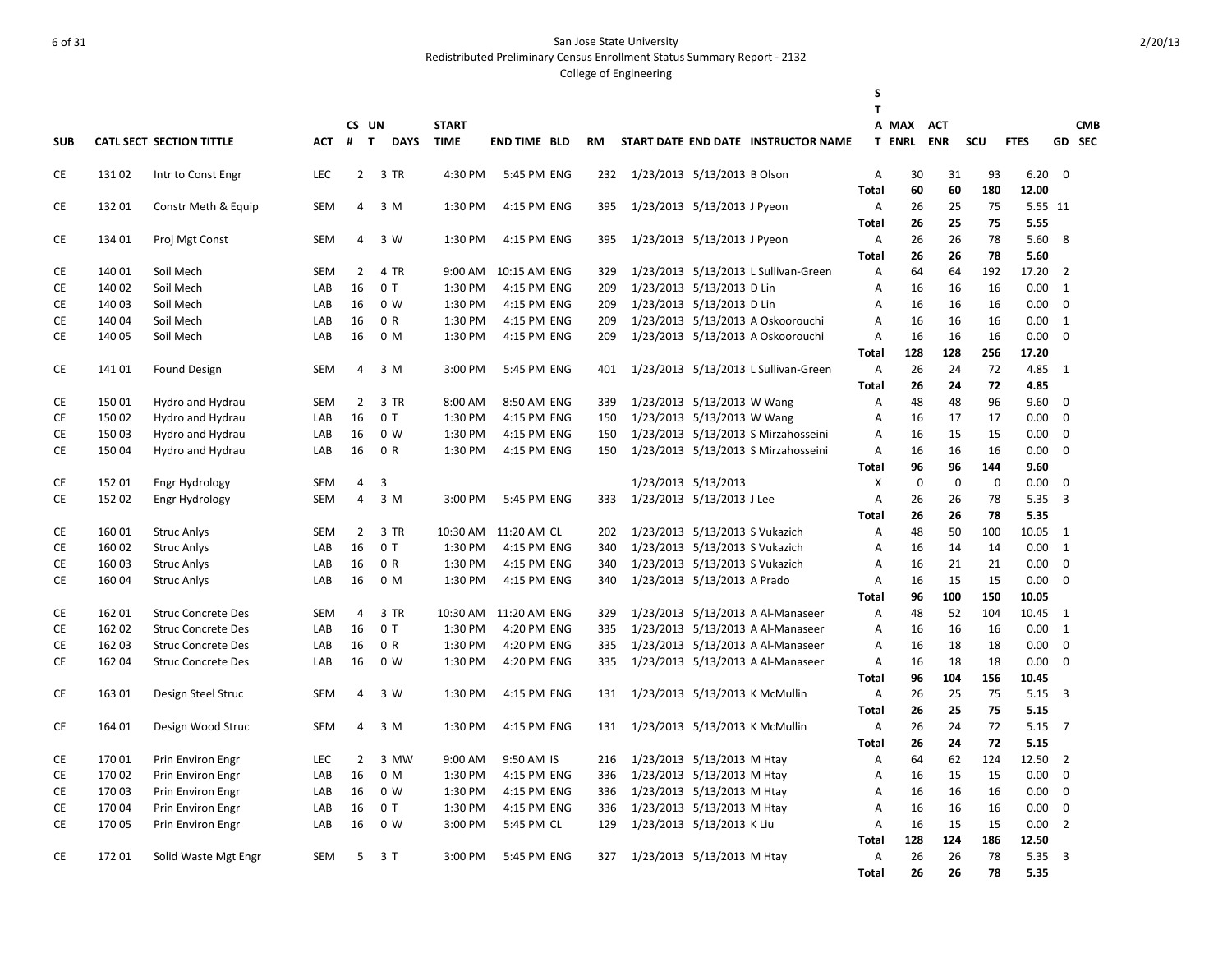Redistributed Preliminary Census Enrollment Status Summary Report - 2132

|            |        |                                          |                   |                                  |                             |              |                      |            |                                                              |                             |                                      | S<br>T         |               |                |                |                |                |            |
|------------|--------|------------------------------------------|-------------------|----------------------------------|-----------------------------|--------------|----------------------|------------|--------------------------------------------------------------|-----------------------------|--------------------------------------|----------------|---------------|----------------|----------------|----------------|----------------|------------|
|            |        |                                          |                   |                                  | CS UN                       | <b>START</b> |                      |            |                                                              |                             |                                      |                | A MAX         | <b>ACT</b>     |                |                |                | <b>CMB</b> |
| <b>SUB</b> |        | CATL SECT SECTION TITTLE                 | <b>ACT</b>        | #                                | $\mathbf{T}$<br><b>DAYS</b> | <b>TIME</b>  | <b>END TIME BLD</b>  | <b>RM</b>  |                                                              |                             | START DATE END DATE INSTRUCTOR NAME  |                | <b>T ENRL</b> | <b>ENR</b>     | scu            | <b>FTES</b>    |                | GD SEC     |
| CE         | 174 01 | Wtr Dist WW Coll                         | <b>SEM</b>        | 5                                | 3 W                         | 6:00 PM      | 8:45 PM ENG          | 327        | 1/23/2013 5/13/2013 X Wang                                   |                             |                                      | Α              | 26            | 20             | 60             | 4.10           | $\overline{2}$ |            |
|            |        |                                          |                   |                                  |                             |              |                      |            |                                                              |                             |                                      | Total          | 26            | 20             | 60             | 4.10           |                |            |
| CE         | 18001  | <b>Indiv Studies</b>                     | <b>SUP</b>        | 36                               | 1 TBA                       |              |                      |            |                                                              | 1/23/2013 5/13/2013 J Lee   |                                      | Α              | 10            | $\mathbf{1}$   | 1              | 0.07           | 0              |            |
| CE         | 18002  | <b>Indiv Studies</b>                     | <b>SUP</b>        | 36                               | 1 TBA                       |              |                      |            |                                                              |                             | 1/23/2013 5/13/2013 L Sullivan-Green | A              | 10            | $\mathbf{1}$   | $\mathbf{1}$   | 0.08           | 1              |            |
|            |        |                                          |                   |                                  |                             |              |                      |            |                                                              |                             |                                      | Total          | 20            | $\overline{2}$ | $\overline{2}$ | 0.15           |                |            |
| <b>CE</b>  | 18101  | Civ Eng Systems                          | SEM               | 5                                | 3 MW                        |              | 9:00 AM 10:15 AM ENG | 327        | 1/23/2013 5/13/2013 J Botha                                  |                             |                                      | Α              | 16            | 18             | 54             | 3.60           | $\mathbf 0$    |            |
| CE         | 18102  | Civ Eng Systems                          | <b>SEM</b>        | 5                                | 3 MW                        | 4:30 PM      | 5:45 PM CL           | 231        | 1/23/2013 5/13/2013 J Botha                                  |                             |                                      | Α              | 16            | 18             | 54             | 3.65           | 1              |            |
|            |        |                                          |                   |                                  |                             |              |                      |            |                                                              |                             |                                      | Total          | 32            | 36             | 108            | 7.25           |                |            |
| CE         | 19001  | Numer Solu CE Prob                       | LEC               | $\overline{2}$                   | 2F                          | 9:00 AM      | 10:40 AM ENG         | 327        | 1/23/2013 5/13/2013 U Ndon                                   |                             |                                      | $\overline{A}$ | 30            | 27             | 54             | 3.63           | 1              |            |
| <b>CE</b>  | 190 02 | Numer Solu CE Prob                       | LEC               | $\overline{2}$                   | 2T                          | 6:00 PM      | 7:40 PM ENG          | 327        | 1/23/2013 5/13/2013 N Pham                                   |                             |                                      | Α              | 30            | 31             | 62             | 4.20           | $\overline{2}$ |            |
| <b>CE</b>  | 192 01 |                                          |                   |                                  |                             | 6:00 PM      | 7:40 PM CL           |            |                                                              |                             |                                      | Total          | 60            | 58             | 116            | 7.83           |                |            |
| CE         | 192 02 | Prob Models for CE<br>Prob Models for CE | SEM<br><b>SEM</b> | $\overline{2}$<br>$\overline{2}$ | 2 M<br>2 F                  | 8:00 AM      | 9:40 AM ENG          | 234<br>387 | 1/23/2013 5/13/2013 J Mukhar<br>1/23/2013 5/13/2013 J Mukhar |                             |                                      | Α<br>A         | 30<br>30      | 31<br>30       | 62<br>60       | 4.17 1<br>4.03 | $\overline{1}$ |            |
|            |        |                                          |                   |                                  |                             |              |                      |            |                                                              |                             |                                      | Total          | 60            | 61             | 122            | 8.20           |                |            |
| CE         | 21201  | <b>Struct Dynamics</b>                   | <b>SEM</b>        | 5                                | 3 M                         | 6:00 PM      | 8:45 PM ENG          | 338        | 1/23/2013 5/13/2013 A Singhal                                |                             |                                      | Α              | 26            | 21             | 63             | 5.20 20        |                |            |
|            |        |                                          |                   |                                  |                             |              |                      |            |                                                              |                             |                                      | Total          | 26            | 21             | 63             | 5.20           |                |            |
| CE         | 22101  | ADV HWY DESIGN                           | <b>SEM</b>        | 5                                | 3 T                         | 6:00 PM      | 8:45 PM ENG          | 338        | 1/23/2013 5/13/2013 S Fakhry                                 |                             |                                      | Α              | 26            | 19             | 57             | 4.75 19        |                |            |
|            |        |                                          |                   |                                  |                             |              |                      |            |                                                              |                             |                                      | Total          | 26            | 19             | 57             | 4.75           |                |            |
| CE         | 224 01 | <b>Traffic Operations</b>                | SEM               | 5                                | 3 R                         | 6:00 PM      | 8:45 PM ENG          | 338        | 1/23/2013 5/13/2013 S Fakhry                                 |                             |                                      | Α              | 26            | 18             | 54             | 4.50 18        |                |            |
|            |        |                                          |                   |                                  |                             |              |                      |            |                                                              |                             |                                      | Total          | 26            | 18             | 54             | 4.50           |                |            |
| CE         | 236 01 | Constr Op Analysis                       | <b>SEM</b>        | 5                                | 3 W                         | 6:00 PM      | 8:45 PM ENG          | 401        | 1/23/2013 5/13/2013 H Tooryani                               |                             |                                      | Α              | 26            | 29             | 87             | 7.25 29        |                |            |
|            |        |                                          |                   |                                  |                             |              |                      |            |                                                              |                             |                                      | Total          | 26            | 29             | 87             | 7.25           |                |            |
| CE         | 23801  | <b>Constr Project Mgt</b>                | <b>SEM</b>        | 5                                | 3 M                         | 6:00 PM      | 8:45 PM ENG          | 327        |                                                              |                             | 1/23/2013 5/13/2013 H Tooryani       | Α              | 26            | 30             | 90             | 7.50 30        |                |            |
|            |        |                                          |                   |                                  |                             |              |                      |            |                                                              |                             |                                      | Total          | 26            | 30             | 90             | 7.50           |                |            |
| CE         | 244 01 | <b>Earth Structures</b>                  | <b>SEM</b>        | 5                                | 3 W                         | 6:00 PM      | 8:45 PM ENG          | 395        |                                                              |                             | 1/23/2013 5/13/2013 A Oskoorouchi    | Α              | 26            | 12             | 36             | 3.00 12        |                |            |
|            |        |                                          |                   |                                  |                             |              |                      |            |                                                              |                             |                                      | Total          | 26            | 12             | 36             | 3.00           |                |            |
| <b>CE</b>  | 25001  | Wat Res Engr                             | <b>SEM</b>        |                                  | 3                           |              |                      |            |                                                              |                             |                                      | X              | $\mathbf 0$   | $\mathbf 0$    | $\mathbf 0$    | 0.00           | 0              |            |
| CE         | 25002  | Wat Res Engr                             | <b>SEM</b>        | 5                                | 3 M                         | 6:00 PM      | 8:45 PM ENG          | 395        | 1/23/2013 5/13/2013 J Lee                                    |                             |                                      | Α              | 26            | 22             | 66             | 5.50 22        |                |            |
|            |        |                                          |                   |                                  |                             |              |                      |            |                                                              |                             |                                      | Total          | 26            | 22             | 66             | 5.50           |                |            |
| <b>CE</b>  | 255 01 | Sediment Transport                       | <b>SEM</b>        |                                  | 3                           |              |                      |            |                                                              |                             |                                      | X              | $\mathbf 0$   | $\mathbf 0$    | $\mathbf 0$    | 0.00           | $\mathbf{0}$   |            |
| <b>CE</b>  | 255 02 | Sediment Transport                       | SEM               | 5                                | 3 W                         | 6:00 PM      | 8:45 PM ENG          | 338        | 1/23/2013 5/13/2013 W Wang                                   |                             |                                      | Α              | 26            | 19             | 57             | 4.75 19        |                |            |
|            |        |                                          |                   |                                  |                             |              |                      |            |                                                              |                             |                                      | Total          | 26            | 19             | 57             | 4.75           |                |            |
| CE         | 264 01 | Prestress Conc Des                       | SEM               | 5                                | 3 R                         | 6:00 PM      | 8:45 PM ENG          | 395        | 1/23/2013 5/13/2013 N Pham                                   |                             |                                      | Α              | 26            | 27             | 81             | 6.75 27        |                |            |
|            |        |                                          |                   |                                  |                             |              |                      |            |                                                              |                             |                                      | Total          | 26            | 27             | 81             | 6.75           |                |            |
| CE         | 27601  | Mgmt / Reuse Solids                      | <b>SEM</b>        | 5                                | 3 T                         | 6:00 PM      | 8:45 PM ENG          | 395        | 1/23/2013 5/13/2013 J Mukhar                                 |                             |                                      | Α              | 26            | 21             | 63             | 5.25 21        |                |            |
|            |        |                                          |                   |                                  |                             |              |                      |            |                                                              |                             |                                      | Total          | 26            | 21             | 63             | 5.25           |                |            |
| <b>CE</b>  | 27701  | Env Sustainability                       | <b>SEM</b>        | 5                                | 3 R                         | 6:00 PM      | 8:45 PM CL           | 234        | 1/23/2013 5/13/2013 J Mukhar                                 |                             |                                      | Α              | 26            | 26             | 78             | 6.40 24        |                |            |
|            |        |                                          |                   |                                  |                             |              |                      |            |                                                              |                             |                                      | Total          | 26            | 26             | 78             | 6.40           |                |            |
| CE         | 298 01 | <b>Special Problems</b>                  | <b>SUP</b>        | 25                               | 3 TBA                       |              |                      |            |                                                              |                             | 1/23/2013 5/13/2013 A Al-Manaseer    | Α              | 10            | $\mathbf{1}$   | 3              | 0.25           | 1              |            |
| CE         | 298 02 | <b>Special Problems</b>                  | <b>SUP</b>        | 25                               | 3 TBA                       |              |                      |            |                                                              |                             | 1/23/2013 5/13/2013 K McMullin       | Α              | 10            | $\mathbf{1}$   | 3              | 0.25           | 1              |            |
| CE         | 298 03 | <b>Special Problems</b>                  | <b>SUP</b>        | 25                               | 3 TBA                       |              |                      |            |                                                              |                             | 1/23/2013 5/13/2013 L Sullivan-Green | Α              | 10            | $\mathbf{1}$   | 3              | 0.25           | 1              |            |
| <b>CE</b>  | 298 04 | <b>Special Problems</b>                  | <b>SUP</b>        | 25                               | 3 TBA                       |              |                      |            |                                                              | 1/23/2013 5/13/2013 J Pyeon |                                      | A              | 10            | $\mathbf{1}$   | 3              | 0.25           | $\overline{1}$ |            |
|            |        |                                          |                   |                                  |                             |              |                      |            |                                                              |                             |                                      | Total          | 40            | 4<br>$\Omega$  | 12<br>$\Omega$ | 1.00           |                |            |
| <b>CE</b>  | 299 01 | <b>Masters Thesis</b>                    | <b>SUP</b>        | 25                               | 3 TBA                       |              |                      |            |                                                              |                             | 1/23/2013 5/13/2013 A Al-Manaseer    | Α              | 10            |                |                | 0.00           | $\mathbf 0$    |            |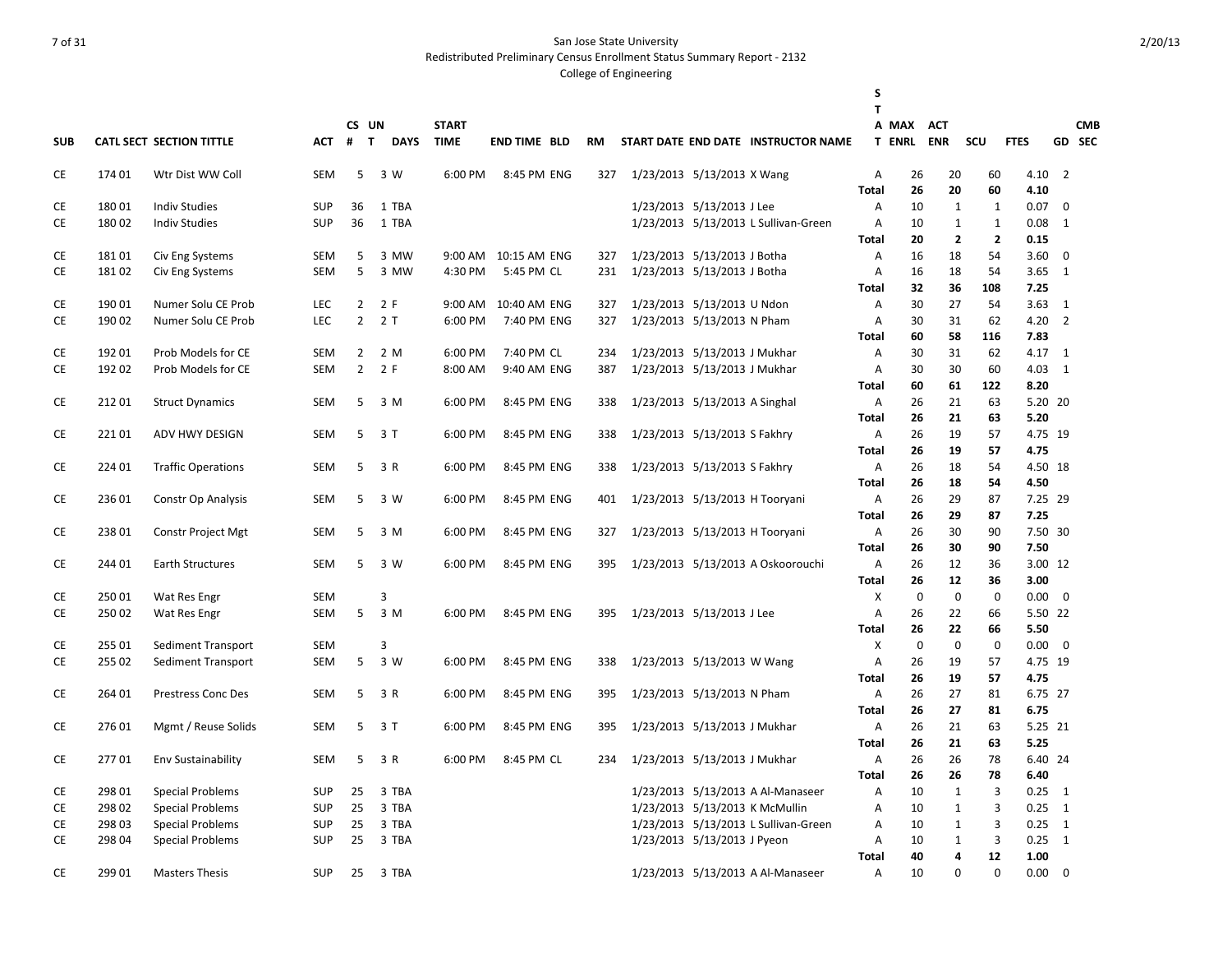Redistributed Preliminary Census Enrollment Status Summary Report - 2132

#### College of Engineering

|            |        |                                 |            | CS UN    |             | <b>START</b> |                     |           |                     |                                     |            | A MAX ACT   |            |        |               |                        |               | <b>CMB</b> |
|------------|--------|---------------------------------|------------|----------|-------------|--------------|---------------------|-----------|---------------------|-------------------------------------|------------|-------------|------------|--------|---------------|------------------------|---------------|------------|
| <b>SUB</b> |        | <b>CATL SECT SECTION TITTLE</b> | АСТ        | - # 1    | <b>DAYS</b> | <b>TIME</b>  | <b>END TIME BLD</b> | <b>RM</b> |                     | START DATE END DATE INSTRUCTOR NAME |            | <b>ENRL</b> | <b>ENR</b> | scu    | <b>FTES</b>   |                        | <b>GD SEC</b> |            |
| CE         | 299 02 | Masters Thesis                  | <b>SUP</b> | 25 3 TBA |             |              |                     |           | 1/23/2013 5/13/2013 |                                     | A<br>Total | 10<br>20    |            | 0<br>0 | $\Omega$<br>0 | $0.00 \quad 0$<br>0.00 |               |            |

**Civil & Environmental Engineering Total 2154 2033 4408 309.70**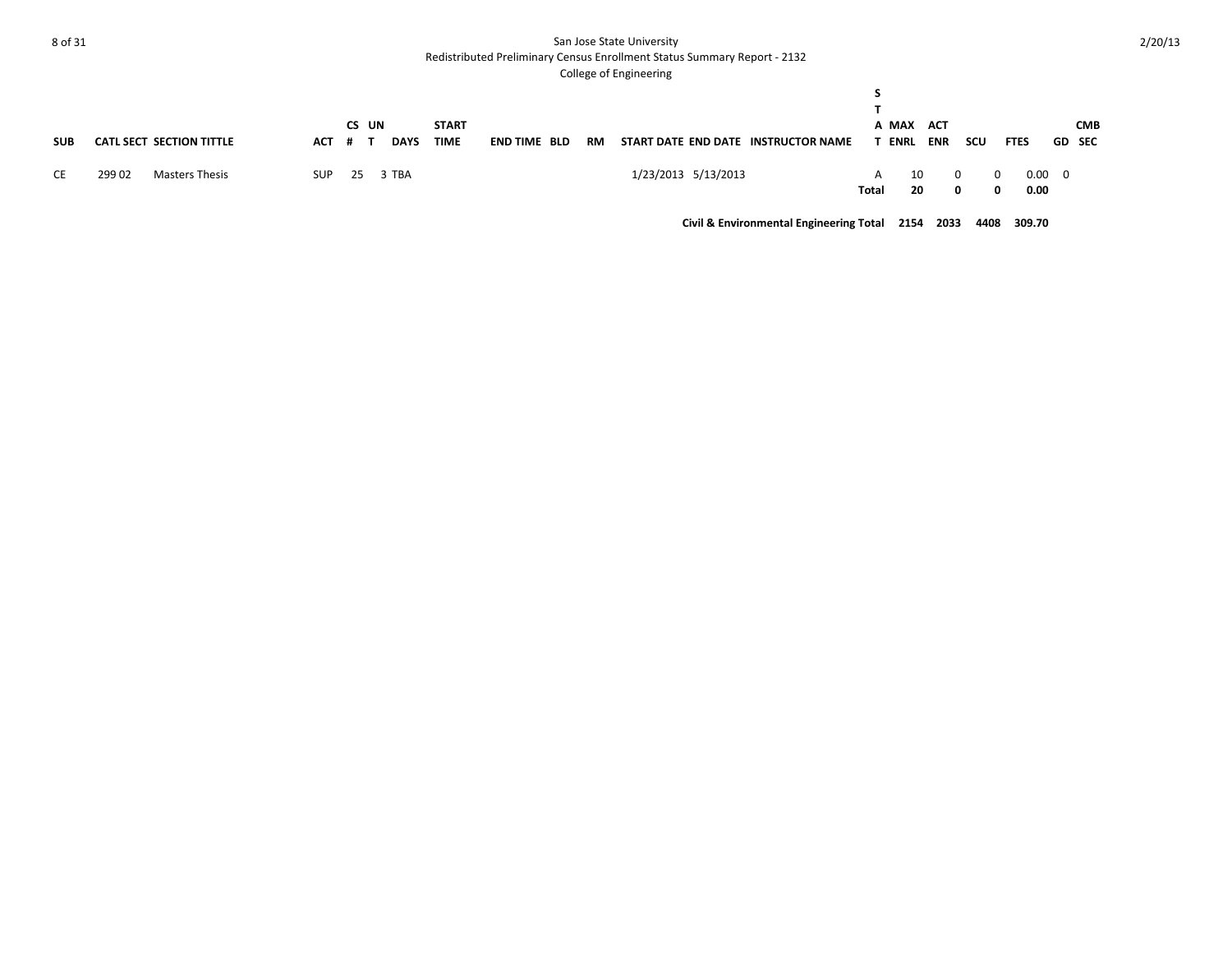Redistributed Preliminary Census Enrollment Status Summary Report - 2132

|             |                             |                                   |            |                |                             |              |                     |           |                                |                                     | S              |                   |                |                 |             |                |              |               |
|-------------|-----------------------------|-----------------------------------|------------|----------------|-----------------------------|--------------|---------------------|-----------|--------------------------------|-------------------------------------|----------------|-------------------|----------------|-----------------|-------------|----------------|--------------|---------------|
|             |                             |                                   |            |                |                             |              |                     |           |                                |                                     | т              |                   |                |                 |             |                |              |               |
|             |                             |                                   |            |                | CS UN                       | <b>START</b> |                     |           |                                |                                     |                | A MAX             | <b>ACT</b>     |                 |             |                | <b>CMB</b>   |               |
| <b>SUB</b>  |                             | CATL SECT SECTION TITTLE          | АСТ        | #              | $\mathbf{T}$<br><b>DAYS</b> | <b>TIME</b>  | <b>END TIME BLD</b> | <b>RM</b> |                                | START DATE END DATE INSTRUCTOR NAME |                | <b>T ENRL ENR</b> |                | SCU             | <b>FTES</b> |                | GD SEC       |               |
|             | <b>Computer Engineering</b> |                                   |            |                |                             |              |                     |           |                                |                                     |                |                   |                |                 |             |                |              |               |
| <b>CMPE</b> | 3001                        | Programming Concept & Meth LEC    |            | $\mathbf{1}$   | 3 MW                        | 11:00 AM     | 11:50 AM ENG        | 337       | 1/23/2013 5/13/2013 H Ozemek   |                                     | Α              | 60                | 58             | 116             | 11.60       | $\overline{0}$ |              |               |
| <b>CMPE</b> | 30 02                       | Programming Concept & Meth LAB    |            | 16             | 0 R                         | 5:30 PM      | 8:20 PM ENG         | 405       | 1/23/2013 5/13/2013 P Kang     |                                     | Α              | 30                | 29             | 29              | 0.00        | $\mathbf 0$    |              |               |
| <b>CMPE</b> | 3003                        | Programming Concept & Meth LAB    |            | 16             | 0 W                         | 5:30 PM      | 8:20 PM ENG         | 405       | 1/23/2013 5/13/2013 C Abboud   |                                     | A              | 30                | 29             | 29              | 0.00        | $\mathbf 0$    |              |               |
|             |                             |                                   |            |                |                             |              |                     |           |                                |                                     | Total          | 120               | 116            | 174             | 11.60       |                |              |               |
| <b>CMPE</b> | 46 01                       | CompE <sub>I</sub>                | <b>SEM</b> | 4              | 3 TR                        | 10:30 AM     | 11:20 AM ENG        | 339       | 1/23/2013 5/13/2013 F Lin      |                                     | Α              | 30                | 29             | 58              | 5.80        | 0              |              |               |
| <b>CMPE</b> | 46 02                       | CompE <sub>I</sub>                | LAB        | 16             | 0 <sub>T</sub>              | 1:30 PM      | 4:20 PM ENG         | 405       | 1/23/2013 5/13/2013 F Lin      |                                     | Α              | 30                | 29             | 29              | 0.00        | $\mathbf 0$    |              |               |
| <b>CMPE</b> | 46 03                       | CompE <sub>I</sub>                | LAB        |                | 0                           |              |                     |           |                                |                                     | X              | $\mathbf 0$       | $\mathbf 0$    | $\mathbf 0$     | 0.00        | 0              |              |               |
|             |                             |                                   |            |                |                             |              |                     |           |                                |                                     | <b>Total</b>   | 60                | 58             | 87              | 5.80        |                |              |               |
| <b>CMPE</b> | 5001                        | <b>Object Orient Concept Meth</b> | <b>LEC</b> | 1              | 3 TR                        | 10:30 AM     | 11:20 AM ENG        | 337       | 1/23/2013 5/13/2013 M Eirinaki |                                     | A              | 50                | 39             | 78              | 7.80        | 0              |              |               |
| <b>CMPE</b> | 50 02                       | <b>Object Orient Concept Meth</b> | LAB        | 16             | 0T                          | 1:30 PM      | 4:20 PM ENG         | 489       | 1/23/2013 5/13/2013 M Eirinaki |                                     | Α              | 25                | 24             | 24              | 0.00        | $\mathbf 0$    |              |               |
| <b>CMPE</b> | 5003                        | <b>Object Orient Concept Meth</b> | LAB        | 16             | 0 R                         | 1:30 PM      | 4:20 PM ENG         | 489       | 1/23/2013 5/13/2013 M Eirinaki |                                     | $\overline{A}$ | 25                | 15             | 15              | 0.00        | $\mathbf 0$    |              |               |
|             |                             |                                   |            |                |                             |              |                     |           |                                |                                     | <b>Total</b>   | 100               | 78             | 117             | 7.80        |                |              |               |
| <b>CMPE</b> | 102 01                      | <b>Embedded Software</b>          | <b>SEM</b> | 4              | 3 MW                        | 1:30 PM      | 2:45 PM ENG         | 337       |                                | 1/23/2013 5/13/2013 H Katircioglu   | A              | 45                | 23             | 69              | 4.60        | $\mathbf{0}$   | c            |               |
| <b>SE</b>   | 102 01                      | <b>Embedded Software</b>          | <b>SEM</b> | 4              | 3 MW                        | 1:30 PM      | 2:45 PM ENG         | 337       |                                | 1/23/2013 5/13/2013 H Katircioglu   | A              | $\mathbf 0$       | $\mathbf{0}$   | $\mathbf 0$     | 0.00        | $\mathbf{0}$   | $\mathsf{C}$ |               |
| <b>CMPE</b> | 102 02                      | <b>Embedded Software</b>          | SEM        | 4              | 3 TR                        | 3:00 PM      | 4:15 PM ENG         | 337       |                                | 1/23/2013 5/13/2013 H Katircioglu   | A              | 45                | 24             | 72              | 4.80        | $\mathbf 0$    | $\mathsf{C}$ | $\ast$        |
| SE          | 102 02                      | <b>Embedded Software</b>          | SEM        | 4              | 3 TR                        | 3:00 PM      | 4:15 PM ENG         | 337       |                                | 1/23/2013 5/13/2013 H Katircioglu   | Α              | $\mathbf 0$       | $\mathbf{0}$   | $\mathbf 0$     | 0.00        | $\mathbf{0}$   | $\mathsf{C}$ | $\ast$        |
|             |                             |                                   |            |                |                             |              |                     |           |                                |                                     | Total          | 90                | 47             | 141             | 9.40        |                |              |               |
| <b>CMPE</b> | 11001                       | <b>Embedded Electronics</b>       | <b>SEM</b> | 4              | 3 MW                        | 10:30 AM     | 11:20 AM ENG        | 301       | 1/23/2013 5/13/2013 A Bindal   |                                     | Α              | 40                | 35             | 70              | 7.00        | $\mathbf 0$    |              |               |
| <b>CMPE</b> | 11002                       | <b>Embedded Electronics</b>       | LAB        | 16             | 0 <sub>T</sub>              | 1:30 PM      | 4:20 PM ENG         | 286       | 1/23/2013 5/13/2013 A Bindal   |                                     | A              | 20                | 19             | 19              | 0.00        | $\mathbf 0$    |              |               |
| <b>CMPE</b> | 11003                       | <b>Embedded Electronics</b>       | LAB        | 16             | 0 M                         | 1:30 PM      | 4:20 PM ENG         | 286       | 1/23/2013 5/13/2013 A Bindal   |                                     | Α              | 20                | 16             | 16              | 0.00        | 0              |              |               |
|             |                             |                                   |            |                |                             |              |                     |           |                                |                                     | <b>Total</b>   | 80                | 70             | 105             | 7.00        |                |              |               |
| <b>CMPE</b> | 12001                       | Computer Org & Arch               | <b>SEM</b> | 4              | 3 MW                        | 1:30 PM      | 2:45 PM ENG         | 301       | 1/23/2013 5/13/2013 F Lin      |                                     | Α              | 40                | 22             | 66              | 4.40        | $\mathbf 0$    | $\mathsf{C}$ |               |
| <b>SE</b>   | 120 01                      | Computer Org & Arch               | SEM        | 4              | 3 MW                        | 1:30 PM      | 2:45 PM ENG         | 301       | 1/23/2013 5/13/2013 F Lin      |                                     | Α              | $\mathbf 0$       | $\mathbf 0$    | $\mathbf 0$     | 0.00        | $\mathbf 0$    | $\mathsf{C}$ |               |
|             |                             |                                   |            |                |                             |              |                     |           |                                |                                     | <b>Total</b>   | 40                | 22             | 66              | 4.40        |                |              |               |
| <b>CMPE</b> | 124 01                      | Digital Design I                  | <b>SEM</b> | 4              | 3 MW                        | 8:00 AM      | 8:50 AM ENG         | 337       | 1/23/2013 5/13/2013 H Ozemek   |                                     | Α              | 40                | 35             | 70              | 7.00        | 0              |              |               |
| <b>CMPE</b> | 124 02                      | Digital Design I                  | LAB        | 16             | 0 M                         | 1:30 PM      | 4:20 PM ENG         | 278       | 1/23/2013 5/13/2013 H Ozemek   |                                     | Α              | 20                | 16             | 16              | 0.00        | 0              |              |               |
| <b>CMPE</b> | 124 03                      | Digital Design I                  | LAB        | 16             | 0 W                         | 1:30 PM      | 4:20 PM ENG         | 278       | 1/23/2013 5/13/2013 H Ozemek   |                                     | Α              | 20                | 19             | 19              | 0.00        | $\mathbf 0$    |              |               |
|             |                             |                                   |            |                |                             |              |                     |           |                                |                                     | Total          | 80                | 70             | 105             | 7.00        |                |              |               |
| <b>CMPE</b> | 125 01                      | Digital Design 2                  | <b>SEM</b> | $\overline{4}$ | 3 MW                        | 12:00 PM     | 12:50 PM ENG        | 337       | 1/23/2013 5/13/2013 D Hung     |                                     | Α              | 40                | 21             | 42              | 4.25        | 1              |              |               |
| <b>CMPE</b> | 125 02                      | Digital Design 2                  | LAB        | 16             | 0 M                         | 2:30 PM      | 5:20 PM ENG         | 288       | 1/23/2013 5/13/2013 D Hung     |                                     | A              | 40                | 21             | 21              | 0.00        | 1              |              |               |
|             |                             |                                   |            |                |                             |              |                     |           |                                |                                     | <b>Total</b>   | 80                | 42             | 63              | 4.25        |                |              |               |
| <b>CMPE</b> | 126 01                      | Alg & Data Str Des                | <b>LEC</b> | 4              | 3 TR                        | 1:30 PM      | 2:20 PM ENG         | 341       | 1/23/2013 5/13/2013 X Su       |                                     | Α              | 48                | 23             | 46              | 4.60        | $\mathbf 0$    |              |               |
| <b>CMPE</b> | 126 02                      | Alg & Data Str Des                | LAB        |                | $\Omega$                    |              |                     |           |                                |                                     | X              | $\mathbf 0$       | $\mathbf 0$    | $\mathbf 0$     | 0.00        | 0              |              |               |
| <b>CMPE</b> | 126 03                      | Alg & Data Str Des                | LAB        | 16             | 0 R                         | 2:30 PM      | 5:20 PM ENG         | 206       | 1/23/2013 5/13/2013 X Su       |                                     | Α              | 24                | 23             | 23              | 0.00        | $\mathbf 0$    |              |               |
|             |                             |                                   |            |                |                             |              |                     |           |                                |                                     | Total          | 72                | 46             | 69              | 4.60        |                |              |               |
| <b>CMPE</b> | 12701                       | Microproc Design 1                | <b>SEM</b> | 4              | 3 MW                        | 1:30 PM      | 2:20 PM ENG         | 403       | 1/23/2013 5/13/2013 H Li       |                                     | Α              | 30                | 23             | 46              | 4.60        | 0              |              |               |
| <b>CMPE</b> | 12702                       | Microproc Design 1                | LAB        | 16             | 0 W                         | 2:30 PM      | 5:20 PM ENG         | 268       | 1/23/2013 5/13/2013 H Li       |                                     | Α              | 30                | 23             | 23              | 0.00        | $\mathbf 0$    |              |               |
|             |                             |                                   |            |                |                             |              |                     |           |                                |                                     | <b>Total</b>   | 60                | 46             | 69              | 4.60        |                |              |               |
| <b>CMPE</b> | 13001                       | Adv Alg Des                       | LEC        | 2              | 3 TR                        | 3:00 PM      | 4:15 PM CL          | 202       | 1/23/2013 5/13/2013 A Potika   |                                     | Α              | 45                | 34             | 102             | 6.80        | 0              |              |               |
|             |                             |                                   |            |                |                             |              |                     |           |                                |                                     | Total          | 45                | 34             | 102             | 6.80        |                |              | $\ast$        |
| <b>CMPE</b> | 13101                       | Software Engr I                   | <b>SEM</b> | 4              | 3 MW                        | 3:00 PM      | 4:15 PM CL          | 202       | 1/23/2013 5/13/2013 W Yu       |                                     | Α              | 45                | 37<br>$\Omega$ | 111<br>$\Omega$ | 7.40        | $\mathbf 0$    | c            | $\rightarrow$ |
| SE          | 13101                       | Software Engr I                   | SEM        | 4              | 3 MW                        | 3:00 PM      | 4:15 PM CL          | 202       | 1/23/2013 5/13/2013 W Yu       |                                     | A              | $\Omega$          |                |                 | 0.00        | $\mathbf{0}$   | $\mathsf{C}$ |               |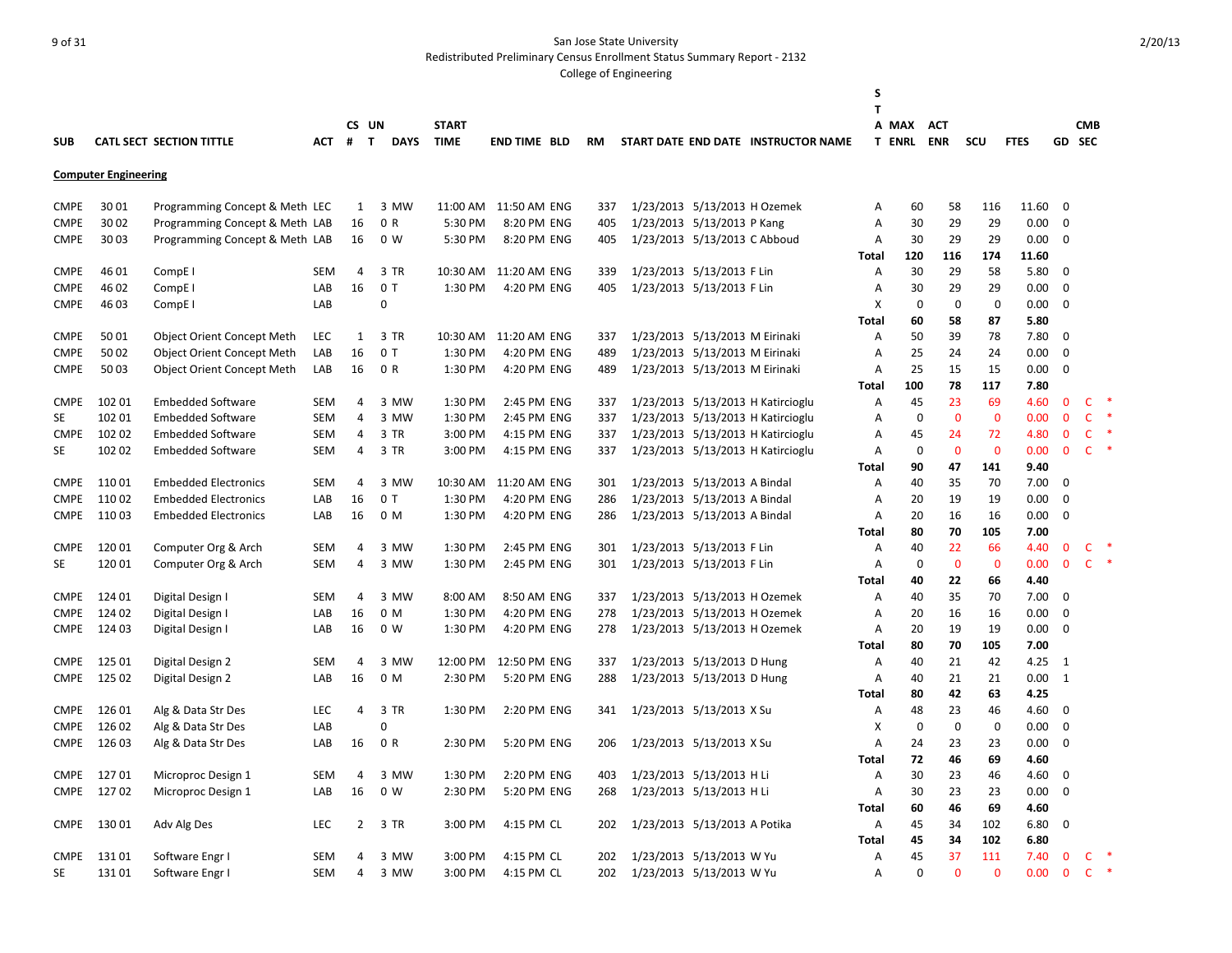Redistributed Preliminary Census Enrollment Status Summary Report - 2132

|             |        |                                                      |            |                |                             |              |                     |           |                               |                               |                                     | S            |               |                |              |              |              |                      |                        |        |
|-------------|--------|------------------------------------------------------|------------|----------------|-----------------------------|--------------|---------------------|-----------|-------------------------------|-------------------------------|-------------------------------------|--------------|---------------|----------------|--------------|--------------|--------------|----------------------|------------------------|--------|
|             |        |                                                      |            |                |                             |              |                     |           |                               |                               |                                     | T            |               |                |              |              |              |                      |                        |        |
|             |        |                                                      |            | CS UN          |                             | <b>START</b> |                     |           |                               |                               |                                     |              | A MAX         | <b>ACT</b>     |              |              |              | <b>CMB</b><br>GD SEC |                        |        |
| <b>SUB</b>  |        | CATL SECT SECTION TITTLE                             | АСТ        | #              | $\mathbf{T}$<br><b>DAYS</b> | <b>TIME</b>  | <b>END TIME BLD</b> | <b>RM</b> |                               |                               | START DATE END DATE INSTRUCTOR NAME |              | <b>T ENRL</b> | <b>ENR</b>     | SCU          | <b>FTES</b>  |              |                      |                        |        |
| <b>CMPE</b> | 13102  | Software Engr I                                      | <b>SEM</b> | 4              | 3 MW                        | 12:00 PM     | 1:15 PM ENG         | 341       | 1/23/2013 5/13/2013 K Perry   |                               |                                     | Α            | 20            | 24             | 72           | 4.80         | $\mathbf{0}$ |                      | $\mathsf{C}$           |        |
| <b>SE</b>   | 13102  | Software Engr I                                      | <b>SEM</b> | $\overline{4}$ | 3 MW                        | 12:00 PM     | 1:15 PM ENG         | 341       |                               | 1/23/2013 5/13/2013 K Perry   |                                     | Α            | $\mathbf 0$   | $\mathbf{0}$   | $\mathbf{0}$ | 0.00         | $\mathbf{0}$ |                      | $C$ *                  |        |
|             |        |                                                      |            |                |                             |              |                     |           |                               |                               |                                     | Total        | 65            | 61             | 183          | 12.20        |              |                      |                        |        |
| <b>CMPE</b> | 13301  | Softwware Engr II                                    | <b>SEM</b> | 4              | 3 TR                        | 3:00 PM      | 3:50 PM ENG         | 341       | 1/23/2013 5/13/2013 C Tarng   |                               |                                     | Α            | 45            | 43             | 86           | 8.65         | 1            |                      | $\ast$<br>$\mathsf{C}$ |        |
| <b>SE</b>   | 13301  | Softwware Engr II                                    | SEM        | 4              | 3 TR                        | 3:00 PM      | 3:50 PM ENG         | 341       | 1/23/2013 5/13/2013 C Tarng   |                               |                                     | A            | $\mathbf 0$   | $\mathbf{0}$   | $\mathbf{0}$ | 0.00         | $\mathbf{0}$ |                      | $\mathsf{C}$<br>$\ast$ |        |
| <b>CMPE</b> | 13302  | Softwware Engr II                                    | LAB        | 16             | 0 TBA                       |              |                     |           |                               | 1/23/2013 5/13/2013 C Tarng   |                                     | Α            | 45            | 43             | 43           | 0.00         | $\mathbf{1}$ |                      | $\mathsf{C}$<br>$\ast$ |        |
| <b>SE</b>   | 13302  | Softwware Engr II                                    | LAB        | 16             | 0 TBA                       |              |                     |           |                               | 1/23/2013 5/13/2013 C Tarng   |                                     | Α            | $\mathbf 0$   | $\mathbf{0}$   | $\mathbf{0}$ | 0.00         | $\mathbf{0}$ |                      | $\mathsf{C}$<br>∗      |        |
|             |        |                                                      |            |                |                             |              |                     |           |                               |                               |                                     | <b>Total</b> | 90            | 86             | 129          | 8.65         |              |                      |                        |        |
| <b>CMPE</b> | 13701  | Mobile Software Engineer                             | <b>SEM</b> | 5              | 3 MW                        | 1:30 PM      | 2:45 PM SH          | 344       | 1/23/2013 5/13/2013 W Yu      |                               |                                     | Α            | 45            | 25             | 75           | 5.00         | $\mathbf{0}$ |                      | $\mathsf{C}$           |        |
| <b>SE</b>   | 13701  | Mobile Software Engineer                             | <b>SEM</b> | 5              | 3 MW                        | 1:30 PM      | 2:45 PM SH          | 344       | 1/23/2013 5/13/2013 W Yu      |                               |                                     | Α            | $\mathbf 0$   | $\mathbf{0}$   | $\mathbf 0$  | 0.00         | $\mathbf{0}$ |                      | $\mathsf{C}$           |        |
|             |        |                                                      |            |                |                             |              |                     |           |                               |                               |                                     | <b>Total</b> | 45            | 25             | 75           | 5.00         |              |                      |                        |        |
| <b>CMPE</b> | 13801  | Database Systems I                                   | <b>SEM</b> | 4              | 3 MW                        | 1:30 PM      | 2:45 PM ENG         | 329       | 1/23/2013 5/13/2013 A Potika  |                               |                                     | Α            | 45            | 15             | 45           | 3.00         | $\mathbf 0$  |                      |                        |        |
|             |        |                                                      |            |                |                             |              |                     |           |                               |                               |                                     | Total        | 45            | 15             | 45           | 3.00         |              |                      |                        |        |
| <b>CMPE</b> | 140 01 | Comp Arch & Design                                   | <b>SEM</b> | 4              | 3 MW                        | 10:00 AM     | 10:50 AM ENG        | 337       | 1/23/2013 5/13/2013 D Hung    |                               |                                     | Α            | 30            | 20             | 40           | 4.00         | $\mathbf 0$  |                      |                        |        |
| <b>CMPE</b> | 140 02 | Comp Arch & Design                                   | LAB        | 16             | 0 W                         | 2:30 PM      | 5:20 PM ENG         | 288       | 1/23/2013 5/13/2013 D Hung    |                               |                                     | Α            | 30            | 20             | 20           | 0.00         | $\mathbf 0$  |                      |                        |        |
|             |        |                                                      |            |                |                             |              |                     |           |                               |                               |                                     | Total        | 60            | 40             | 60           | 4.00         |              |                      |                        |        |
| <b>CMPE</b> | 14201  | <b>Operating Systems</b>                             | <b>SEM</b> | 4              | 3 M                         | 6:00 PM      | 8:45 PM CL          | 117       | 1/23/2013 5/13/2013 J Gomez   |                               |                                     | A            | 45            | 49             | 147          | 9.80         | $\Omega$     |                      |                        |        |
|             |        |                                                      |            |                |                             |              |                     |           |                               |                               |                                     | <b>Total</b> | 45            | 49             | 147          | 9.80         |              |                      |                        |        |
| <b>CMPE</b> | 146 01 | <b>RT Embedded CoDes</b>                             | <b>SEM</b> | 4              | 3 MW                        | 9:00 AM      | 9:50 AM ENG         | 405       | 1/23/2013 5/13/2013 H Ozemek  |                               |                                     | A            | 30            | 13             | 26           | 2.60         | $\Omega$     |                      |                        |        |
| <b>CMPE</b> | 146 02 | <b>RT Embedded CoDes</b>                             | LAB        | 16             | 0 F                         | 8:30 AM      | 11:20 AM ENG        | 278       | 1/23/2013 5/13/2013 H Ozemek  |                               |                                     | Α            | 30            | 13             | 13           | 0.00         | $\mathbf 0$  |                      |                        |        |
| <b>CMPE</b> | 148 01 |                                                      | <b>SEM</b> | 4              | 3 TR                        | 1:30 PM      | 2:45 PM SH          | 344       | 1/23/2013 5/13/2013 R Fatoohi |                               |                                     | Total        | 60<br>45      | 26<br>46       | 39<br>138    | 2.60<br>9.20 | $\mathbf{0}$ |                      | $\mathsf{C}$           |        |
| <b>SE</b>   | 148 01 | <b>Comptr Networks I</b><br><b>Comptr Networks I</b> | SEM        | 4              | 3 TR                        | 1:30 PM      | 2:45 PM SH          | 344       |                               | 1/23/2013 5/13/2013 R Fatoohi |                                     | Α<br>Α       | 0             | $\mathbf{0}$   | $\mathbf 0$  | 0.00         | $\mathbf 0$  |                      | $C$ *                  |        |
|             |        |                                                      |            |                |                             |              |                     |           |                               |                               |                                     | Total        | 45            | 46             | 138          | 9.20         |              |                      |                        |        |
| <b>CMPE</b> | 15201  | <b>Compiler Design</b>                               | <b>SEM</b> | 4              | 3 TR                        | 4:30 PM      | 5:20 PM ENG         | 337       |                               |                               | 1/23/2013 5/13/2013 M Robinson      | Α            | 45            | 27             | 54           | 5.40         | $\mathbf 0$  |                      |                        |        |
| <b>CMPE</b> | 15202  | <b>Compiler Design</b>                               | LAB        | 16             | 0 TR                        | 2:30 PM      | 4:15 PM ENG         | 492       |                               |                               | 1/23/2013 5/13/2013 M Robinson      | Α            | 45            | 27             | 27           | 0.00         | $\Omega$     |                      |                        |        |
|             |        |                                                      |            |                |                             |              |                     |           |                               |                               |                                     | Total        | 90            | 54             | 81           | 5.40         |              |                      |                        |        |
| <b>CMPE</b> | 165 01 | SW Engl Process Mgt                                  | <b>SEM</b> |                | 3                           |              |                     |           |                               |                               |                                     | X            | 0             | 0              | 0            | 0.00         | $\mathbf 0$  |                      |                        |        |
| <b>SE</b>   | 165 01 | SW Engl Process Mgt                                  | <b>SEM</b> |                | 3                           |              |                     |           |                               |                               |                                     | х            | 0             | $\mathbf 0$    | $\mathbf 0$  | 0.00         | $\mathbf 0$  |                      |                        |        |
| <b>CMPE</b> | 165 02 | SW Engl Process Mgt                                  | <b>SEM</b> |                | 3                           |              |                     |           |                               |                               |                                     | x            | 0             | 0              | $\mathbf 0$  | 0.00         | $\mathbf 0$  |                      |                        |        |
| <b>SE</b>   | 165 02 | SW Engl Process Mgt                                  | <b>SEM</b> |                | 3                           |              |                     |           |                               |                               |                                     | X            | $\mathbf 0$   | $\mathbf 0$    | $\mathbf 0$  | 0.00         | $\mathbf 0$  |                      |                        |        |
| <b>CMPE</b> | 165 03 | SW Engl Process Mgt                                  | <b>SEM</b> | 4              | 3 R                         | 6:00 PM      | 8:45 PM CL          | 117       | 1/23/2013 5/13/2013 R Smith   |                               |                                     | А            | 20            | 12             | 36           | 2.40         | $\mathbf 0$  | C                    |                        |        |
| <b>SE</b>   | 165 03 | SW Engl Process Mgt                                  | <b>SEM</b> | 4              | 3 R                         | 6:00 PM      | 8:45 PM CL          | 117       | 1/23/2013 5/13/2013 R Smith   |                               |                                     | A            | $\mathbf 0$   | $\mathbf{0}$   | $\mathbf 0$  | 0.00         | $\mathbf{0}$ | C                    |                        |        |
|             |        |                                                      |            |                |                             |              |                     |           |                               |                               |                                     | Total        | 20            | 12             | 36           | 2.40         |              |                      |                        |        |
| <b>CMPE</b> | 17201  | <b>Enterprise Software</b>                           | <b>LEC</b> | $\overline{2}$ | 3 M                         | 6:00 PM      | 8:45 PM CL          | 226       | 1/23/2013 5/13/2013 D Harkey  |                               |                                     | Α            | 20            | 8              | 24           | 1.60         | $\mathbf{0}$ | C                    |                        |        |
| <b>SE</b>   | 17201  | <b>Enterprise Software</b>                           | <b>LEC</b> | $\overline{2}$ | 3 M                         | 6:00 PM      | 8:45 PM CL          | 226       | 1/23/2013 5/13/2013 D Harkey  |                               |                                     | A            | $\mathbf 0$   | $\overline{0}$ | $\mathbf{0}$ | 0.00         | $\mathbf{0}$ |                      | $\mathsf{C}$<br>$\ast$ |        |
|             |        |                                                      |            |                |                             |              |                     |           |                               |                               |                                     | Total        | 20            | 8              | 24           | 1.60         |              |                      |                        |        |
| <b>CMPE</b> | 18001  | <b>Individual Studies</b>                            | <b>SUP</b> |                | 3                           |              |                     |           |                               |                               |                                     | X            | $\mathbf 0$   | $\mathbf 0$    | $\mathbf 0$  | 0.00         | $\mathbf 0$  |                      |                        |        |
| <b>SE</b>   | 18001  | <b>Individual Studies</b>                            | <b>SUP</b> |                | 3                           |              |                     |           |                               |                               |                                     | х            | 0             | 0              | $\mathbf 0$  | 0.00         | $\mathbf 0$  |                      |                        |        |
| <b>CMPE</b> | 18002  | <b>Individual Studies</b>                            | <b>SUP</b> |                | 3                           |              |                     |           |                               |                               |                                     | X            | 0             | $\mathbf 0$    | $\mathbf 0$  | 0.00         | $\mathbf 0$  |                      |                        |        |
| <b>SE</b>   | 18002  | Individual Studies                                   | <b>SUP</b> |                | 3                           |              |                     |           |                               |                               |                                     | х            | 0             | $\mathbf 0$    | $\mathbf 0$  | 0.00         | $\mathbf 0$  |                      |                        |        |
| <b>CMPE</b> | 18003  | <b>Individual Studies</b>                            | <b>SUP</b> | 36             | 3 TBA                       |              |                     |           |                               | 1/23/2013 5/13/2013 L Chang   |                                     | Α            | 20            | $\overline{2}$ | 6            | 0.40         | $\mathbf{0}$ |                      | $C$ *                  |        |
| <b>SE</b>   | 18003  | <b>Individual Studies</b>                            | <b>SUP</b> | 36             | 3 TBA                       |              |                     |           |                               | 1/23/2013 5/13/2013 L Chang   |                                     | A            | $\mathbf 0$   | $\overline{0}$ | $\mathbf{0}$ | 0.00         | $\mathbf{0}$ | $\mathsf{C}$         |                        | $\ast$ |
| <b>CMPE</b> | 18004  | <b>Individual Studies</b>                            | <b>SUP</b> | 36             | 1 TBA                       |              |                     |           |                               | 1/23/2013 5/13/2013 L Chang   |                                     | A            | 15            | 12             | 12           | 0.80         | $\mathbf{0}$ |                      | $\mathsf{C}$<br>$\ast$ |        |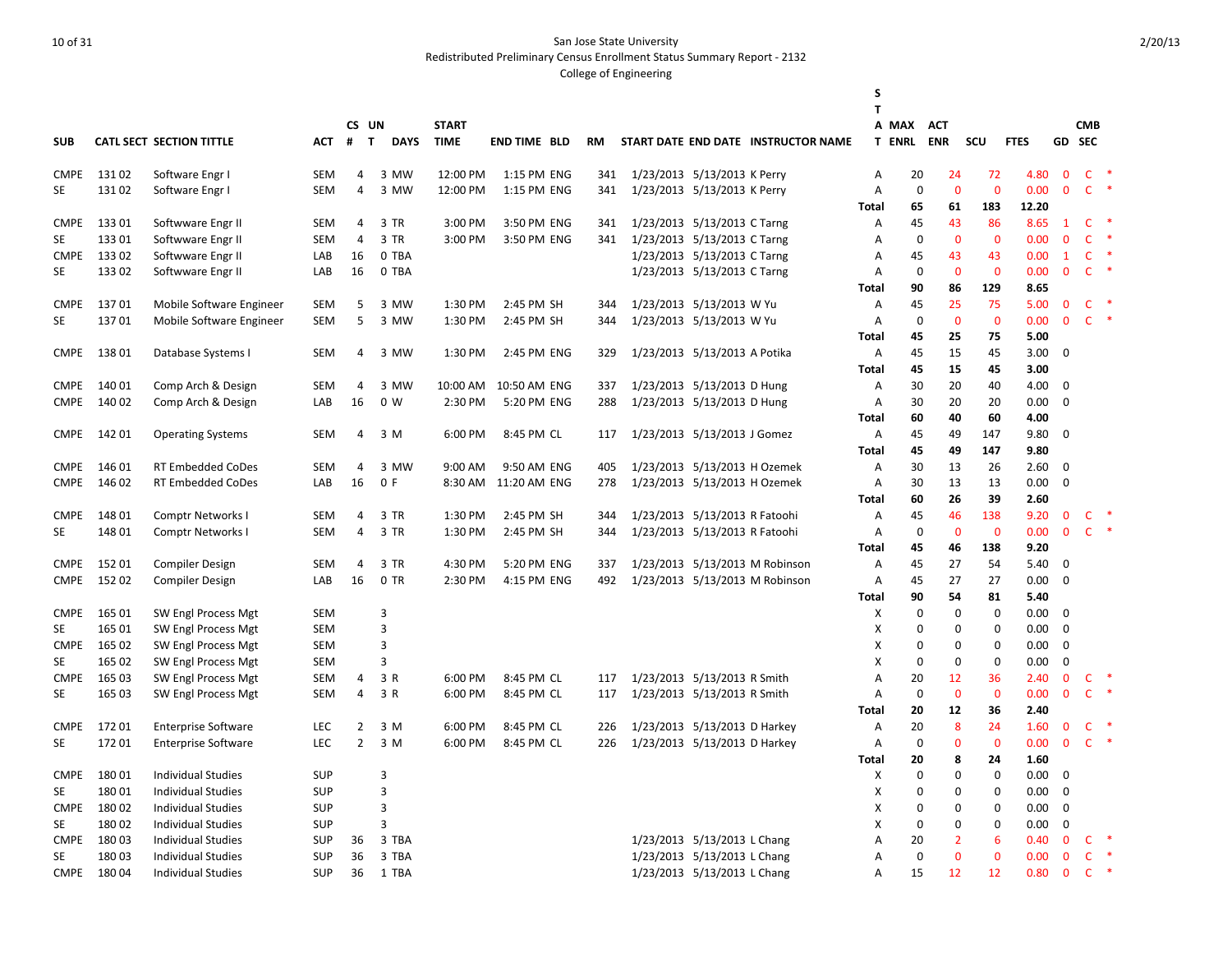Redistributed Preliminary Census Enrollment Status Summary Report - 2132

|             |         |                                 |            |                |                             |              |                        |           |                                |                             |                                     | S<br>T            |                   |                |                |             |                |                |        |
|-------------|---------|---------------------------------|------------|----------------|-----------------------------|--------------|------------------------|-----------|--------------------------------|-----------------------------|-------------------------------------|-------------------|-------------------|----------------|----------------|-------------|----------------|----------------|--------|
|             |         |                                 |            | CS UN          |                             | <b>START</b> |                        |           |                                |                             |                                     |                   | A MAX             | <b>ACT</b>     |                |             |                | <b>CMB</b>     |        |
| <b>SUB</b>  |         | <b>CATL SECT SECTION TITTLE</b> | АСТ        | #              | $\mathbf{T}$<br><b>DAYS</b> | <b>TIME</b>  | <b>END TIME BLD</b>    | <b>RM</b> |                                |                             | START DATE END DATE INSTRUCTOR NAME |                   | <b>T ENRL ENR</b> |                | SCU            | <b>FTES</b> |                | GD SEC         |        |
|             |         |                                 |            |                |                             |              |                        |           |                                |                             |                                     |                   |                   |                |                |             |                |                |        |
| <b>SE</b>   | 18004   | <b>Individual Studies</b>       | <b>SUP</b> | 36             | 1 TBA                       |              |                        |           |                                | 1/23/2013 5/13/2013 L Chang |                                     | Α                 | 0                 | 0              | $\mathbf 0$    | 0.00        | $\mathbf 0$    | $\mathsf{C}$   |        |
| <b>CMPE</b> | 180 24  | <b>Individual Studies</b>       | <b>SUP</b> | 36             | 3 MW                        | 8:00 AM      | 9:15 AM ENG            | 337       | 1/23/2013 5/13/2013 H Ozemek   |                             |                                     | Α                 | 5                 | $\overline{2}$ | 6              | 0.50        | $\overline{2}$ | $\mathsf{C}$   |        |
| <b>SE</b>   | 180 24  | <b>Individual Studies</b>       | <b>SUP</b> | 36             | 3 MW                        | 8:00 AM      | 9:15 AM ENG            | 337       | 1/23/2013 5/13/2013 H Ozemek   |                             |                                     | Α                 | $\mathbf 0$       | $\mathbf{0}$   | $\mathbf{0}$   | 0.00        | $\mathbf{0}$   | $\mathsf{C}$   | -*     |
| <b>CMPE</b> | 180 26  | <b>Individual Studies</b>       | <b>SUP</b> | 36             | 3 TR                        | 1:30 PM      | 2:45 PM                |           |                                | 1/23/2013 5/13/2013 C Tarng |                                     | А                 | 45                | 29             | 87             | 7.25 29     |                | $\mathsf{C}$   |        |
| <b>SE</b>   | 180 26  | <b>Individual Studies</b>       | <b>SUP</b> | 36             | 3 TR                        | 1:30 PM      | 2:45 PM                |           |                                | 1/23/2013 5/13/2013 C Tarng |                                     | А                 | $\mathbf 0$       | $\mathbf{0}$   | $\mathbf{0}$   | 0.00        | $\mathbf{0}$   | $\mathsf{C}$   | -*     |
| <b>CMPE</b> | 180 27  | <b>Individual Studies</b>       | <b>SUP</b> | 36             | 3 MW                        | 1:30 PM      | 2:45 PM                |           |                                | 1/23/2013 5/13/2013 H Li    |                                     | A                 | 10                | $\overline{4}$ | 12             | 1.00        | $\overline{4}$ | $\mathsf{C}$   |        |
| <b>SE</b>   | 180 27  | <b>Individual Studies</b>       | <b>SUP</b> | 36             | 3 MW                        | 1:30 PM      | 2:45 PM                |           |                                | 1/23/2013 5/13/2013 H Li    |                                     | Α                 | $\mathbf 0$       | $\mathbf 0$    | $\mathbf{0}$   | 0.00        | $\mathbf{0}$   | $\mathsf{C}$   | -*     |
| <b>CMPE</b> | 180 31  | <b>Individual Studies</b>       | <b>SUP</b> | 36             | 3 MW                        | 12:00 PM     | 1:15 PM                |           |                                | 1/23/2013 5/13/2013 K Perry |                                     | Α                 | 30                | 19             | 57             | 4.75 19     |                | $\mathsf{C}$   | ∗      |
| <b>SE</b>   | 180 31  | <b>Individual Studies</b>       | <b>SUP</b> | 36             | 3 MW                        | 12:00 PM     | 1:15 PM                |           |                                | 1/23/2013 5/13/2013 K Perry |                                     | А                 | 0                 | $\mathbf 0$    | $\mathbf 0$    | 0.00        | $\mathbf 0$    | $\mathsf{C}^-$ | $\ast$ |
| <b>CMPE</b> | 18038   | <b>Individual Studies</b>       | <b>SUP</b> |                | 3                           |              |                        |           |                                |                             |                                     | x                 | 0                 | $\mathbf 0$    | 0              | 0.00        | $\mathbf 0$    |                |        |
| <b>SE</b>   | 180 38  | Individual Studies              | <b>SUP</b> |                | 3                           |              |                        |           |                                |                             |                                     | X                 | $\mathbf 0$       | $\Omega$       | $\mathbf 0$    | 0.00        | $\Omega$       |                |        |
| <b>CMPE</b> | 18039   | <b>Individual Studies</b>       | <b>SUP</b> | 36             | 3 MW                        | 1:30 PM      | 2:45 PM ENG            | 329       | 1/23/2013 5/13/2013 A Potika   |                             |                                     | А                 | 35                | 17             | 51             | 4.25 17     |                | $\mathsf{C}$   |        |
| <b>SE</b>   | 180 39  | <b>Individual Studies</b>       | <b>SUP</b> | 36             | 3 MW                        | 1:30 PM      | 2:45 PM ENG            | 329       | 1/23/2013 5/13/2013 A Potika   |                             |                                     | A                 | $\mathbf 0$       | $\mathbf{0}$   | $\overline{0}$ | 0.00        | $\mathbf{0}$   | $\mathsf{C}$   | ∗      |
| <b>CMPE</b> | 180 42  | <b>Individual Studies</b>       | <b>SUP</b> | 36             | 3 R                         | 6:00 PM      | 8:45 PM ENG            | 325       | 1/23/2013 5/13/2013 J Gomez    |                             |                                     | А                 | 45                | 38             | 114            |             | 9.50 38        | C              |        |
| SE          | 180 42  | <b>Individual Studies</b>       | <b>SUP</b> | 36             | 3 R                         | 6:00 PM      | 8:45 PM ENG            | 325       | 1/23/2013 5/13/2013 J Gomez    |                             |                                     | А                 | $\mathbf 0$       | $\overline{0}$ | $\mathbf 0$    | 0.00        | $\mathbf{0}$   | $\mathsf{C}$   | -*     |
| <b>CMPE</b> | 180 50  | <b>Individual Studies</b>       | <b>SUP</b> | 36             | 3 TR                        |              | 10:30 AM  11:45 AM ENG | 325       | 1/23/2013 5/13/2013 M Eirinaki |                             |                                     | Α                 | 45                | 13             | 39             | 3.25 13     |                | $\mathsf{C}$   |        |
| <b>SE</b>   | 180 50  | <b>Individual Studies</b>       | <b>SUP</b> | 36             | 3 TR                        |              | 10:30 AM  11:45 AM ENG | 325       | 1/23/2013 5/13/2013 M Eirinaki |                             |                                     | Α                 | $\mathbf 0$       | $\mathbf 0$    | $\mathbf 0$    | 0.00        | $\mathbf 0$    | $\mathsf{C}$   |        |
|             |         |                                 |            |                |                             |              |                        |           |                                |                             |                                     | <b>Total</b>      | 250               | 136            | 384            | 31.70       |                |                |        |
| <b>CMPE</b> | 18701   | Soft-Quality & Test             | SEM        | 4              | 3 T                         | 6:00 PM      | 8:45 PM ENG            | 303       | 1/23/2013 5/13/2013 R Ranjan   |                             |                                     | Α                 | 40                | 36             | 108            | 7.20        | $\mathbf{0}$   | $\mathsf{C}$   |        |
| <b>SE</b>   | 18701   | Soft-Quality & Test             | <b>SEM</b> | $\overline{4}$ | 3T                          | 6:00 PM      | 8:45 PM ENG            | 303       | 1/23/2013 5/13/2013 R Ranjan   |                             |                                     | Α                 | $\mathbf 0$       | $\mathbf 0$    | $\mathbf 0$    | 0.00        | $\mathbf 0$    | $\mathsf{C}$   | $\ast$ |
|             |         |                                 |            |                |                             |              |                        |           |                                |                             |                                     | Total             | 40                | 36             | 108            | 7.20        |                |                |        |
| <b>CMPE</b> | 195A01  | Sr Design Project I             | LAB        | 16             | 1 R                         | 12:00 PM     | 2:45 PM ENG            | 337       | 1/23/2013 5/13/2013 K Perry    |                             |                                     | Α                 | 30                | 32             | 32             | 2.13        | $\mathbf 0$    | C              | $\ast$ |
| <b>SE</b>   | 195A01  | Sr Design Project I             | LAB        | 16             | 1 R                         | 12:00 PM     | 2:45 PM ENG            | 337       | 1/23/2013 5/13/2013 K Perry    |                             |                                     | А                 | $\mathbf 0$       | $\mathbf 0$    | $\mathbf 0$    | 0.00        | $\bf{0}$       | $\mathsf{C}$   | $\ast$ |
|             |         |                                 |            |                |                             |              |                        |           |                                |                             |                                     | Total             | 30                | 32             | 32             | 2.13        |                |                |        |
| <b>CMPE</b> | 195B 01 | Sr Design Project II            | LAB        | 16             | 3 MW                        |              | 9:00 AM 12:00 PM ENG   | 294       | 1/23/2013 5/13/2013            |                             |                                     | Α                 | 25                | 14             | 42             | 2.80        | $\mathbf 0$    | $\mathsf{C}$   |        |
| <b>SE</b>   | 195B01  | Sr Design Project II            | LAB        | 16             | 3 MW                        | $9:00$ AM    | 12:00 PM ENG           | 294       | 1/23/2013 5/13/2013            |                             |                                     | А                 | $\mathbf 0$       | $\overline{0}$ | $\mathbf{0}$   | 0.00        | $\mathbf{0}$   | $\mathsf{C}$   | -*     |
| <b>CMPE</b> | 195B02  | Sr Design Project II            | LAB        | 16             | 3 TR                        | 9:00 AM      | 12:00 PM ENG           | 294       | 1/23/2013 5/13/2013            |                             |                                     | Α                 | 25                | 14             | 42             | 2.80        | $\mathbf 0$    | $\mathsf{C}$   | ∗      |
| <b>SE</b>   | 195B02  | Sr Design Project II            | LAB        | 16             | 3 TR                        |              | 9:00 AM 12:00 PM ENG   | 294       | 1/23/2013 5/13/2013            |                             |                                     | Α                 | $\mathbf 0$       | $\mathbf 0$    | $\mathbf{0}$   | 0.00        | $\mathbf{0}$   | $\mathsf{C}$   | $\ast$ |
|             |         |                                 |            |                |                             |              |                        |           |                                |                             |                                     | Total             | 50                | 28             | 84             | 5.60        |                |                |        |
| <b>CMPE</b> | 200 01  | Comp Architecture               | SEM        | 5              | 3 M                         | 6:00 PM      | 8:45 PM CL             | 222       | 1/23/2013 5/13/2013 D Hung     |                             |                                     | А                 | 55                | 24             | 72             | 6.00 24     |                |                |        |
|             |         |                                 |            |                |                             |              |                        |           |                                |                             |                                     | <b>Total</b>      | 55                | 24             | 72             | 6.00        |                |                |        |
| <b>CMPE</b> | 202 01  | SW Systems Engr                 | <b>LEC</b> | 4              | 3 R                         | 6:00 PM      | 8:45 PM CL             | 225       | 1/23/2013 5/13/2013 M Fayad    |                             |                                     | Α                 | 45                | 38             | 114            | 9.50 38     |                |                |        |
| <b>CMPE</b> | 202 02  | <b>SW Systems Engr</b>          | LEC        |                | 3                           |              |                        |           |                                |                             |                                     | X                 | $\mathbf 0$       | $\mathbf 0$    | $\mathbf 0$    | 0.00        | $\mathbf 0$    |                |        |
| <b>CMPE</b> | 202 03  | <b>SW Systems Engr</b>          | LEC        |                | 3                           |              |                        |           |                                |                             |                                     | x                 | $\mathbf 0$       | $\mathbf 0$    | $\mathbf 0$    | 0.00        | $\mathbf 0$    |                |        |
| <b>CMPE</b> | 202 04  | <b>SW Systems Engr</b>          | LEC        | 4              | 3 M                         | 6:00 PM      | 8:45 PM BBC            | 322       | 1/23/2013 5/13/2013 M Fayad    |                             |                                     | Α                 | 60                | 47             | 141            | 11.75 47    |                |                |        |
|             |         |                                 |            |                |                             |              |                        |           |                                |                             |                                     | <b>Total</b>      | 105               | 85             | 255            | 21.25       |                |                |        |
| <b>CMPE</b> | 203 01  | SW Engr Management              | <b>SEM</b> | 5              | 3T                          | 6:00 PM      | 8:45 PM CL             | 117       | 1/23/2013 5/13/2013 M Fayad    |                             |                                     | Α                 | 55                | 60             | 180            | 15.00 60    |                |                |        |
| <b>CMPE</b> | 203 02  | SW Engr Management              | <b>SEM</b> | 5              | 3 TR                        | 3:00 PM      | 4:15 PM ENG            | 329       | 1/23/2013 5/13/2013 M Fayad    |                             |                                     | Α                 | 55                | 50             | 150            | 12.50 50    |                |                |        |
| <b>CMPE</b> | 203 03  | SW Engr Management              | SEM        | 5              | 3 R                         | 6:00 PM      | 8:45 PM CL             | 117       | 1/23/2013 5/13/2013 R Smith    |                             |                                     | Α                 | 40                | 33             | 99             | 8.25 33     |                |                |        |
|             |         |                                 |            |                |                             |              |                        |           |                                |                             |                                     | <b>Total</b>      | 150               | 143            | 429            | 35.75       |                |                |        |
| <b>CMPE</b> | 206 01  | Comp Netwrk Design              | <b>SEM</b> | 5              | 3T                          | 6:00 PM      | 8:45 PM CL             | 222       | 1/23/2013 5/13/2013 R Fatoohi  |                             |                                     | А                 | 60                | 41             | 123            | 10.25 41    |                |                |        |
| <b>CMPE</b> | 206 02  | Comp Netwrk Design              | <b>SEM</b> |                | 3                           |              |                        |           |                                |                             |                                     | X                 | $\mathbf 0$       | $\mathbf 0$    | $\mathbf 0$    | 0.00        | $\Omega$       |                |        |
|             |         |                                 |            |                |                             |              |                        |           |                                |                             |                                     |                   | 60                | 41             | 123            | 10.25       |                |                |        |
| <b>CMPE</b> | 20701   |                                 | <b>LEC</b> |                | 3                           |              |                        |           |                                |                             |                                     | <b>Total</b><br>X | $\Omega$          | $\Omega$       | $\Omega$       | 0.00        | $\Omega$       |                |        |
|             |         | Net Prog & Appl                 |            |                |                             |              |                        |           |                                |                             |                                     |                   |                   |                |                |             |                |                |        |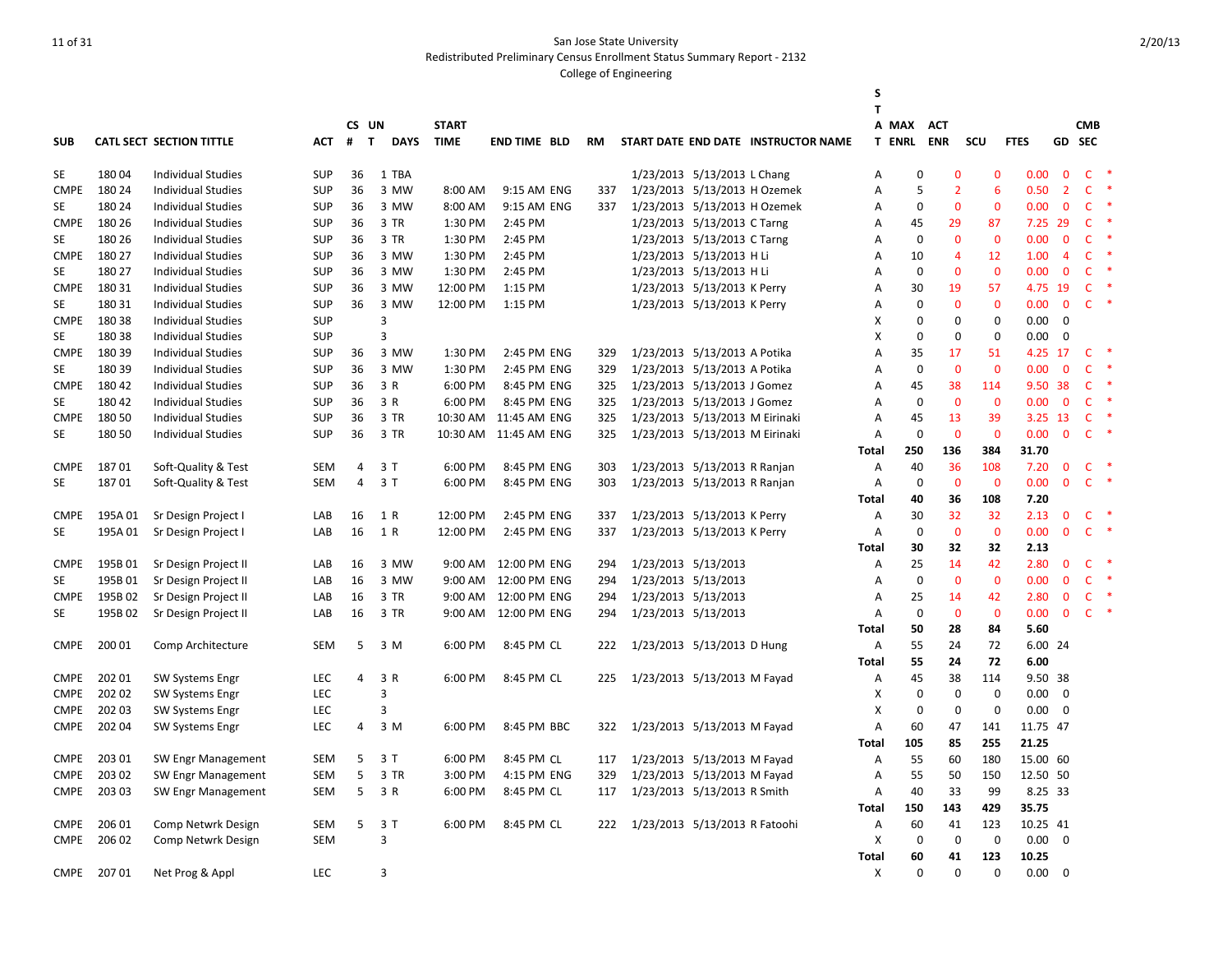Redistributed Preliminary Census Enrollment Status Summary Report - 2132

|             |        |                                 |            |                |                             |              |                     |     |                                |                              |                                     | S<br>T       |               |             |             |                   |                |               |  |
|-------------|--------|---------------------------------|------------|----------------|-----------------------------|--------------|---------------------|-----|--------------------------------|------------------------------|-------------------------------------|--------------|---------------|-------------|-------------|-------------------|----------------|---------------|--|
|             |        |                                 |            |                | CS UN                       | <b>START</b> |                     |     |                                |                              |                                     |              | A MAX         | <b>ACT</b>  |             |                   |                | <b>CMB</b>    |  |
| <b>SUB</b>  |        | <b>CATL SECT SECTION TITTLE</b> | <b>ACT</b> | #              | $\mathbf{T}$<br><b>DAYS</b> | <b>TIME</b>  | <b>END TIME BLD</b> | RM  |                                |                              | START DATE END DATE INSTRUCTOR NAME |              | <b>T ENRL</b> | <b>ENR</b>  | SCU         | <b>FTES</b>       |                | <b>GD SEC</b> |  |
|             |        |                                 |            |                |                             |              |                     |     |                                |                              |                                     |              |               |             |             |                   |                |               |  |
| <b>CMPE</b> | 20702  | Net Prog & Appl                 | <b>LEC</b> | 4              | 3 M                         | 6:30 PM      | 9:15 PM ENG         | 331 |                                | 1/23/2013 5/13/2013 R Sinn   |                                     | Α            | 35            | 28          | 84          | 7.00 28           |                |               |  |
| <b>CMPE</b> | 20703  | Net Prog & Appl                 | LEC        | 4              | 3 R                         | 6:00 PM      | 8:45 PM ENG         | 303 |                                | 1/23/2013 5/13/2013 L Chang  |                                     | Α            | 35            | 18          | 54          | 4.50 18           |                |               |  |
|             |        |                                 |            |                |                             |              |                     |     |                                |                              |                                     | Total        | 70            | 46          | 138         | 11.50             |                |               |  |
| <b>CMPE</b> | 208 01 | Net Arch & Proto                | <b>LEC</b> | 4              | 3 W                         | 6:00 PM      | 8:45 PM CL          | 222 | 1/23/2013 5/13/2013 R Fatoohi  |                              |                                     | Α            | 45            | 27          | 81          | 6.75 27           |                |               |  |
|             |        |                                 |            |                |                             |              |                     |     |                                |                              |                                     | Total        | 45            | 27          | 81          | 6.75              |                |               |  |
| <b>CMPE</b> | 209 01 | <b>Network Security</b>         | <b>LEC</b> | 3              | 3 TR                        | 7:30 PM      | 8:45 PM ENG         | 341 | 1/23/2013 5/13/2013 J Rejeb    |                              |                                     | Α            | 55            | 15          | 45          | 3.65 13           |                | $C$ *         |  |
|             |        |                                 |            |                |                             |              |                     |     |                                |                              |                                     | Total        | 55            | 15          | 45          | 3.65              |                |               |  |
| <b>CMPE</b> | 220 01 | System Software                 | SEM        | 5              | 3 T                         | 6:00 PM      | 8:45 PM CL          | 226 | 1/23/2013 5/13/2013 W Yu       |                              |                                     | Α            | 55            | 38          | 114         | 9.45 37           |                |               |  |
|             |        |                                 |            |                |                             |              |                     |     |                                |                              |                                     | Total        | 55            | 38          | 114         | 9.45              |                |               |  |
| <b>CMPE</b> | 226 01 | Database Design                 | SEM        |                | $\overline{3}$              |              |                     |     |                                |                              |                                     | X            | $\mathbf 0$   | $\pmb{0}$   | $\mathbf 0$ | 0.00              | $\overline{0}$ |               |  |
| <b>CMPE</b> | 239 01 | Web & Data Mining               | <b>LEC</b> |                | $2 \t3 T$                   | 6:00 PM      | 8:45 PM ENG         | 301 | 1/23/2013 5/13/2013 M Eirinaki |                              |                                     | Total<br>Α   | 0<br>40       | 0<br>37     | 0<br>111    | 0.00<br>9.25 37   |                |               |  |
|             |        |                                 |            |                |                             |              |                     |     |                                |                              |                                     | Total        | 40            | 37          | 111         | 9.25              |                |               |  |
| <b>CMPE</b> | 240 01 | Adv Microcomp Design            | SEM        | 5              | 3 W                         | 6:00 PM      | 8:45 PM CL          | 226 |                                | 1/23/2013 5/13/2013 A Bindal |                                     | Α            | 45            | 29          | 87          | 7.20 28           |                |               |  |
|             |        |                                 |            |                |                             |              |                     |     |                                |                              |                                     | Total        | 45            | 29          | 87          | 7.20              |                |               |  |
| <b>CMPE</b> | 242 01 | <b>Embedded Hardware Design</b> | SEM        | 5              | 3 W                         | 6:00 PM      | 8:45 PM ENG         | 343 |                                | 1/23/2013 5/13/2013 H Li     |                                     | Α            | 45            | 22          | 66          | 5.50 22           |                |               |  |
|             |        |                                 |            |                |                             |              |                     |     |                                |                              |                                     | Total        | 45            | 22          | 66          | 5.50              |                |               |  |
| <b>CMPE</b> | 244 01 | <b>Embedded Software</b>        | <b>LEC</b> | $\overline{4}$ | 3T                          | 6:00 PM      | 8:45 PM CL          | 234 |                                | 1/23/2013 5/13/2013 H Li     |                                     | Α            | 40            | 20          | 60          | 5.00 20           |                |               |  |
|             |        |                                 |            |                |                             |              |                     |     |                                |                              |                                     | Total        | 40            | 20          | 60          | 5.00              |                |               |  |
| <b>CMPE</b> | 26101  | Real Tim Comp Sys               | <b>SEM</b> |                | 3                           |              |                     |     |                                |                              |                                     | X            | $\mathbf 0$   | $\mathbf 0$ | $\mathbf 0$ | 0.00              | $\overline{0}$ |               |  |
|             |        |                                 |            |                |                             |              |                     |     |                                |                              |                                     | Total        | 0             | 0           | 0           | 0.00              |                |               |  |
| <b>CMPE</b> | 264 01 | Adv Dig/Cmp System              | SEM        |                | 3                           |              |                     |     |                                |                              |                                     | X            | $\Omega$      | 0           | $\mathbf 0$ | 0.00              | 0              |               |  |
|             |        |                                 |            |                |                             |              |                     |     |                                |                              |                                     | Total        | 0             | 0           | 0           | 0.00              |                |               |  |
| <b>CMPE</b> | 265 01 | Hi Speed Dig Des                | <b>LEC</b> | 4              | 3 R                         | 6:00 PM      | 8:45 PM IS          | 216 |                                |                              | 1/23/2013 5/13/2013 H Katircioglu   | Α            | 45            | 24          | 72          | 5.90 22           |                |               |  |
|             |        |                                 |            |                |                             |              |                     |     |                                |                              |                                     | Total        | 45            | 24          | 72          | 5.90              |                |               |  |
| <b>CMPE</b> | 27201  | Ent SW Overview                 | SEM        | 5              | 3 M                         | 6:00 PM      | 8:45 PM CL          | 226 |                                | 1/23/2013 5/13/2013 D Harkey |                                     | Α            | 35            | 49          | 147         | 12.25 49          |                |               |  |
| <b>CMPE</b> | 27202  | Ent SW Overview                 | <b>SEM</b> |                | 3                           |              |                     |     |                                |                              |                                     | X            | $\mathbf 0$   | $\mathbf 0$ | $\mathbf 0$ | 0.00              | $\mathbf{0}$   |               |  |
| <b>CMPE</b> | 27203  | Ent SW Overview                 | SEM        | 5              | 3 W                         | 6:00 PM      | 8:45 PM CCB         | 102 |                                | 1/23/2013 5/13/2013 R Ranjan |                                     | Α            | 50            | 52          | 156         | 13.00 52          |                |               |  |
|             |        |                                 |            |                |                             |              |                     |     |                                |                              |                                     | Total        | 85            | 101         | 303         | 25.25             |                |               |  |
| <b>CMPE</b> | 27301  | <b>Ent Dist Systems</b>         | <b>LEC</b> | 4              | 3 W                         | 6:00 PM      | 8:45 PM ENG         | 337 |                                | 1/23/2013 5/13/2013 S Shim   |                                     | Α            | 45            | 33          | 99          | 8.25 33           |                |               |  |
| <b>CMPE</b> | 27302  | <b>Ent Dist Systems</b>         | <b>LEC</b> | 4              | 3 MW                        | 3:00 PM      | 4:15 PM ENG         | 337 |                                | 1/23/2013 5/13/2013 S Shim   |                                     | Α            | 45<br>90      | 50<br>83    | 150<br>249  | 12.50 50<br>20.75 |                |               |  |
| <b>CMPE</b> | 275 01 | Ent SW Components               | <b>LEC</b> | 4              | 3 M                         | 6:00 PM      | 8:45 PM ENG         | 337 |                                | 1/23/2013 5/13/2013 J Gash   |                                     | Total<br>Α   | 50            | 34          | 102         | 8.50 34           |                |               |  |
| <b>CMPE</b> | 275 02 | Ent SW Components               | LEC        | 4              | 3 W                         | 6:00 PM      | 8:45 PM ENG         | 331 |                                | 1/23/2013 5/13/2013 J Gash   |                                     | A            | 50            | 49          | 147         | 12.25 49          |                |               |  |
|             |        |                                 |            |                |                             |              |                     |     |                                |                              |                                     | Total        | 100           | 83          | 249         | 20.75             |                |               |  |
| <b>CMPE</b> | 27701  | Mobile Technlogies              | <b>LEC</b> | 4              | 3 R                         | 6:00 PM      | 8:45 PM CL          | 222 |                                | 1/23/2013 5/13/2013 D Harkey |                                     | Α            | 45            | 52          | 156         | 13.00 52          |                |               |  |
|             |        |                                 |            |                |                             |              |                     |     |                                |                              |                                     | Total        | 45            | 52          | 156         | 13.00             |                |               |  |
| <b>CMPE</b> | 27901  | SW Security Technologies        | <b>SEM</b> |                | 3                           |              |                     |     |                                |                              |                                     | X            | $\mathbf 0$   | $\mathbf 0$ | $\mathbf 0$ | $0.00 \ 0$        |                |               |  |
|             |        |                                 |            |                |                             |              |                     |     |                                |                              |                                     | Total        | 0             | 0           | 0           | 0.00              |                |               |  |
| <b>CMPE</b> | 28101  | <b>Cloud Technologies</b>       | <b>LEC</b> | $\overline{2}$ | 3 R                         | 6:00 PM      | 8:45 PM ENG         | 337 |                                | 1/23/2013 5/13/2013 Z Gao    |                                     | Α            | 45            | 41          | 123         | 10.25 41          |                |               |  |
| <b>CMPE</b> | 28102  | <b>Cloud Technologies</b>       | <b>LEC</b> | $\overline{2}$ | 3 M                         | 6:00 PM      | 8:45 PM ENG         | 343 |                                | 1/23/2013 5/13/2013 P Nguyen |                                     | Α            | 45            | 28          | 84          | 7.00 28           |                |               |  |
|             |        |                                 |            |                |                             |              |                     |     |                                |                              |                                     | Total        | 90            | 69          | 207         | 17.25             |                |               |  |
| <b>CMPE</b> | 28201  | <b>Cloud Services</b>           | <b>LEC</b> |                | 3                           |              |                     |     |                                |                              |                                     | X            | $\mathbf 0$   | $\mathbf 0$ | $\mathbf 0$ | 0.00              | $\overline{0}$ |               |  |
|             |        |                                 |            |                |                             |              |                     |     |                                |                              |                                     | <b>Total</b> | 0             | 0           | $\Omega$    | 0.00              |                |               |  |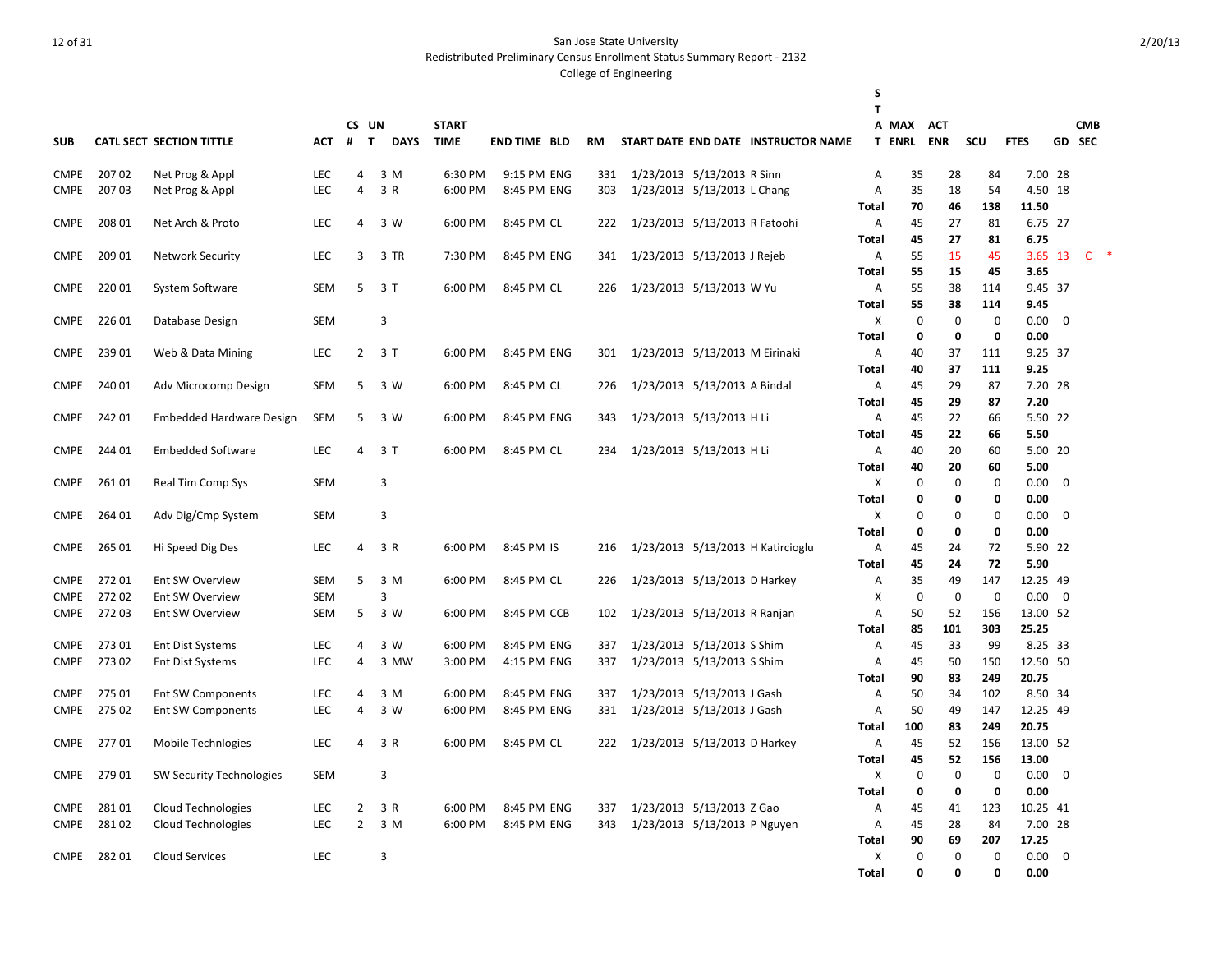Redistributed Preliminary Census Enrollment Status Summary Report - 2132

|                            |                    |                                      |            |                   |              |                    |                             |            |                            |                              |                                     | S            |                |              |             |              |                |            |
|----------------------------|--------------------|--------------------------------------|------------|-------------------|--------------|--------------------|-----------------------------|------------|----------------------------|------------------------------|-------------------------------------|--------------|----------------|--------------|-------------|--------------|----------------|------------|
|                            |                    |                                      |            |                   |              |                    |                             |            |                            |                              |                                     | т            |                |              |             |              |                |            |
|                            |                    |                                      |            | CS UN             |              | <b>START</b>       |                             |            |                            |                              |                                     |              | A MAX          | <b>ACT</b>   |             |              |                | <b>CMB</b> |
| <b>SUB</b>                 |                    | CATL SECT SECTION TITTLE             | АСТ        | #<br>$\mathbf{T}$ | <b>DAYS</b>  | <b>TIME</b>        | <b>END TIME BLD</b>         | <b>RM</b>  |                            |                              | START DATE END DATE INSTRUCTOR NAME |              | <b>T ENRL</b>  | <b>ENR</b>   | SCU         | <b>FTES</b>  |                | GD SEC     |
| <b>CMPE</b>                | 28301              | Virtualization Tec                   | LEC        | $\overline{2}$    | 3 M          | 6:00 PM            | 8:45 PM ENG                 | 341        | 1/23/2013 5/13/2013 S Shim |                              |                                     | Α            | 45             | 42           | 126         | 10.50 42     |                |            |
| <b>CMPE</b>                | 283 02             | Virtualization Tec                   | LEC        |                   | 3            |                    |                             |            |                            |                              |                                     | X            | $\mathbf 0$    | $\mathbf{0}$ | $\mathbf 0$ | 0.00         | $\mathbf 0$    |            |
|                            |                    |                                      |            |                   |              |                    |                             |            |                            |                              |                                     | Total        | 45             | 42           | 126         | 10.50        |                |            |
| <b>CMPE</b>                | 285 01             | Sw Engr Processes                    | LEC        | 4                 | 3 W          | 6:00 PM            | 8:45 PM ENG                 | 341        | 1/23/2013 5/13/2013 W Yu   |                              |                                     | Α            | 55             | 46           | 138         | 11.50 46     |                |            |
|                            |                    |                                      |            |                   |              |                    |                             |            |                            |                              |                                     | Total        | 55             | 46           | 138         | 11.50        |                |            |
| <b>CMPE</b>                | 28701              | SW Qlty Assur                        | <b>LEC</b> | 4                 | 3T           | 6:00 PM            | 8:45 PM ENG                 | 337        | 1/23/2013 5/13/2013 Z Gao  |                              |                                     | Α            | 55             | 48           | 144         | 12.00 48     |                |            |
| <b>CMPE</b>                | 28702              | SW Qlty Assur                        | LEC        |                   | 3            |                    |                             |            |                            |                              |                                     | X            | $\mathbf 0$    | $\mathbf 0$  | $\mathbf 0$ | 0.00         | $\mathbf 0$    |            |
|                            |                    |                                      |            |                   |              |                    |                             |            |                            |                              |                                     | <b>Total</b> | 55             | 48           | 144         | 12.00        |                |            |
| <b>CMPE</b>                | 294 01             | <b>CMPE Seminar</b>                  | <b>SEM</b> |                   | 3            |                    |                             |            |                            |                              |                                     | X            | $\mathbf 0$    | $\mathbf 0$  | $\mathbf 0$ | 0.00         | $\mathbf 0$    |            |
| <b>CMPE</b>                | 294 02             | <b>CMPE Seminar</b>                  | <b>SEM</b> | 4                 | 3T           | 6:00 PM            | 8:45 PM ENG                 | 492        |                            |                              | 1/23/2013 5/13/2013 M Robinson      | Α            | 30             | 27           | 81          | 6.75 27      |                |            |
| <b>CMPE</b>                | 294 03             | <b>CMPE Seminar</b>                  | <b>SEM</b> | 4                 | 3 W          | 4:00 PM            | 6:45 PM ENG                 | 492        |                            |                              | 1/23/2013 5/13/2013 M Robinson      | A            | 30             | 27           | 81          | 6.75 27      |                |            |
| <b>CMPE</b>                | 294 04             | <b>CMPE Seminar</b>                  | <b>SEM</b> | 4                 | 3 M          | 1:30 PM            | 4:15 PM ENG                 | 492        |                            |                              | 1/23/2013 5/13/2013 M Robinson      | Α            | 30             | 33           | 99          | 8.25 33      |                |            |
|                            |                    |                                      |            |                   |              |                    |                             |            |                            |                              |                                     | Total        | 90             | 87           | 261         | 21.75        |                |            |
| <b>CMPE</b>                | 295A01             | Master Project I                     | LAB        | 16                | 3 MW         | 9:00 AM            | 12:00 PM ENG                | 278        | 1/23/2013 5/13/2013        |                              |                                     | Α            | 15             | 15           | 45          | 3.75 15      |                |            |
| <b>CMPE</b>                | 295A02             | Master Project I                     | LAB        | 16                | 3 TR         | 9:00 AM            | 12:00 PM ENG                | 268        | 1/23/2013 5/13/2013        |                              |                                     | Α            | 15             | 13           | 39          | 3.25 13      |                |            |
| <b>CMPE</b>                | 295A03             | Master Project I                     | LAB        | 16                | 3 MW         | 3:00 PM            | 6:00 PM ENG                 | 325        | 1/23/2013 5/13/2013        |                              |                                     | Α            | 15             | 12           | 36          | 3.00 12      |                |            |
| <b>CMPE</b>                | 295A 11            | Master Project I                     | LAB        | 16                | 3 MW         | 9:00 AM            | 12:00 PM ENG                | 288        | 1/23/2013 5/13/2013        |                              |                                     | Α            | 15             | 11           | 33          | 2.75 11      |                |            |
| <b>CMPE</b>                | 295A 12            | Master Project I                     | LAB        | 16                | 3 TR         | 9:00 AM            | 12:00 PM ENG                | 286        | 1/23/2013 5/13/2013        |                              |                                     | Α            | 15             | 4            | 12          | 1.00         | $\overline{4}$ |            |
| <b>CMPE</b>                | 295A 13            | Master Project I                     | LAB        | 16                | 3 MW         | $9:00$ AM          | 12:00 PM ENG                | 268        | 1/23/2013 5/13/2013        |                              |                                     | A            | 15             | 6<br>5       | 18          | 1.50         | 6              |            |
| <b>CMPE</b><br><b>CMPE</b> | 295A 14<br>295A 15 | Master Project I                     | LAB<br>LAB | 16<br>16          | 3 TR<br>3 MW | 9:00 AM<br>2:00 PM | 12:00 PM ENG<br>5:00 PM ENG | 288<br>487 | 1/23/2013 5/13/2013        | 1/23/2013 5/13/2013          |                                     | Α<br>A       | 15<br>15       | 6            | 15<br>18    | 1.25         | 5<br>6         |            |
| <b>CMPE</b>                | 295A 16            | Master Project I<br>Master Project I | LAB        |                   | 3            |                    |                             |            |                            |                              |                                     | X            | $\mathbf 0$    | $\mathbf 0$  | $\Omega$    | 1.50<br>0.00 | $\Omega$       |            |
|                            |                    |                                      |            |                   |              |                    |                             |            |                            |                              |                                     | Total        | 120            | 72           | 216         | 18.00        |                |            |
| <b>CMPE</b>                | 295B01             | <b>Master Project II</b>             | LAB        | 16                | 3 M          | 8:00 AM            | 2:00 PM ENG                 | 489        |                            | 1/23/2013 5/13/2013          |                                     | Α            | 15             | 15           | 45          | 3.75 15      |                |            |
| <b>CMPE</b>                | 295B02             | Master Project II                    | LAB        | 16                | 3 TR         | 9:00 AM            | 12:00 PM ENG                | 489        | 1/23/2013 5/13/2013        |                              |                                     | Α            | 15             | 14           | 42          | 3.50 14      |                |            |
| <b>CMPE</b>                | 295B03             | Master Project II                    | LAB        | 16                | 3 TR         | 9:00 AM            | 12:00 PM ENG                | 492        | 1/23/2013 5/13/2013        |                              |                                     | Α            | 15             | 15           | 45          | 3.75 15      |                |            |
| <b>CMPE</b>                | 295B 11            | Master Project II                    | LAB        | 16                | 3 MW         | 9:00 AM            | 12:00 PM ENG                | 492        | 1/23/2013 5/13/2013        |                              |                                     | Α            | 15             | 15           | 45          | 3.75 15      |                |            |
| <b>CMPE</b>                | 295B 12            | Master Project II                    | LAB        | 16                | 3 TR         | 2:00 PM            | 5:00 PM ENG                 | 294        | 1/23/2013 5/13/2013        |                              |                                     | Α            | 15             | 15           | 45          | 3.75 15      |                |            |
| <b>CMPE</b>                | 295B 13            | Master Project II                    | LAB        | 16                | 3 MW         | 9:00 AM            | 12:00 PM ENG                | 487        | 1/23/2013 5/13/2013        |                              |                                     | A            | 15             | 14           | 42          | 3.50 14      |                |            |
| <b>CMPE</b>                | 295B 14            | Master Project II                    | LAB        | 16                | 3 TR         | 9:00 AM            | 12:00 PM ENG                | 487        | 1/23/2013 5/13/2013        |                              |                                     | Α            | 15             | 18           | 54          | 4.50 18      |                |            |
| <b>CMPE</b>                | 295B 15            | Master Project II                    | LAB        | 16                | 3 MW         | 2:00 PM            | 5:00 PM ENG                 | 405        | 1/23/2013 5/13/2013        |                              |                                     | A            | 15             | 13           | 39          | 3.25 13      |                |            |
| <b>CMPE</b>                | 295B 16            | Master Project II                    | LAB        |                   | 3            |                    |                             |            |                            |                              |                                     | X            | $\Omega$       | $\Omega$     | $\Omega$    | 0.00         | $\Omega$       |            |
|                            |                    |                                      |            |                   |              |                    |                             |            |                            |                              |                                     | Total        | 120            | 119          | 357         | 29.75        |                |            |
| <b>CMPE</b>                | 29701              | Spec Top Comp Engr                   | <b>SEM</b> |                   | 3            |                    |                             |            |                            |                              |                                     | X            | 0              | $\mathbf 0$  | $\mathbf 0$ | 0.00         | $\mathbf 0$    |            |
|                            |                    |                                      |            |                   |              |                    |                             |            |                            |                              |                                     | Total        | $\Omega$       | 0            | Ω           | 0.00         |                |            |
| <b>CMPE</b>                | 298 01             | <b>Special Problems</b>              | <b>SUP</b> | 25                | 1 TBA        |                    |                             |            |                            | 1/23/2013 5/13/2013 D Harkey |                                     | Α            | 2              | 1            | 1           | 0.08         | 1              |            |
| <b>CMPE</b>                | 298 02             | <b>Special Problems</b>              | <b>SUP</b> | 25                | 2 TBA        |                    |                             |            |                            | 1/23/2013 5/13/2013 D Harkey |                                     | A            | $\overline{2}$ | $\mathbf 0$  | $\mathbf 0$ | 0.00         | $\mathbf 0$    |            |
|                            |                    |                                      |            |                   |              |                    |                             |            |                            |                              |                                     | Total        | 4              | $\mathbf{1}$ | 1           | 0.08         |                |            |
| <b>CMPE</b>                | 298131             | <b>CMPE/SE Internship</b>            | <b>SUP</b> | 48                | 3 TBA        |                    |                             |            |                            | 1/23/2013 5/13/2013 L Chang  |                                     | Α            | 20             | 17           | 51          | 4.25 17      |                |            |
| <b>CMPE</b>                | 298132             | CMPE/SE Internship                   | <b>SUP</b> |                   | 3            |                    |                             |            |                            |                              |                                     | х            | $\Omega$       | 0            | $\Omega$    | 0.00         | $\Omega$       |            |
| <b>CMPE</b>                | 298133             | <b>CMPE/SE Internship</b>            | <b>SUP</b> |                   | 3            |                    |                             |            |                            |                              |                                     | X            | $\Omega$       | $\mathbf 0$  | $\Omega$    | 0.00         | $\mathbf 0$    |            |
| <b>CMPE</b>                | 298134             | <b>CMPE/SE Internship</b>            | <b>SUP</b> |                   | 3            |                    |                             |            |                            |                              |                                     | X            | $\Omega$       | $\mathbf 0$  | $\Omega$    | 0.00         | $\mathbf 0$    |            |
| <b>CMPE</b>                | 298135             | <b>CMPE/SE Internship</b>            | <b>SUP</b> |                   | 3            |                    |                             |            |                            |                              |                                     | X            | $\Omega$       | 0            | $\Omega$    | 0.00         | $\Omega$       |            |
|                            |                    |                                      |            |                   |              |                    |                             |            |                            |                              |                                     | <b>Total</b> | 20             | 17           | 51          | 4.25         |                |            |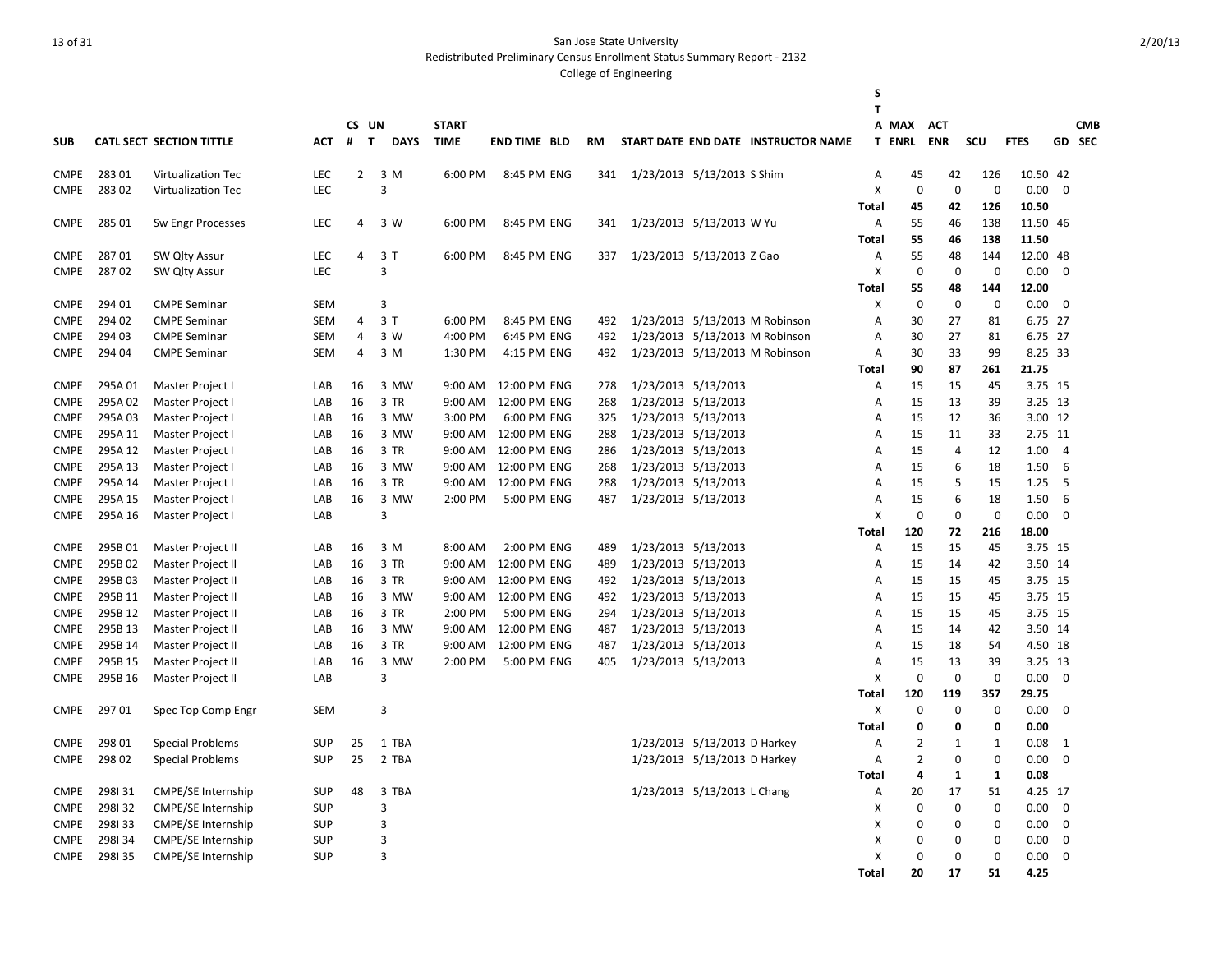Redistributed Preliminary Census Enrollment Status Summary Report - 2132

#### College of Engineering

| <b>SUB</b> |         | <b>CATL SECT SECTION TITTLE</b> | АСТ | CS UN<br># T | <b>DAYS</b> | <b>START</b><br><b>TIME</b> | <b>END TIME BLD</b> | RM  |                             | START DATE END DATE INSTRUCTOR NAME |            | A MAX<br><b>ACT</b><br>ENRL<br><b>ENR</b> | <b>SCU</b> |   | <b>FTES</b>            | <b>CMB</b><br><b>GD</b> SEC |
|------------|---------|---------------------------------|-----|--------------|-------------|-----------------------------|---------------------|-----|-----------------------------|-------------------------------------|------------|-------------------------------------------|------------|---|------------------------|-----------------------------|
| CMPE       | 299A01  | Master Thesis I                 | SUP | 25 3 F       |             | 6:00 PM                     | 8:45 PM ENG         | 189 | 1/23/2013 5/13/2013 L Chang |                                     | A          | 10                                        |            |   | $0.25 \quad 1$         |                             |
|            |         |                                 |     |              |             |                             |                     |     |                             |                                     | Total      | 10                                        |            | 6 | 0.25                   |                             |
| CMPE       | 299B 01 | Master Thesis II                | SUP | 25 3 F       |             | 6:00 PM                     | 8:45 PM ENG         | 189 | 1/23/2013 5/13/2013 L Chang |                                     | A<br>Total | 10<br>10                                  |            |   | $0.50 \quad 2$<br>0.50 |                             |
|            |         |                                 |     |              |             |                             |                     |     |                             |                                     |            |                                           |            |   |                        |                             |

**Computer Engineering Total 3531 2657 6783 526.76**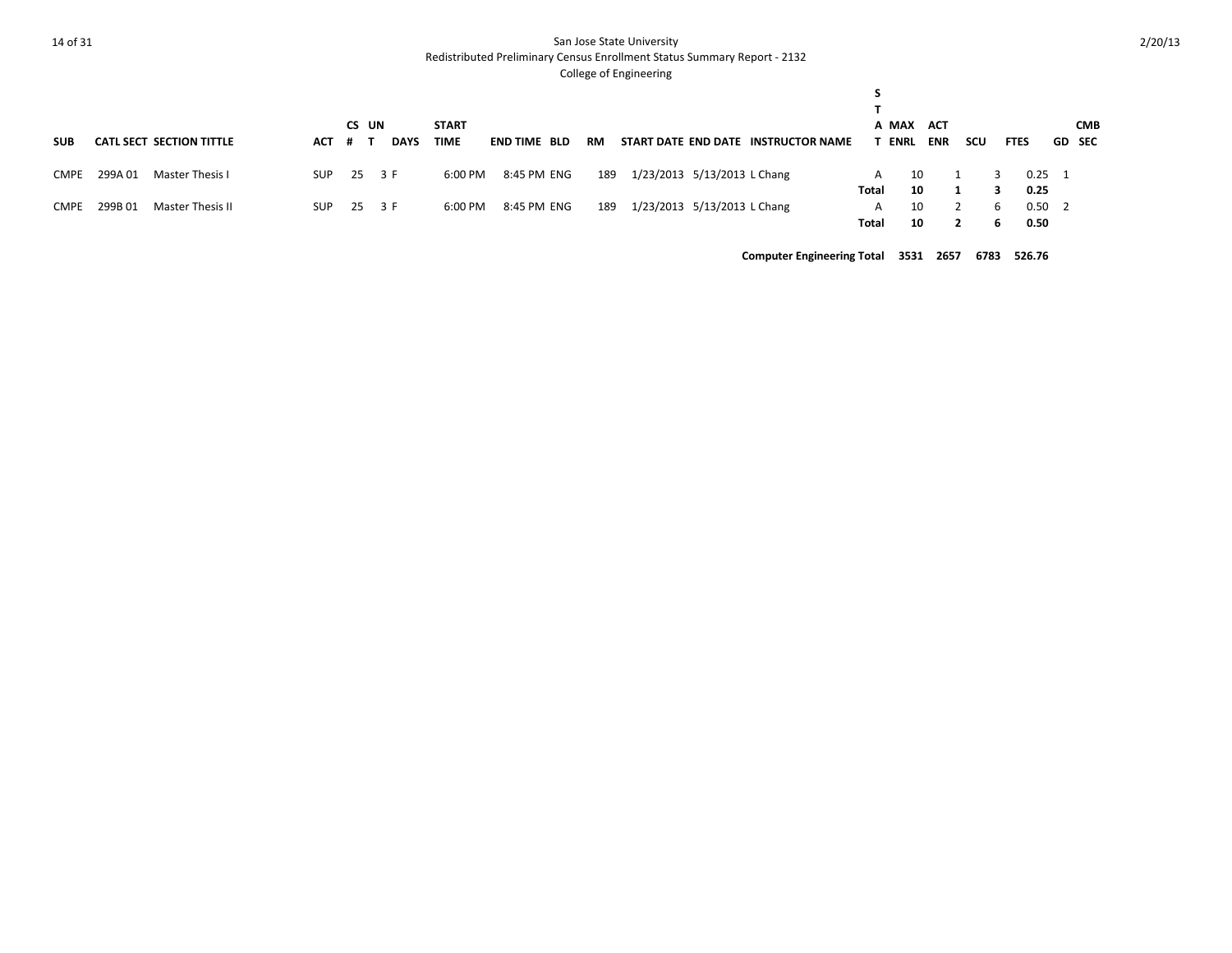Redistributed Preliminary Census Enrollment Status Summary Report - 2132

|            |                               |                                        |            |                |                             |                             |                        |           |                                 |                             |                                          | S              |                            |                          |                            |              |                            |                      |
|------------|-------------------------------|----------------------------------------|------------|----------------|-----------------------------|-----------------------------|------------------------|-----------|---------------------------------|-----------------------------|------------------------------------------|----------------|----------------------------|--------------------------|----------------------------|--------------|----------------------------|----------------------|
|            |                               |                                        |            |                |                             |                             |                        |           |                                 |                             |                                          | T              |                            |                          |                            |              |                            |                      |
| <b>SUB</b> |                               | <b>CATL SECT SECTION TITTLE</b>        | <b>ACT</b> | CS UN<br>#     | $\mathbf{T}$<br><b>DAYS</b> | <b>START</b><br><b>TIME</b> | <b>END TIME BLD</b>    | <b>RM</b> |                                 |                             | START DATE END DATE INSTRUCTOR NAME      |                | A MAX<br><b>T ENRL</b>     | <b>ACT</b><br><b>ENR</b> | <b>SCU</b>                 | <b>FTES</b>  |                            | <b>CMB</b><br>GD SEC |
|            |                               |                                        |            |                |                             |                             |                        |           |                                 |                             |                                          |                |                            |                          |                            |              |                            |                      |
|            | <b>Electrical Engineering</b> |                                        |            |                |                             |                             |                        |           |                                 |                             |                                          |                |                            |                          |                            |              |                            |                      |
| EE         | 9701                          | Intro EE Lab                           | LAB        | 17             | 1 R                         | 6:00 PM                     | 8:45 PM ENG            | 249       |                                 | 1/23/2013 5/13/2013 C Jones |                                          | Α              | 20                         | 18                       | 18                         | 1.20         | $\mathbf 0$                |                      |
| <b>EE</b>  | 9702                          | Intro EE Lab                           | LAB        | 17             | 1T                          |                             | 9:00 AM 11:45 AM ENG   | 249       | 1/23/2013 5/13/2013 C Jones     |                             |                                          | Α              | 20                         | 22                       | 22                         | 1.47         | $\mathbf 0$                |                      |
|            |                               |                                        |            |                |                             |                             |                        |           |                                 |                             |                                          | Total          | 40                         | 40                       | 40                         | 2.67         |                            |                      |
| EE         | 98 01                         | Intro Ckt Analysis                     | SEM        | 4              | 3 TR                        |                             | 9:00 AM 10:15 AM ENG   | 345       | 1/23/2013 5/13/2013 U Strasilla |                             |                                          | Α              | 55                         | 36                       | 108                        | 7.25         | <sup>1</sup>               |                      |
| EE         | 98 02                         | Intro Ckt Analysis                     | <b>SEM</b> | 4              | 3 MW                        |                             | 10:30 AM 11:45 AM ENG  | 345       | 1/23/2013 5/13/2013 K Ghadiri   |                             |                                          | Α              | 80                         | 78                       | 234                        | 15.60        | $\mathbf 0$                |                      |
| EE         | 98 03                         | Intro Ckt Analysis                     | <b>SEM</b> | 4              | 3 MW                        | 1:30 PM                     | 2:45 PM ENG            | 341       | 1/23/2013 5/13/2013 J Rejeb     |                             |                                          | Α              | 55                         | 49                       | 147                        | 9.80         | $\Omega$                   |                      |
|            |                               |                                        |            |                |                             |                             |                        |           |                                 |                             |                                          | Total          | 190                        | 163                      | 489                        | 32.65        |                            |                      |
| EE         | 101 01                        | Cir/Conc & Prob So                     | <b>ACT</b> | 13             | 1 R                         | 2:00 PM                     | 4:00 PM ENG            | 339       | 1/23/2013 5/13/2013 R Chen      |                             |                                          | Α              | 80                         | 68                       | 68                         | 4.55         | 1                          |                      |
|            |                               |                                        |            |                |                             |                             |                        |           |                                 |                             |                                          | Total          | 80                         | 68                       | 68                         | 4.55         |                            |                      |
| EE         | 102 01                        | Prob/Stat in EE                        | SEM        | 4              | 3 MW                        |                             | 10:30 AM 11:45 AM BBC  | 105       | 1/23/2013 5/13/2013 B Sirkeci   |                             |                                          | Α              | 45                         | 43                       | 129                        | 8.60         | $\Omega$                   |                      |
|            |                               |                                        |            |                |                             |                             |                        |           |                                 |                             |                                          | <b>Total</b>   | 45                         | 43                       | 129                        | 8.60         |                            |                      |
| EE         | 104 01                        | Num Methods in EE                      | <b>SEM</b> | 4              | 3 MW                        | 3:00 PM                     | 4:15 PM ENG            | 303       | 1/23/2013 5/13/2013 A Singh     |                             |                                          | A              | 35                         | 15                       | 45                         | 3.00         | $\Omega$                   |                      |
|            |                               |                                        |            |                |                             |                             |                        |           |                                 |                             |                                          | Total          | 35                         | 15                       | 45                         | 3.00         |                            |                      |
| EE         | 11001                         | <b>Circuits and Systems</b>            | <b>SEM</b> | 4              | 3 MW                        | 4:30 PM                     | 5:45 PM ENG            | 341       | 1/23/2013 5/13/2013 K Ghadiri   |                             |                                          | Α              | 55                         | 50                       | 150                        | 10.05        | $\overline{1}$             |                      |
|            |                               |                                        |            |                |                             |                             |                        |           |                                 |                             |                                          | <b>Total</b>   | 55                         | 50                       | 150                        | 10.05        |                            |                      |
| EE         | 11201                         | <b>Signal Processing</b>               | <b>SEM</b> | 4              | 3 MW                        | 3:00 PM                     | 4:15 PM ENG            | 341       | 1/23/2013 5/13/2013 B Sirkeci   |                             |                                          | Α              | 55                         | 59                       | 177                        | 11.80        | $\Omega$                   |                      |
|            |                               |                                        |            |                |                             |                             |                        |           |                                 |                             |                                          | <b>Total</b>   | 55                         | 59                       | 177                        | 11.80        |                            |                      |
| EE         | 11801                         | Digital Design I                       | <b>SEM</b> | 4              | 4 MW                        |                             | 10:30 AM  11:45 AM ENG | 189       | 1/23/2013 5/13/2013 C Choo      |                             |                                          | Α              | 40                         | 40                       | 120                        | 10.80        | $\overline{2}$             |                      |
| EE         | 11802                         | Digital Design I                       | LAB        | 16             | 0 R                         |                             | 9:00 AM 11:45 AM ENG   | 389       | 1/23/2013 5/13/2013 S Hegde     |                             |                                          | Α              | 20                         | 18                       | 18                         | 0.00         | $\overline{2}$             |                      |
| EE.        | 11803                         | Digital Design I                       | LAB        | 16             | 0 R                         | 6:00 PM                     | 8:45 PM ENG            | 389       |                                 |                             | 1/23/2013 5/13/2013 S Karnamadakala Ravi | A              | 20                         | 22                       | 22                         | 0.00         | $\mathbf 0$                |                      |
|            |                               |                                        | <b>SEM</b> |                |                             | 1:30 PM                     |                        |           |                                 |                             |                                          | <b>Total</b>   | 80                         | 80                       | 160                        | 10.80        |                            |                      |
| EE         | 12001                         | Microp Sys Design                      |            | $\overline{4}$ | 4 MW<br>$\Omega$            |                             | 2:45 PM ENG            | 345       | 1/23/2013 5/13/2013 T Le        |                             |                                          | Α              | 50                         | 61                       | 183                        | 16.33        | 1                          |                      |
| EE<br>EE.  | 120 02                        | Microp Sys Design                      | LAB<br>LAB |                | 0                           |                             |                        |           |                                 |                             |                                          | X<br>X         | $\mathbf 0$<br>$\mathbf 0$ | 0<br>$\mathbf 0$         | $\mathbf 0$<br>$\mathbf 0$ | 0.00         | $\mathbf 0$<br>$\mathbf 0$ |                      |
| EE.        | 120 03<br>12004               | Microp Sys Design<br>Microp Sys Design | LAB        |                | $\Omega$                    |                             |                        |           |                                 |                             |                                          | X              | $\mathbf 0$                | $\mathbf 0$              | $\mathbf 0$                | 0.00<br>0.00 | $\Omega$                   |                      |
| EE         | 120 05                        | Microp Sys Design                      | LAB        | 16             | 0T                          | 1:30 PM                     | 4:15 PM ENG            | 307       | 1/23/2013 5/13/2013 C Gamboa    |                             |                                          | Α              | 16                         | 20                       | 20                         | 0.00         | $\Omega$                   |                      |
| EE         | 120 06                        | Microp Sys Design                      | LAB        | 16             | 0 R                         | 10:30 AM                    | 1:15 PM ENG            | 307       | 1/23/2013 5/13/2013 S Qazi      |                             |                                          | Α              | 16                         | 19                       | 19                         | 0.00         | 1                          |                      |
| EE         | 12007                         | Microp Sys Design                      | LAB        | 16             | 0 R                         | 1:30 PM                     | 4:15 PM ENG            | 307       | 1/23/2013 5/13/2013 C Gamboa    |                             |                                          | Α              | 16                         | 22                       | 22                         | 0.00         | $\Omega$                   |                      |
|            |                               |                                        |            |                |                             |                             |                        |           |                                 |                             |                                          | Total          | 98                         | 122                      | 244                        | 16.33        |                            |                      |
| EE         | 12201                         | Electr Design I                        | SEM        | 4              | 4 MW                        | 9:00 AM                     | 10:15 AM ENG           | 329       | 1/23/2013 5/13/2013 D Parent    |                             |                                          | Α              | 55                         | 48                       | 144                        | 12.93        | $\overline{2}$             |                      |
| EE         | 12202                         | Electr Design I                        | LAB        | 16             | 0T                          | 6:00 PM                     | 8:45 PM ENG            | 290       | 1/23/2013 5/13/2013 D Berhane   |                             |                                          | Α              | 18                         | 14                       | 14                         | 0.00         | $\mathbf 0$                |                      |
| EE         | 12203                         | Electr Design I                        | LAB        | 16             | 0T                          | 1:30 PM                     | 4:15 PM ENG            | 290       |                                 |                             | 1/23/2013 5/13/2013 P Santhiranayagam    | Α              | 18                         | 20                       | 20                         | 0.00         | $\overline{2}$             |                      |
| EE         | 122 04                        | Electr Design I                        | LAB        | 16             | 0 R                         | 6:00 PM                     | 8:45 PM ENG            | 290       | 1/23/2013 5/13/2013 K Mali      |                             |                                          | Α              | 18                         | 14                       | 14                         | 0.00         | $\mathbf 0$                |                      |
|            |                               |                                        |            |                |                             |                             |                        |           |                                 |                             |                                          | <b>Total</b>   | 109                        | 96                       | 192                        | 12.93        |                            |                      |
| EE         | 124 01                        | Electr Design II                       | <b>SEM</b> | 4              | 4 MW                        | $9:00$ AM                   | 10:15 AM ENG           | 345       | 1/23/2013 5/13/2013 S Ardalan   |                             |                                          | Α              | 40                         | 41                       | 123                        | 10.93        | 0                          |                      |
| EE         | 124 02                        | Electr Design II                       | LAB        | 16             | 0 R                         | 1:30 PM                     | 4:15 PM ENG            | 258       | 1/23/2013 5/13/2013 P Agale     |                             |                                          | Α              | 18                         | 20                       | 20                         | 0.00         | $\mathbf 0$                |                      |
| EE         | 124 03                        | Electr Design II                       | LAB        | 16             | 0 R                         | 6:00 PM                     | 8:45 PM ENG            | 258       | 1/23/2013 5/13/2013 S Raju      |                             |                                          | Α              | 18                         | 21                       | 21                         | 0.00         | $\mathbf 0$                |                      |
|            |                               |                                        |            |                |                             |                             |                        |           |                                 |                             |                                          | Total          | 76                         | 82                       | 164                        | 10.93        |                            |                      |
| EE         | 12701                         | <b>Electronics for Bioengg</b>         | LEC        | 2              | 3 TR                        | 3:00 PM                     | 4:15 PM ENG            | 301       |                                 |                             | 1/23/2013 5/13/2013 O Pantchenko         | Α              | 30                         | 26                       | 78                         | 5.25         | 1                          |                      |
|            |                               |                                        |            |                |                             |                             |                        |           |                                 |                             |                                          | Total          | 30                         | 26                       | 78                         | 5.25         |                            |                      |
| EE.        | 12801                         | <b>Phys Electronics</b>                | <b>SEM</b> | 4              | 3 TR                        |                             | 10:30 AM  11:45 AM ENG | 345       | 1/23/2013 5/13/2013 U Strasilla |                             |                                          | $\overline{A}$ | 55                         | 50                       | 150                        | 10.00        | $\Omega$                   |                      |
|            |                               |                                        |            |                |                             |                             |                        |           |                                 |                             |                                          | Total          | 55                         | 50                       | 150                        | 10.00        |                            |                      |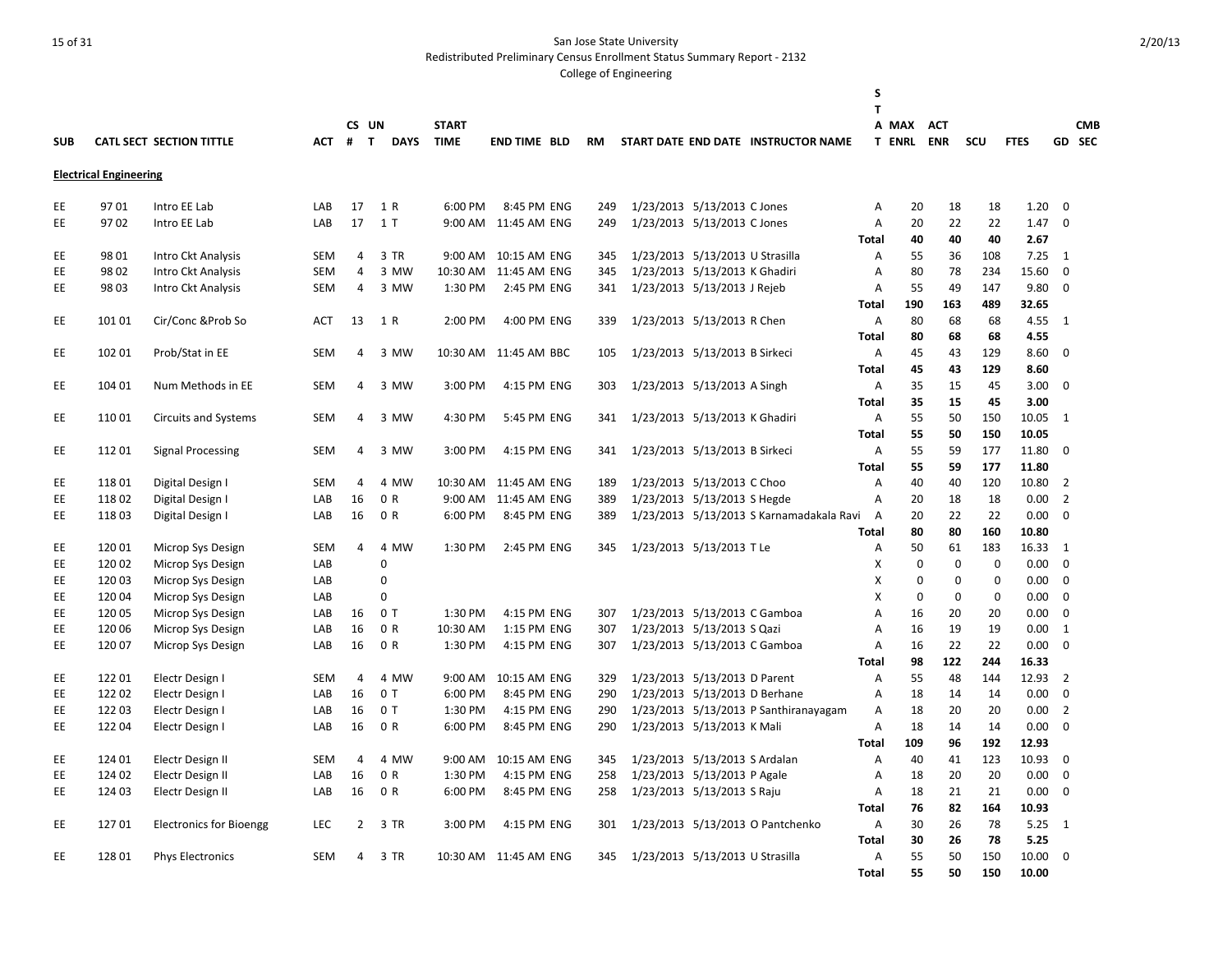Redistributed Preliminary Census Enrollment Status Summary Report - 2132

| T<br><b>CMB</b><br>CS UN<br><b>START</b><br>A MAX<br><b>ACT</b><br>GD SEC<br><b>CATL SECT SECTION TITTLE</b><br>#<br>T DAYS<br><b>TIME</b><br><b>END TIME BLD</b><br>START DATE END DATE INSTRUCTOR NAME<br><b>T ENRL ENR</b><br>scu<br><b>FTES</b><br><b>SUB</b><br>АСТ<br>RM<br>$C$ *<br>129 01<br>3 R<br>4:30 PM<br>6:20 PM ENG<br>1/23/2013 5/13/2013 K Eason<br>$\mathbf 0$<br>22<br>2.20<br>$\mathbf{0}$<br>EE<br>Intro IC Proc Desgn<br><b>SEM</b><br>4<br>327<br>Α<br>11<br>$\mathbf 0$<br>22<br><b>Total</b><br>11<br>2.20<br>13201<br>168<br>11.20 0<br>EE<br><b>SEM</b><br>3 MW<br>4:30 PM<br>5:45 PM CL<br>202<br>1/23/2013 5/13/2013 P Reischl<br>55<br>56<br>Theo Auto Controls<br>4<br>Α<br>55<br>168<br>11.20<br>56<br>Total<br>35<br>3.90<br>EE.<br>134 01<br><b>LEC</b><br>$\overline{2}$<br>3 TR<br>4:30 PM<br>5:45 PM ENG<br>1/23/2013 5/13/2013 V Spitsa<br>19<br>57<br>$\overline{2}$<br><b>Power Systems</b><br>345<br>Α<br>35<br>3.90<br><b>Total</b><br>19<br>57<br>35<br>136 01<br>3 TR<br>3:00 PM<br>4:15 PM ENG<br>1/23/2013 5/13/2013 P Reischl<br>$\overline{A}$<br>10<br>30<br>2.00<br>EE<br><b>Power Electronics</b><br><b>SEM</b><br>4<br>303<br>0<br><b>Total</b><br>35<br>10<br>30<br>2.00<br>13801<br>3 MW<br>6:00 PM<br>1/23/2013 5/13/2013 C Pham<br>35<br>33<br>99<br>6.60<br>EE<br><b>Embedded Cntr Sys Design</b><br><b>SEM</b><br>5<br>7:15 PM ENG<br>303<br>Α<br>0<br><b>Total</b><br>35<br>33<br>99<br>6.60<br>140 01<br>55<br>49<br>147<br>9.85<br>EE<br>Prin of E & M Flds<br><b>SEM</b><br>3 TR<br>9:00 AM<br>10:15 AM ENG<br>339<br>1/23/2013 5/13/2013 L He<br>Α<br>4<br>- 1<br>55<br>49<br>147<br>9.85<br><b>Total</b><br>EE.<br>16101<br><b>LEC</b><br>$\overline{2}$<br>3 TR<br>1:30 PM<br>2:45 PM ENG<br>$\overline{A}$<br>35<br>18<br>54<br>3.60<br>$\mathbf 0$<br>Digital Comm Sys<br>345<br>1/23/2013 5/13/2013 R Morelos-Zaragoza<br>35<br>3.60<br><b>Total</b><br>18<br>54<br>166 01<br><b>CMOS Dgtl Circuits</b><br>3 TR<br>4:30 PM<br>5:45 PM ENG<br>1/23/2013 5/13/2013 M Jones<br>A<br>35<br>17<br>51<br>3.50<br>$\overline{2}$<br>EE<br><b>SEM</b><br>4<br>403<br><b>Total</b><br>35<br>17<br>51<br>3.50<br>$\mathbf 0$<br>175 01<br>3<br>X<br>$\mathbf 0$<br>0<br>0.00<br>EE<br><b>Filter Design</b><br><b>SEM</b><br>0<br><b>Total</b><br>$\mathbf 0$<br>0<br>0<br>0.00<br>1/23/2013 5/13/2013 C Choo<br>35<br>23<br>4.60<br>EE<br>17801<br>Dig Design w FPGAS<br><b>SEM</b><br>3 MW<br>1:30 PM<br>2:45 PM ENG<br>303<br>Α<br>69<br>0<br>4<br>35<br>23<br>69<br>4.60<br><b>Total</b><br>5<br>1 TBA<br>$\mathbf 0$<br>$\mathbf 0$<br>0.00<br>EE<br>18001<br><b>Indiv Studies</b><br><b>SUP</b><br>36<br>1/23/2013 5/13/2013 R Chen<br>$\overline{\phantom{0}}$<br>A<br>5<br>EE<br><b>SUP</b><br>36<br>3 TBA<br>1/23/2013 5/13/2013 R Chen<br>$\overline{2}$<br>6<br>18002<br><b>Indiv Studies</b><br>Α<br>0.40<br>$\Omega$<br>$\overline{2}$<br>6<br>10<br>0.40<br><b>Total</b><br>1/23/2013 5/13/2013 D Parent<br>13<br>13<br>EE<br>198A 01<br>EE Sr Dsgn Proj I<br>LAB<br>16<br>1 F<br>12:00 PM<br>2:45 PM ENG<br>$\overline{A}$<br>10<br>0.87<br>0<br>189<br>EE Sr Dsgn Proj I<br>16<br>1 F<br>12:00 PM<br>2:45 PM ENG<br>189<br>1/23/2013 5/13/2013 J Rejeb<br>10<br>13<br>13<br>0.87<br>$\mathbf 0$<br>EE<br>198A 02<br>LAB<br>Α<br>EE<br>198A03<br>EE Sr Dsgn Proj I<br>LAB<br>16<br>1 F<br>12:00 PM<br>2:45 PM ENG<br>189<br>1/23/2013 5/13/2013 R Morelos-Zaragoza<br>10<br>13<br>13<br>0.87<br>$\mathbf 0$<br>Α<br>39<br>39<br>2.60<br><b>Total</b><br>30<br>198B01<br>EE Sr Dsgn Proj II<br>16<br>3 F<br>1:30 PM<br>9:15 PM ENG<br>1/23/2013 5/13/2013 D Parent<br>10<br>14<br>42<br>2.80<br>EE<br>LAB<br>376<br>Α<br>0<br>3 F<br>1/23/2013 5/13/2013 E Marouf<br>33<br>2.20<br>EE<br>198B02<br>EE Sr Dsgn Proj II<br>LAB<br>16<br>1:30 PM<br>9:15 PM ENG<br>376<br>10<br>11<br>$\Omega$<br>Α<br>EE<br>198B03<br>16<br>1/23/2013 5/13/2013 L He<br>33<br>2.20<br>$\Omega$<br>EE Sr Dsgn Proj II<br>LAB<br>3 S<br>1:30 PM<br>9:15 PM ENG<br>376<br>10<br>11<br>Α<br>30<br>36<br>108<br>7.20<br><b>Total</b><br>1/23/2013 5/13/2013 J Rejeb<br>$\mathbf 0$<br>84<br>7.00 28<br>$C$ *<br>EE<br>209 01<br><b>Network Security</b><br><b>LEC</b><br>3<br>3 TR<br>7:30 PM<br>8:45 PM ENG<br>$\overline{A}$<br>28<br>341<br>7.00<br><b>Total</b><br>0<br>28<br>84<br>5.25 21<br>EE<br>210 01<br>Linear Sys Theory<br><b>SEM</b><br>5<br>3 MW<br>6:00 PM<br>7:15 PM ENG<br>345<br>1/23/2013 5/13/2013 A Singh<br>A<br>35<br>21<br>63<br>EE<br>5<br>3 TR<br>7:30 PM<br>1/23/2013 5/13/2013 J Kamali<br>35<br>18<br>4.45 17<br>21002<br>Linear Sys Theory<br><b>SEM</b><br>8:45 PM ENG<br>339<br>A<br>54<br>9.70<br>70<br>39<br>117<br><b>Total</b><br>22101<br>3 TR<br>3:00 PM<br>1/23/2013 5/13/2013 L He<br>35<br>23<br>5.75 23<br>EE<br>Prin of Semi Dev I<br><b>SEM</b><br>5<br>4:15 PM ENG<br>345<br>A<br>69<br>5<br>5.45 21<br>EE<br>22102<br>Prin of Semi Dev I<br><b>SEM</b><br>3 MW<br>7:30 PM<br>8:45 PM ENG<br>345<br>1/23/2013 5/13/2013 M Zoroofchi<br>35<br>22<br>Α<br>66<br>70<br>11.20<br>45<br>135<br><b>Total</b><br>1/23/2013 5/13/2013 M Zoroofchi<br>35<br>23<br>5.75 23<br>EE<br>22301<br>Analog Int Ckts<br><b>SEM</b><br>5<br>3 TR<br>6:00 PM<br>6:50 PM ENG<br>401<br>Α<br>46<br>EE<br>16<br>$0.00$ 23<br>22302<br>0 TBA<br>1/23/2013 5/13/2013<br>35<br>23<br>23<br>Analog Int Ckts<br>LAB<br>$\overline{A}$<br><b>Total</b><br>70<br>46<br>69<br>5.75<br>224 01<br>Hi Speed CMOS Ckts<br>6:00 PM<br>1/23/2013 5/13/2013 S Ardalan<br>35<br>20<br>40<br>5.00 20<br>EE<br><b>SEM</b><br>5<br>3 MW<br>6:50 PM ENG<br>329<br>Α<br>329<br>35<br>7:15 PM ENG<br>1/23/2013 5/13/2013 S Ardalan<br>$0.00$ 20<br>A |    |        |                    |     |    |      |         |  |  | S |    |    |  |  |
|-------------------------------------------------------------------------------------------------------------------------------------------------------------------------------------------------------------------------------------------------------------------------------------------------------------------------------------------------------------------------------------------------------------------------------------------------------------------------------------------------------------------------------------------------------------------------------------------------------------------------------------------------------------------------------------------------------------------------------------------------------------------------------------------------------------------------------------------------------------------------------------------------------------------------------------------------------------------------------------------------------------------------------------------------------------------------------------------------------------------------------------------------------------------------------------------------------------------------------------------------------------------------------------------------------------------------------------------------------------------------------------------------------------------------------------------------------------------------------------------------------------------------------------------------------------------------------------------------------------------------------------------------------------------------------------------------------------------------------------------------------------------------------------------------------------------------------------------------------------------------------------------------------------------------------------------------------------------------------------------------------------------------------------------------------------------------------------------------------------------------------------------------------------------------------------------------------------------------------------------------------------------------------------------------------------------------------------------------------------------------------------------------------------------------------------------------------------------------------------------------------------------------------------------------------------------------------------------------------------------------------------------------------------------------------------------------------------------------------------------------------------------------------------------------------------------------------------------------------------------------------------------------------------------------------------------------------------------------------------------------------------------------------------------------------------------------------------------------------------------------------------------------------------------------------------------------------------------------------------------------------------------------------------------------------------------------------------------------------------------------------------------------------------------------------------------------------------------------------------------------------------------------------------------------------------------------------------------------------------------------------------------------------------------------------------------------------------------------------------------------------------------------------------------------------------------------------------------------------------------------------------------------------------------------------------------------------------------------------------------------------------------------------------------------------------------------------------------------------------------------------------------------------------------------------------------------------------------------------------------------------------------------------------------------------------------------------------------------------------------------------------------------------------------------------------------------------------------------------------------------------------------------------------------------------------------------------------------------------------------------------------------------------------------------------------------------------------------------------------------------------------------------------------------------------------------------------------------------------------------------------------------------------------------------------------------------------------------------------------------------------------------------------------------------------------------------------------------------------------------------------------------------------------------------------------------------------------------------------------------------------------------------------------------------------------------------------------------------------------------------------------------------------------------------------------------------------------------------------------------------------------------------------------------------------------------------------------------------------------------------------------------------------------------------------------------------------|----|--------|--------------------|-----|----|------|---------|--|--|---|----|----|--|--|
|                                                                                                                                                                                                                                                                                                                                                                                                                                                                                                                                                                                                                                                                                                                                                                                                                                                                                                                                                                                                                                                                                                                                                                                                                                                                                                                                                                                                                                                                                                                                                                                                                                                                                                                                                                                                                                                                                                                                                                                                                                                                                                                                                                                                                                                                                                                                                                                                                                                                                                                                                                                                                                                                                                                                                                                                                                                                                                                                                                                                                                                                                                                                                                                                                                                                                                                                                                                                                                                                                                                                                                                                                                                                                                                                                                                                                                                                                                                                                                                                                                                                                                                                                                                                                                                                                                                                                                                                                                                                                                                                                                                                                                                                                                                                                                                                                                                                                                                                                                                                                                                                                                                                                                                                                                                                                                                                                                                                                                                                                                                                                                                                                                                                                                       |    |        |                    |     |    |      |         |  |  |   |    |    |  |  |
|                                                                                                                                                                                                                                                                                                                                                                                                                                                                                                                                                                                                                                                                                                                                                                                                                                                                                                                                                                                                                                                                                                                                                                                                                                                                                                                                                                                                                                                                                                                                                                                                                                                                                                                                                                                                                                                                                                                                                                                                                                                                                                                                                                                                                                                                                                                                                                                                                                                                                                                                                                                                                                                                                                                                                                                                                                                                                                                                                                                                                                                                                                                                                                                                                                                                                                                                                                                                                                                                                                                                                                                                                                                                                                                                                                                                                                                                                                                                                                                                                                                                                                                                                                                                                                                                                                                                                                                                                                                                                                                                                                                                                                                                                                                                                                                                                                                                                                                                                                                                                                                                                                                                                                                                                                                                                                                                                                                                                                                                                                                                                                                                                                                                                                       |    |        |                    |     |    |      |         |  |  |   |    |    |  |  |
|                                                                                                                                                                                                                                                                                                                                                                                                                                                                                                                                                                                                                                                                                                                                                                                                                                                                                                                                                                                                                                                                                                                                                                                                                                                                                                                                                                                                                                                                                                                                                                                                                                                                                                                                                                                                                                                                                                                                                                                                                                                                                                                                                                                                                                                                                                                                                                                                                                                                                                                                                                                                                                                                                                                                                                                                                                                                                                                                                                                                                                                                                                                                                                                                                                                                                                                                                                                                                                                                                                                                                                                                                                                                                                                                                                                                                                                                                                                                                                                                                                                                                                                                                                                                                                                                                                                                                                                                                                                                                                                                                                                                                                                                                                                                                                                                                                                                                                                                                                                                                                                                                                                                                                                                                                                                                                                                                                                                                                                                                                                                                                                                                                                                                                       |    |        |                    |     |    |      |         |  |  |   |    |    |  |  |
|                                                                                                                                                                                                                                                                                                                                                                                                                                                                                                                                                                                                                                                                                                                                                                                                                                                                                                                                                                                                                                                                                                                                                                                                                                                                                                                                                                                                                                                                                                                                                                                                                                                                                                                                                                                                                                                                                                                                                                                                                                                                                                                                                                                                                                                                                                                                                                                                                                                                                                                                                                                                                                                                                                                                                                                                                                                                                                                                                                                                                                                                                                                                                                                                                                                                                                                                                                                                                                                                                                                                                                                                                                                                                                                                                                                                                                                                                                                                                                                                                                                                                                                                                                                                                                                                                                                                                                                                                                                                                                                                                                                                                                                                                                                                                                                                                                                                                                                                                                                                                                                                                                                                                                                                                                                                                                                                                                                                                                                                                                                                                                                                                                                                                                       |    |        |                    |     |    |      |         |  |  |   |    |    |  |  |
|                                                                                                                                                                                                                                                                                                                                                                                                                                                                                                                                                                                                                                                                                                                                                                                                                                                                                                                                                                                                                                                                                                                                                                                                                                                                                                                                                                                                                                                                                                                                                                                                                                                                                                                                                                                                                                                                                                                                                                                                                                                                                                                                                                                                                                                                                                                                                                                                                                                                                                                                                                                                                                                                                                                                                                                                                                                                                                                                                                                                                                                                                                                                                                                                                                                                                                                                                                                                                                                                                                                                                                                                                                                                                                                                                                                                                                                                                                                                                                                                                                                                                                                                                                                                                                                                                                                                                                                                                                                                                                                                                                                                                                                                                                                                                                                                                                                                                                                                                                                                                                                                                                                                                                                                                                                                                                                                                                                                                                                                                                                                                                                                                                                                                                       |    |        |                    |     |    |      |         |  |  |   |    |    |  |  |
|                                                                                                                                                                                                                                                                                                                                                                                                                                                                                                                                                                                                                                                                                                                                                                                                                                                                                                                                                                                                                                                                                                                                                                                                                                                                                                                                                                                                                                                                                                                                                                                                                                                                                                                                                                                                                                                                                                                                                                                                                                                                                                                                                                                                                                                                                                                                                                                                                                                                                                                                                                                                                                                                                                                                                                                                                                                                                                                                                                                                                                                                                                                                                                                                                                                                                                                                                                                                                                                                                                                                                                                                                                                                                                                                                                                                                                                                                                                                                                                                                                                                                                                                                                                                                                                                                                                                                                                                                                                                                                                                                                                                                                                                                                                                                                                                                                                                                                                                                                                                                                                                                                                                                                                                                                                                                                                                                                                                                                                                                                                                                                                                                                                                                                       |    |        |                    |     |    |      |         |  |  |   |    |    |  |  |
|                                                                                                                                                                                                                                                                                                                                                                                                                                                                                                                                                                                                                                                                                                                                                                                                                                                                                                                                                                                                                                                                                                                                                                                                                                                                                                                                                                                                                                                                                                                                                                                                                                                                                                                                                                                                                                                                                                                                                                                                                                                                                                                                                                                                                                                                                                                                                                                                                                                                                                                                                                                                                                                                                                                                                                                                                                                                                                                                                                                                                                                                                                                                                                                                                                                                                                                                                                                                                                                                                                                                                                                                                                                                                                                                                                                                                                                                                                                                                                                                                                                                                                                                                                                                                                                                                                                                                                                                                                                                                                                                                                                                                                                                                                                                                                                                                                                                                                                                                                                                                                                                                                                                                                                                                                                                                                                                                                                                                                                                                                                                                                                                                                                                                                       |    |        |                    |     |    |      |         |  |  |   |    |    |  |  |
|                                                                                                                                                                                                                                                                                                                                                                                                                                                                                                                                                                                                                                                                                                                                                                                                                                                                                                                                                                                                                                                                                                                                                                                                                                                                                                                                                                                                                                                                                                                                                                                                                                                                                                                                                                                                                                                                                                                                                                                                                                                                                                                                                                                                                                                                                                                                                                                                                                                                                                                                                                                                                                                                                                                                                                                                                                                                                                                                                                                                                                                                                                                                                                                                                                                                                                                                                                                                                                                                                                                                                                                                                                                                                                                                                                                                                                                                                                                                                                                                                                                                                                                                                                                                                                                                                                                                                                                                                                                                                                                                                                                                                                                                                                                                                                                                                                                                                                                                                                                                                                                                                                                                                                                                                                                                                                                                                                                                                                                                                                                                                                                                                                                                                                       |    |        |                    |     |    |      |         |  |  |   |    |    |  |  |
|                                                                                                                                                                                                                                                                                                                                                                                                                                                                                                                                                                                                                                                                                                                                                                                                                                                                                                                                                                                                                                                                                                                                                                                                                                                                                                                                                                                                                                                                                                                                                                                                                                                                                                                                                                                                                                                                                                                                                                                                                                                                                                                                                                                                                                                                                                                                                                                                                                                                                                                                                                                                                                                                                                                                                                                                                                                                                                                                                                                                                                                                                                                                                                                                                                                                                                                                                                                                                                                                                                                                                                                                                                                                                                                                                                                                                                                                                                                                                                                                                                                                                                                                                                                                                                                                                                                                                                                                                                                                                                                                                                                                                                                                                                                                                                                                                                                                                                                                                                                                                                                                                                                                                                                                                                                                                                                                                                                                                                                                                                                                                                                                                                                                                                       |    |        |                    |     |    |      |         |  |  |   |    |    |  |  |
|                                                                                                                                                                                                                                                                                                                                                                                                                                                                                                                                                                                                                                                                                                                                                                                                                                                                                                                                                                                                                                                                                                                                                                                                                                                                                                                                                                                                                                                                                                                                                                                                                                                                                                                                                                                                                                                                                                                                                                                                                                                                                                                                                                                                                                                                                                                                                                                                                                                                                                                                                                                                                                                                                                                                                                                                                                                                                                                                                                                                                                                                                                                                                                                                                                                                                                                                                                                                                                                                                                                                                                                                                                                                                                                                                                                                                                                                                                                                                                                                                                                                                                                                                                                                                                                                                                                                                                                                                                                                                                                                                                                                                                                                                                                                                                                                                                                                                                                                                                                                                                                                                                                                                                                                                                                                                                                                                                                                                                                                                                                                                                                                                                                                                                       |    |        |                    |     |    |      |         |  |  |   |    |    |  |  |
|                                                                                                                                                                                                                                                                                                                                                                                                                                                                                                                                                                                                                                                                                                                                                                                                                                                                                                                                                                                                                                                                                                                                                                                                                                                                                                                                                                                                                                                                                                                                                                                                                                                                                                                                                                                                                                                                                                                                                                                                                                                                                                                                                                                                                                                                                                                                                                                                                                                                                                                                                                                                                                                                                                                                                                                                                                                                                                                                                                                                                                                                                                                                                                                                                                                                                                                                                                                                                                                                                                                                                                                                                                                                                                                                                                                                                                                                                                                                                                                                                                                                                                                                                                                                                                                                                                                                                                                                                                                                                                                                                                                                                                                                                                                                                                                                                                                                                                                                                                                                                                                                                                                                                                                                                                                                                                                                                                                                                                                                                                                                                                                                                                                                                                       |    |        |                    |     |    |      |         |  |  |   |    |    |  |  |
|                                                                                                                                                                                                                                                                                                                                                                                                                                                                                                                                                                                                                                                                                                                                                                                                                                                                                                                                                                                                                                                                                                                                                                                                                                                                                                                                                                                                                                                                                                                                                                                                                                                                                                                                                                                                                                                                                                                                                                                                                                                                                                                                                                                                                                                                                                                                                                                                                                                                                                                                                                                                                                                                                                                                                                                                                                                                                                                                                                                                                                                                                                                                                                                                                                                                                                                                                                                                                                                                                                                                                                                                                                                                                                                                                                                                                                                                                                                                                                                                                                                                                                                                                                                                                                                                                                                                                                                                                                                                                                                                                                                                                                                                                                                                                                                                                                                                                                                                                                                                                                                                                                                                                                                                                                                                                                                                                                                                                                                                                                                                                                                                                                                                                                       |    |        |                    |     |    |      |         |  |  |   |    |    |  |  |
|                                                                                                                                                                                                                                                                                                                                                                                                                                                                                                                                                                                                                                                                                                                                                                                                                                                                                                                                                                                                                                                                                                                                                                                                                                                                                                                                                                                                                                                                                                                                                                                                                                                                                                                                                                                                                                                                                                                                                                                                                                                                                                                                                                                                                                                                                                                                                                                                                                                                                                                                                                                                                                                                                                                                                                                                                                                                                                                                                                                                                                                                                                                                                                                                                                                                                                                                                                                                                                                                                                                                                                                                                                                                                                                                                                                                                                                                                                                                                                                                                                                                                                                                                                                                                                                                                                                                                                                                                                                                                                                                                                                                                                                                                                                                                                                                                                                                                                                                                                                                                                                                                                                                                                                                                                                                                                                                                                                                                                                                                                                                                                                                                                                                                                       |    |        |                    |     |    |      |         |  |  |   |    |    |  |  |
|                                                                                                                                                                                                                                                                                                                                                                                                                                                                                                                                                                                                                                                                                                                                                                                                                                                                                                                                                                                                                                                                                                                                                                                                                                                                                                                                                                                                                                                                                                                                                                                                                                                                                                                                                                                                                                                                                                                                                                                                                                                                                                                                                                                                                                                                                                                                                                                                                                                                                                                                                                                                                                                                                                                                                                                                                                                                                                                                                                                                                                                                                                                                                                                                                                                                                                                                                                                                                                                                                                                                                                                                                                                                                                                                                                                                                                                                                                                                                                                                                                                                                                                                                                                                                                                                                                                                                                                                                                                                                                                                                                                                                                                                                                                                                                                                                                                                                                                                                                                                                                                                                                                                                                                                                                                                                                                                                                                                                                                                                                                                                                                                                                                                                                       |    |        |                    |     |    |      |         |  |  |   |    |    |  |  |
|                                                                                                                                                                                                                                                                                                                                                                                                                                                                                                                                                                                                                                                                                                                                                                                                                                                                                                                                                                                                                                                                                                                                                                                                                                                                                                                                                                                                                                                                                                                                                                                                                                                                                                                                                                                                                                                                                                                                                                                                                                                                                                                                                                                                                                                                                                                                                                                                                                                                                                                                                                                                                                                                                                                                                                                                                                                                                                                                                                                                                                                                                                                                                                                                                                                                                                                                                                                                                                                                                                                                                                                                                                                                                                                                                                                                                                                                                                                                                                                                                                                                                                                                                                                                                                                                                                                                                                                                                                                                                                                                                                                                                                                                                                                                                                                                                                                                                                                                                                                                                                                                                                                                                                                                                                                                                                                                                                                                                                                                                                                                                                                                                                                                                                       |    |        |                    |     |    |      |         |  |  |   |    |    |  |  |
|                                                                                                                                                                                                                                                                                                                                                                                                                                                                                                                                                                                                                                                                                                                                                                                                                                                                                                                                                                                                                                                                                                                                                                                                                                                                                                                                                                                                                                                                                                                                                                                                                                                                                                                                                                                                                                                                                                                                                                                                                                                                                                                                                                                                                                                                                                                                                                                                                                                                                                                                                                                                                                                                                                                                                                                                                                                                                                                                                                                                                                                                                                                                                                                                                                                                                                                                                                                                                                                                                                                                                                                                                                                                                                                                                                                                                                                                                                                                                                                                                                                                                                                                                                                                                                                                                                                                                                                                                                                                                                                                                                                                                                                                                                                                                                                                                                                                                                                                                                                                                                                                                                                                                                                                                                                                                                                                                                                                                                                                                                                                                                                                                                                                                                       |    |        |                    |     |    |      |         |  |  |   |    |    |  |  |
|                                                                                                                                                                                                                                                                                                                                                                                                                                                                                                                                                                                                                                                                                                                                                                                                                                                                                                                                                                                                                                                                                                                                                                                                                                                                                                                                                                                                                                                                                                                                                                                                                                                                                                                                                                                                                                                                                                                                                                                                                                                                                                                                                                                                                                                                                                                                                                                                                                                                                                                                                                                                                                                                                                                                                                                                                                                                                                                                                                                                                                                                                                                                                                                                                                                                                                                                                                                                                                                                                                                                                                                                                                                                                                                                                                                                                                                                                                                                                                                                                                                                                                                                                                                                                                                                                                                                                                                                                                                                                                                                                                                                                                                                                                                                                                                                                                                                                                                                                                                                                                                                                                                                                                                                                                                                                                                                                                                                                                                                                                                                                                                                                                                                                                       |    |        |                    |     |    |      |         |  |  |   |    |    |  |  |
|                                                                                                                                                                                                                                                                                                                                                                                                                                                                                                                                                                                                                                                                                                                                                                                                                                                                                                                                                                                                                                                                                                                                                                                                                                                                                                                                                                                                                                                                                                                                                                                                                                                                                                                                                                                                                                                                                                                                                                                                                                                                                                                                                                                                                                                                                                                                                                                                                                                                                                                                                                                                                                                                                                                                                                                                                                                                                                                                                                                                                                                                                                                                                                                                                                                                                                                                                                                                                                                                                                                                                                                                                                                                                                                                                                                                                                                                                                                                                                                                                                                                                                                                                                                                                                                                                                                                                                                                                                                                                                                                                                                                                                                                                                                                                                                                                                                                                                                                                                                                                                                                                                                                                                                                                                                                                                                                                                                                                                                                                                                                                                                                                                                                                                       |    |        |                    |     |    |      |         |  |  |   |    |    |  |  |
|                                                                                                                                                                                                                                                                                                                                                                                                                                                                                                                                                                                                                                                                                                                                                                                                                                                                                                                                                                                                                                                                                                                                                                                                                                                                                                                                                                                                                                                                                                                                                                                                                                                                                                                                                                                                                                                                                                                                                                                                                                                                                                                                                                                                                                                                                                                                                                                                                                                                                                                                                                                                                                                                                                                                                                                                                                                                                                                                                                                                                                                                                                                                                                                                                                                                                                                                                                                                                                                                                                                                                                                                                                                                                                                                                                                                                                                                                                                                                                                                                                                                                                                                                                                                                                                                                                                                                                                                                                                                                                                                                                                                                                                                                                                                                                                                                                                                                                                                                                                                                                                                                                                                                                                                                                                                                                                                                                                                                                                                                                                                                                                                                                                                                                       |    |        |                    |     |    |      |         |  |  |   |    |    |  |  |
|                                                                                                                                                                                                                                                                                                                                                                                                                                                                                                                                                                                                                                                                                                                                                                                                                                                                                                                                                                                                                                                                                                                                                                                                                                                                                                                                                                                                                                                                                                                                                                                                                                                                                                                                                                                                                                                                                                                                                                                                                                                                                                                                                                                                                                                                                                                                                                                                                                                                                                                                                                                                                                                                                                                                                                                                                                                                                                                                                                                                                                                                                                                                                                                                                                                                                                                                                                                                                                                                                                                                                                                                                                                                                                                                                                                                                                                                                                                                                                                                                                                                                                                                                                                                                                                                                                                                                                                                                                                                                                                                                                                                                                                                                                                                                                                                                                                                                                                                                                                                                                                                                                                                                                                                                                                                                                                                                                                                                                                                                                                                                                                                                                                                                                       |    |        |                    |     |    |      |         |  |  |   |    |    |  |  |
|                                                                                                                                                                                                                                                                                                                                                                                                                                                                                                                                                                                                                                                                                                                                                                                                                                                                                                                                                                                                                                                                                                                                                                                                                                                                                                                                                                                                                                                                                                                                                                                                                                                                                                                                                                                                                                                                                                                                                                                                                                                                                                                                                                                                                                                                                                                                                                                                                                                                                                                                                                                                                                                                                                                                                                                                                                                                                                                                                                                                                                                                                                                                                                                                                                                                                                                                                                                                                                                                                                                                                                                                                                                                                                                                                                                                                                                                                                                                                                                                                                                                                                                                                                                                                                                                                                                                                                                                                                                                                                                                                                                                                                                                                                                                                                                                                                                                                                                                                                                                                                                                                                                                                                                                                                                                                                                                                                                                                                                                                                                                                                                                                                                                                                       |    |        |                    |     |    |      |         |  |  |   |    |    |  |  |
|                                                                                                                                                                                                                                                                                                                                                                                                                                                                                                                                                                                                                                                                                                                                                                                                                                                                                                                                                                                                                                                                                                                                                                                                                                                                                                                                                                                                                                                                                                                                                                                                                                                                                                                                                                                                                                                                                                                                                                                                                                                                                                                                                                                                                                                                                                                                                                                                                                                                                                                                                                                                                                                                                                                                                                                                                                                                                                                                                                                                                                                                                                                                                                                                                                                                                                                                                                                                                                                                                                                                                                                                                                                                                                                                                                                                                                                                                                                                                                                                                                                                                                                                                                                                                                                                                                                                                                                                                                                                                                                                                                                                                                                                                                                                                                                                                                                                                                                                                                                                                                                                                                                                                                                                                                                                                                                                                                                                                                                                                                                                                                                                                                                                                                       |    |        |                    |     |    |      |         |  |  |   |    |    |  |  |
|                                                                                                                                                                                                                                                                                                                                                                                                                                                                                                                                                                                                                                                                                                                                                                                                                                                                                                                                                                                                                                                                                                                                                                                                                                                                                                                                                                                                                                                                                                                                                                                                                                                                                                                                                                                                                                                                                                                                                                                                                                                                                                                                                                                                                                                                                                                                                                                                                                                                                                                                                                                                                                                                                                                                                                                                                                                                                                                                                                                                                                                                                                                                                                                                                                                                                                                                                                                                                                                                                                                                                                                                                                                                                                                                                                                                                                                                                                                                                                                                                                                                                                                                                                                                                                                                                                                                                                                                                                                                                                                                                                                                                                                                                                                                                                                                                                                                                                                                                                                                                                                                                                                                                                                                                                                                                                                                                                                                                                                                                                                                                                                                                                                                                                       |    |        |                    |     |    |      |         |  |  |   |    |    |  |  |
|                                                                                                                                                                                                                                                                                                                                                                                                                                                                                                                                                                                                                                                                                                                                                                                                                                                                                                                                                                                                                                                                                                                                                                                                                                                                                                                                                                                                                                                                                                                                                                                                                                                                                                                                                                                                                                                                                                                                                                                                                                                                                                                                                                                                                                                                                                                                                                                                                                                                                                                                                                                                                                                                                                                                                                                                                                                                                                                                                                                                                                                                                                                                                                                                                                                                                                                                                                                                                                                                                                                                                                                                                                                                                                                                                                                                                                                                                                                                                                                                                                                                                                                                                                                                                                                                                                                                                                                                                                                                                                                                                                                                                                                                                                                                                                                                                                                                                                                                                                                                                                                                                                                                                                                                                                                                                                                                                                                                                                                                                                                                                                                                                                                                                                       |    |        |                    |     |    |      |         |  |  |   |    |    |  |  |
|                                                                                                                                                                                                                                                                                                                                                                                                                                                                                                                                                                                                                                                                                                                                                                                                                                                                                                                                                                                                                                                                                                                                                                                                                                                                                                                                                                                                                                                                                                                                                                                                                                                                                                                                                                                                                                                                                                                                                                                                                                                                                                                                                                                                                                                                                                                                                                                                                                                                                                                                                                                                                                                                                                                                                                                                                                                                                                                                                                                                                                                                                                                                                                                                                                                                                                                                                                                                                                                                                                                                                                                                                                                                                                                                                                                                                                                                                                                                                                                                                                                                                                                                                                                                                                                                                                                                                                                                                                                                                                                                                                                                                                                                                                                                                                                                                                                                                                                                                                                                                                                                                                                                                                                                                                                                                                                                                                                                                                                                                                                                                                                                                                                                                                       |    |        |                    |     |    |      |         |  |  |   |    |    |  |  |
|                                                                                                                                                                                                                                                                                                                                                                                                                                                                                                                                                                                                                                                                                                                                                                                                                                                                                                                                                                                                                                                                                                                                                                                                                                                                                                                                                                                                                                                                                                                                                                                                                                                                                                                                                                                                                                                                                                                                                                                                                                                                                                                                                                                                                                                                                                                                                                                                                                                                                                                                                                                                                                                                                                                                                                                                                                                                                                                                                                                                                                                                                                                                                                                                                                                                                                                                                                                                                                                                                                                                                                                                                                                                                                                                                                                                                                                                                                                                                                                                                                                                                                                                                                                                                                                                                                                                                                                                                                                                                                                                                                                                                                                                                                                                                                                                                                                                                                                                                                                                                                                                                                                                                                                                                                                                                                                                                                                                                                                                                                                                                                                                                                                                                                       |    |        |                    |     |    |      |         |  |  |   |    |    |  |  |
|                                                                                                                                                                                                                                                                                                                                                                                                                                                                                                                                                                                                                                                                                                                                                                                                                                                                                                                                                                                                                                                                                                                                                                                                                                                                                                                                                                                                                                                                                                                                                                                                                                                                                                                                                                                                                                                                                                                                                                                                                                                                                                                                                                                                                                                                                                                                                                                                                                                                                                                                                                                                                                                                                                                                                                                                                                                                                                                                                                                                                                                                                                                                                                                                                                                                                                                                                                                                                                                                                                                                                                                                                                                                                                                                                                                                                                                                                                                                                                                                                                                                                                                                                                                                                                                                                                                                                                                                                                                                                                                                                                                                                                                                                                                                                                                                                                                                                                                                                                                                                                                                                                                                                                                                                                                                                                                                                                                                                                                                                                                                                                                                                                                                                                       |    |        |                    |     |    |      |         |  |  |   |    |    |  |  |
|                                                                                                                                                                                                                                                                                                                                                                                                                                                                                                                                                                                                                                                                                                                                                                                                                                                                                                                                                                                                                                                                                                                                                                                                                                                                                                                                                                                                                                                                                                                                                                                                                                                                                                                                                                                                                                                                                                                                                                                                                                                                                                                                                                                                                                                                                                                                                                                                                                                                                                                                                                                                                                                                                                                                                                                                                                                                                                                                                                                                                                                                                                                                                                                                                                                                                                                                                                                                                                                                                                                                                                                                                                                                                                                                                                                                                                                                                                                                                                                                                                                                                                                                                                                                                                                                                                                                                                                                                                                                                                                                                                                                                                                                                                                                                                                                                                                                                                                                                                                                                                                                                                                                                                                                                                                                                                                                                                                                                                                                                                                                                                                                                                                                                                       |    |        |                    |     |    |      |         |  |  |   |    |    |  |  |
|                                                                                                                                                                                                                                                                                                                                                                                                                                                                                                                                                                                                                                                                                                                                                                                                                                                                                                                                                                                                                                                                                                                                                                                                                                                                                                                                                                                                                                                                                                                                                                                                                                                                                                                                                                                                                                                                                                                                                                                                                                                                                                                                                                                                                                                                                                                                                                                                                                                                                                                                                                                                                                                                                                                                                                                                                                                                                                                                                                                                                                                                                                                                                                                                                                                                                                                                                                                                                                                                                                                                                                                                                                                                                                                                                                                                                                                                                                                                                                                                                                                                                                                                                                                                                                                                                                                                                                                                                                                                                                                                                                                                                                                                                                                                                                                                                                                                                                                                                                                                                                                                                                                                                                                                                                                                                                                                                                                                                                                                                                                                                                                                                                                                                                       |    |        |                    |     |    |      |         |  |  |   |    |    |  |  |
|                                                                                                                                                                                                                                                                                                                                                                                                                                                                                                                                                                                                                                                                                                                                                                                                                                                                                                                                                                                                                                                                                                                                                                                                                                                                                                                                                                                                                                                                                                                                                                                                                                                                                                                                                                                                                                                                                                                                                                                                                                                                                                                                                                                                                                                                                                                                                                                                                                                                                                                                                                                                                                                                                                                                                                                                                                                                                                                                                                                                                                                                                                                                                                                                                                                                                                                                                                                                                                                                                                                                                                                                                                                                                                                                                                                                                                                                                                                                                                                                                                                                                                                                                                                                                                                                                                                                                                                                                                                                                                                                                                                                                                                                                                                                                                                                                                                                                                                                                                                                                                                                                                                                                                                                                                                                                                                                                                                                                                                                                                                                                                                                                                                                                                       |    |        |                    |     |    |      |         |  |  |   |    |    |  |  |
|                                                                                                                                                                                                                                                                                                                                                                                                                                                                                                                                                                                                                                                                                                                                                                                                                                                                                                                                                                                                                                                                                                                                                                                                                                                                                                                                                                                                                                                                                                                                                                                                                                                                                                                                                                                                                                                                                                                                                                                                                                                                                                                                                                                                                                                                                                                                                                                                                                                                                                                                                                                                                                                                                                                                                                                                                                                                                                                                                                                                                                                                                                                                                                                                                                                                                                                                                                                                                                                                                                                                                                                                                                                                                                                                                                                                                                                                                                                                                                                                                                                                                                                                                                                                                                                                                                                                                                                                                                                                                                                                                                                                                                                                                                                                                                                                                                                                                                                                                                                                                                                                                                                                                                                                                                                                                                                                                                                                                                                                                                                                                                                                                                                                                                       |    |        |                    |     |    |      |         |  |  |   |    |    |  |  |
|                                                                                                                                                                                                                                                                                                                                                                                                                                                                                                                                                                                                                                                                                                                                                                                                                                                                                                                                                                                                                                                                                                                                                                                                                                                                                                                                                                                                                                                                                                                                                                                                                                                                                                                                                                                                                                                                                                                                                                                                                                                                                                                                                                                                                                                                                                                                                                                                                                                                                                                                                                                                                                                                                                                                                                                                                                                                                                                                                                                                                                                                                                                                                                                                                                                                                                                                                                                                                                                                                                                                                                                                                                                                                                                                                                                                                                                                                                                                                                                                                                                                                                                                                                                                                                                                                                                                                                                                                                                                                                                                                                                                                                                                                                                                                                                                                                                                                                                                                                                                                                                                                                                                                                                                                                                                                                                                                                                                                                                                                                                                                                                                                                                                                                       |    |        |                    |     |    |      |         |  |  |   |    |    |  |  |
|                                                                                                                                                                                                                                                                                                                                                                                                                                                                                                                                                                                                                                                                                                                                                                                                                                                                                                                                                                                                                                                                                                                                                                                                                                                                                                                                                                                                                                                                                                                                                                                                                                                                                                                                                                                                                                                                                                                                                                                                                                                                                                                                                                                                                                                                                                                                                                                                                                                                                                                                                                                                                                                                                                                                                                                                                                                                                                                                                                                                                                                                                                                                                                                                                                                                                                                                                                                                                                                                                                                                                                                                                                                                                                                                                                                                                                                                                                                                                                                                                                                                                                                                                                                                                                                                                                                                                                                                                                                                                                                                                                                                                                                                                                                                                                                                                                                                                                                                                                                                                                                                                                                                                                                                                                                                                                                                                                                                                                                                                                                                                                                                                                                                                                       |    |        |                    |     |    |      |         |  |  |   |    |    |  |  |
|                                                                                                                                                                                                                                                                                                                                                                                                                                                                                                                                                                                                                                                                                                                                                                                                                                                                                                                                                                                                                                                                                                                                                                                                                                                                                                                                                                                                                                                                                                                                                                                                                                                                                                                                                                                                                                                                                                                                                                                                                                                                                                                                                                                                                                                                                                                                                                                                                                                                                                                                                                                                                                                                                                                                                                                                                                                                                                                                                                                                                                                                                                                                                                                                                                                                                                                                                                                                                                                                                                                                                                                                                                                                                                                                                                                                                                                                                                                                                                                                                                                                                                                                                                                                                                                                                                                                                                                                                                                                                                                                                                                                                                                                                                                                                                                                                                                                                                                                                                                                                                                                                                                                                                                                                                                                                                                                                                                                                                                                                                                                                                                                                                                                                                       |    |        |                    |     |    |      |         |  |  |   |    |    |  |  |
|                                                                                                                                                                                                                                                                                                                                                                                                                                                                                                                                                                                                                                                                                                                                                                                                                                                                                                                                                                                                                                                                                                                                                                                                                                                                                                                                                                                                                                                                                                                                                                                                                                                                                                                                                                                                                                                                                                                                                                                                                                                                                                                                                                                                                                                                                                                                                                                                                                                                                                                                                                                                                                                                                                                                                                                                                                                                                                                                                                                                                                                                                                                                                                                                                                                                                                                                                                                                                                                                                                                                                                                                                                                                                                                                                                                                                                                                                                                                                                                                                                                                                                                                                                                                                                                                                                                                                                                                                                                                                                                                                                                                                                                                                                                                                                                                                                                                                                                                                                                                                                                                                                                                                                                                                                                                                                                                                                                                                                                                                                                                                                                                                                                                                                       |    |        |                    |     |    |      |         |  |  |   |    |    |  |  |
|                                                                                                                                                                                                                                                                                                                                                                                                                                                                                                                                                                                                                                                                                                                                                                                                                                                                                                                                                                                                                                                                                                                                                                                                                                                                                                                                                                                                                                                                                                                                                                                                                                                                                                                                                                                                                                                                                                                                                                                                                                                                                                                                                                                                                                                                                                                                                                                                                                                                                                                                                                                                                                                                                                                                                                                                                                                                                                                                                                                                                                                                                                                                                                                                                                                                                                                                                                                                                                                                                                                                                                                                                                                                                                                                                                                                                                                                                                                                                                                                                                                                                                                                                                                                                                                                                                                                                                                                                                                                                                                                                                                                                                                                                                                                                                                                                                                                                                                                                                                                                                                                                                                                                                                                                                                                                                                                                                                                                                                                                                                                                                                                                                                                                                       |    |        |                    |     |    |      |         |  |  |   |    |    |  |  |
|                                                                                                                                                                                                                                                                                                                                                                                                                                                                                                                                                                                                                                                                                                                                                                                                                                                                                                                                                                                                                                                                                                                                                                                                                                                                                                                                                                                                                                                                                                                                                                                                                                                                                                                                                                                                                                                                                                                                                                                                                                                                                                                                                                                                                                                                                                                                                                                                                                                                                                                                                                                                                                                                                                                                                                                                                                                                                                                                                                                                                                                                                                                                                                                                                                                                                                                                                                                                                                                                                                                                                                                                                                                                                                                                                                                                                                                                                                                                                                                                                                                                                                                                                                                                                                                                                                                                                                                                                                                                                                                                                                                                                                                                                                                                                                                                                                                                                                                                                                                                                                                                                                                                                                                                                                                                                                                                                                                                                                                                                                                                                                                                                                                                                                       |    |        |                    |     |    |      |         |  |  |   |    |    |  |  |
|                                                                                                                                                                                                                                                                                                                                                                                                                                                                                                                                                                                                                                                                                                                                                                                                                                                                                                                                                                                                                                                                                                                                                                                                                                                                                                                                                                                                                                                                                                                                                                                                                                                                                                                                                                                                                                                                                                                                                                                                                                                                                                                                                                                                                                                                                                                                                                                                                                                                                                                                                                                                                                                                                                                                                                                                                                                                                                                                                                                                                                                                                                                                                                                                                                                                                                                                                                                                                                                                                                                                                                                                                                                                                                                                                                                                                                                                                                                                                                                                                                                                                                                                                                                                                                                                                                                                                                                                                                                                                                                                                                                                                                                                                                                                                                                                                                                                                                                                                                                                                                                                                                                                                                                                                                                                                                                                                                                                                                                                                                                                                                                                                                                                                                       |    |        |                    |     |    |      |         |  |  |   |    |    |  |  |
|                                                                                                                                                                                                                                                                                                                                                                                                                                                                                                                                                                                                                                                                                                                                                                                                                                                                                                                                                                                                                                                                                                                                                                                                                                                                                                                                                                                                                                                                                                                                                                                                                                                                                                                                                                                                                                                                                                                                                                                                                                                                                                                                                                                                                                                                                                                                                                                                                                                                                                                                                                                                                                                                                                                                                                                                                                                                                                                                                                                                                                                                                                                                                                                                                                                                                                                                                                                                                                                                                                                                                                                                                                                                                                                                                                                                                                                                                                                                                                                                                                                                                                                                                                                                                                                                                                                                                                                                                                                                                                                                                                                                                                                                                                                                                                                                                                                                                                                                                                                                                                                                                                                                                                                                                                                                                                                                                                                                                                                                                                                                                                                                                                                                                                       |    |        |                    |     |    |      |         |  |  |   |    |    |  |  |
|                                                                                                                                                                                                                                                                                                                                                                                                                                                                                                                                                                                                                                                                                                                                                                                                                                                                                                                                                                                                                                                                                                                                                                                                                                                                                                                                                                                                                                                                                                                                                                                                                                                                                                                                                                                                                                                                                                                                                                                                                                                                                                                                                                                                                                                                                                                                                                                                                                                                                                                                                                                                                                                                                                                                                                                                                                                                                                                                                                                                                                                                                                                                                                                                                                                                                                                                                                                                                                                                                                                                                                                                                                                                                                                                                                                                                                                                                                                                                                                                                                                                                                                                                                                                                                                                                                                                                                                                                                                                                                                                                                                                                                                                                                                                                                                                                                                                                                                                                                                                                                                                                                                                                                                                                                                                                                                                                                                                                                                                                                                                                                                                                                                                                                       |    |        |                    |     |    |      |         |  |  |   |    |    |  |  |
|                                                                                                                                                                                                                                                                                                                                                                                                                                                                                                                                                                                                                                                                                                                                                                                                                                                                                                                                                                                                                                                                                                                                                                                                                                                                                                                                                                                                                                                                                                                                                                                                                                                                                                                                                                                                                                                                                                                                                                                                                                                                                                                                                                                                                                                                                                                                                                                                                                                                                                                                                                                                                                                                                                                                                                                                                                                                                                                                                                                                                                                                                                                                                                                                                                                                                                                                                                                                                                                                                                                                                                                                                                                                                                                                                                                                                                                                                                                                                                                                                                                                                                                                                                                                                                                                                                                                                                                                                                                                                                                                                                                                                                                                                                                                                                                                                                                                                                                                                                                                                                                                                                                                                                                                                                                                                                                                                                                                                                                                                                                                                                                                                                                                                                       |    |        |                    |     |    |      |         |  |  |   |    |    |  |  |
|                                                                                                                                                                                                                                                                                                                                                                                                                                                                                                                                                                                                                                                                                                                                                                                                                                                                                                                                                                                                                                                                                                                                                                                                                                                                                                                                                                                                                                                                                                                                                                                                                                                                                                                                                                                                                                                                                                                                                                                                                                                                                                                                                                                                                                                                                                                                                                                                                                                                                                                                                                                                                                                                                                                                                                                                                                                                                                                                                                                                                                                                                                                                                                                                                                                                                                                                                                                                                                                                                                                                                                                                                                                                                                                                                                                                                                                                                                                                                                                                                                                                                                                                                                                                                                                                                                                                                                                                                                                                                                                                                                                                                                                                                                                                                                                                                                                                                                                                                                                                                                                                                                                                                                                                                                                                                                                                                                                                                                                                                                                                                                                                                                                                                                       |    |        |                    |     |    |      |         |  |  |   |    |    |  |  |
|                                                                                                                                                                                                                                                                                                                                                                                                                                                                                                                                                                                                                                                                                                                                                                                                                                                                                                                                                                                                                                                                                                                                                                                                                                                                                                                                                                                                                                                                                                                                                                                                                                                                                                                                                                                                                                                                                                                                                                                                                                                                                                                                                                                                                                                                                                                                                                                                                                                                                                                                                                                                                                                                                                                                                                                                                                                                                                                                                                                                                                                                                                                                                                                                                                                                                                                                                                                                                                                                                                                                                                                                                                                                                                                                                                                                                                                                                                                                                                                                                                                                                                                                                                                                                                                                                                                                                                                                                                                                                                                                                                                                                                                                                                                                                                                                                                                                                                                                                                                                                                                                                                                                                                                                                                                                                                                                                                                                                                                                                                                                                                                                                                                                                                       | EE | 224 02 | Hi Speed CMOS Ckts | LAB | 16 | 0 MW | 7:00 PM |  |  |   | 20 | 20 |  |  |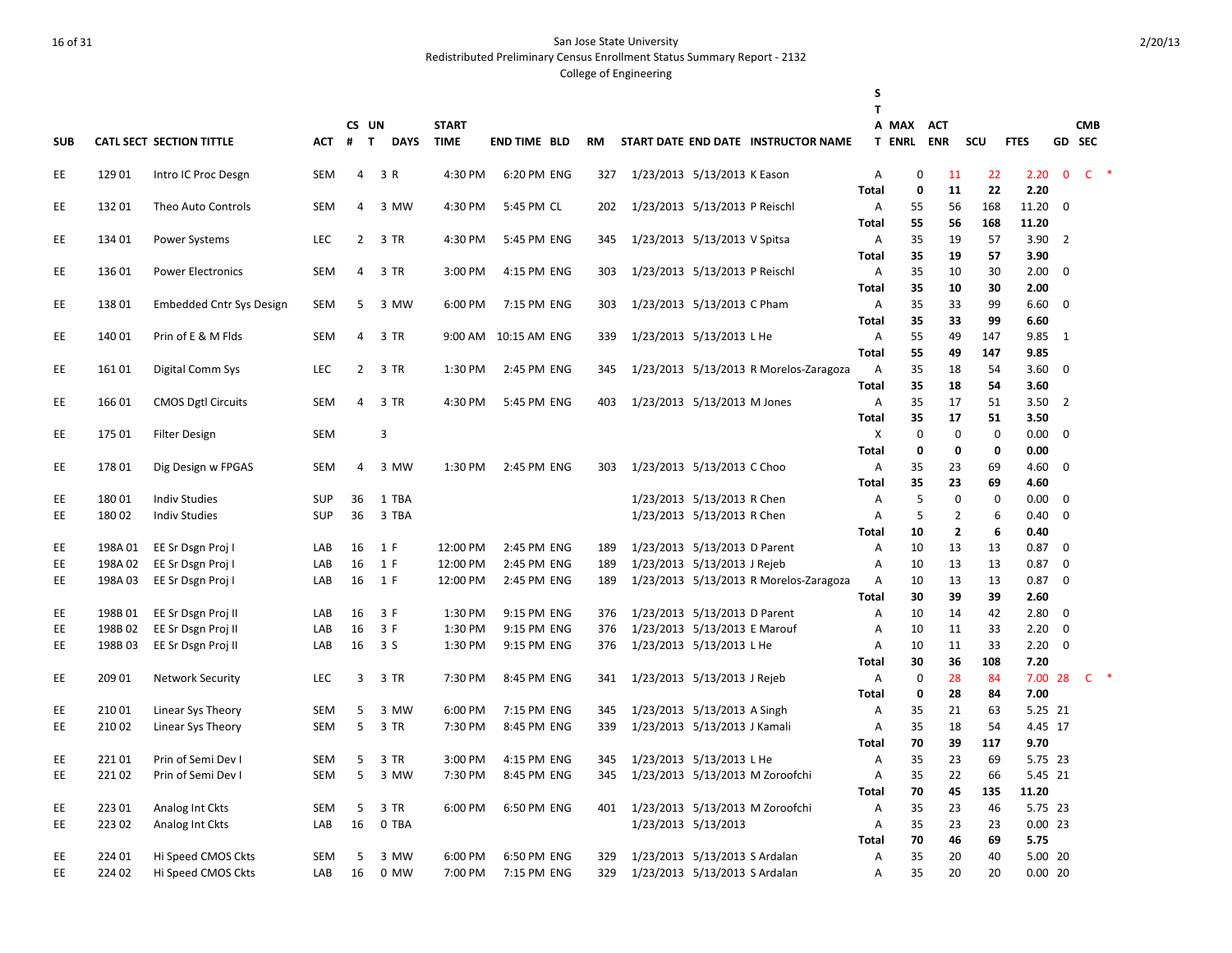Redistributed Preliminary Census Enrollment Status Summary Report - 2132

|            |        |                           |            |                |             |              |                     |           |                               |                               |                                        | S                 |               |             |             |                 |                |            |
|------------|--------|---------------------------|------------|----------------|-------------|--------------|---------------------|-----------|-------------------------------|-------------------------------|----------------------------------------|-------------------|---------------|-------------|-------------|-----------------|----------------|------------|
|            |        |                           |            | CS UN          |             | <b>START</b> |                     |           |                               |                               |                                        | T                 | A MAX         | <b>ACT</b>  |             |                 |                | <b>CMB</b> |
| <b>SUB</b> |        | CATL SECT SECTION TITTLE  | <b>ACT</b> | $#$ T          | <b>DAYS</b> | <b>TIME</b>  | <b>END TIME BLD</b> | <b>RM</b> |                               |                               | START DATE END DATE INSTRUCTOR NAME    |                   | <b>T ENRL</b> | <b>ENR</b>  | SCU         | <b>FTES</b>     |                | GD SEC     |
|            |        |                           |            |                |             |              |                     |           |                               |                               |                                        |                   |               |             |             |                 |                |            |
|            |        |                           |            |                |             |              |                     |           |                               |                               |                                        | Total             | 70            | 40          | 60          | 5.00            |                |            |
| EE         | 23001  | <b>RFIC II</b>            | <b>SEM</b> |                | 3           |              |                     |           |                               |                               |                                        | Χ                 | $\mathbf 0$   | 0           | $\mathbf 0$ | 0.00            | $\mathbf 0$    |            |
|            |        |                           |            |                |             |              |                     |           |                               |                               |                                        | Total             | $\mathbf 0$   | 0           | 0           | 0.00            |                |            |
| EE         | 23101  | <b>Automat Contr Theo</b> | SEM        | 5              | 3 MW        | 6:00 PM      | 7:15 PM CL          | 202       |                               | 1/23/2013 5/13/2013 V Spitsa  |                                        | Α                 | 35            | 5           | 15          | 1.25            | 5              |            |
|            |        |                           |            |                |             |              |                     |           |                               |                               |                                        | <b>Total</b>      | 35            | 5           | 15          | 1.25            |                |            |
| EE         | 239 01 | Sel Top in Sys & C        | <b>SEM</b> | 5              | 3 TR        | 6:00 PM      | 6:50 PM CL          | 202       |                               | 1/23/2013 5/13/2013 P Reischl |                                        | Α                 | 35            | 4           | 8           | 1.00            | $\overline{4}$ |            |
| EE         | 23902  | Sel Top in Sys & C        | LAB        | 16             | 0 TBA       |              |                     |           |                               | 1/23/2013 5/13/2013           |                                        | Α                 | 35            | 5           | 5           | 0.00            | 5              |            |
|            |        |                           |            |                |             |              |                     |           |                               |                               |                                        | <b>Total</b>      | 70            | 9           | 13          | 1.00            |                |            |
| EE         | 25001  | Prob Ran Vari & St Prc    | SEM        | 5              | 3 MW        | 3:00 PM      | 4:15 PM ENG         | 345       |                               | 1/23/2013 5/13/2013 N Mir     |                                        | Α                 | 70            | 78          | 234         | 19.50 78        |                |            |
| EE         | 25002  | Prob Ran Vari & St Prc    | <b>SEM</b> | 5              | 3 TR        | 6:00 PM      | 7:15 PM ENG         | 345       |                               | 1/23/2013 5/13/2013 K Ghadiri |                                        | Α                 | 35            | 11          | 33          | 2.75 11         |                |            |
|            |        |                           |            |                |             |              |                     |           |                               |                               |                                        | Total             | 105           | 89          | 267         | 22.25           |                |            |
| EE         | 25101  | Digital Data Tran I       | <b>SEM</b> | 5              | 3 TR        | 6:00 PM      | 7:15 PM ENG         | 339       |                               |                               | 1/23/2013 5/13/2013 R Morelos-Zaragoza | Α                 | 35            | 11          | 33          | 2.75 11         |                |            |
|            |        |                           |            |                |             |              |                     |           |                               |                               |                                        | <b>Total</b>      | 35            | 11          | 33          | 2.75            |                |            |
| EE         | 25301  | Dig Sig Proc I            | <b>SEM</b> | 5              | 3 MW        | 4:30 PM      | 5:45 PM ENG         | 303       |                               | 1/23/2013 5/13/2013 E Marouf  |                                        | Α                 | 35            | 13          | 39          | 3.25 13         |                |            |
|            |        |                           |            |                |             |              |                     |           |                               |                               |                                        | <b>Total</b>      | 35            | 13          | 39          | 3.25            |                |            |
| <b>EE</b>  | 254 01 | Digital Signal Pro        | <b>SEM</b> |                | 3           |              |                     |           |                               |                               |                                        | Χ                 | $\mathbf 0$   | $\mathbf 0$ | $\mathbf 0$ | 0.00            | $\mathbf 0$    |            |
|            |        |                           |            |                |             |              |                     |           |                               |                               |                                        | <b>Total</b>      | 0             | 0           | $\mathbf 0$ | 0.00            |                |            |
| EE         | 255 01 | <b>Wireless Comm</b>      | <b>SEM</b> | 5              | 3 TR        | 7:30 PM      | 8:45 PM ENG         | 345       |                               | 1/23/2013 5/13/2013 J Kim     |                                        | Α                 | 35            | 11          | 33          | 2.75 11         |                |            |
|            |        |                           |            |                |             |              |                     |           |                               |                               |                                        | <b>Total</b>      | 35            | 11          | 33          | 2.75            |                |            |
| EE         | 256 01 | Prog DSP Architectures    | <b>SEM</b> | 5              | 3 MW        | 7:30 PM      | 8:45 PM ENG         | 329       |                               | 1/23/2013 5/13/2013 A Singh   |                                        | Α                 | 35            | 14          | 42          | 3.50 14         |                |            |
| EE         | 260 01 |                           | SEM        | 5              | 3 MW        | 7:30 PM      | 8:45 PM ENG         |           |                               |                               |                                        | Total             | 35<br>35      | 14          | 42<br>45    | 3.50<br>3.50 10 |                |            |
|            |        | <b>RFID Systems</b>       |            |                |             |              |                     | 340       |                               |                               | 1/23/2013 5/13/2013 R Morelos-Zaragoza | Α<br><b>Total</b> | 35            | 15<br>15    | 45          | 3.50            |                |            |
| EE         | 262 01 | <b>Biosignal Analysis</b> | <b>LEC</b> |                | 3           |              |                     |           |                               |                               |                                        | X                 | $\mathbf 0$   | $\mathbf 0$ | 0           | 0.00            | $\mathbf 0$    |            |
|            |        |                           |            |                |             |              |                     |           |                               |                               |                                        | <b>Total</b>      | 0             | 0           | 0           | 0.00            |                |            |
| EE         | 263 01 | Image Processing          | SEM        | 5              | 3 MW        | 4:30 PM      | 5:45 PM ENG         | 340       |                               | 1/23/2013 5/13/2013 B Sirkeci |                                        | Α                 | 35            | 12          | 36          | 3.00 12         |                |            |
|            |        |                           |            |                |             |              |                     |           |                               |                               |                                        | <b>Total</b>      | 35            | 12          | 36          | 3.00            |                |            |
| EE         | 27001  | Adv Logic Design          | <b>SEM</b> | 5              | 3 MW        | 6:00 PM      | 6:50 PM IS          | 113       |                               | 1/23/2013 5/13/2013 J Kim     |                                        | Α                 | 35            | 14          | 28          | 3.50 14         |                |            |
| EE         | 27002  | Adv Logic Design          | LAB        | 16             | 0 TBA       |              |                     |           |                               | 1/23/2013 5/13/2013           |                                        | Α                 | 35            | 14          | 14          | $0.00$ 14       |                |            |
|            |        |                           |            |                |             |              |                     |           |                               |                               |                                        | Total             | 70            | 28          | 42          | 3.50            |                |            |
| EE         | 27101  | Digital Sys Design        | <b>SEM</b> | 5              | 3 MW        | 6:00 PM      | 7:15 PM CL          | 310       |                               | 1/23/2013 5/13/2013 T Le      |                                        | Α                 | 55            | 57          | 171         | 14.25 57        |                |            |
|            |        |                           |            |                |             |              |                     |           |                               |                               |                                        | <b>Total</b>      | 55            | 57          | 171         | 14.25           |                |            |
| EE         | 275 01 | Adv Comp Architect        | <b>SEM</b> | 5              | 3 MW        | 7:30 PM      | 8:45 PM CL          | 202       |                               | 1/23/2013 5/13/2013 C Tarng   |                                        | Α                 | 35            | 41          | 123         | 10.25 41        |                |            |
|            |        |                           |            |                |             |              |                     |           |                               |                               |                                        | <b>Total</b>      | 35            | 41          | 123         | 10.25           |                |            |
| EE         | 276 01 | Parallel Cmpt Syst        | <b>SEM</b> | 5              | 3 TR        | 6:00 PM      | 6:50 PM ENG         | 329       |                               | 1/23/2013 5/13/2013 T Caohuu  |                                        | Α                 | 35            | 13          | 26          | 3.25 13         |                |            |
| EE         | 27602  | Parallel Cmpt Syst        | LAB        | 16             | $0$ TR      | 7:00 PM      | 7:15 PM ENG         | 329       |                               | 1/23/2013 5/13/2013 T Caohuu  |                                        | Α                 | 35            | 13          | 13          | $0.00$ 13       |                |            |
|            |        |                           |            |                |             |              |                     |           |                               |                               |                                        | Total             | 70            | 26          | 39          | 3.25            |                |            |
| EE         | 28101  | Internetworking           | <b>SEM</b> | 4              | 3 TR        | 4:30 PM      | 5:45 PM ENG         | 329       |                               | 1/23/2013 5/13/2013 J Rejeb   |                                        | Α                 | 35            | 24          | 72          | 5.95 23         |                |            |
|            |        |                           |            |                |             |              |                     |           |                               |                               |                                        | <b>Total</b>      | 35            | 24          | 72          | 5.95            |                |            |
| EE         | 28301  | <b>Broadband Comm Nt</b>  | <b>SEM</b> | 4              | 3 MW        | 4:30 PM      | 5:45 PM ENG         | 345       |                               | 1/23/2013 5/13/2013 N Mir     |                                        | Α                 | 55            | 45          | 135         | 11.15 43        |                |            |
|            |        |                           |            |                |             |              |                     |           |                               |                               |                                        | <b>Total</b>      | 55            | 45          | 135         | 11.15           |                |            |
| EE         | 28701  | <b>ASIC CMOS Design</b>   | <b>SEM</b> | 5              | 3 TR        | 7:30 PM      | 8:45 PM ENG         | 331       |                               | 1/23/2013 5/13/2013 M Jones   |                                        | Α                 | 40            | 50          | 150         | 12.50 50        |                |            |
|            |        |                           |            |                |             |              |                     |           |                               |                               |                                        | <b>Total</b>      | 40            | 50          | 150         | 12.50           |                |            |
| EE         | 28801  | Data Conv for AMS         | <b>LEC</b> | $\overline{2}$ | 3 MW        | 7:30 PM      | 8:45 PM ENG         | 339       | 1/23/2013 5/13/2013 S Ardalan |                               |                                        | A                 | 35            | 25          | 75          | 6.25 25         |                |            |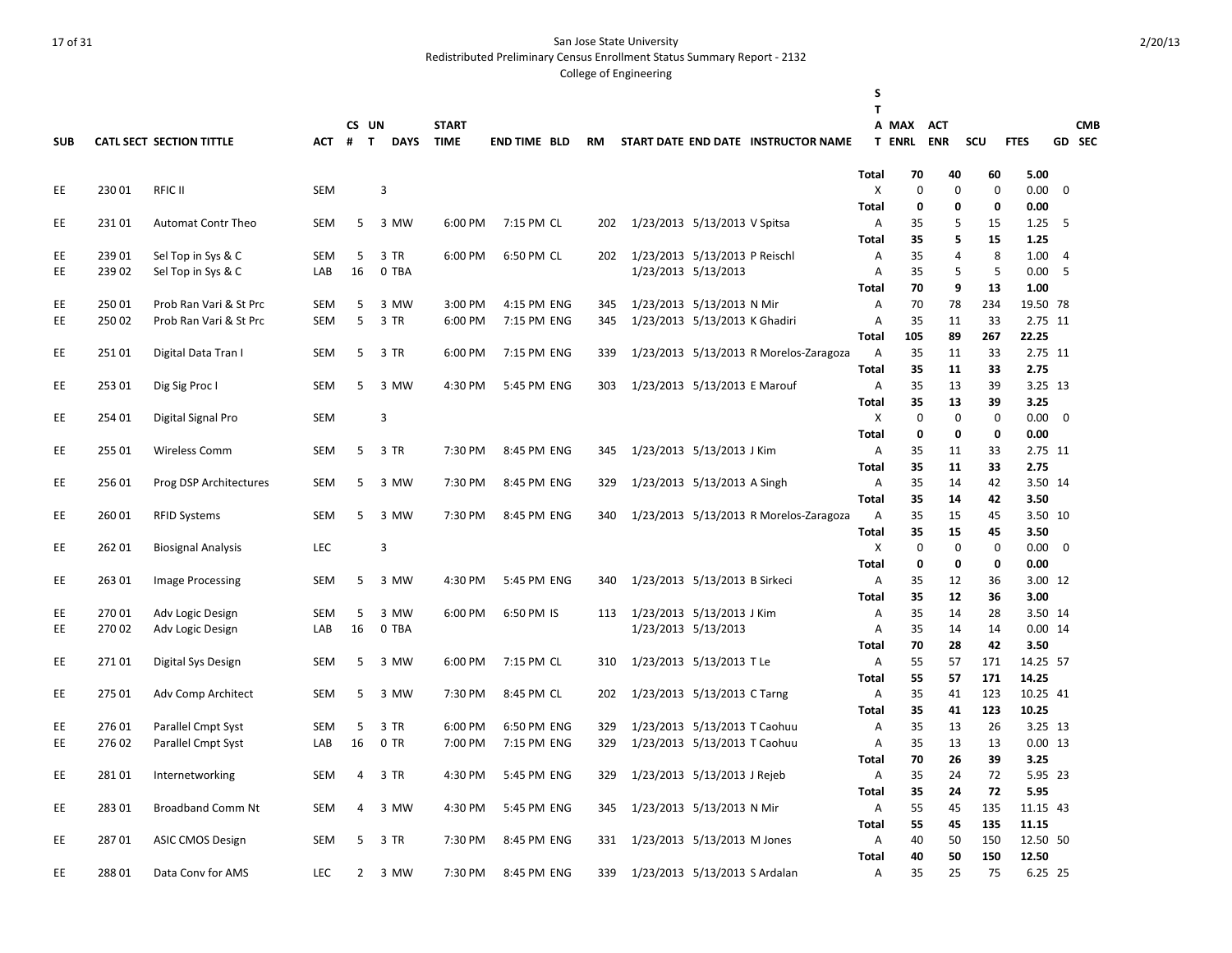Redistributed Preliminary Census Enrollment Status Summary Report - 2132

#### College of Engineering

| <b>SUB</b> |         | <b>CATL SECT SECTION TITTLE</b> | <b>ACT</b> | CS UN<br>$\mathbf{T}$<br># | <b>DAYS</b> | <b>START</b><br><b>TIME</b> | <b>END TIME BLD</b> | <b>RM</b> |                                 | START DATE END DATE INSTRUCTOR NAME | S            | A MAX<br><b>T ENRL</b> | <b>ACT</b><br><b>ENR</b> | <b>SCU</b> | <b>FTES</b> |                | <b>CMB</b><br>GD SEC |
|------------|---------|---------------------------------|------------|----------------------------|-------------|-----------------------------|---------------------|-----------|---------------------------------|-------------------------------------|--------------|------------------------|--------------------------|------------|-------------|----------------|----------------------|
|            |         |                                 |            |                            |             |                             |                     |           |                                 |                                     | <b>Total</b> | 35                     | 25                       | 75         | 6.25        |                |                      |
| EE         | 295 01  | <b>Technical Writing</b>        | <b>LEC</b> | 3                          | 3 TR        | 6:00 PM                     | 7:15 PM ENG         | 331       | 1/23/2013 5/13/2013 J Freeman   |                                     | A            | 40                     | 40                       | 120        | 10.00 40    |                |                      |
| <b>EE</b>  | 295 02  | <b>Technical Writing</b>        | LEC        | 3                          | 3 TR        | 10:30 AM                    | 11:45 AM ENG        | 303       | 1/23/2013 5/13/2013 J Freeman   |                                     | A            | 40                     | 40                       | 120        | 10.00 40    |                |                      |
|            |         |                                 |            |                            |             |                             |                     |           |                                 |                                     | Total        | 80                     | 80                       | 240        | 20.00       |                |                      |
| <b>EE</b>  | 297A01  | <b>MSEE Project Proposal</b>    | LAB        | 16                         | 3 F         | 12:30 PM                    | 9:15 PM ENG         | 345       | 1/23/2013 5/13/2013 T Caohuu    |                                     | A            | 10                     | 12                       | 36         | 3.00 12     |                |                      |
| EE         | 297A02  | <b>MSEE Project Proposal</b>    | LAB        | 16                         | 3 F         | 12:30 PM                    | 9:15 PM ENG         | 345       | 1/23/2013 5/13/2013 C Choo      |                                     | A            | 10                     | 12                       | 36         | 3.00 12     |                |                      |
| <b>EE</b>  | 297A03  | <b>MSEE Project Proposal</b>    | LAB        | 16                         | 3 F         | 12:30 PM                    | 9:15 PM ENG         | 345       | 1/23/2013 5/13/2013 T Le        |                                     | A            | 10                     | 11                       | 33         | 2.75 11     |                |                      |
|            |         |                                 |            |                            |             |                             |                     |           |                                 |                                     | Total        | 30                     | 35                       | 105        | 8.75        |                |                      |
| EE         | 297B01  | <b>MSEE Project</b>             | LAB        | 16                         | 3S          | 12:30 PM                    | 9:15 PM ENG         | 345       | 1/23/2013 5/13/2013 T Caohuu    |                                     | A            | 10                     | 14                       | 42         | 3.50 14     |                |                      |
| EE         | 297B02  | <b>MSEE Project</b>             | LAB        | 16                         | 3S          | 12:30 PM                    | 9:15 PM ENG         | 345       | 1/23/2013 5/13/2013 S Ardalan   |                                     | A            | 10                     | 11                       | 33         | 2.75 11     |                |                      |
| <b>EE</b>  | 297B03  | <b>MSEE Project</b>             | LAB        | 16                         | 3S          | 12:30 PM                    | 9:15 PM ENG         | 345       | 1/23/2013 5/13/2013 N Mir       |                                     | A            | 10                     | 9                        | 27         | 2.25        | 9              |                      |
| <b>EE</b>  | 297B04  | <b>MSEE Project</b>             | LAB        | 16                         | 3S          | 12:30 PM                    | 9:15 PM ENG         | 345       | 1/23/2013 5/13/2013 L He        |                                     | A            | 10                     | 11                       | 33         | 2.75 11     |                |                      |
| <b>EE</b>  | 297B05  | <b>MSEE Project</b>             | LAB        | 16                         | 3S          | 12:30 PM                    | 9:00 PM ENG         | 345       | 1/23/2013 5/13/2013 A Singh     |                                     | A            | 10                     | 10                       | 30         | 2.50 10     |                |                      |
| <b>EE</b>  | 297B 06 | <b>MSEE Project</b>             | LAB        | 16                         | 3S          | 12:30 PM                    | 9:00 PM ENG         | 345       | 1/23/2013 5/13/2013 U Strasilla |                                     | A            | 10                     | 13                       | 39         | 3.25 13     |                |                      |
| <b>EE</b>  | 297B 07 | <b>MSEE Project</b>             | LAB        | 16                         | 3S          | 12:30 PM                    | 9:00 PM ENG         | 345       | 1/23/2013 5/13/2013 P Reischl   |                                     | A            | 10                     | 9                        | 27         | 2.25        | 9              |                      |
|            |         |                                 |            |                            |             |                             |                     |           |                                 |                                     | <b>Total</b> | 70                     | 77                       | 231        | 19.25       |                |                      |
| EE         | 298 01  | Spec Prob                       | <b>SUP</b> | 25                         | 3 TBA       |                             |                     |           | 1/23/2013 5/13/2013 T Caohuu    |                                     | A            | 5                      | $\mathbf 0$              | 0          | 0.00        | 0              |                      |
| EE         | 298 02  | Spec Prob                       | <b>SUP</b> | 25                         | 1 TBA       |                             |                     |           | 1/23/2013 5/13/2013 T Caohuu    |                                     | A            | 5                      | $\Omega$                 | $\Omega$   | 0.00        | $\Omega$       |                      |
|            |         |                                 |            |                            |             |                             |                     |           |                                 |                                     | <b>Total</b> | 10                     | 0                        | 0          | 0.00        |                |                      |
| EE         | 298101  | EE Internship Experience        | <b>SUP</b> | 48                         | 1 TBA       |                             |                     |           | 1/23/2013 5/13/2013 R Chen      |                                     | A            | 5                      | $\mathbf 0$              | $\Omega$   | 0.00        | 0              |                      |
| EE         | 298102  | EE Internship Experience        | <b>SUP</b> | 48                         | 2 TBA       |                             |                     |           | 1/23/2013 5/13/2013 R Chen      |                                     | A            | 5                      | 0                        | 0          | 0.00        | $\mathbf 0$    |                      |
| <b>EE</b>  | 298103  | EE Internship Experience        | <b>SUP</b> | 48                         | 3 TBA       |                             |                     |           | 1/23/2013 5/13/2013 R Chen      |                                     | A            | 35                     | 14                       | 42         | 3.50 14     |                |                      |
|            |         |                                 |            |                            |             |                             |                     |           |                                 |                                     | Total        | 45                     | 14                       | 42         | 3.50        |                |                      |
| EE         | 299A01  | <b>MSEE Thesis Proposal</b>     | <b>SUP</b> | 25                         | 3 TBA       |                             |                     |           | 1/23/2013 5/13/2013 T Caohuu    |                                     | A            | 10                     | 5                        | 15         | 1.25        | 5              |                      |
|            |         |                                 |            |                            |             |                             |                     |           |                                 |                                     | <b>Total</b> | 10                     | 5                        | 15         | 1.25        |                |                      |
| EE         | 299B01  | <b>MSEE Thesis</b>              | <b>SUP</b> | 25                         | 3 TBA       |                             |                     |           | 1/23/2013 5/13/2013 T Caohuu    |                                     | A            | 10                     | 2                        | 6          | 0.50        | $\overline{2}$ |                      |
|            |         |                                 |            |                            |             |                             |                     |           |                                 |                                     | <b>Total</b> | 10                     | $\overline{2}$           | 6          | 0.50        |                |                      |

**Electrical Engineering Total 2688 2093 5370 399.47**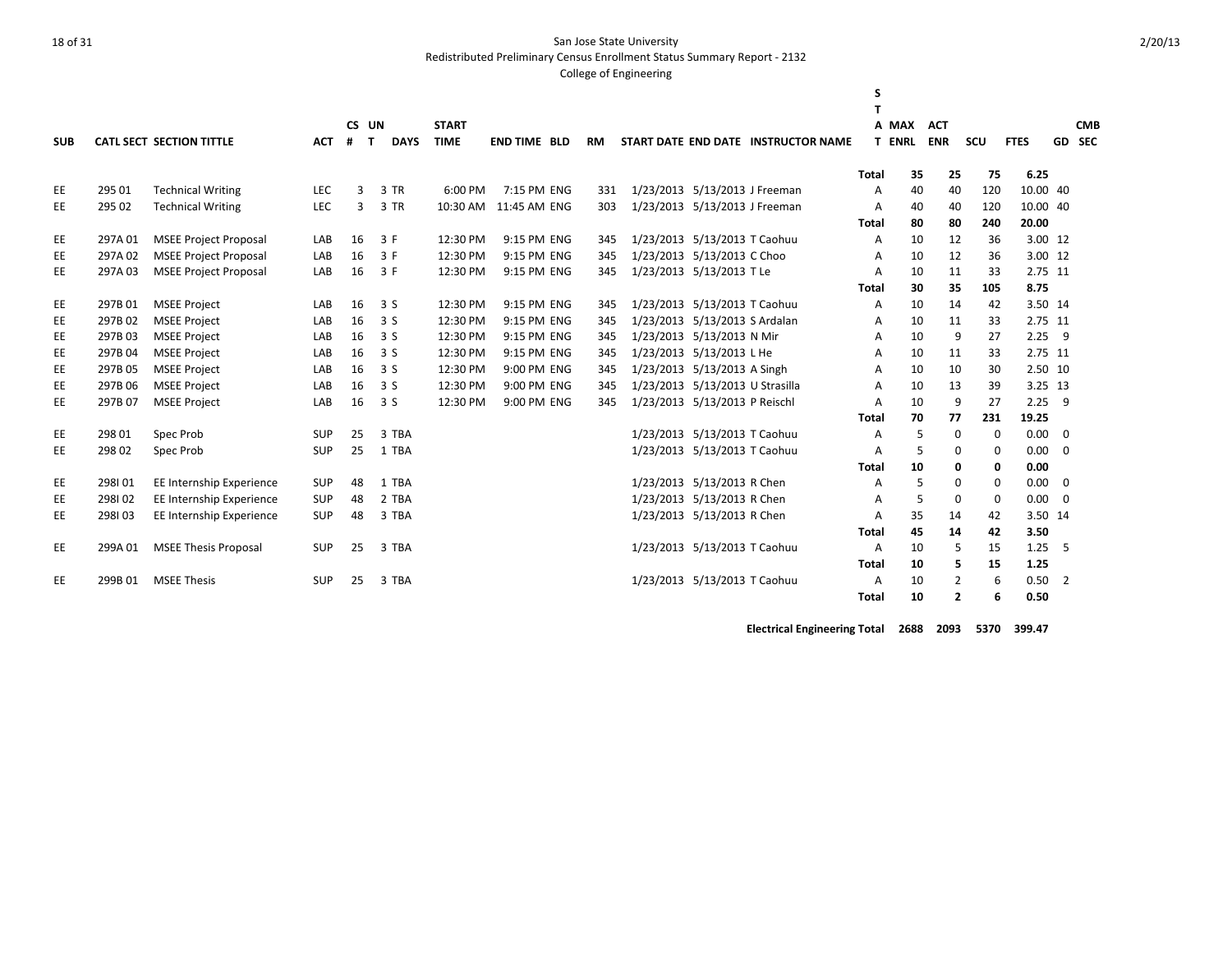Redistributed Preliminary Census Enrollment Status Summary Report - 2132

|             |                            |                                 |            |                   |                |              |                      |           |                                |                                |                                     | S<br>т |               |            |            |             |             |            |
|-------------|----------------------------|---------------------------------|------------|-------------------|----------------|--------------|----------------------|-----------|--------------------------------|--------------------------------|-------------------------------------|--------|---------------|------------|------------|-------------|-------------|------------|
|             |                            |                                 |            | CS UN             |                | <b>START</b> |                      |           |                                |                                |                                     |        | A MAX         | <b>ACT</b> |            |             |             | <b>CMB</b> |
| <b>SUB</b>  |                            | <b>CATL SECT SECTION TITTLE</b> | ACT        | $\mathbf{T}$<br># | <b>DAYS</b>    | <b>TIME</b>  | <b>END TIME BLD</b>  | <b>RM</b> |                                |                                | START DATE END DATE INSTRUCTOR NAME |        | <b>T ENRL</b> | <b>ENR</b> | <b>SCU</b> | <b>FTES</b> |             | GD SEC     |
|             |                            |                                 |            |                   |                |              |                      |           |                                |                                |                                     |        |               |            |            |             |             |            |
|             | <b>General Engineering</b> |                                 |            |                   |                |              |                      |           |                                |                                |                                     |        |               |            |            |             |             |            |
| <b>ENGR</b> | 1001                       | Intro to Engr                   | <b>SEM</b> | 5                 | 3 MW           | 8:00 AM      | 8:50 AM ENG          | 189       |                                | 1/23/2013 5/13/2013 T Anagnos  |                                     | Α      | 175           | 113        | 226        | 22.65       | 1           |            |
| <b>ENGR</b> | 10 02                      | Intro to Engr                   | <b>SEM</b> | 5                 | 3 MW           | 1:30 PM      | 2:20 PM ENG          | 189       |                                | 1/23/2013 5/13/2013 K Youssefi |                                     | Α      | 175           | 147        | 294        | 29.40       | $\mathbf 0$ |            |
| ENGR        | 1003                       | Intro to Engr                   | LAB        | 16                | 0 T            | $9:00$ AM    | 11:45 AM ENG         | 391       |                                |                                | 1/23/2013 5/13/2013 J Athanasiou    | Α      | 24            | 24         | 24         | 0.00        | 0           |            |
| <b>ENGR</b> | 1004                       | Intro to Engr                   | LAB        | 16                | 0 R            | 9:00 AM      | 11:45 AM ENG         | 391       |                                |                                | 1/23/2013 5/13/2013 J Athanasiou    | Α      | 24            | 24         | 24         | 0.00        | 1           |            |
| <b>ENGR</b> | 1005                       | Intro to Engr                   | LAB        | 16                | 0T             | 3:00 PM      | 5:45 PM ENG          | 391       | 1/23/2013 5/13/2013 W Du       |                                |                                     | Α      | 24            | 23         | 23         | 0.00        | $\mathbf 0$ |            |
| ENGR        | 1006                       | Intro to Engr                   | LAB        | 16                | 0 R            | 3:00 PM      | 5:45 PM ENG          | 391       |                                |                                | 1/23/2013 5/13/2013 J Athanasiou    | Α      | 24            | 24         | 24         | 0.00        | 0           |            |
| ENGR        | 1007                       | Intro to Engr                   | LAB        | 16                | 0 <sub>W</sub> | 9:00 AM      | 11:45 AM ENG         | 391       |                                |                                | 1/23/2013 5/13/2013 J Athanasiou    | Α      | 24            | 22         | 22         | 0.00        | $\mathbf 0$ |            |
| <b>ENGR</b> | 1008                       | Intro to Engr                   | LAB        | 16                | 0 W            | 12:00 PM     | 2:45 PM ENG          | 391       |                                |                                | 1/23/2013 5/13/2013 J Athanasiou    | Α      | 24            | 24         | 24         | 0.00        | $\mathbf 0$ |            |
| ENGR        | 1009                       | Intro to Engr                   | LAB        | 16                | 0 W            | 3:00 PM      | 5:45 PM ENG          | 391       |                                |                                | 1/23/2013 5/13/2013 J Athanasiou    | A      | 24            | 24         | 24         | 0.00        | $\mathbf 0$ |            |
| <b>ENGR</b> | 10 10                      | Intro to Engr                   | LAB        | 16                | 0 F            | 9:00 AM      | 11:45 AM ENG         | 391       | 1/23/2013 5/13/2013 K Youssefi |                                |                                     | Α      | 24            | 24         | 24         | 0.00        | $\Omega$    |            |
| <b>ENGR</b> | 10 11                      | Intro to Engr                   | LAB        | 16                | 0 F            | 12:30 PM     | 3:15 PM ENG          | 391       | 1/23/2013 5/13/2013 S Duorah   |                                |                                     | Α      | 24            | 24         | 24         | 0.00        | $\mathbf 0$ |            |
| <b>ENGR</b> | 10 13                      | Intro to Engr                   | LAB        | 16                | 0T             | 6:00 PM      | 8:45 PM ENG          | 391       | 1/23/2013 5/13/2013 S Sepka    |                                |                                     | Α      | 24            | 23         | 23         | 0.00        | $\mathbf 0$ |            |
| ENGR        | 10 14                      | Intro to Engr                   | LAB        | 16                | 0 R            |              | 9:00 AM 11:45 AM ENG | 393       |                                | 1/23/2013 5/13/2013 S Duorah   |                                     | Α      | 24            | 24         | 24         | 0.00        | $\Omega$    |            |
|             |                            |                                 |            |                   |                |              |                      |           |                                |                                |                                     | Total  | 614           | 520        | 780        | 52.05       |             |            |
| <b>ENGR</b> | 81W 01                     | <b>Basic Writ Wrkshp</b>        | LAB        | 16                | 1 M            | 11:30 AM     | 1:20 PM ENG          | 333       |                                | 1/23/2013 5/13/2013 J Melvin   |                                     | Α      | 25            | 8          | 8          | 0.53        | $\mathbf 0$ |            |
| ENGR        | 81W 02                     | <b>Basic Writ Wrkshp</b>        | LAB        | 16                | 1 T            | 11:30 AM     | 1:20 PM ENG          | 388       |                                | 1/23/2013 5/13/2013 J Melvin   |                                     | Α      | 25            | 5          | 5          | 0.35        | 1           |            |
| <b>ENGR</b> | 81W 03                     | <b>Basic Writ Wrkshp</b>        | LAB        | 16                | 1 F            | 9:30 AM      | 11:20 AM ENG         | 394       |                                | 1/23/2013 5/13/2013 C Cordero  |                                     | Α      | 25            | 5          | 5          | 0.33        | $\mathbf 0$ |            |
| <b>ENGR</b> | 81W 04                     | <b>Basic Writ Wrkshp</b>        | LAB        | 16                | 1 F            | 11:30 AM     | 1:20 PM ENG          | 333       |                                | 1/23/2013 5/13/2013 C Cordero  |                                     | Α      | 25            | 11         | 11         | 0.73        | $\mathbf 0$ |            |
|             |                            |                                 |            |                   |                |              |                      |           |                                |                                |                                     | Total  | 100           | 29         | 29         | 1.95        |             |            |
| <b>ENGR</b> | 100W 01                    | <b>Engr Reports</b>             | <b>SEM</b> | 5                 | 3 W            | 12:00 PM     | 1:15 PM ENG          | 189       |                                | 1/23/2013 5/13/2013 J Linsdell |                                     | Α      | 24            | 24         | 48         | 4.80        | $\Omega$    |            |
| <b>ENGR</b> | 100W 02                    | <b>Engr Reports</b>             | LAB        | 16                | 0 <sub>W</sub> | 7:00 AM      | 8:50 AM ENG          | 392       |                                |                                | 1/23/2013 5/13/2013 B Murphy-Wesley | Α      | 24            | 24         | 24         | 0.00        | $\mathbf 0$ |            |
| ENGR        | 100W 03                    | <b>Engr Reports</b>             | <b>SEM</b> | 5                 | 3 W            | 12:00 PM     | 1:15 PM ENG          | 189       |                                | 1/23/2013 5/13/2013 J Linsdell |                                     | A      | 24            | 24         | 48         | 4.80        | $\mathbf 0$ |            |
| ENGR        | 100W 04                    | <b>Engr Reports</b>             | LAB        | 16                | 0 <sub>W</sub> | 9:00 AM      | 10:50 AM ENG         | 392       | 1/23/2013 5/13/2013 V Parrish  |                                |                                     | Α      | 24            | 24         | 24         | 0.00        | $\Omega$    |            |
| <b>ENGR</b> | 100W 05                    | <b>Engr Reports</b>             | <b>SEM</b> | 5                 | 3 W            | 12:00 PM     | 1:15 PM ENG          | 189       |                                | 1/23/2013 5/13/2013 J Linsdell |                                     | A      | 24            | 22         | 44         | 4.40        | $\mathbf 0$ |            |
| ENGR        | 100W 06                    | <b>Engr Reports</b>             | LAB        | 16                | 0 W            | 1:30 PM      | 3:20 PM ENG          | 392       | 1/23/2013 5/13/2013 J Melvin   |                                |                                     | A      | 24            | 22         | 22         | 0.00        | $\Omega$    |            |
| ENGR        | 100W 07                    | <b>Engr Reports</b>             | <b>SEM</b> | 5                 | 3 W            | 12:00 PM     | 1:15 PM ENG          | 189       |                                | 1/23/2013 5/13/2013 J Linsdell |                                     | A      | 24            | 23         | 46         | 4.60        | $\Omega$    |            |
| <b>ENGR</b> | 100W 08                    | <b>Engr Reports</b>             | LAB        | 16                | 0 W            | 4:00 PM      | 5:50 PM ENG          | 392       | 1/23/2013 5/13/2013 J Melvin   |                                |                                     | Α      | 24            | 23         | 23         | 0.00        | $\mathbf 0$ |            |
| <b>ENGR</b> | 100W 09                    | <b>Engr Reports</b>             | <b>SEM</b> | 5                 | 3 M            | 6:00 PM      | 7:50 PM ENG          | 392       | 1/23/2013 5/13/2013 J Melvin   |                                |                                     | Α      | 24            | 24         | 48         | 4.80        | $\mathbf 0$ |            |
| ENGR        | 100W 10                    | <b>Engr Reports</b>             | LAB        | 16                | 0 W            | 6:00 PM      | 8:50 PM ENG          | 392       |                                | 1/23/2013 5/13/2013 J Melvin   |                                     | Α      | 24            | 24         | 24         | 0.00        | $\mathbf 0$ |            |
| <b>ENGR</b> | 100W 11                    | <b>Engr Reports</b>             | <b>SEM</b> | 5                 | 3 W            | 12:00 PM     | 1:15 PM ENG          | 189       |                                | 1/23/2013 5/13/2013 J Linsdell |                                     | Α      | 24            | 24         | 48         | 4.80        | $\mathbf 0$ |            |
| <b>ENGR</b> | 100W 12                    | <b>Engr Reports</b>             | LAB        | 16                | 0 R            | 7:30 AM      | 9:20 AM ENG          | 392       |                                | 1/23/2013 5/13/2013 J Linsdell |                                     | Α      | 24            | 24         | 24         | 0.00        | $\mathbf 0$ |            |
| ENGR        | 100W 13                    | <b>Engr Reports</b>             | <b>SEM</b> | 5                 | 3 W            | 12:00 PM     | 1:15 PM ENG          | 189       |                                | 1/23/2013 5/13/2013 J Linsdell |                                     | A      | 24            | 24         | 48         | 4.80        | $\Omega$    |            |
| <b>ENGR</b> | 100W 14                    | <b>Engr Reports</b>             | LAB        | 16                | 0 R            | 10:30 AM     | 12:20 PM ENG         | 392       |                                | 1/23/2013 5/13/2013 J Linsdell |                                     | Α      | 24            | 24         | 24         | 0.00        | $\mathbf 0$ |            |
| <b>ENGR</b> | 100W 15                    | <b>Engr Reports</b>             | <b>SEM</b> | 5                 | 3 W            | 12:00 PM     | 1:15 PM ENG          | 189       |                                | 1/23/2013 5/13/2013 J Linsdell |                                     | Α      | 24            | 23         | 46         | 4.60        | $\mathbf 0$ |            |
| ENGR        | 100W 16                    | <b>Engr Reports</b>             | LAB        | 16                | 0 R            | 1:30 PM      | 3:20 PM ENG          | 392       | 1/23/2013 5/13/2013 V Parrish  |                                |                                     | Α      | 24            | 23         | 23         | 0.00        | 0           |            |
| ENGR        | 100W 19                    | <b>Engr Reports</b>             | SEM        | 5                 | 3 T            | 6:00 PM      | 7:50 PM ENG          | 392       | 1/23/2013 5/13/2013 C Cordero  |                                |                                     | Α      | 24            | 24         | 48         | 4.80        | $\mathbf 0$ |            |
| <b>ENGR</b> | 100W 20                    | <b>Engr Reports</b>             | LAB        | 16                | 0 R            | 6:00 PM      | 8:50 PM ENG          | 333       |                                | 1/23/2013 5/13/2013 C Cordero  |                                     | Α      | 24            | 24         | 24         | 0.00        | $\mathbf 0$ |            |
| ENGR        | 100W 25                    | <b>Engr Reports</b>             | <b>SEM</b> | 5                 | 3 F            | 1:00 PM      | 2:50 PM ENG          | 392       |                                |                                | 1/23/2013 5/13/2013 B Murphy-Wesley | A      | 24            | 24         | 48         | 4.80        | 0           |            |
| ENGR        | 100W 26                    | <b>Engr Reports</b>             | LAB        | 16                | 0 F            | 9:30 AM      | 12:20 PM ENG         | 392       |                                |                                | 1/23/2013 5/13/2013 B Murphy-Wesley | Α      | 24            | 24         | 24         | 0.00        | 0           |            |
| <b>ENGR</b> | 100W 27                    | <b>Engr Reports</b>             | <b>SEM</b> | 5                 | 3 W            | 12:00 PM     | 1:15 PM ENG          | 189       | 1/23/2013 5/13/2013            |                                |                                     | A      | 24            | 18         | 36         | 3.60        | $\Omega$    |            |
| ENGR        |                            | 100W 28 Engr Reports            | LAB        | 16                | 0 M            | 1:00 PM      | 3:50 PM ENG          | 394       |                                |                                | 1/23/2013 5/13/2013 B Murphy-Wesley | A      | 24            | 18         | 18         | 0.00        | $\Omega$    |            |
|             |                            |                                 |            |                   |                |              |                      |           |                                |                                |                                     | Total  | 528           | 508        | 762        | 50.80       |             |            |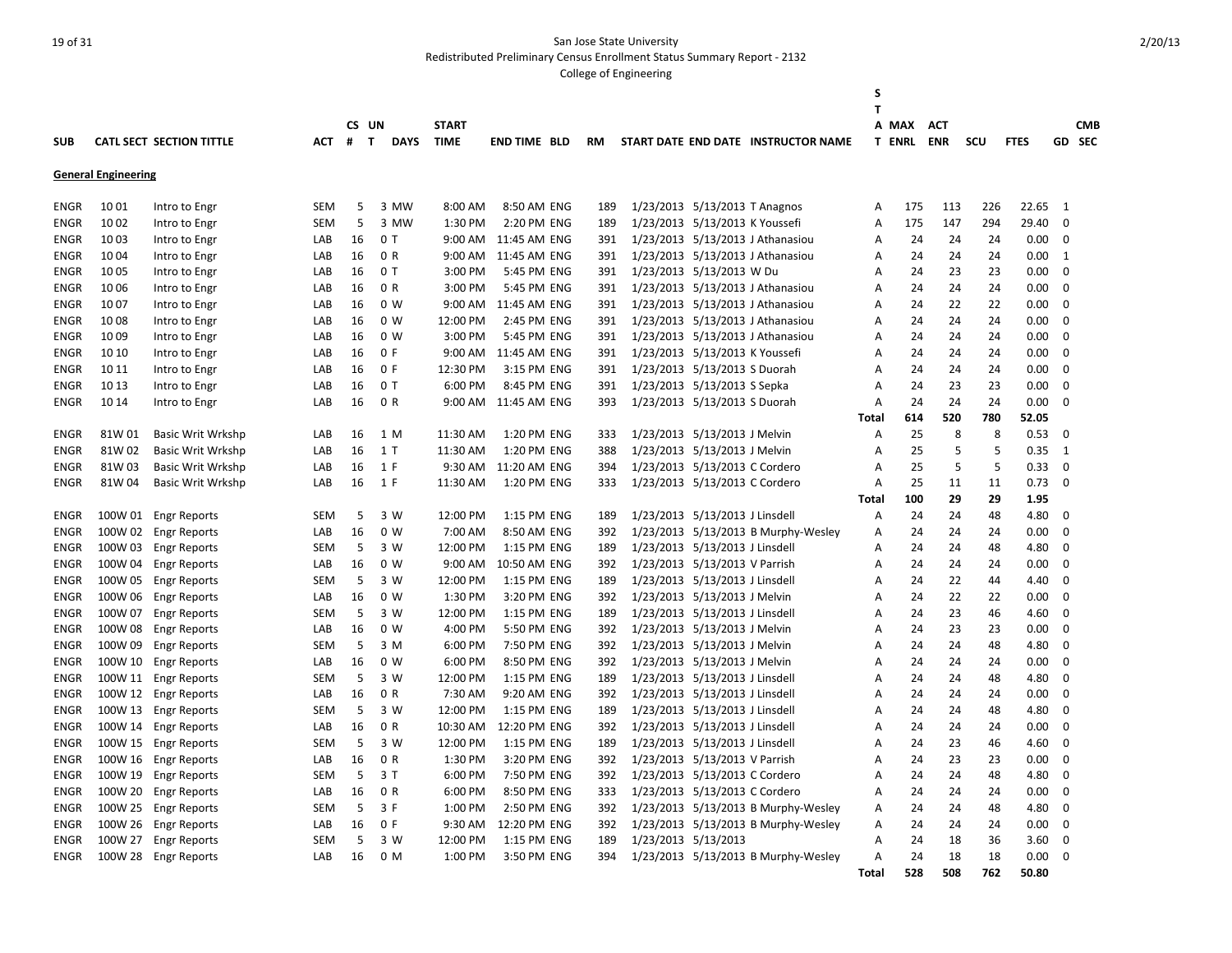Redistributed Preliminary Census Enrollment Status Summary Report - 2132

|                            |                    |                                 |                   |                |                       |              |                             |                        |     |                                |                                                                            | S            |                        |                          |                   |                      |              |                      |               |
|----------------------------|--------------------|---------------------------------|-------------------|----------------|-----------------------|--------------|-----------------------------|------------------------|-----|--------------------------------|----------------------------------------------------------------------------|--------------|------------------------|--------------------------|-------------------|----------------------|--------------|----------------------|---------------|
|                            |                    |                                 |                   |                |                       |              |                             |                        |     |                                |                                                                            | T            |                        |                          |                   |                      |              |                      |               |
| <b>SUB</b>                 |                    | <b>CATL SECT SECTION TITTLE</b> | АСТ               | #              | CS UN<br>$\mathbf{T}$ | <b>DAYS</b>  | <b>START</b><br><b>TIME</b> | <b>END TIME BLD</b>    | RM  |                                | START DATE END DATE INSTRUCTOR NAME                                        |              | A MAX<br><b>T ENRL</b> | <b>ACT</b><br><b>ENR</b> | SCU               | <b>FTES</b>          |              | <b>CMB</b><br>GD SEC |               |
|                            |                    |                                 |                   |                |                       |              |                             |                        |     |                                |                                                                            |              |                        |                          |                   |                      |              |                      |               |
| ENGR                       | 103 01             | Life Cycle Engineering          | <b>LEC</b>        |                | $\overline{2}$        | 3 TR         |                             | 10:30 AM  11:45 AM ENG | 401 | 1/23/2013 5/13/2013 M Yaqub    |                                                                            | Α            | 40                     | 0                        | $\mathbf 0$       | 0.00                 | $\mathbf 0$  |                      | $C$ *         |
|                            |                    |                                 |                   |                |                       |              |                             |                        |     |                                |                                                                            | <b>Total</b> | 40                     | 0                        | 0                 | 0.00                 |              |                      |               |
| ENGR                       | 18001              | <b>Indiv Studies</b>            | <b>SUP</b>        | 36             |                       | 1 TBA        |                             |                        |     | 1/23/2013 5/13/2013            |                                                                            | Α            | 10                     | $\mathbf 0$              | $\mathbf 0$       | 0.00                 | $\mathbf 0$  |                      |               |
| <b>ENGR</b>                | 18002              | <b>Indiv Studies</b>            | <b>SUP</b>        | 36             |                       | 2 TBA        |                             |                        |     | 1/23/2013 5/13/2013 P Backer   |                                                                            | Α            | 15                     | 1                        | $\overline{2}$    | 0.13                 | $\mathbf 0$  |                      |               |
| <b>ENGR</b>                | 18003              | <b>Indiv Studies</b>            | <b>SUP</b>        | 36             |                       | 3 TBA        |                             |                        |     | 1/23/2013 5/13/2013            |                                                                            | A            | 15                     | $\Omega$                 | $\pmb{0}$         | 0.00                 | $\mathbf 0$  |                      |               |
|                            |                    |                                 |                   |                |                       |              |                             |                        |     |                                |                                                                            | <b>Total</b> | 40                     | 1                        | $\mathbf{2}$      | 0.13                 |              |                      |               |
| <b>ENGR</b>                | 194 01             | Bus Org & Mgmt                  | <b>SEM</b>        | 5              |                       | 3 M          | 6:00 PM                     | 8:45 PM ENG            | 232 | 1/23/2013 5/13/2013 J Dorosti  |                                                                            | Α            | 30                     | 14                       | 42                | 2.85                 | $\mathbf{1}$ | C                    |               |
| BUS3                       | 194 01             | Bus Org & Mgmt                  | <b>SEM</b>        | 5              |                       | 3 M          | 6:00 PM                     | 8:45 PM ENG            | 232 | 1/23/2013 5/13/2013 J Dorosti  |                                                                            | Α            | $\mathbf 0$            | $\mathbf{0}$             | $\mathbf 0$<br>42 | 0.00<br>2.85         | $\mathbf{0}$ | $\mathsf{C}$         |               |
| <b>ENGR</b>                | 195D 01            | Inter Sr Proj II                | LAB               | 16             |                       | 3 W          | 1:30 PM                     | 4:15 PM ENG            | 133 | 1/23/2013 5/13/2013 B Furman   |                                                                            | Total<br>Α   | 30<br>30               | 14<br>15                 | 45                | 3.00                 | $\mathbf 0$  | $\mathsf{C}$         |               |
| AVIA                       | 195D 01            | Inter Sr Proj II                | LAB               | 16             |                       | 3 W          | 1:30 PM                     | 4:15 PM ENG            | 133 | 1/23/2013 5/13/2013 B Furman   |                                                                            | Α            | $\mathbf 0$            | $\mathbf{0}$             | $\mathbf{0}$      | 0.00                 | $\mathbf{0}$ | $\mathsf{C}$         |               |
| <b>TECH</b>                | 195D01             | Inter Sr Proj II                | LAB               | 16             |                       | 3 W          | 1:30 PM                     | 4:15 PM ENG            | 133 | 1/23/2013 5/13/2013 B Furman   |                                                                            | Α            | $\mathbf 0$            | $\Omega$                 | $\Omega$          | 0.00                 | $\mathbf 0$  | $\mathsf{C}$         |               |
| <b>CMPE</b>                | 195D01             | Inter Sr Proj II                | LAB               | 16             |                       | 3 W          | 1:30 PM                     | 4:15 PM ENG            | 133 | 1/23/2013 5/13/2013 B Furman   |                                                                            | A            | $\mathbf 0$            | $\Omega$                 | $\Omega$          | 0.00                 | $\mathbf{0}$ | $\mathsf{C}$         |               |
| ISE                        | 195D 01            | Inter Sr Proj II                | LAB               | 16             |                       | 3 W          | 1:30 PM                     | 4:15 PM ENG            | 133 | 1/23/2013 5/13/2013 B Furman   |                                                                            | Α            | 0                      | $\Omega$                 | $\Omega$          | 0.00                 | $\Omega$     | $\mathsf{C}$         |               |
| EE                         | 195D01             | Inter Sr Proj II                | LAB               | 16             |                       | 3 W          | 1:30 PM                     | 4:15 PM ENG            | 133 | 1/23/2013 5/13/2013 B Furman   |                                                                            | А            | $\mathbf 0$            | $\Omega$                 | $\Omega$          | 0.00                 | $\mathbf{0}$ | C.                   |               |
| MATE                       | 195D01             | Inter Sr Proj II                | LAB               | 16             |                       | 3 W          | 1:30 PM                     | 4:15 PM ENG            | 133 | 1/23/2013 5/13/2013 B Furman   |                                                                            | Α            | $\mathbf 0$            | $\Omega$                 | $\Omega$          | 0.00                 | $\mathbf{0}$ | $\mathsf{C}$         |               |
| <b>CHE</b>                 | 195D01             | Inter Sr Proj II                | LAB               | 16             |                       | 3 W          | 1:30 PM                     | 4:15 PM ENG            | 133 | 1/23/2013 5/13/2013 B Furman   |                                                                            | Α            | $\mathbf 0$            | $\Omega$                 | $\mathbf 0$       | 0.00                 | $\mathbf 0$  | $\mathsf{C}$         |               |
|                            |                    |                                 |                   |                |                       |              |                             |                        |     |                                |                                                                            | <b>Total</b> | 30                     | 15                       | 45                | 3.00                 |              |                      |               |
| ENGR                       | 19701              | Co-op Ed Project                | <b>SEM</b>        | 4              |                       | 3 W          | 6:00 PM                     | 8:45 PM ENG            | 232 | 1/23/2013 5/13/2013 A Zargar   |                                                                            | Α            | 30                     | 6                        | 18                | 1.20                 | $\mathbf{0}$ | $\mathsf{C}$         |               |
| EE                         | 19701              | Co-op Ed Project                | <b>SEM</b>        | $\overline{4}$ |                       | 3 W          | 6:00 PM                     | 8:45 PM ENG            | 232 | 1/23/2013 5/13/2013 A Zargar   |                                                                            | Α            | $\mathbf 0$            | $\mathbf 0$              | $\mathbf 0$       | 0.00                 | $\mathbf{0}$ | $\mathsf{C}$         | $\rightarrow$ |
| ME.                        | 19701              | Co-op Ed Project                | <b>SEM</b>        | 4              |                       | 3 W          | 6:00 PM                     | 8:45 PM ENG            | 232 | 1/23/2013 5/13/2013 A Zargar   |                                                                            | Α            | $\mathbf 0$            | $\Omega$                 | $\Omega$          | 0.00                 | $\mathbf{0}$ | $\mathsf{C}$         | $\rightarrow$ |
| <b>CHE</b>                 | 19701              | Co-op Ed Project                | <b>SEM</b>        | 4              |                       | 3 W          | 6:00 PM                     | 8:45 PM ENG            | 232 | 1/23/2013 5/13/2013 A Zargar   |                                                                            | Α            | $\mathbf 0$            | $\Omega$                 | $\Omega$          | 0.00                 | $\mathbf 0$  | $\mathsf{C}$         | $\rightarrow$ |
| MATE                       | 19701              | Co-op Ed Project                | <b>SEM</b>        | 4              |                       | 3 W          | 6:00 PM                     | 8:45 PM ENG            | 232 | 1/23/2013 5/13/2013 A Zargar   |                                                                            | Α            | $\mathbf 0$            | $\Omega$                 | $\mathbf 0$       | 0.00                 | $\mathbf 0$  | $\mathsf{C}$         |               |
| <b>CMPE</b>                | 197 01             | Co-op Ed Project                | <b>SEM</b>        | 4              |                       | 3 W          | 6:00 PM                     | 8:45 PM ENG            | 232 | 1/23/2013 5/13/2013 A Zargar   |                                                                            | Α            | 0                      | $\mathbf 0$              | $\Omega$          | 0.00                 | $\mathbf{0}$ | $\mathsf{C}$         |               |
| <b>ISE</b>                 | 19701              | Co-op Ed Project                | <b>SEM</b>        | 4              |                       | 3 W          | 6:00 PM                     | 8:45 PM ENG            | 232 | 1/23/2013 5/13/2013 A Zargar   |                                                                            | Α            | $\mathbf 0$            | $\Omega$                 | $\mathbf 0$       | 0.00                 | $\mathbf 0$  | $\mathsf{C}$         |               |
| AVIA                       | 19701              | Co-op Ed Project                | <b>SEM</b>        | $\overline{4}$ |                       | 3 W          | 6:00 PM                     | 8:45 PM ENG            | 232 | 1/23/2013 5/13/2013 A Zargar   |                                                                            | А            | $\mathbf 0$            | $\Omega$                 | $\overline{0}$    | 0.00                 | $\mathbf 0$  | $\mathsf{C}$         |               |
| <b>TECH</b>                | 19701              | Co-op Ed Project                | <b>SEM</b>        | 4              |                       | 3 W          | 6:00 PM                     | 8:45 PM ENG            | 232 | 1/23/2013 5/13/2013 A Zargar   |                                                                            | Α            | 0                      | $\Omega$                 | $\mathbf 0$       | 0.00                 | $\mathbf{0}$ | C                    |               |
|                            |                    |                                 |                   |                |                       |              |                             |                        |     |                                |                                                                            | Total        | 30                     | 6                        | 18                | 1.20                 |              |                      |               |
| ENGR                       | 200W 03            | <b>Engr Grad Reports</b>        | <b>SEM</b>        | 5              |                       | 3 W          | 7:30 AM                     | 10:15 AM ENG           | 407 | 1/23/2013 5/13/2013 J Linsdell |                                                                            | A            | 26                     | 27                       | 54                | 6.75 27              |              |                      |               |
| ENGR                       | 200W 04            | <b>Engr Grad Reports</b>        | LAB               | 16             |                       | 0 TBA        | 7:00 PM                     |                        |     | 1/23/2013 5/13/2013 J Linsdell |                                                                            | Α            | 26                     | 27<br>29                 | 27<br>58          | $0.00$ 27            |              |                      |               |
| <b>ENGR</b><br><b>ENGR</b> | 200W 05<br>200W 06 | <b>Engr Grad Reports</b>        | <b>SEM</b><br>LAB | 5<br>16        |                       | 3 M<br>0 TBA |                             | 9:45 PM ENG            | 394 |                                | 1/23/2013 5/13/2013 B Murphy-Wesley<br>1/23/2013 5/13/2013 B Murphy-Wesley | A<br>A       | 26<br>26               | 29                       | 29                | 7.25 29<br>$0.00$ 29 |              |                      |               |
|                            |                    | <b>Engr Grad Reports</b>        |                   |                |                       |              |                             |                        |     |                                |                                                                            | Total        | 104                    | 112                      | 168               | 14.00                |              |                      |               |
| ENGR                       | 201 01             | <b>Engr Analysis</b>            | <b>SEM</b>        | 5              |                       | 3 M          | 6:00 PM                     | 8:45 PM ENG            | 388 |                                | 1/23/2013 5/13/2013 M Khosravi                                             | Α            | 30                     | 18                       | 54                | 4.50 18              |              |                      |               |
|                            |                    |                                 |                   |                |                       |              |                             |                        |     |                                |                                                                            | Total        | 30                     | 18                       | 54                | 4.50                 |              |                      |               |
| <b>ENGR</b>                | 202 01             | <b>Systems Engr</b>             | <b>SEM</b>        | 4              |                       | 3T           | 6:00 PM                     | 8:45 PM ENG            | 340 | 1/23/2013 5/13/2013 A Zargar   |                                                                            | А            | 25                     | 25                       | 75                | 6.25 25              |              |                      |               |
|                            |                    |                                 |                   |                |                       |              |                             |                        |     |                                |                                                                            | Total        | 25                     | 25                       | 75                | 6.25                 |              |                      |               |
| <b>ENGR</b>                | 22001              | <b>Bioinfo Comp Tools</b>       | <b>LEC</b>        | $\overline{2}$ |                       | 3T           | 6:00 PM                     | 8:45 PM ENG            | 394 | 1/23/2013 5/13/2013 L Wesley   |                                                                            | Α            | 30                     | 38                       | 114               | 9.50 38              |              |                      |               |
|                            |                    |                                 |                   |                |                       |              |                             |                        |     |                                |                                                                            | <b>Total</b> | 30                     | 38                       | 114               | 9.50                 |              |                      |               |
| ENGR                       | 28101              | Master's Project                | LAB               | 16             |                       | 1 F          | 6:00 PM                     | 8:45 PM ENG            | 388 | 1/23/2013 5/13/2013 A Zargar   |                                                                            | Α            | 30                     | 11                       | 11                | 0.92 11              |              |                      |               |
|                            |                    |                                 |                   |                |                       |              |                             |                        |     |                                |                                                                            | <b>Total</b> | 30                     | 11                       | 11                | 0.92                 |              |                      |               |
| ENGR                       | 297B01             | Spc Topics Bioinfo              | <b>SUP</b>        | 25             |                       | 3 TBA        |                             |                        |     | 1/23/2013 5/13/2013 L Wesley   |                                                                            | Α            | 25                     | 3                        | 9                 | 0.75                 | $_{3}$       |                      |               |
|                            |                    |                                 |                   |                |                       |              |                             |                        |     |                                |                                                                            | <b>Total</b> | 25                     | 3                        | 9                 | 0.75                 |              |                      |               |
| <b>ENGR</b>                | 297D 01            | <b>Topics Emerge Tech</b>       | <b>LEC</b>        | 2              |                       | 2 TBA        |                             |                        |     | 1/23/2013 5/13/2013 L Wesley   |                                                                            | А            | 30                     | $\Omega$                 | $\Omega$          | 0.00                 | $\Omega$     |                      |               |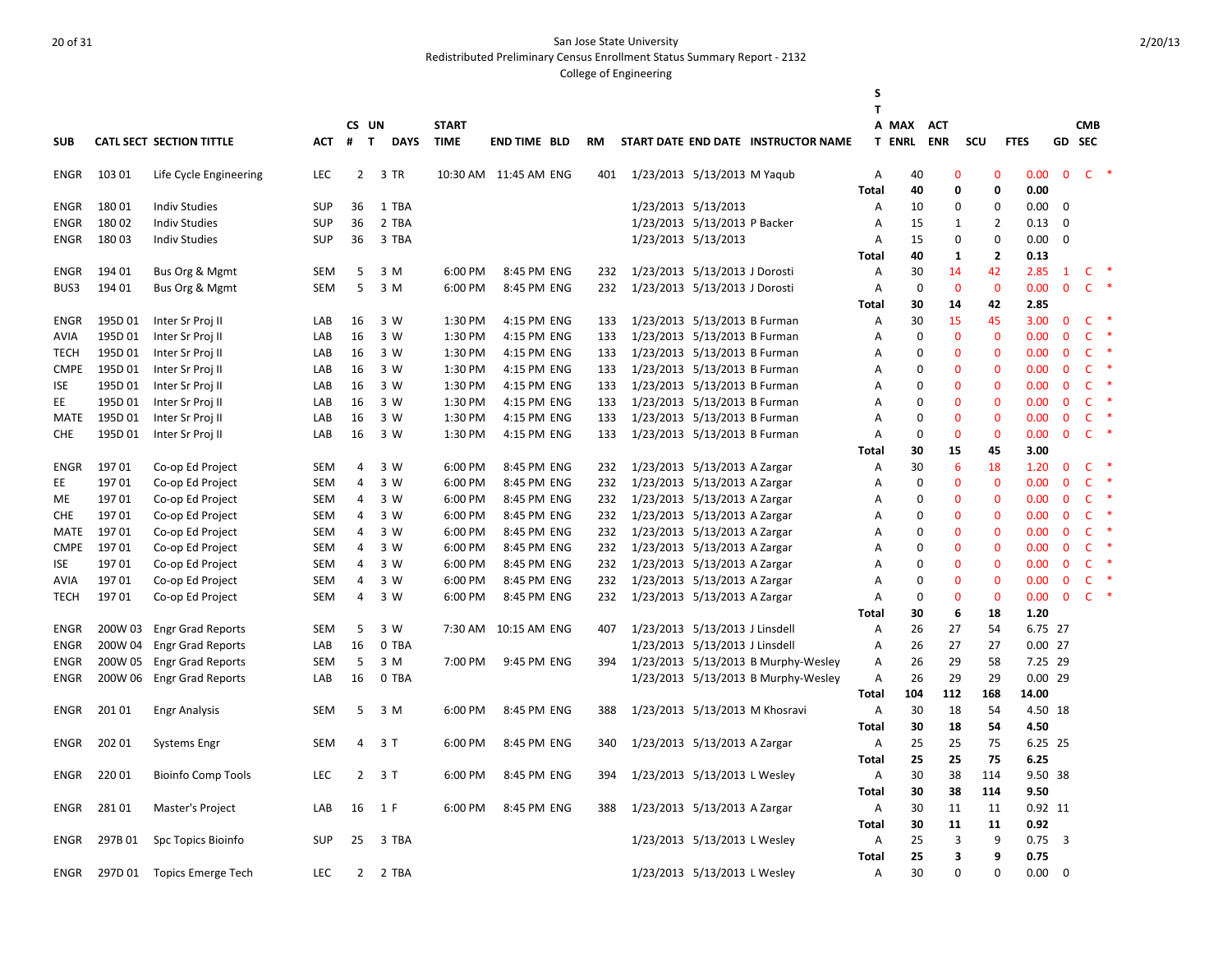Redistributed Preliminary Census Enrollment Status Summary Report - 2132

#### College of Engineering

|             |         |                                  |            |    |       |             |              |                     |     |                              |                              |                                     | S            |               |              |     |             |         |                |  |
|-------------|---------|----------------------------------|------------|----|-------|-------------|--------------|---------------------|-----|------------------------------|------------------------------|-------------------------------------|--------------|---------------|--------------|-----|-------------|---------|----------------|--|
|             |         |                                  |            |    | CS UN |             | <b>START</b> |                     |     |                              |                              |                                     |              | A MAX         | <b>ACT</b>   |     |             |         | <b>CMB</b>     |  |
| <b>SUB</b>  |         | <b>CATL SECT SECTION TITTLE</b>  | <b>ACT</b> | #  |       | <b>DAYS</b> | <b>TIME</b>  | <b>END TIME BLD</b> | RM  |                              |                              | START DATE END DATE INSTRUCTOR NAME |              | <b>T ENRL</b> | <b>ENR</b>   | scu | <b>FTES</b> |         | <b>GD SEC</b>  |  |
| ENGR        | 297D 02 | <b>Topics Emerge Tech</b>        | <b>LEC</b> | 2  |       | 1 TBA       |              |                     |     |                              | 1/23/2013 5/13/2013 L Wesley |                                     | A            | 20            | 0            |     | $\mathbf 0$ | 0.00    | 0              |  |
| <b>ENGR</b> | 297D03  | <b>Topics Emerge Tech</b>        | <b>LEC</b> | 2  |       | 3 TBA       |              |                     |     |                              | 1/23/2013 5/13/2013 L Wesley |                                     | A            | 20            | 0            |     | $\mathbf 0$ | 0.00    | 0              |  |
|             |         |                                  |            |    |       |             |              |                     |     |                              |                              |                                     | <b>Total</b> | 70            | 0            |     | $\mathbf 0$ | 0.00    |                |  |
| ENGR        |         | 297M 01 Spec Top Eng Mgmt        | <b>LEC</b> | 2  |       | 3 TBA       |              |                     |     |                              | 1/23/2013 5/13/2013          |                                     | A            | 25            | 0            |     | $\mathbf 0$ | 0.00    | $\overline{0}$ |  |
|             |         |                                  |            |    |       |             |              |                     |     |                              |                              |                                     | Total        | 25            | 0            |     | 0           | 0.00    |                |  |
| ENGR        | 298 01  | Master's Project                 | LAB        | 16 |       | 2 F         | 5:00 PM      | 7:45 PM ENG         | 394 | 1/23/2013 5/13/2013 L Wesley |                              |                                     | A            | 30            | 12           |     | 24          | 2.00 12 |                |  |
|             |         |                                  |            |    |       |             |              |                     |     |                              |                              |                                     | <b>Total</b> | 30            | 12           |     | 24          | 2.00    |                |  |
| ENGR        | 298103  | <b>MSE Internship Experience</b> | <b>SUP</b> | 48 |       | 3 TBA       |              |                     |     |                              | 1/23/2013 5/13/2013          |                                     | A            | 30            | 1            |     | 3           | 0.25    |                |  |
|             |         |                                  |            |    |       |             |              |                     |     |                              |                              |                                     | <b>Total</b> | 30            |              |     | 3           | 0.25    |                |  |
| <b>ENGR</b> | 299 01  | <b>Masters Thesis</b>            | <b>SUP</b> | 25 |       | 1 TBA       |              |                     |     |                              | 1/23/2013 5/13/2013 L Wesley |                                     | A            | 30            | 0            |     | $\Omega$    | 0.00    | $\Omega$       |  |
| <b>ENGR</b> | 299 02  | <b>Masters Thesis</b>            | <b>SUP</b> | 25 |       | 2 TBA       |              |                     |     |                              | 1/23/2013 5/13/2013 L Wesley |                                     | A            | 25            | $\mathbf{0}$ |     | $\Omega$    | 0.00    | $\Omega$       |  |
| <b>ENGR</b> | 299 03  | <b>Masters Thesis</b>            | <b>SUP</b> | 25 |       | 3 TBA       |              |                     |     |                              | 1/23/2013 5/13/2013 L Wesley |                                     | A            | 25            | $\mathbf{0}$ |     | 0           | 0.00    | 0              |  |
| <b>ENGR</b> | 299 04  | <b>Masters Thesis</b>            | <b>SUP</b> | 25 |       | 4 TBA       |              |                     |     |                              | 1/23/2013 5/13/2013 L Wesley |                                     | A            | 25            | 0            |     | $\mathbf 0$ | 0.00    | 0              |  |
| <b>ENGR</b> | 299 05  | <b>Masters Thesis</b>            | <b>SUP</b> | 25 |       | 5 TBA       |              |                     |     |                              | 1/23/2013 5/13/2013 L Wesley |                                     | A            | 25            | 0            |     | $\mathbf 0$ | 0.00    | 0              |  |
|             |         |                                  |            |    |       |             |              |                     |     |                              |                              |                                     | Total        | 130           | 0            |     | 0           | 0.00    |                |  |

**General Engineering Total 1941 1313 2136 150.15**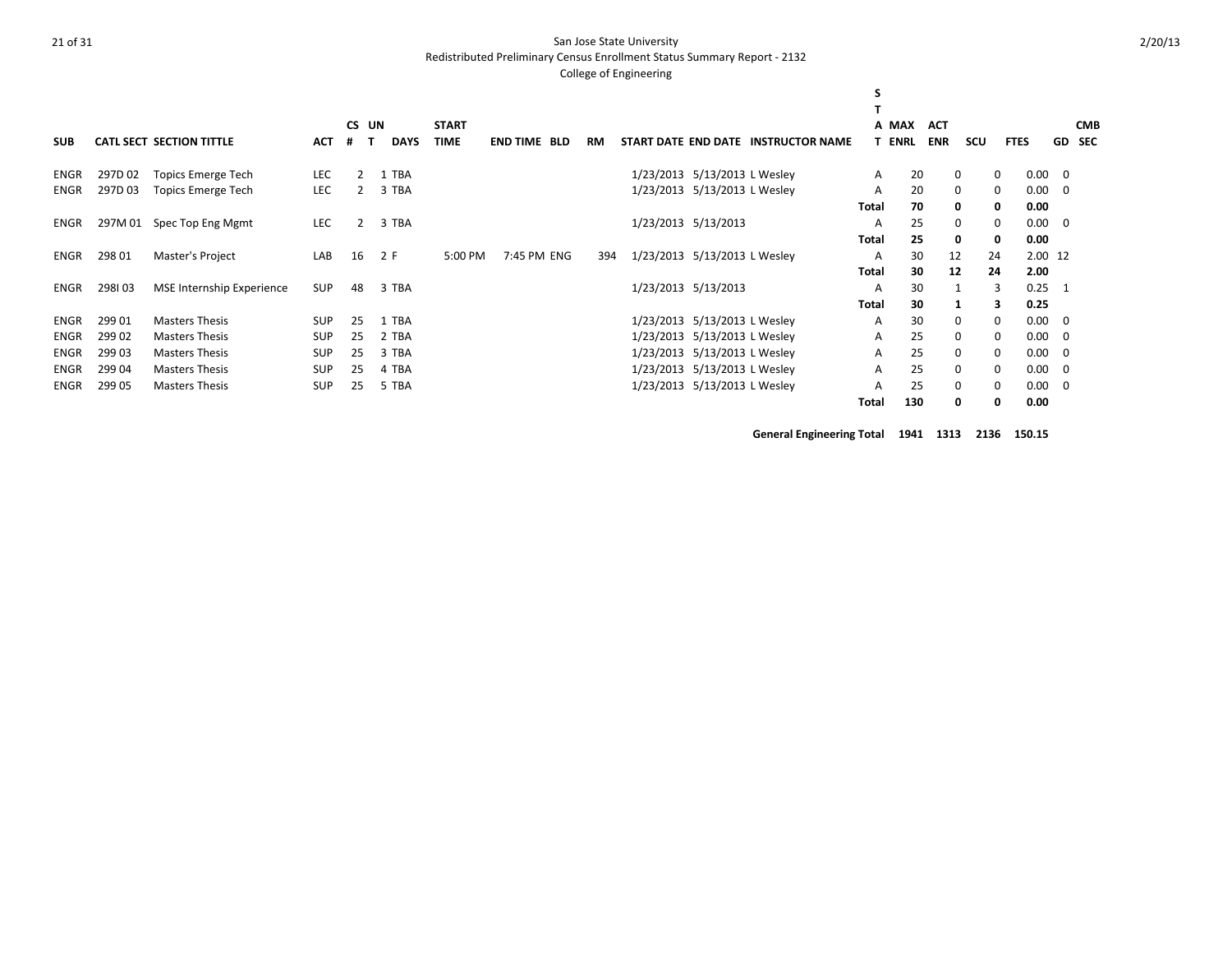Redistributed Preliminary Census Enrollment Status Summary Report - 2132

|            |         |                                             |            |                |             |              |                       |           |                               |                                     | S<br>т         |                  |                         |                         |              |                |            |  |
|------------|---------|---------------------------------------------|------------|----------------|-------------|--------------|-----------------------|-----------|-------------------------------|-------------------------------------|----------------|------------------|-------------------------|-------------------------|--------------|----------------|------------|--|
|            |         |                                             |            | CS UN          |             | <b>START</b> |                       |           |                               |                                     |                | A MAX            | <b>ACT</b>              |                         |              |                | <b>CMB</b> |  |
| <b>SUB</b> |         | <b>CATL SECT SECTION TITTLE</b>             | ACT        | $#$ T          | <b>DAYS</b> | <b>TIME</b>  | <b>END TIME BLD</b>   | <b>RM</b> |                               | START DATE END DATE INSTRUCTOR NAME |                | <b>T ENRL</b>    | <b>ENR</b>              | SCU                     | <b>FTES</b>  |                | GD SEC     |  |
|            |         |                                             |            |                |             |              |                       |           |                               |                                     |                |                  |                         |                         |              |                |            |  |
|            |         | <b>Industrial &amp; Systems Engineering</b> |            |                |             |              |                       |           |                               |                                     |                |                  |                         |                         |              |                |            |  |
| <b>ISE</b> | 103 01  | Life Cycle Engineering                      | <b>LEC</b> | $\overline{2}$ | 3 TR        |              | 10:30 AM 11:45 AM ENG | 401       | 1/23/2013 5/13/2013 M Yaqub   |                                     | Α<br>Total     | $\mathbf 0$<br>0 | 29<br>29                | 87<br>87                | 5.80<br>5.80 | $\mathbf 0$    | $C$ *      |  |
| ISE        | 105 01  | Intr Syst Engr                              | <b>SEM</b> | 4              | 3 R         | 6:00 PM      | 8:45 PM ENG           | 486       | 1/23/2013 5/13/2013 M Yaqub   |                                     | Α              | 40               | 47                      | 141                     | 9.40         | $\mathbf 0$    |            |  |
|            |         |                                             |            |                |             |              |                       |           |                               |                                     | Total          | 40               | 47                      | 141                     | 9.40         |                |            |  |
| <b>ISE</b> | 115 01  | <b>CIM</b>                                  | <b>SEM</b> | 4              | 3 W         | 4:00 PM      | 5:45 PM ENG           | 488       | 1/23/2013 5/13/2013 H Bae     |                                     | Α              | 40               | 28                      | 56                      | 5.65         | 1              |            |  |
| ISE        | 115 02  | <b>CIM</b>                                  | LAB        | 16             | 0 W         | 6:00 PM      | 8:45 PM ENG           | 194       | 1/23/2013 5/13/2013 H Bae     |                                     | Α              | 20               | 20                      | 20                      | 0.00         | 1              |            |  |
| <b>ISE</b> | 115 03  | <b>CIM</b>                                  | LAB        | 16             | 0 R         | 6:00 PM      | 8:45 PM ENG           | 194       | 1/23/2013 5/13/2013 H Bae     |                                     | Α              | 20               | 8                       | 8                       | 0.00         | 0              |            |  |
|            |         |                                             |            |                |             |              |                       |           |                               |                                     | Total          | 80               | 56                      | 84                      | 5.65         |                |            |  |
| <b>ISE</b> | 12001   | Methods Design                              | <b>LEC</b> | 4              | 3 T         | 6:00 PM      | 8:45 PM ENG           | 486       |                               | 1/23/2013 5/13/2013 S Vatan-Korkmaz | $\overline{A}$ | 40               | 31                      | 93                      | 6.25         | 1              |            |  |
|            |         |                                             |            |                |             |              |                       |           |                               |                                     | Total          | 40               | 31                      | 93                      | 6.25         |                |            |  |
| ISE        | 13001   | <b>Engr Statistics</b>                      | <b>LEC</b> | 4              | 3 MW        | 1:30 PM      | 2:45 PM ENG           | 331       | 1/23/2013 5/13/2013 N Patel   |                                     | Α              | 80               | 81                      | 243                     | 16.55        | $\overline{7}$ |            |  |
|            |         |                                             |            |                |             |              |                       |           |                               |                                     | <b>Total</b>   | 80               | 81                      | 243                     | 16.55        |                |            |  |
| <b>ISE</b> | 13101   | <b>Statistical Proc Control</b>             | SEM        | 4              | 3 MW        | 1:30 PM      | 2:45 PM ENG           | 488       |                               | 1/23/2013 5/13/2013 Y Dessouky      | Α              | 50               | 29                      | 87                      | 5.85 1       |                |            |  |
|            |         |                                             |            |                |             |              |                       |           |                               |                                     | Total          | 50               | 29                      | 87                      | 5.85         |                |            |  |
| <b>ISE</b> | 142 01  | Svc Sys Engrg & Mgmt                        | SEM        | 4              | 3 M         | 6:00 PM      | 8:45 PM ENG           | 486       |                               | 1/23/2013 5/13/2013 K Mabrouk       | Α              | 40               | 38                      | 114                     | 7.60         | $\mathbf{0}$   |            |  |
|            |         |                                             |            | 4              |             |              |                       |           |                               |                                     | Total          | 40               | 38                      | 114                     | 7.60         |                |            |  |
| <b>ISE</b> | 155 01  | Supply Chain Engr                           | SEM        |                | 3 TR        | 1:30 PM      | 2:45 PM ENG           | 486       | 1/23/2013 5/13/2013 D Steele  |                                     | Α              | 50<br>50         | 24<br>24                | 72<br>72                | 4.80<br>4.80 | $\mathbf 0$    |            |  |
| ISE        | 164 01  |                                             | SEM        | 4              | 3 T         | 6:00 PM      | 8:45 PM ENG           | 343       | 1/23/2013 5/13/2013 A Moallem |                                     | Total<br>Α     | 50               | 47                      | 141                     | 9.50         | 2              |            |  |
|            |         | Comp & Hum Interact                         |            |                |             |              |                       |           |                               |                                     | Total          | 50               | 47                      | 141                     | 9.50         |                |            |  |
| <b>ISE</b> | 17001   | <b>Operation Research</b>                   | SEM        | 4              | 3 TR        | 4:30 PM      | 5:45 PM ENG           | 488       | 1/23/2013 5/13/2013 H Tsao    |                                     | Α              | 50               | 24                      | 72                      | 4.85         | -1             |            |  |
|            |         |                                             |            |                |             |              |                       |           |                               |                                     | Total          | 50               | 24                      | 72                      | 4.85         |                |            |  |
| <b>ISE</b> | 18001   | <b>Individ Studies</b>                      | <b>SUP</b> | 36             | 3 TBA       |              |                       |           | 1/23/2013 5/13/2013           |                                     | Α              | 0                | $\mathbf 0$             | $\mathbf 0$             | 0.00         | $\Omega$       |            |  |
| <b>ISE</b> | 18002   | <b>Individ Studies</b>                      | <b>SUP</b> | 36             | 3 TBA       |              |                       |           | 1/23/2013 5/13/2013           |                                     | A              | $\mathbf 0$      | $\Omega$                | $\mathbf 0$             | 0.00         | $\mathbf 0$    |            |  |
| ISE        | 18003   | <b>Individ Studies</b>                      | <b>SUP</b> | 36             | 3 TBA       |              |                       |           | 1/23/2013 5/13/2013           |                                     | A              | $\mathbf 0$      | $\Omega$                | $\mathbf 0$             | 0.00         | $\mathbf 0$    |            |  |
|            |         |                                             |            |                |             |              |                       |           |                               |                                     | Total          | 0                | 0                       | $\mathbf 0$             | 0.00         |                |            |  |
| <b>ISE</b> | 195A 01 | Sr ISE Design I                             | LAB        | 16             | 1 F         |              | 9:30 AM 12:15 PM ENG  | 486       | 1/23/2013 5/13/2013 L Freund  |                                     | Α              | 25               | 7                       | $\overline{7}$          | 0.47         | $\mathbf 0$    |            |  |
|            |         |                                             |            |                |             |              |                       |           |                               |                                     | <b>Total</b>   | 25               | $\overline{\mathbf{z}}$ | $\overline{\mathbf{z}}$ | 0.47         |                |            |  |
| ISE        | 195B 01 | Sr ISE Design II                            | LAB        | 16             | 3 F         | 1:00 PM      | 3:45 PM ENG           | 486       | 1/23/2013 5/13/2013 L Freund  |                                     | Α              | 25               | 22                      | 66                      | 4.40         | $\Omega$       |            |  |
|            |         |                                             |            |                |             |              |                       |           |                               |                                     | Total          | 25               | 22                      | 66                      | 4.40         |                |            |  |
| <b>ISE</b> | 200 01  | Fincl Mthds Engr                            | <b>SEM</b> | 5              | 3 R         | 6:00 PM      | 8:45 PM ENG           | 488       | 1/23/2013 5/13/2013 N Patel   |                                     | Α              | 50               | 37                      | 111                     | 9.25 37      |                |            |  |
|            |         |                                             |            |                |             |              |                       |           |                               |                                     | Total          | 50               | 37                      | 111                     | 9.25         |                |            |  |
| ISE        | 202 01  | Des Ana Engr Exp                            | SEM        | 5              | 3 W         | 6:00 PM      | 8:45 PM ENG           | 488       | 1/23/2013 5/13/2013 H Tsao    |                                     | Α              | 50               | 41                      | 123                     | 10.25 41     |                |            |  |
|            |         |                                             |            |                |             |              |                       |           |                               |                                     | Total          | 50               | 41                      | 123                     | 10.25        |                |            |  |
| ISE        | 212 01  | Hum Factors Exp                             | SEM        | 5              | 3 W         | 6:00 PM      | 8:45 PM ENG           | 486       | 1/23/2013 5/13/2013 S Laraway |                                     | Α              | 50               | 44                      | 132                     | 11.00 44     |                |            |  |
|            |         |                                             |            |                |             |              |                       |           |                               |                                     | Total          | 50               | 44                      | 132                     | 11.00        |                |            |  |
| ISE        | 215 01  | <b>Usability Testing</b>                    | SEM        | 4              | 3 R         | 3:00 PM      | 5:45 PM ENG           | 486       | 1/23/2013 5/13/2013 A Andre   |                                     | Α              | 50               | 29                      | 87                      | 7.25 29      |                |            |  |
|            |         |                                             |            |                |             |              |                       |           |                               |                                     | Total          | 50               | 29                      | 87                      | 7.25         |                |            |  |
| ISE        | 22201   | Adv Sys Engr                                | SEM        | 5              | 3 R         | 6:00 PM      | 8:45 PM ENG           | 194       | 1/23/2013 5/13/2013 M Yaqub   |                                     | Α              | 50               | 9                       | 27                      | 2.25         | 9              |            |  |
|            |         |                                             |            |                |             |              |                       |           |                               |                                     | Total          | 50               | 9                       | 27                      | 2.25         |                |            |  |
| ISE        | 242 01  | Adv Scv Sys Engrg & Mgmt                    | <b>SEM</b> | 4              | 3 M         | 6:00 PM      | 8:45 PM ENG           | 194       |                               | 1/23/2013 5/13/2013 K Mabrouk       | $\overline{A}$ | 50               | $\overline{A}$          | 12                      | 1.00         | $\overline{4}$ |            |  |
|            |         |                                             |            |                |             |              |                       |           |                               |                                     | Total          | 50               | Δ                       | 12                      | 1.00         |                |            |  |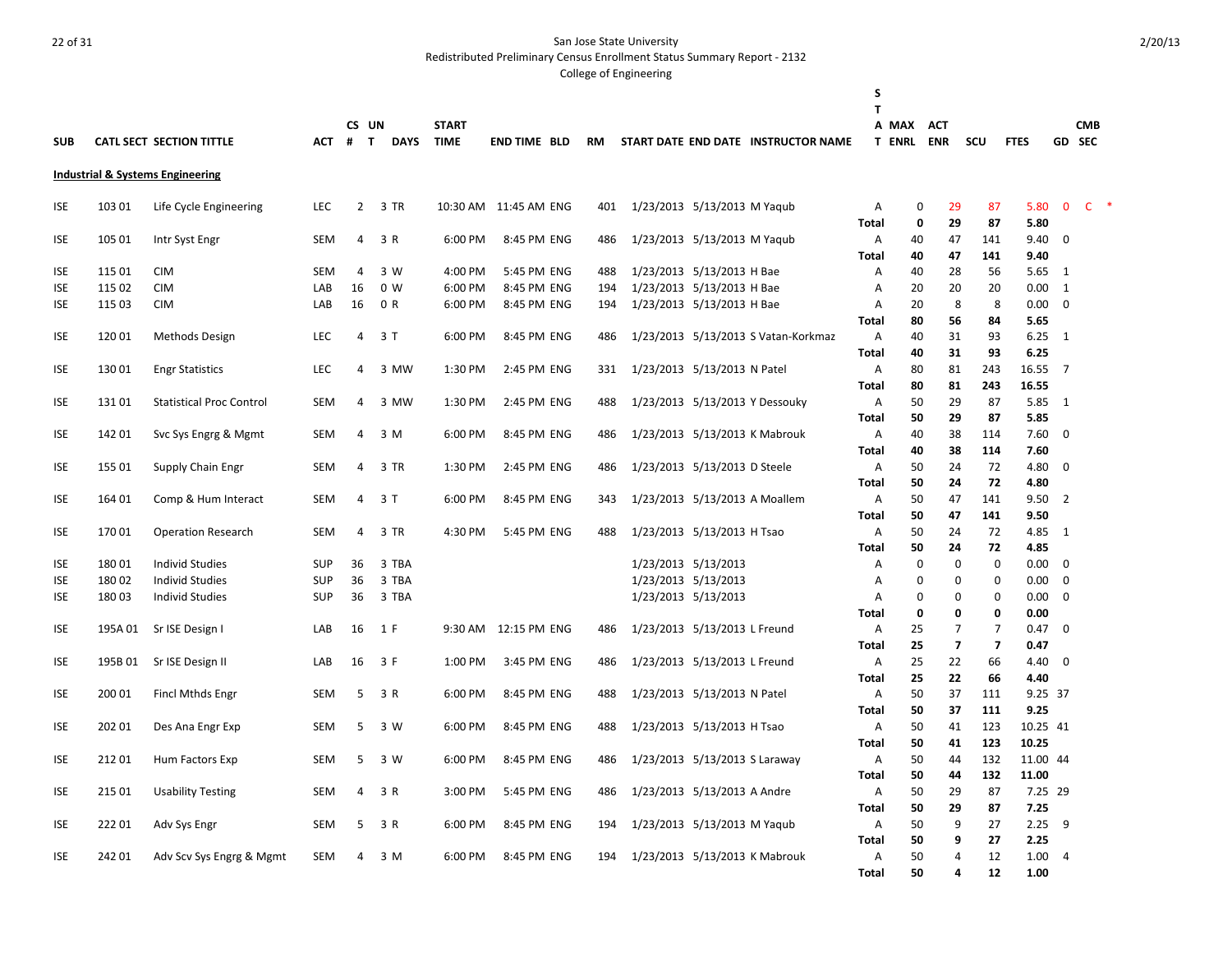Redistributed Preliminary Census Enrollment Status Summary Report - 2132

#### College of Engineering

|             |        |                                 |            |        |             |              |                     |           |                              |                                     | s            |               |                |              |             |                          |                     |  |
|-------------|--------|---------------------------------|------------|--------|-------------|--------------|---------------------|-----------|------------------------------|-------------------------------------|--------------|---------------|----------------|--------------|-------------|--------------------------|---------------------|--|
|             |        |                                 |            |        |             |              |                     |           |                              |                                     |              |               |                |              |             |                          |                     |  |
|             |        |                                 |            | CS UN  |             | <b>START</b> |                     |           |                              |                                     |              | A MAX         | <b>ACT</b>     |              |             |                          | <b>CMB</b>          |  |
| <b>SUB</b>  |        | <b>CATL SECT SECTION TITTLE</b> | <b>ACT</b> | #<br>T | <b>DAYS</b> | <b>TIME</b>  | <b>END TIME BLD</b> | <b>RM</b> |                              | START DATE END DATE INSTRUCTOR NAME |              | <b>T ENRL</b> | <b>ENR</b>     | scu          | <b>FTES</b> | GD SEC                   |                     |  |
| <b>ISE</b>  | 24701  | Logistics Supl Chn              | <b>SEM</b> | 4      | 3 M         | 6:00 PM      | 8:45 PM ENG         | 335       | 1/23/2013 5/13/2013 J Li     |                                     | Α            | 50            | 21             | 63           | 5.25 21     |                          |                     |  |
|             |        |                                 |            |        |             |              |                     |           |                              |                                     | <b>Total</b> | 50            | 21             | 63           | 5.25        |                          |                     |  |
| <b>ISE</b>  | 25001  | Leading 6Sigma Improvmt         | <b>SEM</b> | 4      | 3 T         | 6:00 PM      | 8:45 PM ENG         | 488       | 1/23/2013 5/13/2013 D Steele |                                     | Α            | 50            | 57             | 171          | 13.65 45    |                          |                     |  |
|             |        |                                 |            |        |             |              |                     |           |                              |                                     | <b>Total</b> | 50            | 57             | 171          | 13.65       |                          |                     |  |
| <b>ISE</b>  | 27001  | Info Sys                        | <b>SEM</b> | 5      | 3 M         | 6:00 PM      | 8:45 PM ENG         | 488       | 1/23/2013 5/13/2013 A Rayes  |                                     | A            | 50            | 26             | 78           | 6.45 25     |                          | $\mathsf{C}$ $\ast$ |  |
| <b>CMPE</b> | 27001  | Info Sys                        | <b>SEM</b> | 5      | 3 M         | 6:00 PM      | 8:45 PM ENG         | 488       | 1/23/2013 5/13/2013 A Rayes  |                                     | Α            | $\mathbf 0$   | $\mathbf 0$    | $\mathbf{0}$ | 0.00        | $\mathbf{0}$             | C.<br>$\rightarrow$ |  |
|             |        |                                 |            |        |             |              |                     |           |                              |                                     | <b>Total</b> | 50            | 26             | 78           | 6.45        |                          |                     |  |
| <b>ISE</b>  | 29701  | Sp Topics IE                    | <b>SEM</b> | .5     | 1 TBA       |              |                     |           | 1/23/2013 5/13/2013          |                                     | Α            | 35            | 0              | $\mathbf 0$  | 0.00        | - 0                      |                     |  |
| <b>ISE</b>  | 29702  | Sp Topics IE                    | SEM        | 5      | 3 TBA       |              |                     |           |                              | 1/23/2013 5/13/2013 Y Dessouky      | Α            | 25            | $\overline{2}$ | 2            | $0.50$ 2    |                          |                     |  |
|             |        |                                 |            |        |             |              |                     |           |                              |                                     | <b>Total</b> | 60            | $\overline{2}$ | 2            | 0.50        |                          |                     |  |
| <b>ISE</b>  | 298 01 | Spec Prob                       | SUP        | 25     | 1 TBA       |              |                     |           |                              | 1/23/2013 5/13/2013 Y Dessouky      | Α            | 35            | 5              | 5            | $0.42 - 5$  |                          |                     |  |
| <b>ISE</b>  | 298 02 | Spec Prob                       | <b>SUP</b> | 25     | 2 TBA       |              |                     |           |                              | 1/23/2013 5/13/2013 Y Dessouky      | Α            | 35            | 1              | 2            | 0.17        | $\overline{1}$           |                     |  |
| <b>ISE</b>  | 298 03 | Spec Prob                       | SUP        | 25     | 3 TBA       |              |                     |           | 1/23/2013 5/13/2013 H Tsao   |                                     | Α            | 35            | 23             | 69           | 5.75 23     |                          |                     |  |
| <b>ISE</b>  | 298 04 | Spec Prob                       | SUP        | 25     | 4 TBA       |              |                     |           |                              | 1/23/2013 5/13/2013 Y Dessouky      | Α            | 35            | 2              | 8            | 0.67        | $\overline{\phantom{0}}$ |                     |  |
| <b>ISE</b>  | 298 05 | Spec Prob                       | SUP        | 25     | 3 TBA       |              |                     |           | 1/23/2013 5/13/2013          |                                     | A            | 35            | 0              | 0            | 0.00        | $\overline{0}$           |                     |  |
|             |        |                                 |            |        |             |              |                     |           |                              |                                     | <b>Total</b> | 175           | 31             | 84           | 7.00        |                          |                     |  |
| <b>ISE</b>  | 299 01 | <b>Masters Thesis</b>           | SUP        | 25     | 1 TBA       |              |                     |           |                              | 1/23/2013 5/13/2013 Y Dessouky      | Α            | 35            | 0              | 0            | 0.00        | $\overline{0}$           |                     |  |
| <b>ISE</b>  | 299 02 | <b>Masters Thesis</b>           | <b>SUP</b> | 25     | 2 TBA       |              |                     |           | 1/23/2013 5/13/2013 A Andre  |                                     | Α            | 35            | 3              | 6            | $0.50$ 3    |                          |                     |  |
| <b>ISE</b>  | 299 03 | <b>Masters Thesis</b>           | <b>SUP</b> | 25     | 3 TBA       |              |                     |           |                              | 1/23/2013 5/13/2013 Y Dessouky      | A            | 35            | 1              | 3            | 0.25        | - 1                      |                     |  |
| <b>ISE</b>  | 299 04 | <b>Masters Thesis</b>           | <b>SUP</b> | 25     | 4 TBA       |              |                     |           |                              | 1/23/2013 5/13/2013 Y Dessouky      | Α            | 35            | 1              | 4            | 0.33        | $\overline{1}$           |                     |  |
|             |        |                                 |            |        |             |              |                     |           |                              |                                     | Total        | 140           | 5              | 13           | 1.08        |                          |                     |  |

**Industrial & Systems Engineering Total 1355 741 2110 156.05**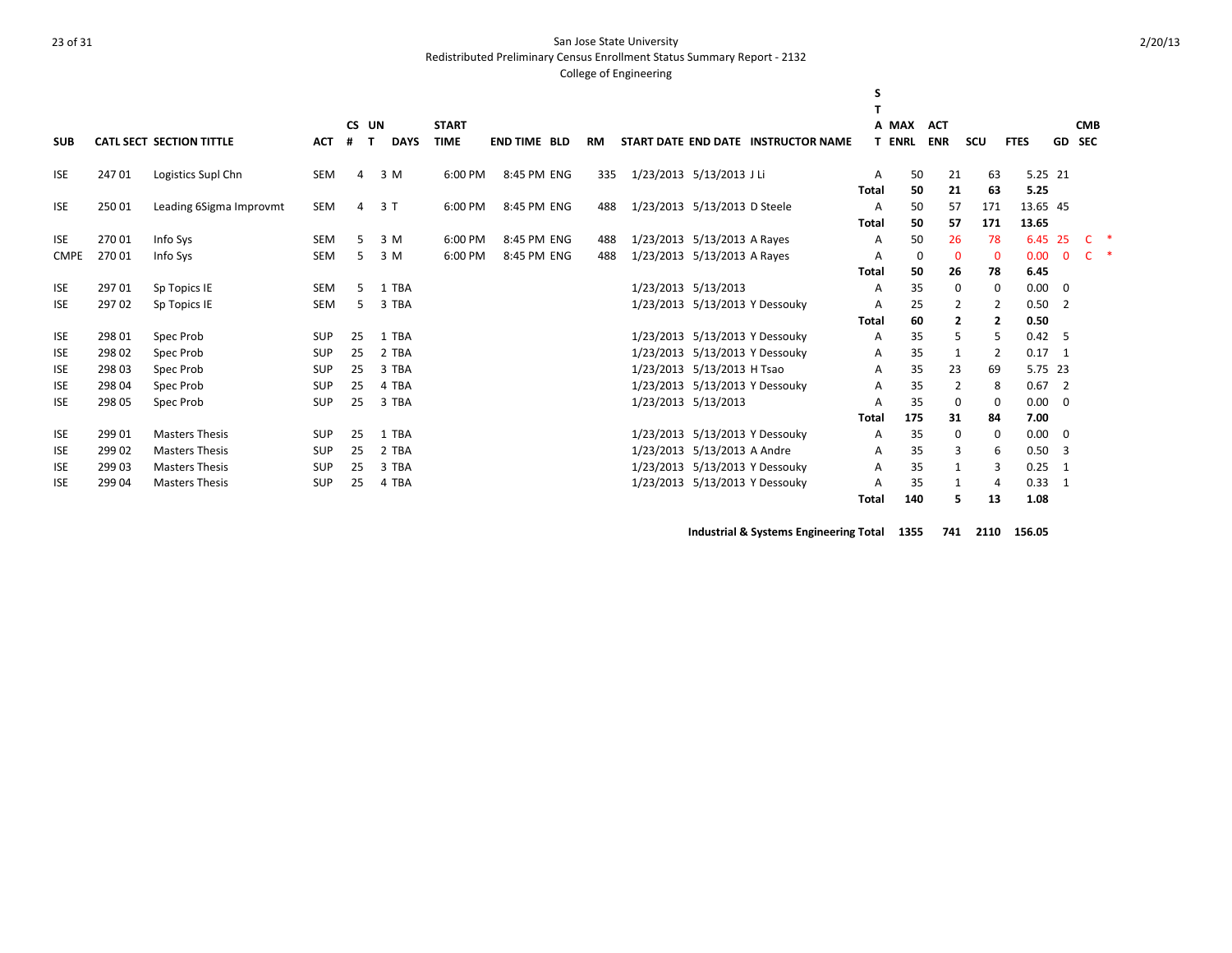Redistributed Preliminary Census Enrollment Status Summary Report - 2132

|             |                              |                                 |            |                |                |              |                      |           |                                |                     |                                     | S            |                   |              |              |             |                |              |                        |
|-------------|------------------------------|---------------------------------|------------|----------------|----------------|--------------|----------------------|-----------|--------------------------------|---------------------|-------------------------------------|--------------|-------------------|--------------|--------------|-------------|----------------|--------------|------------------------|
|             |                              |                                 |            | CS UN          |                | <b>START</b> |                      |           |                                |                     |                                     | T            | A MAX             | <b>ACT</b>   |              |             |                | <b>CMB</b>   |                        |
| <b>SUB</b>  |                              | <b>CATL SECT SECTION TITTLE</b> | АСТ        | $#$ T          | <b>DAYS</b>    | <b>TIME</b>  | <b>END TIME BLD</b>  | <b>RM</b> |                                |                     | START DATE END DATE INSTRUCTOR NAME |              | <b>T ENRL ENR</b> |              | SCU          | <b>FTES</b> |                | GD SEC       |                        |
|             |                              |                                 |            |                |                |              |                      |           |                                |                     |                                     |              |                   |              |              |             |                |              |                        |
|             | <b>Materials Engineering</b> |                                 |            |                |                |              |                      |           |                                |                     |                                     |              |                   |              |              |             |                |              |                        |
| MATE        | 25 01                        | Intro to Materials              | <b>SEM</b> | $\overline{4}$ | 3 TR           | 9:00 AM      | 9:50 AM ENG          | 341       | 1/23/2013 5/13/2013 C Peters   |                     |                                     | Α            | 80                | 64           | 128          | 12.80       | $\mathbf 0$    |              |                        |
| MATE        | 25 02                        | Intro to Materials              | <b>SEM</b> | $\overline{4}$ | 3 MW           | 4:30 PM      | 5:20 PM ENG          | 331       | 1/23/2013 5/13/2013 M Oye      |                     |                                     | Α            | 80                | 65           | 130          | 13.00       | $\mathbf 0$    |              |                        |
| MATE        | 25 03                        | Intro to Materials              | LAB        | 16             | 0 M            | 10:30 AM     | 1:15 PM ENG          | 105       | 1/23/2013 5/13/2013 W Ray      |                     |                                     | Α            | 15                | 13           | 13           | 0.00        | $\mathbf 0$    |              |                        |
| <b>MATE</b> | 25 04                        | Intro to Materials              | LAB        | 16             | 0 M            | 1:30 PM      | 4:15 PM ENG          | 105       | 1/23/2013 5/13/2013 W Ray      |                     |                                     | A            | 16                | 17           | 17           | 0.00        | $\mathbf 0$    |              |                        |
| <b>MATE</b> | 25 05                        | Intro to Materials              | LAB        | 16             | 0 M            | 6:00 PM      | 8:45 PM ENG          | 105       | 1/23/2013 5/13/2013 S Sepka    |                     |                                     | А            | 16                | 15           | 15           | 0.00        | $\mathbf 0$    |              |                        |
| <b>MATE</b> | 25 06                        | Intro to Materials              | LAB        | 16             | 0T             | 10:30 AM     | 1:15 PM ENG          | 105       | 1/23/2013 5/13/2013 B Serrano  |                     |                                     | Α            | 16                | 14           | 14           | 0.00        | $\mathbf 0$    |              |                        |
| MATE        | 25 07                        | Intro to Materials              | LAB        | 16             | 0T             | 1:30 PM      | 4:15 PM ENG          | 105       | 1/23/2013 5/13/2013 S Duorah   |                     |                                     | Α            | 16                | 16           | 16           | 0.00        | $\mathbf 0$    |              |                        |
| MATE        | 25 08                        | Intro to Materials              | LAB        | 16             | 0T             | 6:00 PM      | 8:45 PM ENG          | 105       | 1/23/2013 5/13/2013 T Lam      |                     |                                     | А            | 16                | 16           | 16           | 0.00        | $\mathbf 0$    |              |                        |
| MATE        | 25 09                        | Intro to Materials              | LAB        | 16             | 0 W            | 10:30 AM     | 1:15 PM ENG          | 105       | 1/23/2013 5/13/2013 B Serrano  |                     |                                     | Α            | 12                | 12           | 12           | 0.00        | $\mathbf 0$    |              |                        |
| MATE        | 25 10                        | Intro to Materials              | LAB        | 16             | 0 R            | 1:30 PM      | 4:15 PM ENG          | 105       | 1/23/2013 5/13/2013 M Chan     |                     |                                     | А            | 16                | 16           | 16           | 0.00        | $\mathbf 0$    |              |                        |
| MATE        | 25 11                        | Intro to Materials              | LAB        | 16             | 0 R            | 6:00 PM      | 8:45 PM ENG          | 105       | 1/23/2013 5/13/2013 J Tjahjadi |                     |                                     | A            | 12                | 10           | 10           | 0.00        | 0              |              |                        |
| MATE        | 25 12                        | Intro to Materials              | LAB        | 16             | 0 R            | 10:00 AM     | 12:45 PM ENG         | 105       | 1/23/2013 5/13/2013            |                     |                                     | A            | 10                | $\mathbf 0$  | $\mathbf 0$  | 0.00        | $\mathbf 0$    |              |                        |
| MATE        | 25 13                        | Intro to Materials              | LAB        | 16             | 0 F            | 10:00 AM     | 12:45 PM ENG         | 105       | 1/23/2013 5/13/2013            |                     |                                     | А            | 10                | $\Omega$     | $\mathbf 0$  | 0.00        | $\Omega$       |              |                        |
|             |                              |                                 |            |                |                |              |                      |           |                                |                     |                                     | Total        | 315               | 258          | 387          | 25.80       |                |              |                        |
| <b>MATE</b> | 129 01                       | Intro IC Proc Desgn             | <b>SEM</b> | 4              | 3 R            | 4:30 PM      | 6:20 PM ENG          | 327       | 1/23/2013 5/13/2013 K Eason    |                     |                                     | A            | 18                | 9            | 18           | 2.10        | 6              |              | $\mathsf{C}$           |
| <b>MATE</b> | 12902                        | Intro IC Proc Desgn             | LAB        | 16             | 0 T            | 1:30 PM      | 4:15 PM ENG          | 311       | 1/23/2013 5/13/2013 N Peters   |                     |                                     | A            | 9                 | 8            | 8            | 0.00        | $\overline{2}$ |              | $\mathsf{C}$           |
| EE          | 129 02                       | Intro IC Proc Desgn             | LAB        | 16             | 0T             | 1:30 PM      | 4:15 PM ENG          | 311       | 1/23/2013 5/13/2013 N Peters   |                     |                                     | A            | $\Omega$          | $\mathbf 0$  | $\mathbf 0$  | 0.00        | $\mathbf{0}$   |              | $\mathsf{C}$           |
| MATE        | 12903                        | Intro IC Proc Desgn             | LAB        | 16             | 0 T            | 6:00 PM      | 8:45 PM ENG          | 311       |                                |                     | 1/23/2013 5/13/2013 W Schulkins     | Α            | 9                 | 12           | 12           | 0.00        | $\overline{4}$ |              | C                      |
| EE          | 129 03                       | Intro IC Proc Desgn             | LAB        | 16             | 0T             | 6:00 PM      | 8:45 PM ENG          | 311       |                                |                     | 1/23/2013 5/13/2013 W Schulkins     | А            | $\mathbf 0$       | $\mathbf 0$  | $\mathbf{0}$ | 0.00        |                | $\mathbf{0}$ | $\mathsf{C}$           |
|             |                              |                                 |            |                |                |              |                      |           |                                |                     |                                     | Total        | 36                | 29           | 38           | 2.10        |                |              |                        |
| MATE        | 135 01                       | Intro Composite Matls           | SEM        | 5              | 3 TR           | 1:30 PM      | 2:45 PM ENG          | 331       | 1/23/2013 5/13/2013 W Chung    |                     |                                     | Α            | 35                | 14           | 42           | 2.90        | $\overline{2}$ |              | $\mathsf{C}$           |
| AE          | 135 01                       | Intro Composite Matls           | <b>SEM</b> | 5              | 3 TR           | 1:30 PM      | 2:45 PM ENG          | 331       | 1/23/2013 5/13/2013 W Chung    |                     |                                     | Α            | $\mathbf 0$       | $\mathbf{0}$ | $\mathbf{0}$ | 0.00        |                | $\mathbf{0}$ | $\ast$<br>$\mathsf{C}$ |
|             |                              |                                 |            |                |                |              |                      |           |                                |                     |                                     | Total        | 35                | 14           | 42           | 2.90        |                |              |                        |
| MATE        | 141 01                       | <b>Strctr Analys Matls</b>      | SEM        | 5              | 3 TR           | 1:30 PM      | 2:45 PM ENG          | 303       | 1/23/2013 5/13/2013 C England  |                     |                                     | Α            | 12                | 10           | 30           | 2.05        | 1              |              |                        |
|             |                              |                                 |            |                |                |              |                      |           |                                |                     |                                     | <b>Total</b> | 12                | 10           | 30           | 2.05        |                |              |                        |
| <b>MATE</b> | 143 01                       | Prin Scng Micrscpy              | LAB        | 16             | 1              |              |                      |           |                                | 1/23/2013 5/13/2013 |                                     | х            | $\pmb{0}$         | $\mathbf 0$  | $\mathbf 0$  | 0.00        | $\mathbf 0$    |              |                        |
| MATE        | 14302                        | Prin Scng Micrscpy              | LAB        |                | $\mathbf{1}$   |              |                      |           |                                |                     |                                     | X            | 0                 | 0            | 0            | 0.00        | $\mathbf 0$    |              |                        |
|             |                              |                                 |            |                |                |              |                      |           |                                |                     |                                     | <b>Total</b> | 0                 | 0            | $\mathbf 0$  | 0.00        |                |              |                        |
| MATE        | 144 01                       | XRD Lab                         | LAB        | 16             | 1 <sub>T</sub> | 3:00 PM      | 5:45 PM ENG          | 223       | 1/23/2013 5/13/2013 C Peters   |                     |                                     | Α            | 12                | 13           | 13           | 0.95        | 5              |              |                        |
|             |                              |                                 |            |                |                |              |                      |           |                                |                     |                                     | <b>Total</b> | 12                | 13           | 13           | 0.95        |                |              |                        |
| MATE        | 145 01                       | <b>Princ Scnng Probes</b>       | LAB        | 16             | 1 F            |              | 9:00 AM 11:45 AM ENG | 115       |                                |                     | 1/23/2013 5/13/2013 M Goedert       | Α            | 12                | 3            | 3            | 0.22        | 1              |              |                        |
|             |                              |                                 |            |                |                |              |                      |           |                                |                     |                                     | Total        | 12                | 3            | 3            | 0.22        |                |              |                        |
| MATE        | 152 01                       | Solid State Kin                 | <b>SEM</b> | 4              | 3 TR           | 9:00 AM      | 10:15 AM ENG         | 327       | 1/23/2013 5/13/2013 S Gleixner |                     |                                     | Α            | 25                | 9            | 27           | 2.05        | -5             |              |                        |
|             |                              |                                 |            |                |                |              |                      |           |                                |                     |                                     | Total        | 25                | 9            | 27           | 2.05        |                |              |                        |
| MATE        | 153 01                       | <b>EO&amp;M Props Solids</b>    | SEM        | 4              | 3 MW           | 9:00 AM      | 9:50 AM ENG          | 339       | 1/23/2013 5/13/2013 M Oye      |                     |                                     | Α            | 48                | 41           | 82           | 8.20        | $\mathbf 0$    |              |                        |
| MATE        | 15302                        | <b>EO&amp;M Props Solids</b>    | LAB        | 16             | 0 T            | 10:30 AM     | 1:15 PM ENG          | 315       | 1/23/2013 5/13/2013 S Duorah   |                     |                                     | Α            | 16                | 15           | 15           | 0.00        | $\mathbf 0$    |              |                        |
| MATE        | 15303                        | <b>EO&amp;M Props Solids</b>    | LAB        | 16             | 0T             | 1:30 PM      | 4:15 PM ENG          | 315       | 1/23/2013 5/13/2013 C Jones    |                     |                                     | Α            | 16                | 11           | 11           | 0.00        | $\mathbf 0$    |              |                        |
| MATE        | 15304                        | <b>EO&amp;M Props Solids</b>    | LAB        | 16             | 0 W            | 1:30 PM      | 4:15 PM ENG          | 315       | 1/23/2013 5/13/2013            |                     |                                     | А            | 12                | $\mathbf 0$  | $\mathbf 0$  | 0.00        | $\mathbf 0$    |              |                        |
| MATE        | 153 05                       | <b>EO&amp;M Props Solids</b>    | LAB        | 16             | 0 R            | 10:30 AM     | 1:15 PM ENG          | 315       |                                |                     | 1/23/2013 5/13/2013 J Rosenthal     | А            | 16                | 15           | 15           | 0.00        | $\mathbf 0$    |              |                        |
| MATE        | 15306                        | <b>EO&amp;M Props Solids</b>    | LAB        | 16             | 0 R            | 6:00 PM      | 8:45 PM ENG          | 315       | 1/23/2013 5/13/2013            |                     |                                     | А            | 12                | $\Omega$     | 0            | 0.00        | 0              |              |                        |
|             |                              |                                 |            |                |                |              |                      |           |                                |                     |                                     | <b>Total</b> | 120               | 82           | 123          | 8.20        |                |              |                        |
| MATE        | 154 01                       | Metals and Alloys               | SEM        | 4              | 3 M            | 3:00 PM      | 4:40 PM ENG          | 327       | 1/23/2013 5/13/2013 D Chafey   |                     |                                     | А            | 12                | 13           | 26           | 2.65        | $\mathbf{1}$   |              |                        |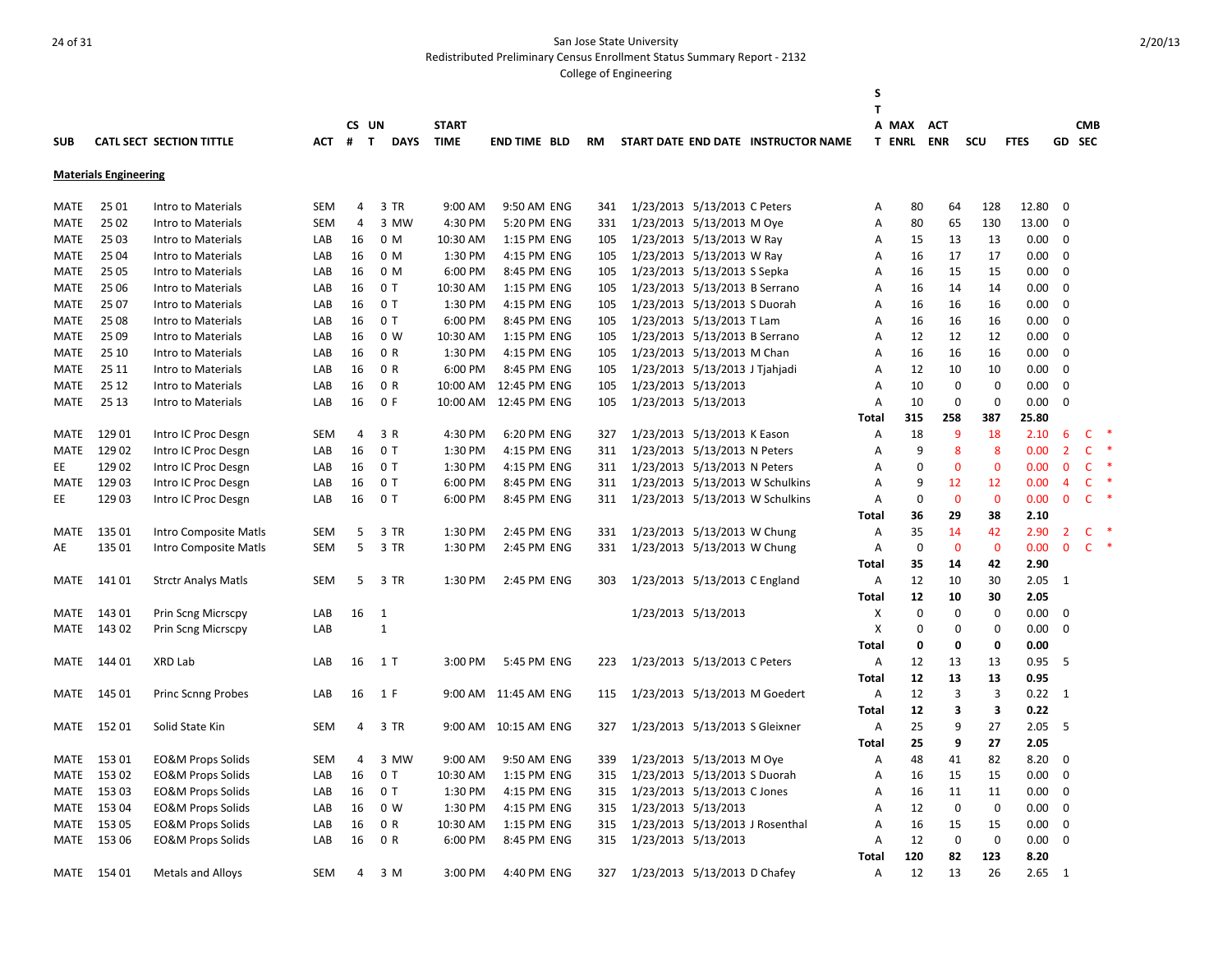Redistributed Preliminary Census Enrollment Status Summary Report - 2132

#### College of Engineering

|             |        |                                 |            |                   |                |              |                        |           |                               |                                |                                     | S            |                |              |             |             |              |                        |
|-------------|--------|---------------------------------|------------|-------------------|----------------|--------------|------------------------|-----------|-------------------------------|--------------------------------|-------------------------------------|--------------|----------------|--------------|-------------|-------------|--------------|------------------------|
|             |        |                                 |            |                   |                |              |                        |           |                               |                                |                                     | T            |                |              |             |             |              |                        |
|             |        |                                 |            | CS UN             |                | <b>START</b> |                        |           |                               |                                |                                     |              | A MAX          | <b>ACT</b>   |             |             |              | <b>CMB</b>             |
| <b>SUB</b>  |        | <b>CATL SECT SECTION TITTLE</b> | <b>ACT</b> | #<br>$\mathbf{T}$ | <b>DAYS</b>    | <b>TIME</b>  | <b>END TIME BLD</b>    | <b>RM</b> |                               |                                | START DATE END DATE INSTRUCTOR NAME |              | <b>T ENRL</b>  | <b>ENR</b>   | scu         | <b>FTES</b> |              | GD SEC                 |
| MATE        | 154 02 | <b>Metals and Alloys</b>        | LAB        | 16                | 0 W            | 3:00 PM      | 5:45 PM ENG            | 231       | 1/23/2013 5/13/2013 D Chafey  |                                |                                     | Α            | 12             | 13           | 13          | 0.00        | 1            |                        |
|             |        |                                 |            |                   |                |              |                        |           |                               |                                |                                     | <b>Total</b> | 24             | 26           | 39          | 2.65        |              |                        |
| MATE        | 155 01 | Matls Select Desgn              | SEM        | 5                 | 3 MW           | 1:30 PM      | 2:45 PM ENG            | 327       | 1/23/2013 5/13/2013 W Chung   |                                |                                     | Α            | 12             | 9            | 27          | 1.80        | $\mathbf 0$  |                        |
|             |        |                                 |            |                   |                |              |                        |           |                               |                                |                                     | Total        | 12             | 9            | 27          | 1.80        |              |                        |
| MATE        | 18001  | Ind Studies                     | <b>SUP</b> | 36                | 1 TBA          |              |                        |           |                               | 1/23/2013 5/13/2013 S Gleixner |                                     | Α            | 30             | 0            | $\mathbf 0$ | 0.00        | $\mathbf 0$  |                        |
| <b>MATE</b> | 18002  | Ind Studies                     | <b>SUP</b> | 36                | 2 TBA          |              |                        |           |                               | 1/23/2013 5/13/2013 S Gleixner |                                     | Α            | 30             | 0            | 0           | 0.00        | 0            |                        |
|             |        |                                 |            |                   |                |              |                        |           |                               |                                |                                     | Total        | 60             | 0            | 0           | 0.00        |              |                        |
| MATE        | 18601  | Polymers                        | <b>SEM</b> | 5                 | 3 TR           |              | 10:30 AM  11:45 AM ENG | 327       | 1/23/2013 5/13/2013 A Diaz    |                                |                                     | Α            | 25             | 8            | 24          | 1.60        | 0            |                        |
|             |        |                                 |            |                   |                |              |                        |           |                               |                                |                                     | <b>Total</b> | 25             | 8            | 24          | 1.60        |              |                        |
| MATE        | 198B01 | Sr Design Proj                  | <b>SEM</b> | 4                 | 2 F            | 9:00 AM      | 9:50 AM ENG            | 335       | 1/23/2013 5/13/2013 W Chung   |                                |                                     | Α            | 15             | 4            | 4           | 0.53        | 0            |                        |
| <b>MATE</b> | 198B02 | Sr Design Proj                  | LAB        | 16                | 0 F            | 10:30 AM     | 1:15 PM ENG            | 335       | 1/23/2013 5/13/2013 W Chung   |                                |                                     | A            | 15             | 4            | 4           | 0.00        | $\Omega$     |                        |
|             |        |                                 |            |                   |                |              |                        |           |                               |                                |                                     | <b>Total</b> | 30             | 8            | 8           | 0.53        |              |                        |
| <b>MATE</b> | 205 01 | Adv Theory Behav                | <b>SEM</b> | 5                 | 3 M            | 6:00 PM      | 8:45 PM ENG            | 301       | 1/23/2013 5/13/2013 A Mcgee   |                                |                                     | Α            | 24             | 25           | 75          | 6.25 25     |              |                        |
|             |        |                                 |            |                   |                |              |                        |           |                               |                                |                                     | Total        | 24             | 25           | 75          | 6.25        |              |                        |
| <b>MATE</b> | 21001  | Expl Methods Mat E              | <b>SEM</b> | 5                 | 3 W            | 4:30 PM      | 6:20 PM DMH            | 226B      | 1/23/2013 5/13/2013 M Buie    |                                |                                     | Α            | 23             | 25           | 50          | 6.25 25     |              |                        |
| <b>MATE</b> | 210 02 | Expl Methods Mat E              | LAB        | 16                | 0 <sub>W</sub> | 6:30 PM      | 9:15 PM ENG            | 105       | 1/23/2013 5/13/2013 J Bull    |                                |                                     | Α            | 20             | 19           | 19          | $0.00$ 19   |              |                        |
| MATE        | 21003  | Expl Methods Mat E              | LAB        | 16                | 0 F            | 1:30 PM      | 4:15 PM ENG            | 105       | 1/23/2013 5/13/2013 J Bull    |                                |                                     | A            | 3              | 6            | 6           | 0.00        | 6            |                        |
|             |        |                                 |            |                   |                |              |                        |           |                               |                                |                                     | <b>Total</b> | 46             | 50           | 75          | 6.25        |              |                        |
| MATE        | 22001  | Pr in Apps ElecChem             | <b>SEM</b> | 4                 | 3 R            | 6:30 PM      | 9:15 PM ENG            | 232       | 1/23/2013 5/13/2013 D Sopchak |                                |                                     | Α            | 23             | 23           | 69          | 5.70 22     |              |                        |
|             |        |                                 |            |                   |                |              |                        |           |                               |                                |                                     | Total        | 23             | 23           | 69          | 5.70        |              |                        |
| <b>MATE</b> | 28101  | Thesis Prep Sem                 | LAB        | 16                | 1 F            | 3:00 PM      | 5:45 PM ENG            | 333       | 1/23/2013 5/13/2013 M Mcneil  |                                |                                     | A            | 21             | 21           | 21          | 1.75        | 21           | <b>C</b>               |
| <b>CHE</b>  | 28101  | Thesis Prep Sem                 | LAB        | 16                | 1 F            | 3:00 PM      | 5:45 PM ENG            | 333       | 1/23/2013 5/13/2013 M Mcneil  |                                |                                     | A            | 0              | $\mathbf{0}$ | $\Omega$    | 0.00        | $\mathbf{0}$ | $\mathsf{C}$<br>$\ast$ |
|             |        |                                 |            |                   |                |              |                        |           |                               |                                |                                     | Total        | 21             | 21           | 21          | 1.75        |              |                        |
| <b>MATE</b> | 298 01 | Master's Project                | <b>SUP</b> | 25                | 1 TBA          |              |                        |           |                               | 1/23/2013 5/13/2013 A Diaz     |                                     | Α            | 3              | 3            | 3           | 0.25        | 3            |                        |
| MATE        | 298 02 | Master's Project                | SUP        | 25                | 2 TBA          |              |                        |           |                               | 1/23/2013 5/13/2013 A Diaz     |                                     | А            | $\overline{2}$ | 5            | 10          | 0.83        | -5           |                        |
|             |        |                                 |            |                   |                |              |                        |           |                               |                                |                                     | <b>Total</b> | 5              | 8            | 13          | 1.08        |              |                        |
| MATE        | 299 01 | Master's Thesis                 | SUP        | 25                | 1 TBA          |              |                        |           |                               | 1/23/2013 5/13/2013 A Diaz     |                                     | A            | 25             | 0            | 0           | 0.00        | 0            |                        |
| <b>MATE</b> | 299 02 | Master's Thesis                 | <b>SUP</b> | 25                | 2 TBA          |              |                        |           | 1/23/2013 5/13/2013 A Diaz    |                                |                                     | A            | 25             | 0            | 0           | 0.00        | $\mathbf 0$  |                        |
| MATE        | 299 03 | Master's Thesis                 | <b>SUP</b> | 25                | 3 TBA          |              |                        |           |                               | 1/23/2013 5/13/2013 A Diaz     |                                     | Α            | 25             | 1            | 3           | 0.25        | 1            |                        |
|             |        |                                 |            |                   |                |              |                        |           |                               |                                |                                     | Total        | 75             | 1            | 3           | 0.25        |              |                        |

**Materials Engineering Total 912 597 1017 72.13**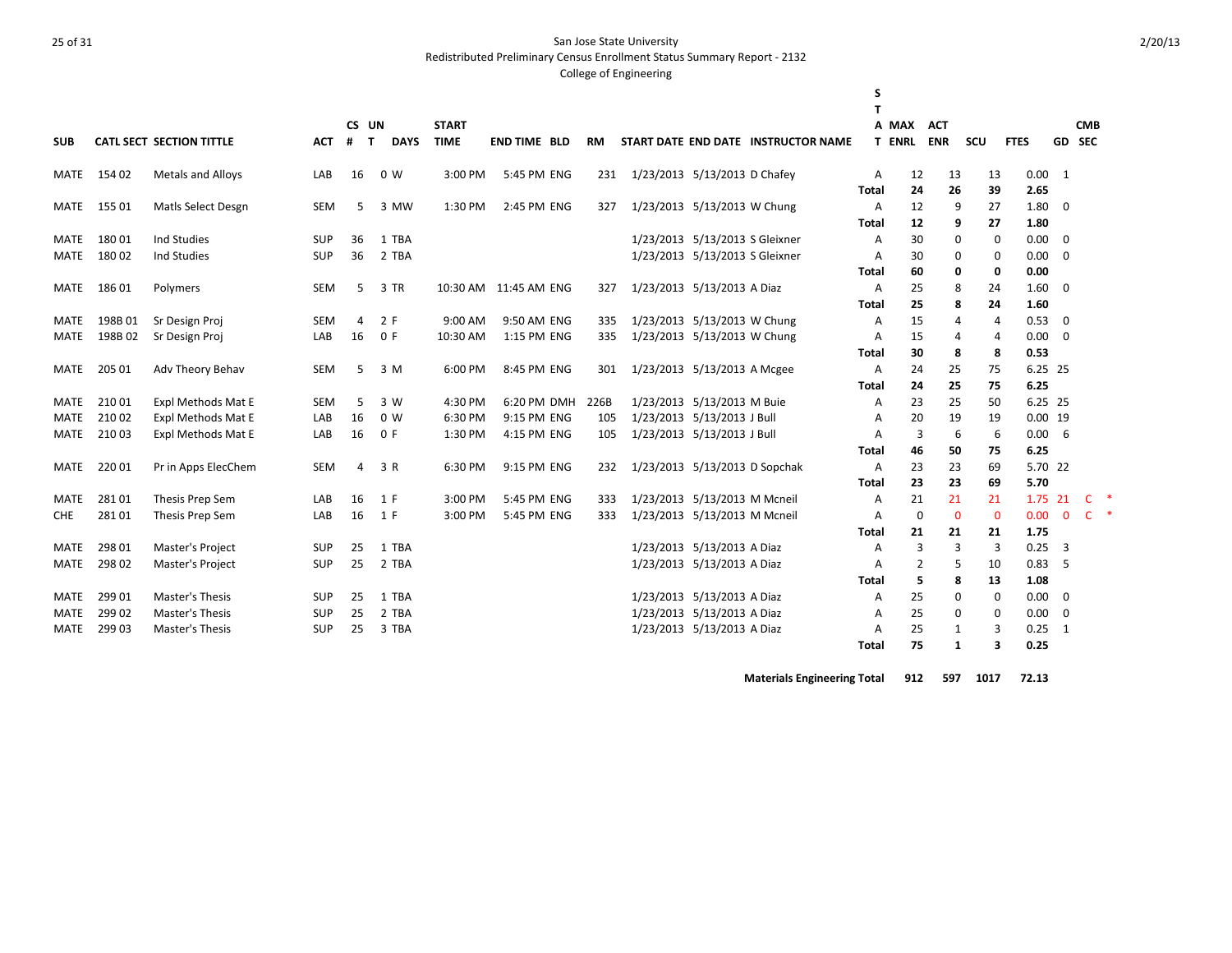Redistributed Preliminary Census Enrollment Status Summary Report - 2132

|                 |                               |                                 |            |                     |                             |                             |                            |            |                                |                                     | S                   |                            |                    |                    |               |                             |                              |              |
|-----------------|-------------------------------|---------------------------------|------------|---------------------|-----------------------------|-----------------------------|----------------------------|------------|--------------------------------|-------------------------------------|---------------------|----------------------------|--------------------|--------------------|---------------|-----------------------------|------------------------------|--------------|
|                 |                               |                                 |            |                     |                             |                             |                            |            |                                |                                     | т                   |                            |                    |                    |               |                             |                              |              |
| <b>SUB</b>      |                               | <b>CATL SECT SECTION TITTLE</b> | <b>ACT</b> | CS UN<br>#          | $\mathbf{T}$<br><b>DAYS</b> | <b>START</b><br><b>TIME</b> | <b>END TIME BLD</b>        | <b>RM</b>  |                                | START DATE END DATE INSTRUCTOR NAME |                     | A MAX<br><b>T ENRL ENR</b> | <b>ACT</b>         | SCU                | <b>FTES</b>   |                             | <b>CMB</b><br>GD SEC         |              |
|                 |                               |                                 |            |                     |                             |                             |                            |            |                                |                                     |                     |                            |                    |                    |               |                             |                              |              |
|                 | <b>Mechanical Engineering</b> |                                 |            |                     |                             |                             |                            |            |                                |                                     |                     |                            |                    |                    |               |                             |                              |              |
| ME              | 1901                          | <b>Graphics for Engineers</b>   | LAB        | 16                  | 1 W                         |                             | 9:00 AM 11:45 AM ENG       | 394        | 1/23/2013 5/13/2013 K Youssefi |                                     | Α                   | 30                         | 30                 | 30                 | 2.00          | $\overline{0}$              |                              |              |
|                 |                               |                                 |            |                     |                             |                             |                            |            |                                |                                     | Total               | 30                         | 30                 | 30                 | 2.00          |                             |                              |              |
| ME              | 20 01                         | Design & Graphics               | SEM        | 5                   | 2 M                         | 9:00 AM                     | 9:50 AM ENG                | 189        | 1/23/2013 5/13/2013 K Youssefi |                                     | Α                   | 90                         | 89                 | 89                 | 11.87         | $\mathbf 0$                 | $\mathsf{C}$                 | -*<br>$\ast$ |
| <b>TECH</b>     | 20 01                         | Design & Graphics               | <b>SEM</b> | 5                   | 2 M                         | 9:00 AM                     | 9:50 AM ENG                | 189        | 1/23/2013 5/13/2013 K Youssefi |                                     | A                   | $\mathbf 0$                | $\mathbf 0$        | $\mathbf 0$        | 0.00          | $\mathbf 0$                 | C                            | $\ast$       |
| ME              | 2003                          | Design & Graphics               | LAB        | 16                  | 0T                          | 9:00 AM                     | 11:45 AM ENG               | 394        | 1/23/2013 5/13/2013 K Youssefi |                                     | A                   | 30                         | 30                 | 30                 | 0.00          | $\mathbf{0}$                | $\mathsf{C}$                 |              |
| <b>TECH</b>     | 20 03                         | Design & Graphics               | LAB        | 16                  | 0T                          | 9:00 AM                     | 11:45 AM ENG               | 394        | 1/23/2013 5/13/2013 K Youssefi |                                     | Α                   | $\mathbf 0$                | $\mathbf 0$        | $\mathbf 0$        | 0.00          | $\mathbf 0$                 | $\mathsf{C}$                 |              |
| ME              | 2004                          | Design & Graphics               | LAB        | 16                  | 0 <sub>W</sub>              | 1:30 PM                     | 4:15 PM ENG                | 394        | 1/23/2013 5/13/2013 K Youssefi |                                     | $\overline{A}$      | 30                         | 29                 | 29                 | 0.00          | $\mathbf{0}$                | $\mathsf{C}$                 |              |
| <b>TECH</b>     | 20 04                         | Design & Graphics               | LAB        | 16                  | 0 W                         | 1:30 PM                     | 4:15 PM ENG                | 394        | 1/23/2013 5/13/2013 K Youssefi |                                     | A                   | $\mathbf 0$                | $\mathbf{0}$       | $\mathbf{0}$       | 0.00          | $\mathbf{0}$                | $\mathsf{C}$                 |              |
| ME              | 20 05                         | Design & Graphics               | LAB        | 16                  | 0 R                         | 1:30 PM                     | 4:15 PM ENG                | 394        | 1/23/2013 5/13/2013 K Youssefi |                                     | A                   | 30                         | 30                 | 30                 | 0.00          | $\mathbf 0$                 | $\mathsf{C}$<br>$\mathsf{C}$ | $\ast$       |
| <b>TECH</b>     | 2005                          | Design & Graphics               | LAB        | 16                  | 0 R                         | 1:30 PM                     | 4:15 PM ENG                | 394        | 1/23/2013 5/13/2013 K Youssefi |                                     | $\overline{A}$      | $\mathbf 0$                | $\mathbf{0}$       | $\mathbf{0}$       | 0.00          | $\mathbf{0}$                |                              |              |
|                 |                               |                                 |            |                     |                             |                             |                            |            |                                |                                     | <b>Total</b>        | 180                        | 178                | 178                | 11.87         |                             |                              |              |
| ME              | 30 01                         | <b>Comp Applications</b>        | <b>SEM</b> | 5                   | 2 M                         | 12:00 PM                    | 12:50 PM ENG               | 189        | 1/23/2013 5/13/2013 B Furman   |                                     | Α                   | 84                         | 78                 | 78                 | 10.40         | $\mathbf 0$                 |                              |              |
| ME              | 30 02                         | <b>Comp Applications</b>        | LAB        | 16                  | 0T                          | 1:30 PM                     | 4:15 PM ENG                | 407        | 1/23/2013 5/13/2013 B Furman   |                                     | $\overline{A}$      | 28                         | 26                 | 26                 | 0.00          | $\Omega$                    |                              |              |
| ME              | 3003                          | <b>Comp Applications</b>        | LAB        | 16                  | 0 W                         | 1:30 PM                     | 4:15 PM ENG                | 407        | 1/23/2013 5/13/2013 B Furman   |                                     | A                   | 28                         | 25                 | 25                 | 0.00          | 0                           |                              |              |
| ME              | 30 04                         | <b>Comp Applications</b>        | LAB        | 16                  | 0 R                         | 1:30 PM                     | 4:15 PM ENG                | 407        | 1/23/2013 5/13/2013 B Furman   |                                     | A                   | 28                         | 27                 | 27                 | 0.00          | $\mathbf 0$                 |                              |              |
|                 |                               |                                 |            |                     |                             |                             |                            |            |                                |                                     | Total               | 168                        | 156                | 156                | 10.40         |                             |                              |              |
| ME              | 101 01                        | Dynamics                        | <b>SEM</b> | 4                   | 3 MW                        | 9:00 AM                     | 10:15 AM ENG               | 331        | 1/23/2013 5/13/2013 S Lee      |                                     | Α                   | 75                         | 75                 | 225                | 15.10         | $\overline{2}$              |                              |              |
|                 |                               |                                 |            |                     |                             |                             |                            |            |                                |                                     | <b>Total</b>        | 75                         | 75<br>72           | 225                | 15.10         |                             | $\mathsf{C}$                 |              |
| ME              | 106 01                        | <b>Fund Mechatro Engr</b>       | <b>SEM</b> | 4                   | 3 TR<br>3 TR                | 10:30 AM                    | 11:20 AM ENG               | 341        | 1/23/2013 5/13/2013 B Furman   |                                     | A                   | 80<br>$\mathbf 0$          | $\mathbf 0$        | 144<br>$\mathbf 0$ | 14.40<br>0.00 | $\mathbf 0$<br>$\mathbf 0$  | $\mathsf{C}$                 | $\ast$       |
| EE              | 106 01                        | <b>Fund Mechatro Engr</b>       | SEM        | 4                   |                             | 10:30 AM                    | 11:20 AM ENG               | 341        | 1/23/2013 5/13/2013 B Furman   |                                     | Α                   |                            |                    |                    |               |                             | $\mathsf{C}$                 |              |
| ME              | 106 02                        | Fund Mechatro Engr              | LAB        | 16                  | 0T                          | 2:30 PM                     | 5:15 PM ENG                | 125        | 1/23/2013 5/13/2013 B Furman   |                                     | Α                   | 20<br>$\mathbf 0$          | 18<br>$\mathbf{0}$ | 18<br>$\mathbf 0$  | 0.00          | $\mathbf 0$                 | $\mathsf{C}$                 |              |
| EE              | 106 02                        | <b>Fund Mechatro Engr</b>       | LAB        | 16                  | 0T                          | 2:30 PM                     | 5:15 PM ENG                | 125        | 1/23/2013 5/13/2013 B Furman   |                                     | $\overline{A}$      |                            |                    |                    | 0.00          | $\mathbf 0$                 |                              |              |
| ME              | 106 03                        | Fund Mechatro Engr              | LAB        | 16                  | 0 W                         | 6:00 PM                     | 8:45 PM ENG                | 125        | 1/23/2013 5/13/2013 B Furman   |                                     | Α                   | 20<br>$\mathbf 0$          | 22<br>$\mathbf{0}$ | 22<br>$\mathbf{0}$ | 0.00          | $\mathbf 0$                 | $\mathsf{C}$<br>C            |              |
| EE              | 106 03                        | Fund Mechatro Engr              | LAB        | 16                  | 0 <sub>W</sub><br>0 R       | 6:00 PM                     | 8:45 PM ENG                | 125        | 1/23/2013 5/13/2013 B Furman   |                                     | $\overline{A}$      | 20                         |                    |                    | 0.00          | $\mathbf 0$<br>$\mathbf{0}$ | $\mathsf{C}$                 |              |
| ME              | 106 04                        | <b>Fund Mechatro Engr</b>       | LAB        | 16                  | 0 R                         | 2:30 PM                     | 5:15 PM ENG                | 125        | 1/23/2013 5/13/2013 B Furman   |                                     | A                   | $\mathbf 0$                | 11<br>$\mathbf{0}$ | 11<br>$\mathbf 0$  | 0.00          | $\mathbf 0$                 | $\mathsf{C}$                 |              |
| EE<br><b>ME</b> | 106 04<br>106 05              | <b>Fund Mechatro Engr</b>       | LAB        | 16<br>16            | 0 F                         | 2:30 PM<br>2:30 PM          | 5:15 PM ENG<br>5:15 PM ENG | 125<br>125 | 1/23/2013 5/13/2013 B Furman   |                                     | Α<br>$\overline{A}$ | 20                         | 21                 | 21                 | 0.00<br>0.00  | $\mathbf{0}$                | C                            |              |
| EE              | 106 05                        | Fund Mechatro Engr              | LAB<br>LAB | 16                  | 0 F                         |                             | 5:15 PM ENG                | 125        | 1/23/2013 5/13/2013 B Furman   |                                     | A                   | $\Omega$                   | $\Omega$           | $\mathbf 0$        | 0.00          | $\mathbf{0}$                | $\mathsf{C}$                 |              |
|                 |                               | <b>Fund Mechatro Engr</b>       |            |                     |                             | 2:30 PM                     |                            |            | 1/23/2013 5/13/2013 B Furman   |                                     |                     |                            | 144                | 216                | 14.40         |                             |                              |              |
|                 | 11101                         | Fluid Mech                      | <b>SEM</b> | 4                   | 3 TR                        | 9:00 AM                     | 10:15 AM ENG               |            |                                |                                     | <b>Total</b><br>A   | 160<br>63                  | 60                 | 180                | 12.20         | $\overline{4}$              |                              |              |
| ME              | 11102                         |                                 | <b>SEM</b> | 4                   | 3 MW                        |                             | 5:45 PM ENG                | 331<br>329 | 1/23/2013 5/13/2013 J Rhee     |                                     | A                   |                            | 39                 | 117                | 7.85          | $\mathbf{1}$                |                              |              |
| ME              |                               | Fluid Mech                      |            |                     |                             | 4:30 PM                     |                            |            | 1/23/2013 5/13/2013 P Kutler   |                                     |                     | 35<br>98                   | 99                 | 297                | 20.05         |                             |                              |              |
| ME              | 11301                         |                                 | <b>SEM</b> | 4                   | 4 MW                        | 1:30 PM                     | 3:10 PM ENG                | 486        | 1/23/2013 5/13/2013 J Rhee     |                                     | Total<br>Α          | 46                         | 44                 | 176                | 11.80         | $\overline{1}$              |                              |              |
|                 |                               | Thermodynamics                  |            |                     |                             |                             |                            |            |                                |                                     |                     |                            |                    | 176                | 11.80         |                             |                              |              |
|                 |                               |                                 | <b>SEM</b> |                     | 3 TR                        | 9:00 AM                     |                            |            |                                |                                     | Total               | 46                         | 44                 |                    |               |                             |                              |              |
| ME              | 114 01                        | <b>Heat Transfer</b>            | <b>SEM</b> | 4<br>$\overline{4}$ | 3 TR                        |                             | 10:15 AM CL                | 310<br>331 |                                | 1/23/2013 5/13/2013 N Okamoto       | Α                   | 45                         | 45<br>51           | 135                | 9.05          | 1<br>$\mathbf 0$            |                              |              |
| ME              | 114 02                        | <b>Heat Transfer</b>            |            |                     |                             | 4:30 PM                     | 5:45 PM ENG                |            |                                | 1/23/2013 5/13/2013 A Hashemi       | Α                   | 46                         |                    | 153                | 10.20         |                             |                              |              |
|                 |                               |                                 |            |                     |                             |                             |                            |            |                                |                                     | <b>Total</b>        | 91                         | 96                 | 288                | 19.25         |                             |                              |              |
| ME              | 115 01                        | Thermal Eng Lab                 | LAB        | 16                  | 1 M                         | 2:30 PM                     | 5:15 PM ENG                | 113        | 1/23/2013 5/13/2013 J Mokri    |                                     | Α                   | 15                         | 18                 | 18                 | 1.20          | $\mathbf 0$                 |                              |              |
| ME              | 115 03                        | Thermal Eng Lab                 | LAB        | 16                  | 1T                          | 2:30 PM                     | 5:15 PM ENG                | 113        | 1/23/2013 5/13/2013 J Mokri    |                                     | A                   | 15                         | 15                 | 15                 | 1.00          | 0                           |                              |              |
| ME              | 115 04                        | Thermal Eng Lab                 | LAB        | 16                  | 1 W                         | 6:00 PM                     | 8:45 PM ENG                | 113        |                                | 1/23/2013 5/13/2013 T Grushkowitz   | Α                   | 15                         | 17<br>11           | 17                 | 1.13<br>0.73  | 0<br>$\mathbf 0$            |                              |              |
| ME              | 115 05                        | Thermal Eng Lab                 | LAB        | 16                  | 1 R                         | 2:30 PM                     | 5:15 PM ENG                | 113        | 1/23/2013 5/13/2013 J Mokri    |                                     | A                   | 15<br>60                   | 61                 | 11<br>61           | 4.07          |                             |                              |              |
|                 |                               |                                 |            |                     |                             |                             |                            |            |                                |                                     | <b>Total</b>        |                            |                    |                    |               |                             |                              |              |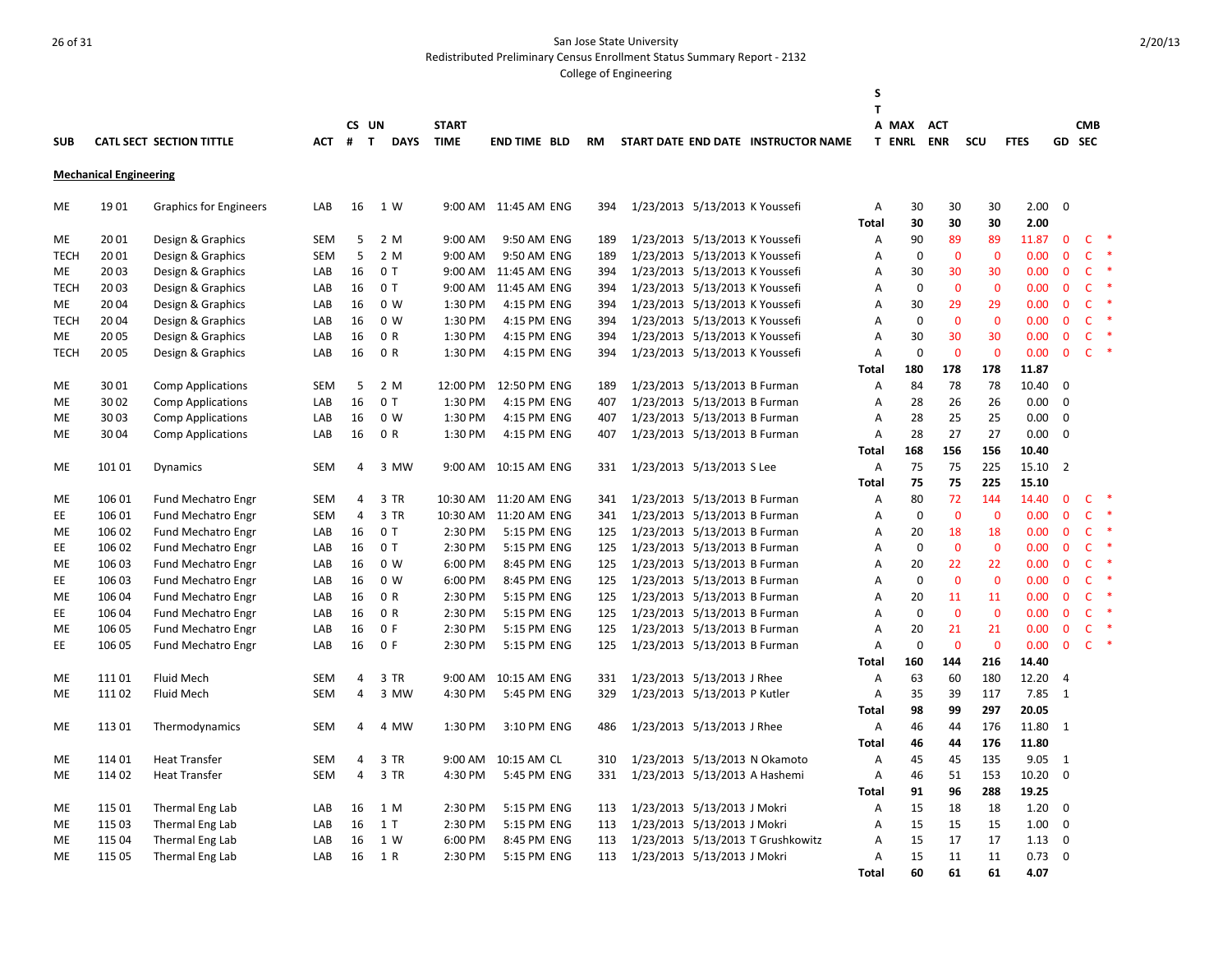Redistributed Preliminary Census Enrollment Status Summary Report - 2132

|            |         |                                 |            |                |                             |              |                        |           |                                |                             |                                     | S<br>T       |                   |                |                |             |                |              |           |
|------------|---------|---------------------------------|------------|----------------|-----------------------------|--------------|------------------------|-----------|--------------------------------|-----------------------------|-------------------------------------|--------------|-------------------|----------------|----------------|-------------|----------------|--------------|-----------|
|            |         |                                 |            |                | CS UN                       | <b>START</b> |                        |           |                                |                             |                                     |              | A MAX             | <b>ACT</b>     |                |             |                | <b>CMB</b>   |           |
| <b>SUB</b> |         | <b>CATL SECT SECTION TITTLE</b> | АСТ        | #              | $\mathbf{T}$<br><b>DAYS</b> | <b>TIME</b>  | <b>END TIME BLD</b>    | <b>RM</b> |                                |                             | START DATE END DATE INSTRUCTOR NAME |              | <b>T ENRL ENR</b> |                | <b>SCU</b>     | <b>FTES</b> |                | GD SEC       |           |
|            |         |                                 |            |                |                             |              |                        |           |                                |                             |                                     |              |                   |                |                |             |                |              |           |
| ME         | 12001   | <b>Experimental Meths</b>       | <b>SEM</b> | $\overline{4}$ | 2T                          | 8:00 AM      | 8:50 AM ENG            | 331       | 1/23/2013 5/13/2013 A Mysore   |                             |                                     | Α            | 65                | 69             | 69             | 9.20        | $\mathbf 0$    |              |           |
| ME         | 120 02  | <b>Experimental Meths</b>       | LAB        | 16             | 0 M                         | 5:30 PM      | 8:15 PM ENG            | 133       | 1/23/2013 5/13/2013 A Mysore   |                             |                                     | Α            | 18                | 18             | 18             | 0.00        | $\Omega$       |              |           |
| ME         | 12003   | <b>Experimental Meths</b>       | LAB        | 16             | 0T                          | 1:30 PM      | 4:15 PM ENG            | 133       | 1/23/2013 5/13/2013 A Mysore   |                             |                                     | Α            | 18                | 18             | 18             | 0.00        | $\mathbf 0$    |              |           |
| <b>ME</b>  | 12004   | <b>Experimental Meths</b>       | LAB        | 16             | 0T                          | 5:30 PM      | 8:15 PM ENG            | 133       | 1/23/2013 5/13/2013 A Mysore   |                             |                                     | Α            | 18                | 18             | 18             | 0.00        | $\mathbf 0$    |              |           |
| ME         | 12005   | <b>Experimental Meths</b>       | LAB        | 16             | 0 R                         | 5:30 PM      | 8:15 PM ENG            | 133       | 1/23/2013 5/13/2013 A Mysore   |                             |                                     | Α            | 18                | 11             | 11             | 0.00        | 0              |              |           |
| ME         | 120 06  | <b>Experimental Meths</b>       | LAB        | 16             | 0 M                         | 1:30 PM      | 4:15 PM ENG            | 133       | 1/23/2013 5/13/2013 A Mysore   |                             |                                     | A            | 15                | 5              | 5              | 0.00        | $\mathbf 0$    |              |           |
|            |         |                                 |            |                |                             |              |                        |           |                                |                             |                                     | Total        | 152               | 139            | 139            | 9.20        |                |              |           |
| ME         | 13001   | <b>Appl Engr Analysis</b>       | <b>SEM</b> | 4              | 3 MW                        | 8:30 AM      | 9:45 AM ENG            | 341       | 1/23/2013 5/13/2013 T Hsu      |                             |                                     | Α            | 75                | 67             | 201            | 13.45       | 1              |              |           |
|            |         |                                 |            |                |                             |              |                        |           |                                |                             |                                     | Total        | 75                | 67             | 201            | 13.45       |                |              |           |
| ME         | 135 01  | Intro Composite Matls           | <b>SEM</b> | 5              | 3 TR                        | 1:30 PM      | 2:45 PM ENG            | 331       | 1/23/2013 5/13/2013 W Chung    |                             |                                     | Α            | $\pmb{0}$         | 22             | 66             | 4.40        | $\mathbf{0}$   | $\mathsf{C}$ |           |
|            |         |                                 |            |                |                             |              |                        |           |                                |                             |                                     | <b>Total</b> | $\mathbf 0$       | 22             | 66             | 4.40        |                |              |           |
|            | 14701   |                                 | SEM        | 4              | 3 TR                        | 4:30 PM      |                        | 341       | 1/23/2013 5/13/2013 F Barez    |                             |                                     | Α            | 65                | 76             | 228            | 15.35       | $\overline{3}$ |              |           |
| ME         |         | Dyn Sys Vibs Cntrl              |            |                |                             |              | 5:45 PM ENG            |           |                                |                             |                                     |              | 65                | 76             | 228            | 15.35       |                |              |           |
|            |         |                                 |            |                |                             |              |                        |           |                                |                             |                                     | Total        |                   |                |                |             |                |              |           |
| ME         | 154 01  | Mech Engr Design                | <b>SEM</b> | $\overline{4}$ | 4 MW                        | 10:30 AM     | 12:10 PM ENG           | 331       | 1/23/2013 5/13/2013 R Yee      |                             |                                     | Α            | 80                | 75             | 300            | 20.00       | $\mathbf 0$    |              |           |
|            |         |                                 |            |                |                             |              |                        |           |                                |                             |                                     | <b>Total</b> | 80                | 75             | 300            | 20.00       |                |              |           |
| ME         | 16001   | Finite Ele Methods              | <b>SEM</b> | 4              | 3 MW                        | 4:30 PM      | 5:45 PM ENG            | 213       | 1/23/2013 5/13/2013 R Agarwal  |                             |                                     | A            | 35                | 35             | 105            | 7.00        | $\mathbf 0$    |              |           |
|            |         |                                 |            |                |                             |              |                        |           |                                |                             |                                     | <b>Total</b> | 35                | 35             | 105            | 7.00        |                |              |           |
| ME         | 165 01  | Com Aid Des in ME               | <b>SEM</b> | 4              | 3 MW                        |              | 10:30 AM  11:45 AM ENG | 213       | 1/23/2013 5/13/2013 R Agarwal  |                             |                                     | Α            | 35                | 35             | 105            | 7.00        | $\mathbf 0$    |              |           |
|            |         |                                 |            |                |                             |              |                        |           |                                |                             |                                     | <b>Total</b> | 35                | 35             | 105            | 7.00        |                |              |           |
| ME         | 16901   | MEMS Fab & Design               | LAB        | 16             | 1 R                         | 1:30 PM      | 4:15 PM ENG            | 311       | 1/23/2013 5/13/2013 M Bryning  |                             |                                     | Α            | 24                | 20             | 20             | 1.45        | $\overline{7}$ | $\mathsf{C}$ | $\ast$    |
| EE         | 169 01  | MEMS Fab & Design               | LAB        | 16             | 1 R                         | 1:30 PM      | 4:15 PM ENG            | 311       | 1/23/2013 5/13/2013 M Bryning  |                             |                                     | Α            | $\mathbf 0$       | $\overline{0}$ | $\mathbf{0}$   | 0.00        | $\mathbf{0}$   | $\mathsf{C}$ | $\ast$    |
| MATE       | 169 01  | MEMS Fab & Design               | LAB        | 16             | 1 R                         | 1:30 PM      | 4:15 PM ENG            | 311       | 1/23/2013 5/13/2013 M Bryning  |                             |                                     | A            | 0                 | $\mathbf 0$    | $\mathbf 0$    | 0.00        | $\mathbf 0$    | $\mathsf{C}$ | $\,$ $\,$ |
|            |         |                                 |            |                |                             |              |                        |           |                                |                             |                                     | Total        | 24                | 20             | 20             | 1.45        |                |              |           |
| ME         | 18001   | <b>Indiv Studies</b>            | <b>SUP</b> | 36             | 1 TBA                       |              |                        |           |                                | 1/23/2013 5/13/2013 R Yee   |                                     | Α            | 30                | $\overline{2}$ | $\overline{2}$ | 0.15        | 1              |              |           |
| ME         | 18003   | <b>Indiv Studies</b>            | <b>SUP</b> | 36             | 3 TBA                       |              |                        |           |                                | 1/23/2013 5/13/2013 R Yee   |                                     | A            | 20                | 3              | 9              | 0.60        | $\Omega$       |              |           |
|            |         |                                 |            |                |                             |              |                        |           |                                |                             |                                     | <b>Total</b> | 50                | 5              | 11             | 0.75        |                |              |           |
| ME         | 18301   | <b>HVAC Sys Design</b>          | <b>SEM</b> | $\overline{4}$ | 3 TR                        | 6:00 PM      | 7:15 PM IS             | 113       |                                |                             | 1/23/2013 5/13/2013 M Gholamalipour | Α            | 35                | 39             | 117            | 7.90        | $\overline{2}$ |              |           |
|            |         |                                 |            |                |                             |              |                        |           |                                |                             |                                     | <b>Total</b> | 35                | 39             | 117            | 7.90        |                |              |           |
| ME         | 18701   | Auto Control Dsgn               | <b>SEM</b> | 4              | 3 MW                        | 7:30 PM      | 8:45 PM ENG            | 303       | 1/23/2013 5/13/2013 N Hemati   |                             |                                     | A            | 35                | 32             | 96             | 6.45        | 1              |              |           |
|            |         |                                 |            |                |                             |              |                        |           |                                |                             |                                     | <b>Total</b> | 35                | 32             | 96             | 6.45        |                |              |           |
| <b>ME</b>  | 18901   | Des Manuf Microsys              | <b>SEM</b> | $\overline{4}$ | 3 TR                        | 9:00 AM      | 10:15 AM ENG           | 232       | 1/23/2013 5/13/2013 S Lee      |                             |                                     | A            | 25                | 21             | 63             | 4.25        | 1              |              |           |
|            |         |                                 |            |                |                             |              |                        |           |                                |                             |                                     | <b>Total</b> | 25                | 21             | 63             | 4.25        |                |              |           |
| <b>ME</b>  | 195B01  | Sr Design Proj II               | LAB        | 16             | 3 W                         | 1:30 PM      | 4:15 PM                |           |                                | 1/23/2013 5/13/2013 F Barez |                                     | A            | 25                | 30             | 90             | 6.00        | $\mathbf 0$    |              |           |
| ME         | 195B 02 | Sr Design Proj II               | LAB        | 16             | 3 W                         | 1:30 PM      | 4:15 PM                |           |                                | 1/23/2013 5/13/2013 W Du    |                                     | A            | 30                | 28             | 84             | 5.60        | $\mathbf 0$    |              |           |
| ME         | 195B03  | Sr Design Proj II               | LAB        | 16             | 3 W                         | 1:30 PM      | 4:15 PM                |           |                                |                             | 1/23/2013 5/13/2013 N Okamoto       | A            | 30                | 35             | 105            | 7.00        | $\mathbf 0$    |              |           |
| ME         | 195B04  | Sr Design Proj II               | LAB        | 16             | 3 W                         | 1:30 PM      | 4:15 PM                |           |                                | 1/23/2013 5/13/2013 R Yee   |                                     | Α            | 25                | 21             | 63             | 4.20        | $\mathbf 0$    |              |           |
|            |         |                                 |            |                |                             |              |                        |           |                                |                             |                                     | Total        | 110               | 114            | 342            | 22.80       |                |              |           |
| ME         | 21101   | Adv Heat Transfer               | <b>SEM</b> | 5              | 3 MW                        | 4:30 PM      | 5:45 PM ENG            | 232       | 1/23/2013 5/13/2013 J Rhee     |                             |                                     | A            | 35                | 28             | 84             | 6.90 26     |                |              |           |
|            |         |                                 |            |                |                             |              |                        |           |                                |                             |                                     | <b>Total</b> | 35                | 28             | 84             | 6.90        |                |              |           |
| ME         | 25001   | <b>Precision Mach Des</b>       | <b>SEM</b> | 5              | 3 MW                        | 7:30 PM      | 8:45 PM DMH 149B       |           | 1/23/2013 5/13/2013 M Sullivan |                             |                                     | Α            | 48                | 36             | 108            | 9.00 36     |                |              |           |
|            |         |                                 |            |                |                             |              |                        |           |                                |                             |                                     | Total        | 48                | 36             | 108            | 9.00        |                |              |           |
| <b>ME</b>  | 265 01  | Computer Aid ME Des             | <b>SEM</b> |                | 3                           |              |                        |           |                                |                             |                                     | X            | $\mathbf 0$       | $\mathbf 0$    | $\mathbf 0$    | 0.00        | 0              |              |           |
| ME         | 265 02  | <b>Computer Aid ME Des</b>      | <b>SEM</b> | 5              | 3 MW                        | 6:00 PM      | 7:15 PM DMH 149B       |           | 1/23/2013 5/13/2013 K Youssefi |                             |                                     | A            | 48                | 44             | 132            | 10.50 34    |                |              |           |
|            |         |                                 |            |                |                             |              |                        |           |                                |                             |                                     | Total        | 48                | 44             | 132            | 10.50       |                |              |           |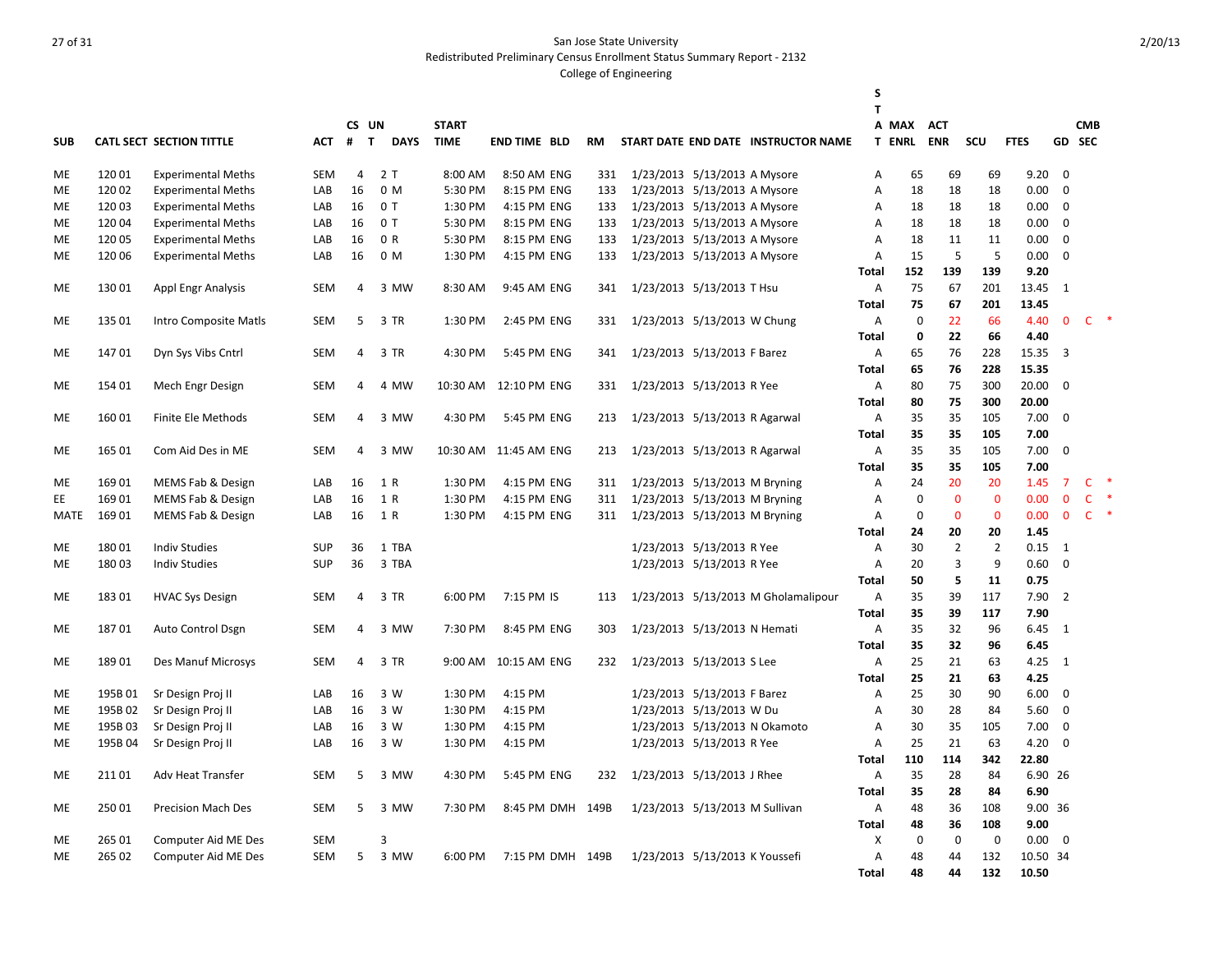Redistributed Preliminary Census Enrollment Status Summary Report - 2132

#### College of Engineering

| <b>SUB</b> |        | <b>CATL SECT SECTION TITTLE</b> | <b>ACT</b> | CS UN<br>$+$ | <b>DAYS</b> | <b>START</b><br>TIME | <b>END TIME BLD</b> | RM  |                               | START DATE END DATE INSTRUCTOR NAME |       | A MAX<br><b>T ENRL</b> | <b>ACT</b><br><b>ENR</b> | scu | <b>FTES</b> | GD SEC | <b>CMB</b> |
|------------|--------|---------------------------------|------------|--------------|-------------|----------------------|---------------------|-----|-------------------------------|-------------------------------------|-------|------------------------|--------------------------|-----|-------------|--------|------------|
| ME         | 27301  | Finite El Meth Eng              | SEM        | 4            | 3 TR        | 4:30 PM              | 5:45 PM ENG         | 301 | 1/23/2013 5/13/2013 R Agarwal |                                     | A     | 35                     | 16                       | 48  | 3.80 12     |        |            |
|            |        |                                 |            |              |             |                      |                     |     |                               |                                     | Total | 35                     | 16                       | 48  | 3.80        |        |            |
| ME         | 295A01 | ME Project I                    | SUP        | - 25         | 3 F         | 5:00 PM              | 8:15 PM ENG         | 339 | 1/23/2013 5/13/2013 F Barez   |                                     | A     | 35                     | 12                       | 36  | 3.00 12     |        |            |
|            |        |                                 |            |              |             |                      |                     |     |                               |                                     | Total | 35                     | 12                       | 36  | 3.00        |        |            |
| ME         | 295B01 | ME Project II                   | <b>SUP</b> | 25           | 3 F         | 5:00 PM              | 8:15 PM ENG         | 339 | 1/23/2013 5/13/2013 F Barez   |                                     | A     | 35                     | 13                       | 39  | 3.25 13     |        |            |
|            |        |                                 |            |              |             |                      |                     |     |                               |                                     | Total | 35                     | 13                       | 39  | 3.25        |        |            |
| ME         | 299 01 | Master's Thesis                 | <b>SUP</b> | 25           | 3 F         | 5:00 PM              | 6:15 PM ENG         | 339 | 1/23/2013 5/13/2013 F Barez   |                                     | A     | 10                     | 10                       | 30  | 2.50 10     |        |            |
|            |        |                                 |            |              |             |                      |                     |     |                               |                                     | Total | 10                     | 10                       | 30  | 2.50        |        |            |

**Mechanical Engineering Total 1875 1722 3897 267.89**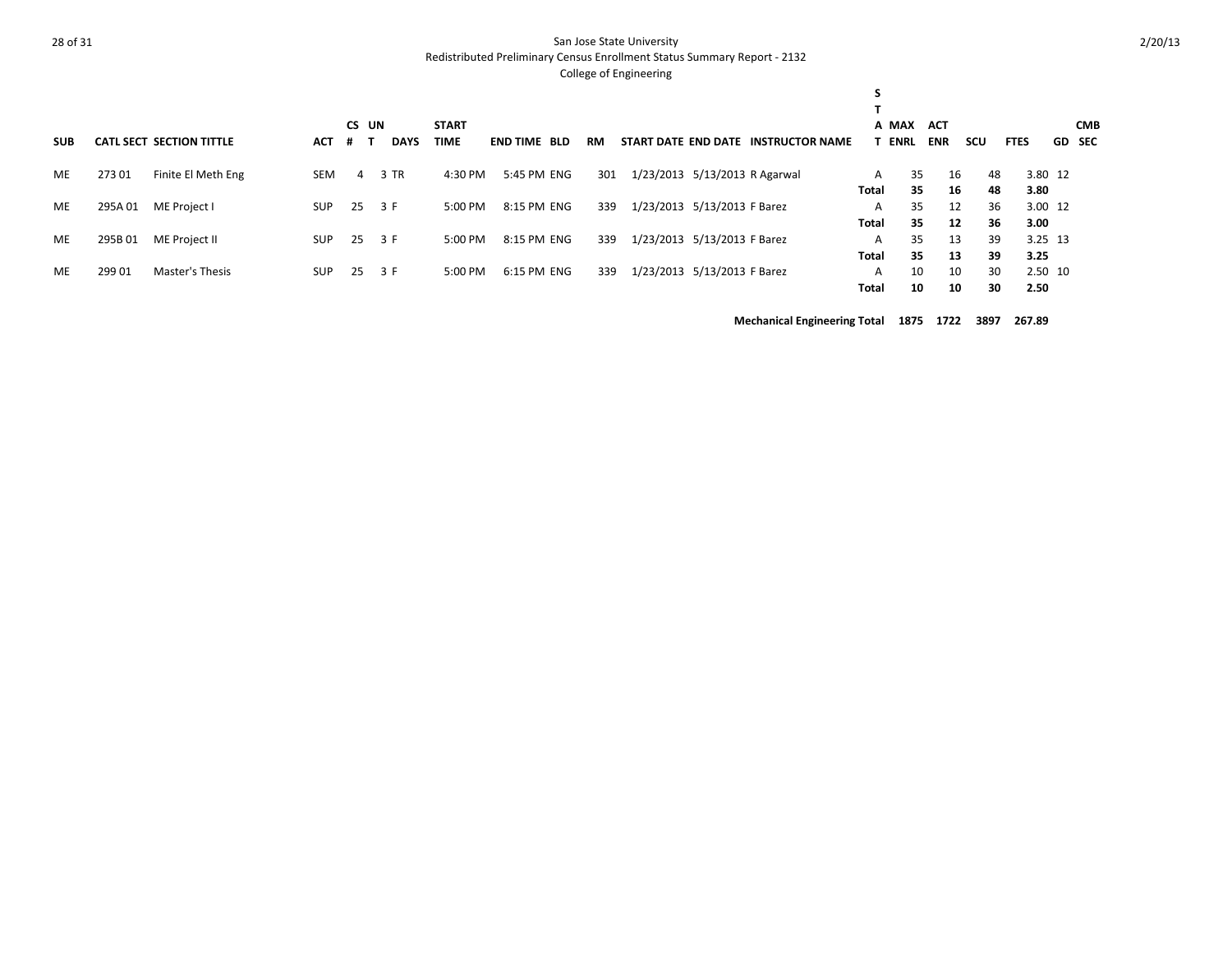Redistributed Preliminary Census Enrollment Status Summary Report - 2132

|                   |        |                           |            |                |              |                |              |                      |           |                                 |                                     | S<br>T         |                   |              |                |             |              |              |  |
|-------------------|--------|---------------------------|------------|----------------|--------------|----------------|--------------|----------------------|-----------|---------------------------------|-------------------------------------|----------------|-------------------|--------------|----------------|-------------|--------------|--------------|--|
|                   |        |                           |            |                | CS UN        |                | <b>START</b> |                      |           |                                 |                                     |                | A MAX             | <b>ACT</b>   |                |             |              | <b>CMB</b>   |  |
| <b>SUB</b>        |        | CATL SECT SECTION TITTLE  | <b>ACT</b> | #              | $\mathbf{T}$ | <b>DAYS</b>    | <b>TIME</b>  | <b>END TIME BLD</b>  | <b>RM</b> |                                 | START DATE END DATE INSTRUCTOR NAME |                | <b>T ENRL ENR</b> |              | SCU            | <b>FTES</b> | GD SEC       |              |  |
| <b>Technology</b> |        |                           |            |                |              |                |              |                      |           |                                 |                                     |                |                   |              |                |             |              |              |  |
| <b>TECH</b>       | 3101   | Qual Assur & Control      | <b>LEC</b> | $\overline{2}$ |              | 3 R            |              | 9:00 AM 10:45 AM ENG | 103       | 1/23/2013 5/13/2013 S Obi       |                                     | A              | 30                | 27           | 54             | 5.40        | $\mathbf 0$  |              |  |
| <b>TECH</b>       | 31 11  | Qual Assur & Control      | LAB        | 16             |              | 0 <sub>T</sub> |              | 9:00 AM 11:45 AM ENG | 103       | 1/23/2013 5/13/2013 S Obi       |                                     | Α              | 30                | 27           | 27             | 0.00        | $\mathbf 0$  |              |  |
|                   |        |                           |            |                |              |                |              |                      |           |                                 |                                     | <b>Total</b>   | 60                | 54           | 81             | 5.40        |              |              |  |
| TECH              | 41 11  | Mach Shop Safety          | LAB        | 16             |              | 1 T            | 6:00 PM      | 8:45 PM IS           | 119       |                                 | 1/23/2013 5/13/2013 V Hageman       | A              | 22                | 22           | 22             | 1.47        | $\mathbf{0}$ | C.           |  |
| ME                | 41 11  | Mach Shop Safety          | LAB        | 16             |              | 1T             | 6:00 PM      | 8:45 PM IS           | 119       |                                 | 1/23/2013 5/13/2013 V Hageman       | Α              | $\mathbf 0$       | $\mathbf 0$  | $\mathbf 0$    | 0.00        | $\mathbf{0}$ | $\mathsf{C}$ |  |
| TECH              | 41 12  | Mach Shop Safety          | LAB        | 16             |              | 1 W            | 3:00 PM      | 5:45 PM IS           | 119       | 1/23/2013 5/13/2013 D Muntz     |                                     | Α              | 22                | 21           | 21             | 1.40        | $\mathbf 0$  | $\mathsf{C}$ |  |
| ME                | 41 12  | Mach Shop Safety          | LAB        | 16             |              | 1 W            | 3:00 PM      | 5:45 PM IS           | 119       | 1/23/2013 5/13/2013 D Muntz     |                                     | Α              | $\mathbf 0$       | $\mathbf 0$  | $\mathbf 0$    | 0.00        | $\mathbf 0$  | $\mathsf{C}$ |  |
| <b>TECH</b>       | 41 13  | Mach Shop Safety          | LAB        | 16             |              | 1 M            | 3:00 PM      | 5:45 PM IS           | 119       | 1/23/2013 5/13/2013 D Muntz     |                                     | Α              | 22                | 21           | 21             | 1.40        | $\mathbf 0$  | $\mathsf{C}$ |  |
| ME                | 41 13  | Mach Shop Safety          | LAB        | 16             |              | 1 M            | 3:00 PM      | 5:45 PM IS           | 119       | 1/23/2013 5/13/2013 D Muntz     |                                     | A              | $\mathbf 0$       | $\mathbf{0}$ | $\mathbf{0}$   | 0.00        | $\mathbf{0}$ | $\mathsf{C}$ |  |
| <b>TECH</b>       | 41 14  | Mach Shop Safety          | LAB        | 16             |              | 1 M            | 6:00 PM      | 8:45 PM IS           | 119       | 1/23/2013 5/13/2013 D Muntz     |                                     | Α              | 22                | 21           | 21             | 1.40        | $\mathbf 0$  | C            |  |
| ME.               | 41 14  | Mach Shop Safety          | LAB        | 16             |              | 1 M            | 6:00 PM      | 8:45 PM IS           | 119       | 1/23/2013 5/13/2013 D Muntz     |                                     | A              | $\mathbf 0$       | $\mathbf{0}$ | $\mathbf{0}$   | 0.00        | $\mathbf{0}$ | $\mathsf{C}$ |  |
| TECH              | 41 15  | Mach Shop Safety          | LAB        | 16             |              | 1 R            | 3:00 PM      | 5:45 PM IS           | 119       |                                 | 1/23/2013 5/13/2013 V Hageman       | Α              | 22                | 21           | 21             | 1.40        | $\mathbf 0$  | C            |  |
| ME                | 41 15  | Mach Shop Safety          | LAB        | 16             |              | 1 R            | 3:00 PM      | 5:45 PM IS           | 119       |                                 | 1/23/2013 5/13/2013 V Hageman       | A              | $\Omega$          | $\mathbf{0}$ | $\mathbf 0$    | 0.00        | $\mathbf{0}$ | $\mathsf{C}$ |  |
|                   |        |                           |            |                |              |                |              |                      |           |                                 |                                     | Total          | 110               | 106          | 106            | 7.07        |              |              |  |
| <b>TECH</b>       | 45 01  | Sus Facilities Pln        | <b>LEC</b> | 2              |              | 3 W            |              | 9:00 AM 11:45 AM IS  | 117       | 1/23/2013 5/13/2013 S Obi       |                                     | Α              | 24                | 22           | 66             | 4.40        | 0            |              |  |
|                   |        |                           |            |                |              |                |              |                      |           |                                 |                                     | <b>Total</b>   | 24                | 22           | 66             | 4.40        |              |              |  |
| <b>TECH</b>       | 60 01  | Intro Electronics         | <b>LEC</b> | 2              |              | 3 MW           | 1:00 PM      | 2:15 PM IS           | 117       | 1/23/2013 5/13/2013 T Brown Jr. |                                     | A              | 24                | 25           | 75             | 5.00        | 0            |              |  |
|                   |        |                           |            |                |              |                |              |                      |           |                                 |                                     | Total          | 24                | 25           | 75             | 5.00        |              |              |  |
| TECH              | 6301   | <b>Digital Circuits</b>   | LEC        | $\overline{2}$ |              | 3 W            | 3:00 PM      | 4:45 PM IS           | 117       | 1/23/2013 5/13/2013 J Yu        |                                     | A              | 22                | 24           | 48             | 4.80        | $\mathbf 0$  |              |  |
| TECH              | 63 11  | <b>Digital Circuits</b>   | LAB        | 16             |              | 0 M            | 3:00 PM      | 5:45 PM IS           | 117       | 1/23/2013 5/13/2013 J Yu        |                                     | A              | 22                | 24           | 24             | 0.00        | $\mathbf 0$  |              |  |
|                   |        |                           |            |                |              |                |              |                      |           |                                 |                                     | Total          | 44                | 48           | 72             | 4.80        |              |              |  |
| TECH              | 145 01 | Lean Manufacturing        | <b>LEC</b> | 3              |              | 3 T            | 6:00 PM      | 8:45 PM IS           | 216       | 1/23/2013 5/13/2013 D Hall      |                                     | A              | 20                | 29           | 87             | 5.80        | 0            | C            |  |
| <b>ISE</b>        | 145 01 | Lean Manufacturing        | LEC        | 3              |              | 3T             | 6:00 PM      | 8:45 PM IS           | 216       | 1/23/2013 5/13/2013 D Hall      |                                     | A              | $\mathbf 0$       | $\mathbf 0$  | $\mathbf 0$    | 0.00        | $\mathbf 0$  | $\mathsf{C}$ |  |
|                   |        |                           |            |                |              |                |              |                      |           |                                 |                                     | <b>Total</b>   | 20                | 29           | 87             | 5.80        |              |              |  |
| <b>TECH</b>       | 149 01 | <b>CIM Systems</b>        | LEC        | 2              |              | 3 R            | 3:00 PM      | 4:45 PM ENG          | 103       | 1/23/2013 5/13/2013 S Obi       |                                     | Α              | 18                | 15           | 30             | 3.00        | 0            |              |  |
| <b>TECH</b>       | 149 11 | <b>CIM Systems</b>        | LAB        | 16             |              | 0 <sub>T</sub> | 3:00 PM      | 5:45 PM IS           | 119       | 1/23/2013 5/13/2013 S Obi       |                                     | Α              | 24                | 15           | 15             | 0.00        | $\mathbf 0$  |              |  |
|                   |        |                           |            |                |              |                |              |                      |           |                                 |                                     | Total          | 42                | 30           | 45             | 3.00        |              |              |  |
| <b>TECH</b>       | 16001  | Mcropro Theory & AP       | LEC        | 2              |              | 3 W            | 9:00 AM      | 10:45 AM IS          | 116       | 1/23/2013 5/13/2013 J Yu        |                                     | Α              | 22                | 16           | 32             | 3.20        | 0            |              |  |
| <b>TECH</b>       | 160 11 | Mcropro Theory & AP       | LAB        | 16             |              | 0 M            |              | 9:00 AM 11:45 AM IS  | 117       | 1/23/2013 5/13/2013 J Yu        |                                     | A              | 22                | 17           | 17             | 0.00        | $\mathbf 0$  |              |  |
|                   |        |                           |            |                |              |                |              |                      |           |                                 |                                     | Total          | 44                | 33           | 49             | 3.20        |              |              |  |
| <b>TECH</b>       | 16701  | <b>Control Systems</b>    | LEC        |                | 3            |                |              |                      |           |                                 |                                     | х              | 0                 | 0            | $\mathbf 0$    | 0.00        | $\mathbf 0$  |              |  |
| <b>TECH</b>       | 167 11 | <b>Control Systems</b>    | LAB        |                | $\Omega$     |                |              |                      |           |                                 |                                     | X              | $\mathbf 0$       | 0            | $\mathbf 0$    | 0.00        | $\mathbf 0$  |              |  |
|                   |        |                           |            |                |              |                |              |                      |           |                                 |                                     | <b>Total</b>   | 0                 | 0            | 0              | 0.00        |              |              |  |
| <b>TECH</b>       | 169 01 | Applied Elec Desgn        | LEC        | $\overline{2}$ |              | 3 W            | 6:00 PM      | 7:45 PM IS           | 116       | 1/23/2013 5/13/2013 T Brown Jr. |                                     | Α              | 15                | 11           | 22             | 2.20        | $\mathbf 0$  |              |  |
| <b>TECH</b>       | 169 11 | Applied Elec Desgn        | LAB        | 16             |              | 0 M            | 6:00 PM      | 8:45 PM IS           | 117       |                                 | 1/23/2013 5/13/2013 T Brown Jr.     | A              | 22                | 11           | 11             | 0.00        | $\mathbf 0$  |              |  |
|                   |        |                           |            |                |              |                |              |                      |           |                                 |                                     | Total          | 37                | 22           | 33             | 2.20        |              |              |  |
| <b>TECH</b>       | 180A03 | Indiv St El Comtec        | <b>SUP</b> | 36             |              | 3 TBA          |              | IS                   | 120       | 1/23/2013 5/13/2013 J Yu        |                                     | $\overline{A}$ | 10                | $\mathbf{1}$ | 3              | 0.20        | $\mathbf 0$  |              |  |
|                   |        |                           |            |                |              |                |              |                      |           |                                 |                                     | Total          | 10                | 1            | 3              | 0.20        |              |              |  |
| <b>TECH</b>       | 180B03 | <b>Indiv St Manufactg</b> | <b>SUP</b> | 36             |              | 3 TBA          |              | IS                   | 120       | 1/23/2013 5/13/2013 S Obi       |                                     | Α              | 0                 | $\mathbf{1}$ | 3              | 0.20        | 0            |              |  |
| TECH              | 180B04 | <b>Indiv St Manufactg</b> | <b>SUP</b> | 36             |              | 4 TBA          |              |                      |           | 1/23/2013 5/13/2013 S Obi       |                                     | Α              | 10                | $\mathbf{1}$ | 4              | 0.27        | $\mathbf 0$  |              |  |
|                   |        |                           |            |                |              |                |              |                      |           |                                 |                                     | <b>Total</b>   | 10                | 2            | $\overline{7}$ | 0.47        |              |              |  |
| <b>TECH</b>       | 180H03 | <b>Indiv St Materials</b> | <b>SUP</b> | 36             |              | 3 TBA          |              | IS                   | 120       | 1/23/2013 5/13/2013 S Bates     |                                     | A              | 10                | U            | $\Omega$       | 0.00        | $\Omega$     |              |  |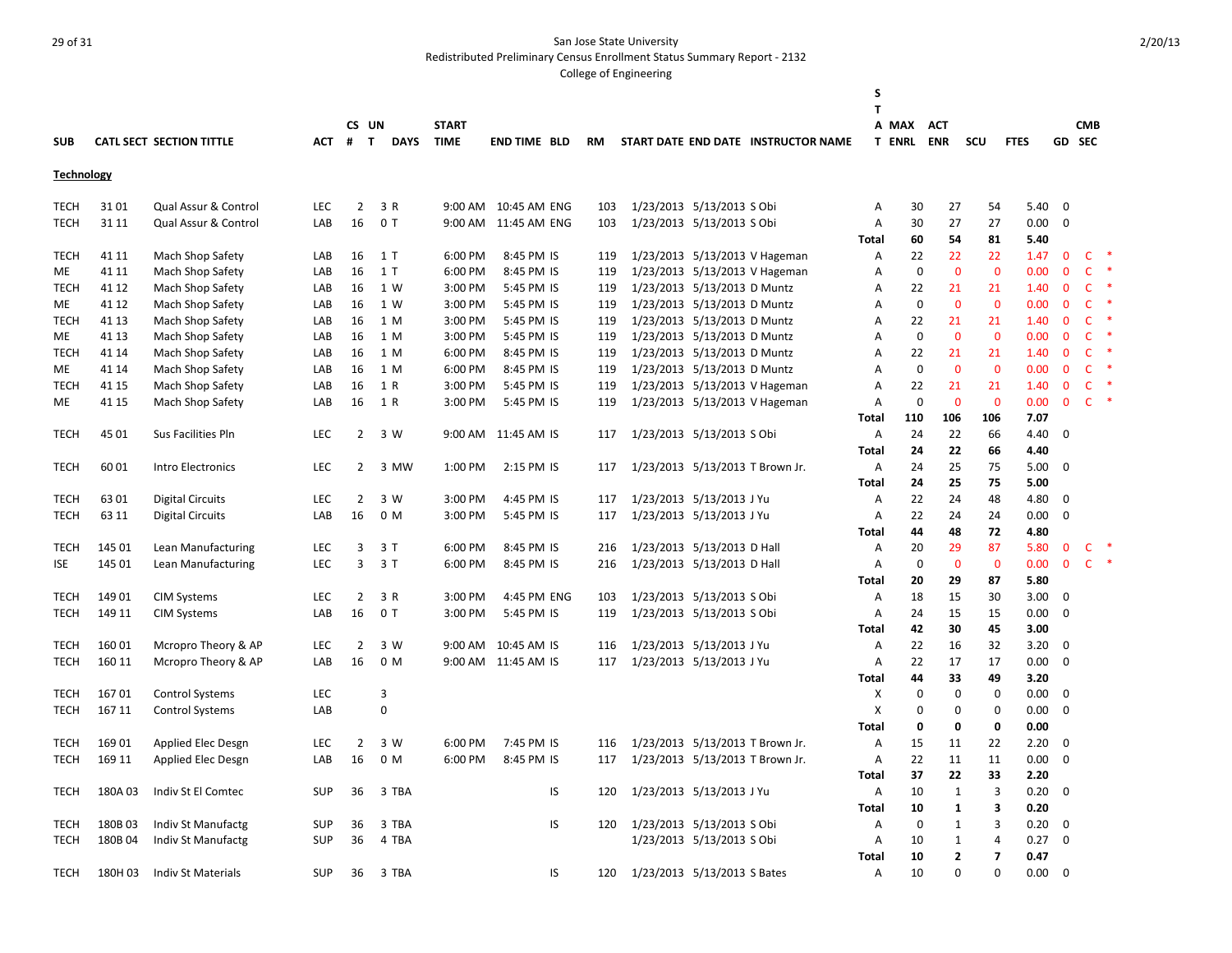Redistributed Preliminary Census Enrollment Status Summary Report - 2132

#### College of Engineering

|             |        |                                 |            |                   |             |              |                     |    |     |                                |                                     | S              |               |                |             |             |                |              |        |
|-------------|--------|---------------------------------|------------|-------------------|-------------|--------------|---------------------|----|-----|--------------------------------|-------------------------------------|----------------|---------------|----------------|-------------|-------------|----------------|--------------|--------|
|             |        |                                 |            |                   |             |              |                     |    |     |                                |                                     | T              |               |                |             |             |                |              |        |
|             |        |                                 |            | CS UN             |             | <b>START</b> |                     |    |     |                                |                                     |                | A MAX         | <b>ACT</b>     |             |             |                | <b>CMB</b>   |        |
| <b>SUB</b>  |        | <b>CATL SECT SECTION TITTLE</b> | АСТ        | #<br>$\mathbf{T}$ | <b>DAYS</b> | <b>TIME</b>  | <b>END TIME BLD</b> |    | RM  |                                | START DATE END DATE INSTRUCTOR NAME |                | <b>T ENRL</b> | <b>ENR</b>     | <b>SCU</b>  | <b>FTES</b> |                | GD SEC       |        |
|             |        |                                 |            |                   |             |              |                     |    |     |                                |                                     | Total          | 10            | 0              | 0           | 0.00        |                |              |        |
| <b>TECH</b> | 180J03 | Indiv St Tech Issu              | <b>SUP</b> | 36                | 3 TBA       |              |                     | IS | 120 | 1/23/2013 5/13/2013 E Reynolds |                                     | A              | 10            | 1              | 3           | 0.20        | $\mathbf{0}$   |              |        |
|             |        |                                 |            |                   |             |              |                     |    |     |                                |                                     | <b>Total</b>   | 10            | 1              | 3           | 0.20        |                |              |        |
| <b>TECH</b> | 19001  | Senior Tch Seminar              | <b>LEC</b> | 2                 | 3 W         | 12:00 PM     | 2:45 PM IS          |    | 120 | 1/23/2013 5/13/2013 A Zargar   |                                     | $\overline{A}$ | 20            | 14             | 42          | 2.80        | $\mathbf{0}$   |              |        |
|             |        |                                 |            |                   |             |              |                     |    |     |                                |                                     | Total          | 20            | 14             | 42          | 2.80        |                |              |        |
| <b>TECH</b> | 195 03 | Cooperative Intern              | <b>SUP</b> | 36                | 3 TBA       |              |                     | IS | 120 | 1/23/2013 5/13/2013 S Obi      |                                     | $\overline{A}$ | 22            | $\overline{2}$ | 6           | 0.40        | $\mathbf{0}$   |              |        |
|             |        |                                 |            |                   |             |              |                     |    |     |                                |                                     | <b>Total</b>   | 22            | $\overline{2}$ | 6           | 0.40        |                |              |        |
| <b>TECH</b> | 19801  | <b>Technology &amp; Civil</b>   | <b>LEC</b> | $\overline{2}$    | 3 TBA       |              |                     |    |     | 1/23/2013 5/13/2013 P Backer   |                                     | A              | 100           | 102            | 306         | 20.50       | $\overline{2}$ | C            | ∗      |
| <b>CMPE</b> | 198 01 | <b>Technology &amp; Civil</b>   | LEC        | $\overline{2}$    | 3 TBA       |              |                     |    |     | 1/23/2013 5/13/2013 P Backer   |                                     | Α              | $\mathbf 0$   | $\mathbf 0$    | $\mathbf 0$ | 0.00        | $\mathbf 0$    | $\mathsf{C}$ | $\ast$ |
| AE          | 19801  | Technology & Civil              | LEC        | 2                 | 3 TBA       |              |                     |    |     | 1/23/2013 5/13/2013 P Backer   |                                     | Α              | 0             | $\mathbf{0}$   | $\mathbf 0$ | 0.00        | $\mathbf{0}$   | $\mathsf{C}$ | $\ast$ |
| <b>ME</b>   | 19801  | Technology & Civil              | <b>LEC</b> | $\overline{2}$    | 3 TBA       |              |                     |    |     | 1/23/2013 5/13/2013 P Backer   |                                     | A              | $\Omega$      | $\mathbf{0}$   | $\mathbf 0$ | 0.00        | $\mathbf{0}$   | $\mathsf{C}$ | $\ast$ |
| <b>ENGR</b> | 198 01 | <b>Technology &amp; Civil</b>   | <b>LEC</b> | 2                 | 3 TBA       |              |                     |    |     | 1/23/2013 5/13/2013 P Backer   |                                     | Α              | $\mathbf 0$   | 0              | $\mathbf 0$ | 0.00        | $\mathbf 0$    | C            | ∗      |
| <b>TECH</b> | 198 03 | Technology & Civil              | <b>LEC</b> | 2                 | 3 W         | 6:00 PM      | 8:45 PM CL          |    | 234 | 1/23/2013 5/13/2013 E Reynolds |                                     | Α              | 30            | 12             | 36          | 2.40        | $\mathbf{0}$   | $\mathsf{C}$ | $\ast$ |
| <b>CMPE</b> | 198 03 | Technology & Civil              | LEC        | 2                 | 3 W         | 6:00 PM      | 8:45 PM CL          |    | 234 | 1/23/2013 5/13/2013 E Reynolds |                                     | Α              | $\mathbf 0$   | $\mathbf 0$    | $\mathbf 0$ | 0.00        | $\mathbf{0}$   | $\mathsf{C}$ | $\ast$ |
| AE          | 19803  | Technology & Civil              | <b>LEC</b> | $\overline{2}$    | 3 W         | 6:00 PM      | 8:45 PM CL          |    | 234 | 1/23/2013 5/13/2013 E Reynolds |                                     | Α              | $\Omega$      | $\mathbf{0}$   | $\mathbf 0$ | 0.00        | $\mathbf{0}$   | $\mathsf{C}$ | $\ast$ |
| ME          | 198 03 | <b>Technology &amp; Civil</b>   | LEC        | 2                 | 3 W         | 6:00 PM      | 8:45 PM CL          |    | 234 | 1/23/2013 5/13/2013 E Reynolds |                                     | Α              | $\mathbf 0$   | $\mathbf{0}$   | $\mathbf 0$ | 0.00        | $\mathbf 0$    | $\mathsf{C}$ | $\ast$ |
| <b>ENGR</b> | 198 03 | <b>Technology &amp; Civil</b>   | LEC        | $\overline{2}$    | 3 W         | 6:00 PM      | 8:45 PM CL          |    | 234 | 1/23/2013 5/13/2013 E Reynolds |                                     | Α              | $\mathbf 0$   | $\mathbf 0$    | $\Omega$    | 0.00        | $\Omega$       | $\mathsf{C}$ | $\ast$ |
|             |        |                                 |            |                   |             |              |                     |    |     |                                |                                     | Total          | 130           | 114            | 342         | 22.90       |                |              |        |
| <b>TECH</b> | 199A03 | <b>Special Topics ECT</b>       | <b>SEM</b> | 5                 | 3 TBA       |              |                     | IS | 120 | 1/23/2013 5/13/2013 J Yu       |                                     | $\overline{A}$ | 20            | $\mathbf 0$    | $\mathbf 0$ | 0.00        | $\mathbf 0$    |              |        |
|             |        |                                 |            |                   |             |              |                     |    |     |                                |                                     | Total          | 20            | 0              | 0           | 0.00        |                |              |        |
| <b>TECH</b> | 199B03 | Special Topics Mfg Systm        | SEM        | 5                 | 3 TBA       |              |                     | IS | 120 | 1/23/2013 5/13/2013 S Obi      |                                     | Α              | 20            | 0              | 0           | 0.00        | $\Omega$       |              |        |
|             |        |                                 |            |                   |             |              |                     |    |     |                                |                                     | <b>Total</b>   | 20            | 0              | 0           | 0.00        |                |              |        |
| <b>TECH</b> | 23101  | Syst Rel & Maint                | <b>SEM</b> | 5                 | 3 R         | 6:00 PM      | 8:45 PM IS          |    | 120 | 1/23/2013 5/13/2013 A Zargar   |                                     | $\overline{A}$ | 10            | 8              | 24          | 2.00        | 8              |              |        |
|             |        |                                 |            |                   |             |              |                     |    |     |                                |                                     | Total          | 10            | 8              | 24          | 2.00        |                |              |        |
| <b>TECH</b> | 232 01 | <b>Adv Stat Proc Cont</b>       | <b>SEM</b> |                   | 3           |              |                     |    |     |                                |                                     | X              | 0             | 0              | 0           | 0.00        | $\mathbf 0$    |              |        |
| <b>TECH</b> | 232 02 | <b>Adv Stat Proc Cont</b>       | <b>SEM</b> |                   | 3           |              |                     |    |     |                                |                                     | X              | 0             | $\Omega$       | 0           | 0.00        | $\Omega$       |              |        |
|             |        |                                 |            |                   |             |              |                     |    |     |                                |                                     | <b>Total</b>   | 0             | 0              | 0           | 0.00        |                |              |        |
| <b>TECH</b> | 290 03 | <b>Grad Prob</b>                | SUP        | 25                | 3 TBA       |              |                     | IS | 120 | 1/23/2013 5/13/2013 A Zargar   |                                     | Α              | 20            | 0              | 0           | 0.00        | $\mathbf 0$    |              |        |
|             |        |                                 |            |                   |             |              |                     |    |     |                                |                                     | <b>Total</b>   | 20            | 0              | 0           | 0.00        |                |              |        |
| <b>TECH</b> | 298 03 | Grad Spec Study                 | <b>SUP</b> | 25                | 3 TBA       |              |                     | IS | 120 | 1/23/2013 5/13/2013 A Zargar   |                                     | Α              | 20            | 0              | 0           | 0.00        | $\mathbf 0$    |              |        |
|             |        |                                 |            |                   |             |              |                     |    |     |                                |                                     | <b>Total</b>   | 20            | 0              | 0           | 0.00        |                |              |        |
| <b>TECH</b> | 299 03 | <b>Masters Thesis</b>           | <b>SUP</b> | 25                | 3 TBA       |              |                     | IS | 120 | 1/23/2013 5/13/2013 A Zargar   |                                     | Α              | 10            | 0              | 0           | 0.00        | $\mathbf 0$    |              |        |
|             |        |                                 |            |                   |             |              |                     |    |     |                                |                                     | <b>Total</b>   | 10            | 0              | 0           | 0.00        |                |              |        |

**Technology Total 717 511 1041 69.84**